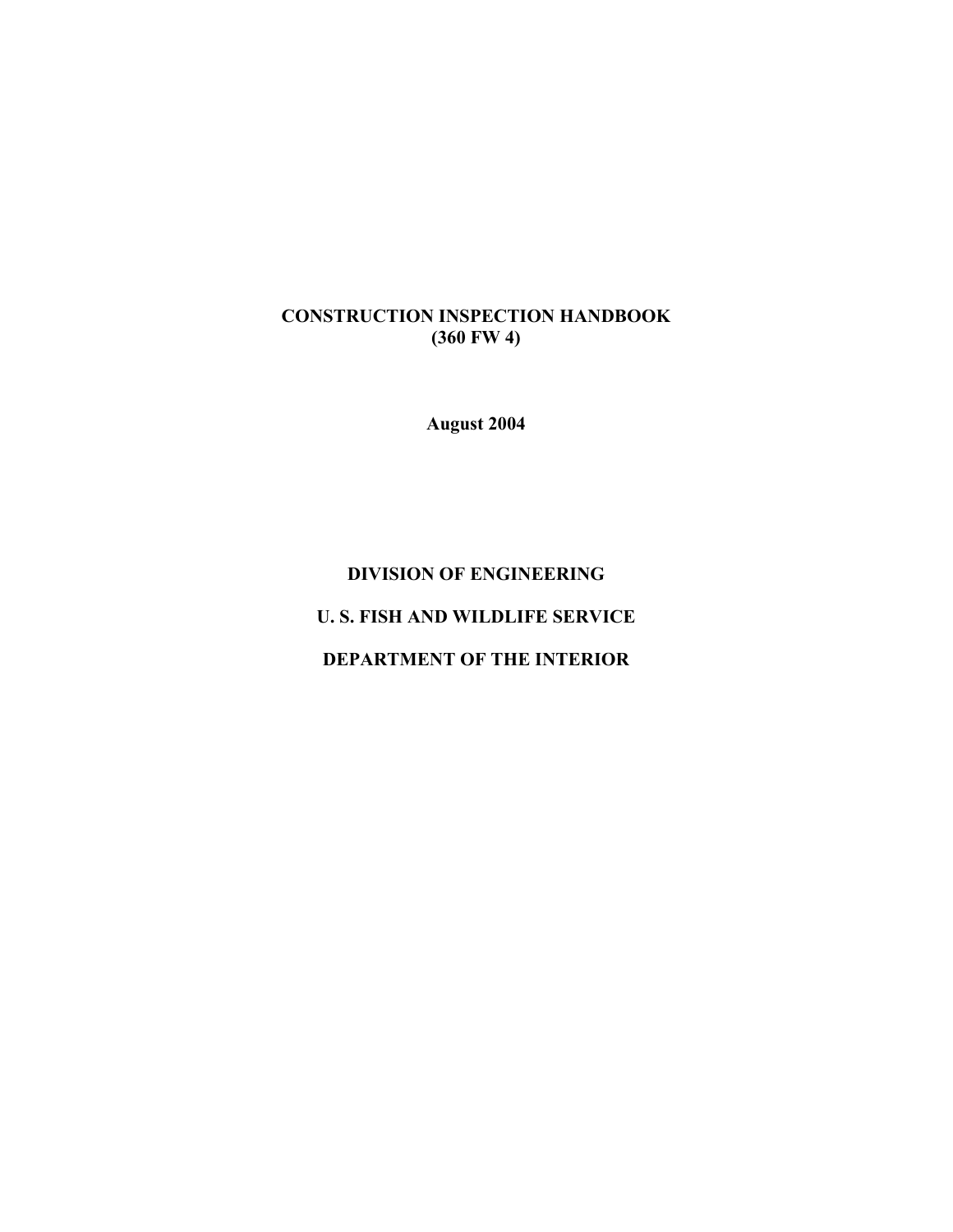# **TABLE OF CONTENTS**

|     | <u>Page</u>                                                       |
|-----|-------------------------------------------------------------------|
| 1.0 |                                                                   |
| 1.1 |                                                                   |
| 1.2 |                                                                   |
| 1.3 |                                                                   |
| 1.4 | Authority and Training Requirements for Inspection Personnel  1-5 |
| 1.5 |                                                                   |
| 1.6 |                                                                   |
| 1.7 |                                                                   |
| 2.0 |                                                                   |
| 2.1 |                                                                   |
| 2.2 |                                                                   |
| 2.3 |                                                                   |
| 2.4 |                                                                   |
| 2.5 |                                                                   |
| 2.6 |                                                                   |
| 2.7 |                                                                   |
| 2.8 |                                                                   |
| 2.9 |                                                                   |
|     |                                                                   |
|     |                                                                   |
|     |                                                                   |
|     |                                                                   |
| 3.1 |                                                                   |
| 3.2 | Earthwork, Embankments, Trenching and Grading (CSI Division 2)3-1 |
| 3.3 |                                                                   |
|     |                                                                   |
| 3.4 |                                                                   |
| 3.5 |                                                                   |
| 3.6 |                                                                   |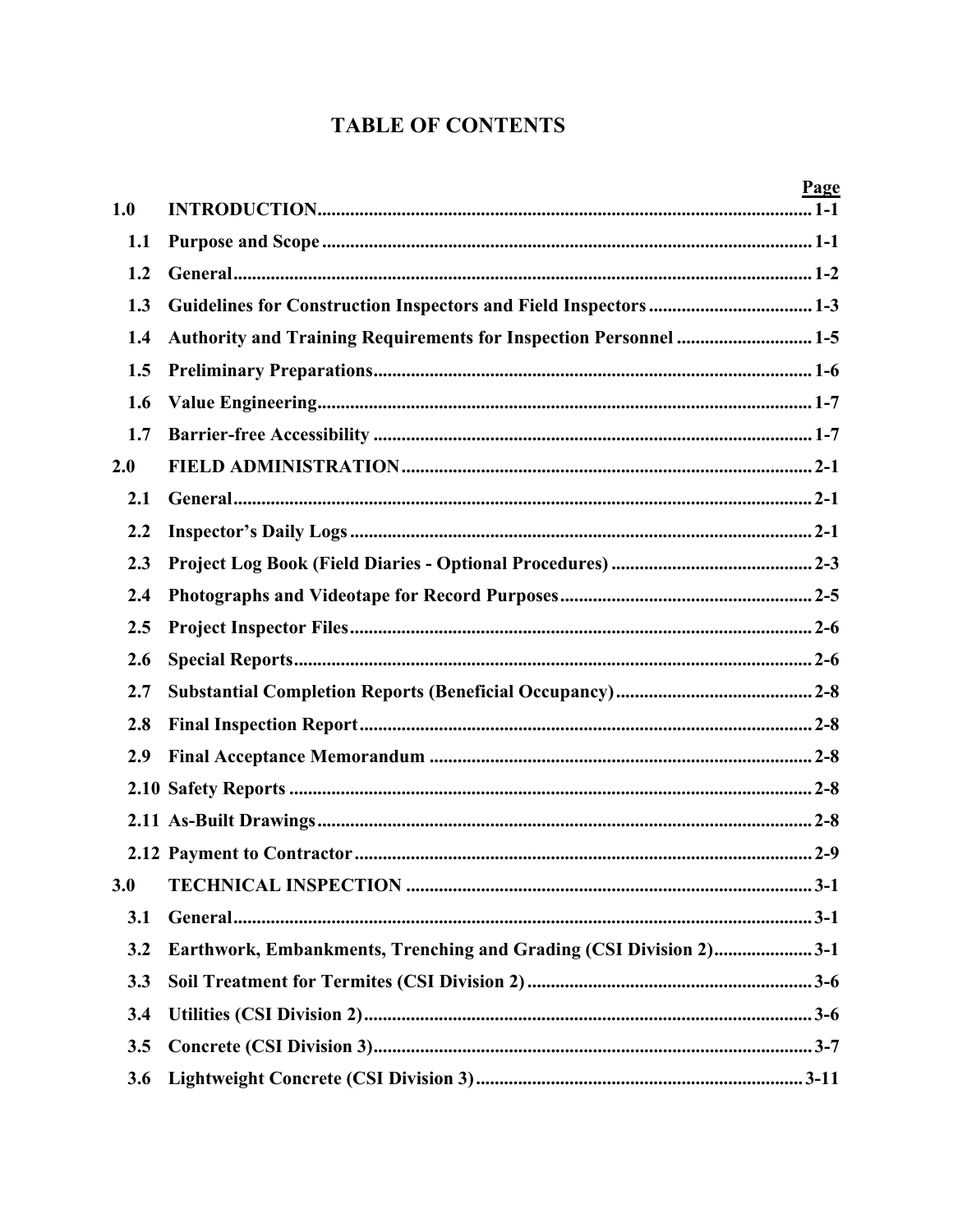# **TABLE OF CONTENTS**  (continued)

| 3.7 | <b>Page</b>                                                                 |  |
|-----|-----------------------------------------------------------------------------|--|
| 3.8 |                                                                             |  |
| 3.9 |                                                                             |  |
|     |                                                                             |  |
|     |                                                                             |  |
|     |                                                                             |  |
|     |                                                                             |  |
|     |                                                                             |  |
|     |                                                                             |  |
|     |                                                                             |  |
|     |                                                                             |  |
|     |                                                                             |  |
|     |                                                                             |  |
|     |                                                                             |  |
|     |                                                                             |  |
|     |                                                                             |  |
|     |                                                                             |  |
|     |                                                                             |  |
|     |                                                                             |  |
|     |                                                                             |  |
|     |                                                                             |  |
|     |                                                                             |  |
|     |                                                                             |  |
|     |                                                                             |  |
|     |                                                                             |  |
|     |                                                                             |  |
|     | 3.34 Hot-Mix Asphaltic Concrete and Bituminous Road Mix Surface Course 3-62 |  |
|     |                                                                             |  |
| 4.0 |                                                                             |  |
|     |                                                                             |  |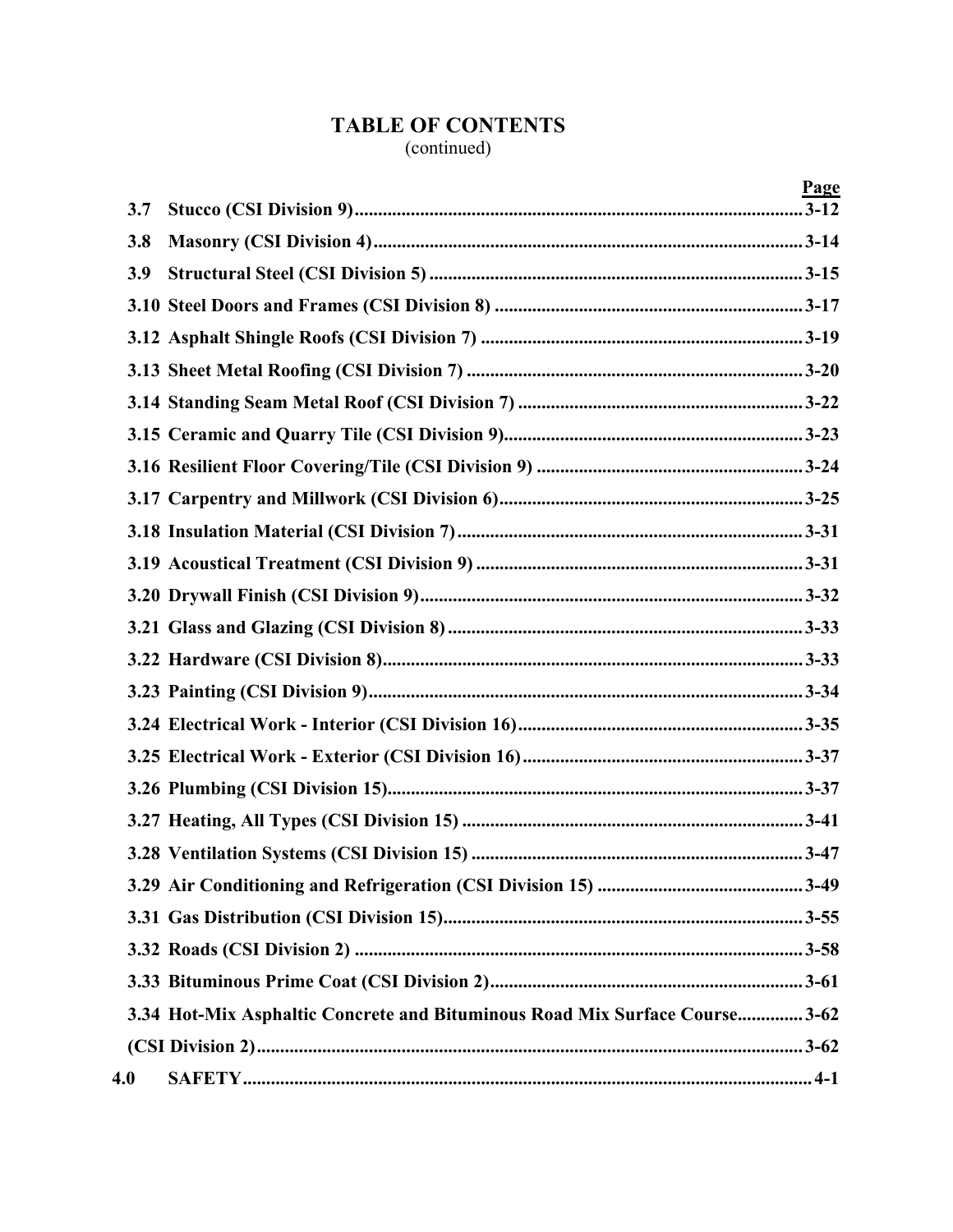# **TABLE OF CONTENTS**

(continued)

|                                                                          | <b>Page</b>                                                                |  |
|--------------------------------------------------------------------------|----------------------------------------------------------------------------|--|
| 4.1                                                                      |                                                                            |  |
| 4.2                                                                      |                                                                            |  |
| 4.3                                                                      |                                                                            |  |
| 4.4                                                                      |                                                                            |  |
| 4.5                                                                      |                                                                            |  |
| 4.6                                                                      |                                                                            |  |
| 5.0                                                                      |                                                                            |  |
| 5.1                                                                      |                                                                            |  |
| 5.2                                                                      |                                                                            |  |
| 5.3                                                                      |                                                                            |  |
| 6.0                                                                      |                                                                            |  |
| 6.1                                                                      |                                                                            |  |
| 6.2                                                                      |                                                                            |  |
| 6.3                                                                      |                                                                            |  |
| 7.0                                                                      |                                                                            |  |
|                                                                          |                                                                            |  |
|                                                                          |                                                                            |  |
|                                                                          |                                                                            |  |
|                                                                          |                                                                            |  |
|                                                                          |                                                                            |  |
|                                                                          |                                                                            |  |
|                                                                          |                                                                            |  |
| 7.8                                                                      |                                                                            |  |
|                                                                          |                                                                            |  |
| Attachment 1, Example 1. Framing Background Information and Training7-17 |                                                                            |  |
|                                                                          | Attachment 1, Example 2. Concrete Reinforcement Background Information and |  |
|                                                                          |                                                                            |  |

Attachment 1, Example 3. Earthwork Background Information and Training........ 7-20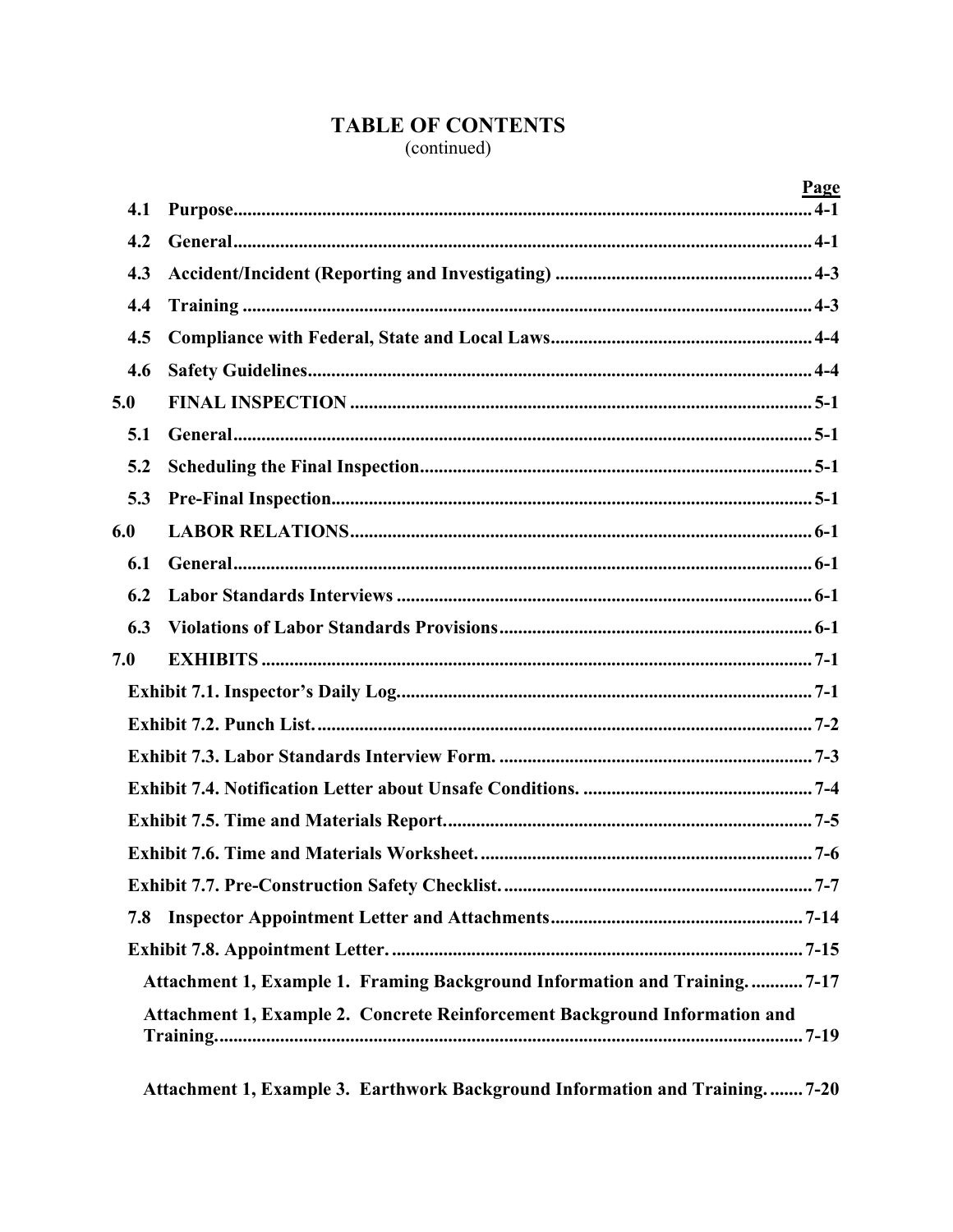# **TABLE OF CONTENTS**  (continued)

|  | <b>Page</b> |
|--|-------------|
|  |             |
|  |             |
|  |             |
|  |             |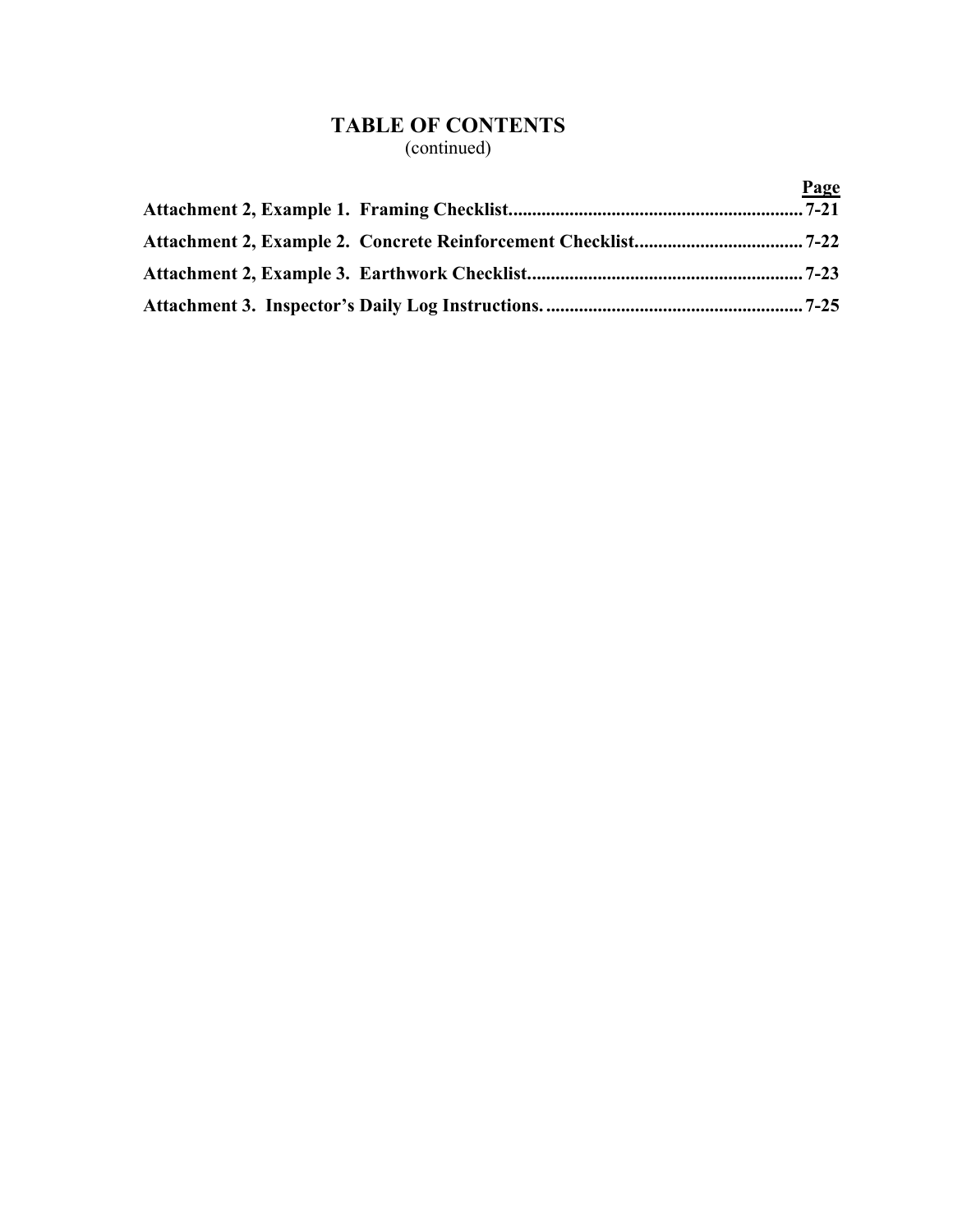## **1.0 INTRODUCTION**

## **1.1 Purpose and Scope**

The purpose of this Handbook is to provide instruction and guidance to the Contracting Officer's Representative (COR), Construction Inspector (CI), and Field Inspector (FI) in their daily activities. It may also be used as a guide in matters not covered by contract specifications, regulations, and other directives. However, it does not replace or modify any of the clauses or provisions of a construction contract. The term COR/CI/FI in this Handbook refers to the individual(s) responsible for ensuring Contractor compliance with contract terms and conditions.

Project inspection is provided to ensure that the Contractor's work complies with the contract requirements. Many details of construction are not specifically covered in the specifications and are optional with the Contractor. The COR/CI/FI must verify that proper practices are followed and guard against use of unsatisfactory materials or faulty methods.

Inspection is one of the most important elements of construction and contract administration. Good engineering design and properly prepared plans and specifications are essential for a quality end product. However, ensuring that specifications and drawings are adhered to depends largely on the COR/CI/FI. This is especially true of larger, more complex projects such as general building construction, which involves field-made products whose quality is dependent on use of satisfactory materials and workmanship.

The frequency and method by which a construction project is inspected by the COR/CI/FI depends upon the project's complexity and the construction codes (see Section 4.5). However, the lack of project inspections due to personnel or funding limitations does not relieve the contractor of compliance with applicable standards/ requirements at all times. This Handbook has been prepared to guide inspection activities from initial assignment of the COR/CI/FI through completion of the project.

In FY 2003, a multi-regional, interdisciplinary team studied the field inspection process and developed further guidance and training resources for inspectors at field stations to ensure high quality construction of Service facilities. Subsequently, Director's Order 171, Field Station Support of Construction, provided guidance on using field station personnel as inspectors in support of construction projects. These procedures have been incorporated in the August 2004 update of this Handbook. The term "Field Inspector (FI)" refers to field station personnel who serve as construction representatives and perform inspection and observation activities on behalf of a Regional Contracting Officer or construction project manager. The FI's duties and responsibilities are specified in Handbook Section 1.2 and the training requirements for FI's are specified in Section 1.4. The training materials referenced (see the Division of Engineering intranet site at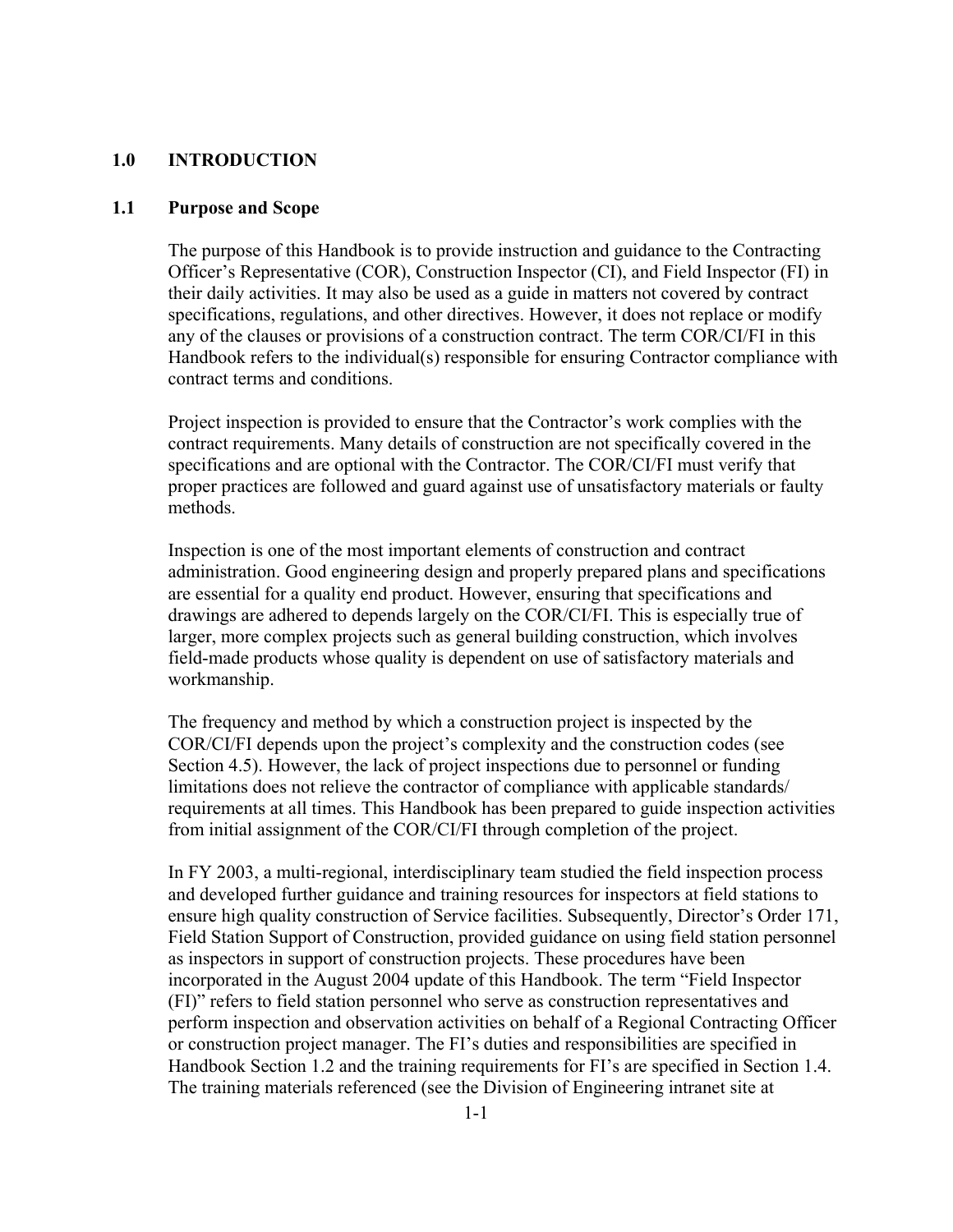http://sii.fws.gov/r9eng) will help to ensure a higher quality of completed construction projects. In addition, detailed guidance and procedures for inspection of general earthwork, concrete form construction, and framing projects have been provided in applicable sections of Chapter 3.

# **1.2 General**

Detailed definitions of the Contracting Officer (CO), Contracting Officer's Representative (COR), Construction Inspector (CI ) and Field Inspector (FI) are found in 360 FW 4. The CO officially appoints a Service employee as the COR, also called the project manager, to accept or reject a construction contractor's work and to provide technical/administrative project support throughout the contract administration process. The CI is a professionally trained Service employee (or contracted inspector) who serves as the Government's inspector or site representative on large complex projects (e.g., visitor centers, large dikes, and dams) to ensure that all construction complies with contract requirements. On smaller, straightforward projects, the COR/CI may direct field station personnel to observe and monitor construction activities. These designated personnel are referred to as FI's and perform inspections on such construction activities as building framing, concrete work, and earthwork/excavation. The CO appoints the CI and FI in writing before construction begins.

- A. Responsibilities and Duties
	- 1. The COR/CI/FI is responsible for:
		- a. Ensuring that all construction activities comply with contract requirements and work is performed in accordance with good construction practices.
		- b. Verifying that materials and equipment incorporated into the project meet contract requirements.
		- c. Monitoring contract labor requirements.
		- d. Providing adequate and accurate reports.
		- e. Ensuring that applicable construction safety standards are met.
		- f. Verifying that approved Contractor submittals are available before work is performed.
		- g. Verifying that actual construction progress agrees with approved progress schedules.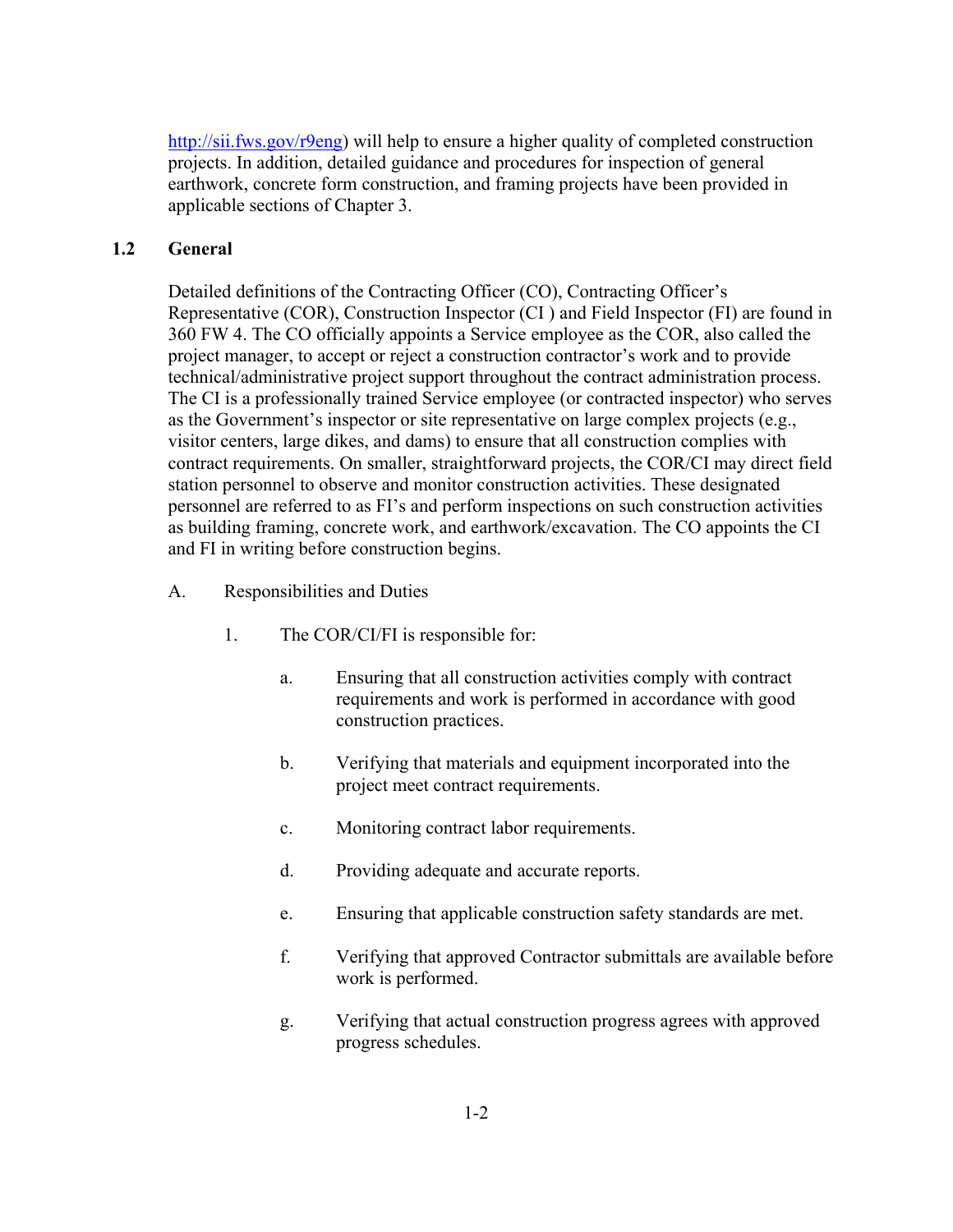- h. Notifying the Historic Preservation Officer immediately if unanticipated archeological materials are encountered during construction so that appropriate action may be taken to preserve such materials.
- i. Monitoring contract compliance with appropriate Federal Acquisition Regulations (FAR).
- 2. The project COR from the responsible Engineering Office acts as liaison among the CI/FI, the Engineering Office (or architectural/engineering firm) and the CO. Due to this single channel of communication, all other official reporting between the field and other sections can be eliminated.
- 3. No Service employee may instruct the Contractor, or the Contractor's employee regarding how or when to perform work required by the contract. The COR/CI/FI are responsible for ensuring that the Service gets what it contracted for, but are not responsible for directing the work of the Contractor.
- 4. Only the CO is authorized to modify the contract. Such changes will be accomplished by a written modification from the CO. The CI/FI is responsible for notifying the COR immediately if an unauthorized employee orders a change in the contract. As a means of expediting changes and precluding possible delays, the CO may verbally direct the Contractor to proceed with a change pending issuance of a formal written modification.

# **1.3 Guidelines for Construction Inspectors and Field Inspectors**

- A. Following are guidelines that apply to duties and responsibilities of the COR/CI/FI:
	- 1. Know the plans and specifications, and enforce them.
	- 2. Know the specific instructions given by the CO or the COR.
	- 3. When relieving another Inspector, check on the status of work and any special instructions. Pass on pertinent and current information to the CI/FI succeeding you.
	- 4. Report promptly to the COR any conditions that differ from those in project plans and specifications.
	- 5. Report all unsafe practices to the COR and advise immediately of any accidents.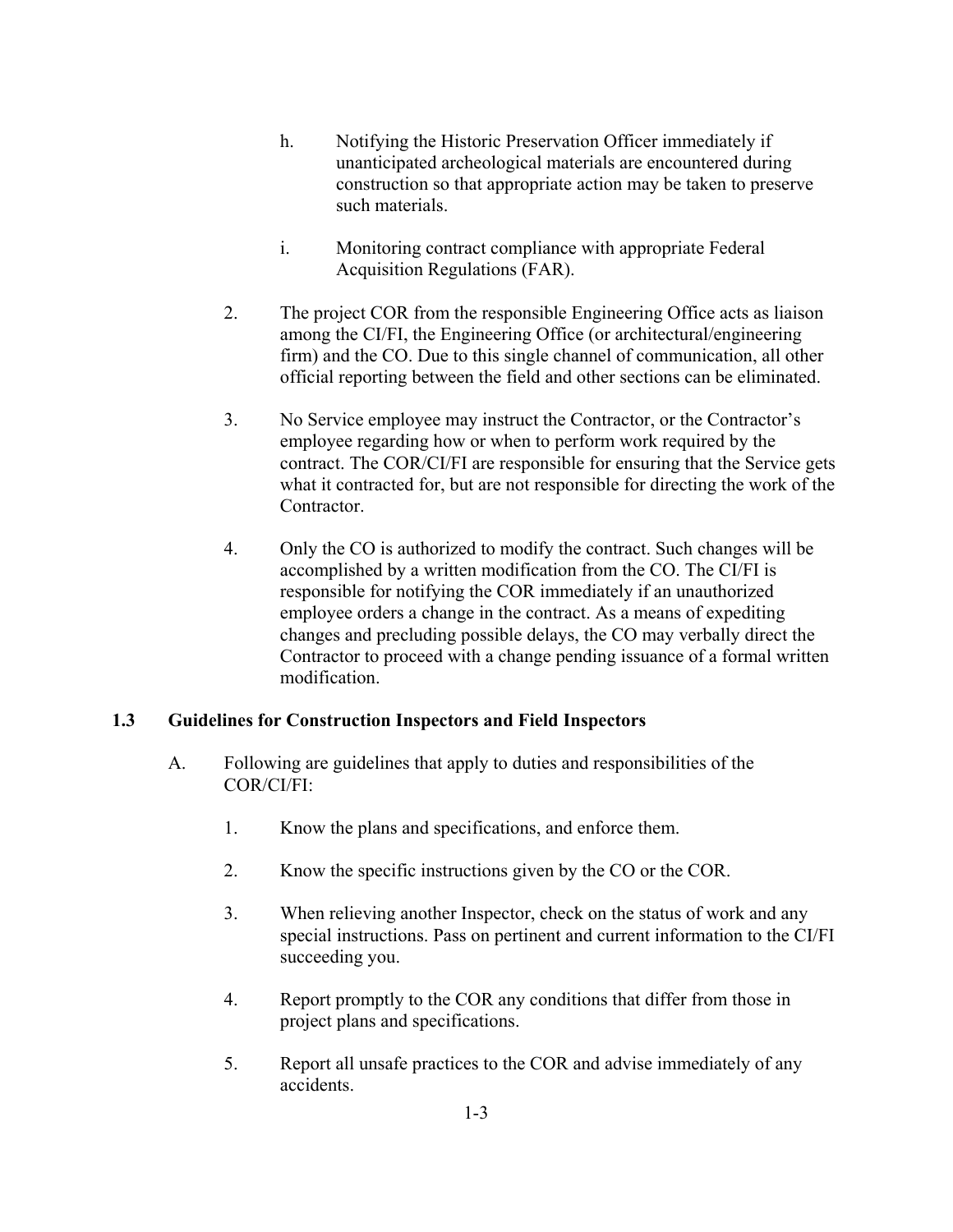- 6. If work is not being performed in accordance with plans/specifications, advise the Contractor's Superintendent and note this in the Daily Log. If the work is not immediately corrected, or if there is a disagreement, consult the COR.
- 7. Make an accurate, comprehensive record of all work inspected by completion of Daily Logs while on-site (See Section 2.2).
- 8. Maintain a courteous and tactful attitude, but never become complacent in inspection duties.
- 9. Consult the COR if a question arises that you cannot answer.
- B. The COR/CI/FI's conduct is extremely important since the public and Contractor personnel regard the COR/CI/FI as a representative of the Federal Government:
	- 1. Inspection is the keynote of quality construction and calls for technical knowledge, tact and careful judgment to verify production of quality work.
	- 2. Careless inspection can lead to poor work and disputes. It is generally through firm, intelligent inspection based on thorough knowledge of construction principles and understanding of potential Contractor's problems that high quality work results.
	- 3. You should avoid antagonism with the Contractor. Aim to establish an attitude of cooperation and mutual trust in accomplishing work accordance with plans and specifications. Establish the Contractor's confidence in your ability and fairness. Actions which appear to be beyond the range of authority, or arise from an error of judgment or lack of knowledge, can undermine this confidence.
	- 4. Personnel with inspection duties must conduct themselves with dignity, be thorough in their work and take nothing for granted. Dealings with project representatives or employees of the Contractor must be courteous but firm. The quality/quantity of work in plans and specifications must be insisted upon. Decisions must be based upon knowledge of facts and be consistent and reasonable. Unacceptable work must be brought to the attention of the Contractor. All defects must be corrected after discovery (defective work must be noted in the Daily Log).
	- 5. Inspection personnel must be honest and must not grant or accept gratuities/favors that might place them under any obligation to the contractor or create the appearance of a conflict of interest.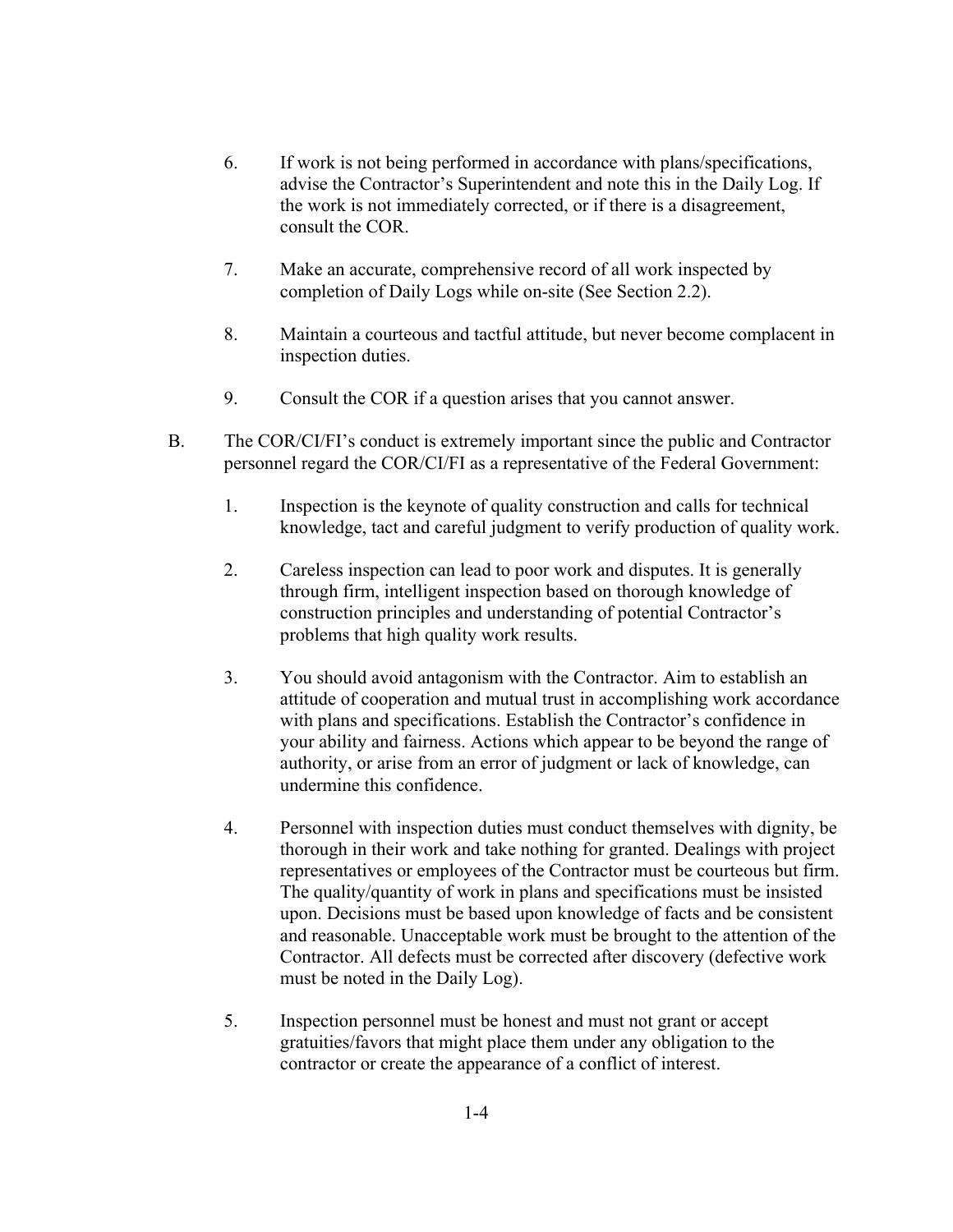- 6. Be professional in manner, but not overly familiar with the Contractor's personnel.
- 7. Be courteous to the public, visitors and station personnel. Do not give frivolous answers to what may seem simplistic questions. The public is entitled to courteous answers.
- 8. Do not waste workers' time with unnecessary conversations.
- 9. Do not argue. Refer disputed interpretations to the COR and use your best judgment prior to a response.
- 10. Issue instructions to the Contractor's Superintendent or authorized representative only. Never issue instructions to a foreman or subcontractor's representative except in cases involving personnel safety (See Chapter 4). The prime Contractor's Superintendent is your contact with whom to discuss instructions relative to deficiencies, not the workmen or foreman on the job.

# **1.4 Authority and Training Requirements for Inspection Personnel**

Due to financial and logistical constraints, field station personnel must frequently monitor construction contractor activities to ensure timely and quality results. Contractually, the field station personnel have limited authority other than observation and documentation. We refer to the "remote" inspector as the Field Inspector (FI) so the FI is not confused with a contracted Construction Inspector (CI) or other professionally trained inspector from the Regional Engineering Office. Since the FI's background and expertise may not be in construction, it is the responsibility of the Project Manager to define expectations and communicate sufficient understanding for the FI. The documents included in Exhibit 7.7, which include the Appointment Letter, its attachments, and recommended training materials, help the Project Manager to do this.

- A. Authority: All contractual authorities are vested in the CO. However, the COR/CI/FI is authorized to reject or disapprove defective and/or poor materials, equipment and workmanship, and require the Contractor to correct or replace same at no additional cost to the government. If the Contractor refuses or disagrees regarding corrective action, the matter must be reported immediately to the COR. (Refer to Chapter 4 on safety hazards regarding the COR/CI/FI's authority to stop or rectify unsafe practices/conditions.)
- B. Training Requirements: Before construction begins, all CORs/CIs must complete the Contracting Officer's Representative (COR) Basic Certification Course (FAM-151, available through DOI University) and the NCTC course, SAF 4000: Construction Safety Training. The SAF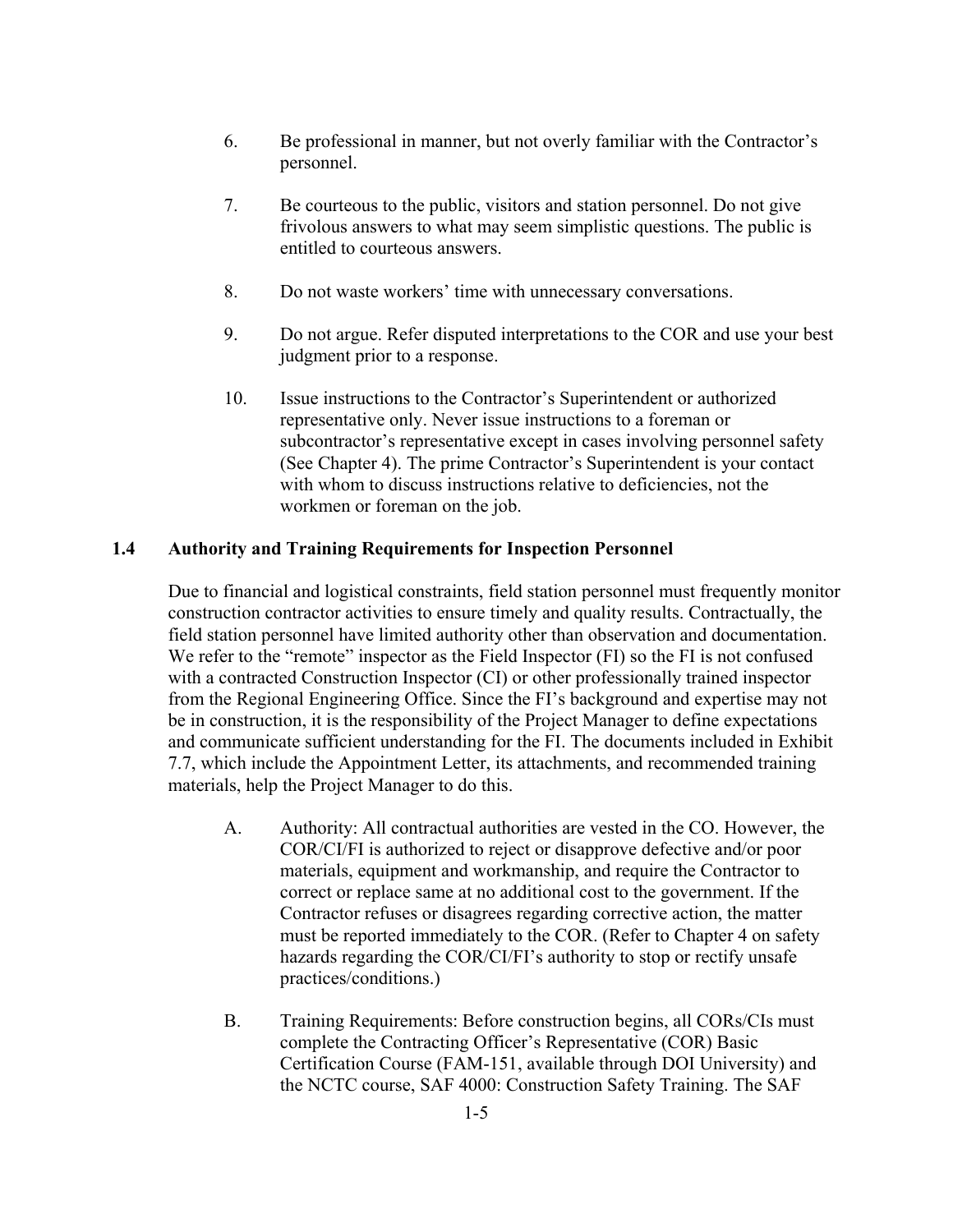4000 course is available online at

http://training.fws.gov/safety/construction.html. One of the OSHA Training Institute/Education Center's construction safety courses (No. 200, 200A, 500 or 510) may be taken in lieu of SAF 4000. All Field Inspectors must take the SAF 4000 online course or one of the OSHA courses mentioned above. They only need to complete and document passing the course once. The online course will record and track successful completion. A reference to these training requirements should be provided in the Appointment Letter.

#### **1.5 Preliminary Preparations**

The CO will coordinate a pre-construction teleconference with the contractor, Project Manager, the Station Manager, and any station personnel, including the CI/FI that will support the planned construction. Multiple FIs may support a project depending on the project's scale and number of activities involved. Once the call is scheduled and the CI/FI is identified, the Project Manager will update the Project Management Plan (PMP) to reflect these accomplishments. The purpose of the call is to: 1) Introduce the various government and contractor parties; 2) clarify roles and responsibilities; 3) clarify overall construction objectives; 4) emphasize the importance of safety; 5) outline the project's timeline; and 6) encourage future communication about the project. The Project Manager will receive the signed Appointment Letter previously issued by the CO documenting expectations and clarifying details of upcoming construction. In addition:

- A. Plans and specifications should be furnished to the CI prior to start of work. The CI should also be given the opportunity to review and discuss plans/specifications with the COR in the Engineering Office. Clarifications, errors and other questions should be discussed and solutions determined before construction starts.
- B. The CI must be thoroughly familiar with projects plans, specifications and materials/construction methods to be used. To perform effectively, the CI must also be familiar with other contract documents, especially the Contract General Provisions, Supplemental Provisions and Contract General requirements (sometimes titled "Special Conditions"). Do not assume that any documents remain unchanged and are applicable from one job to the next. Any questions concerning contract documents should be referred to the COR.
- C. After becoming acquainted with the project specifications, the CI should make a visual inspection by walking the site with station personnel and making frequent references to site and location drawings. Unusual terrain and other conditions that differ from the drawings should be noted and the COR notified. This allows for correction prior to the Contractor's start of work. Notations should be made in daily construction reports and Daily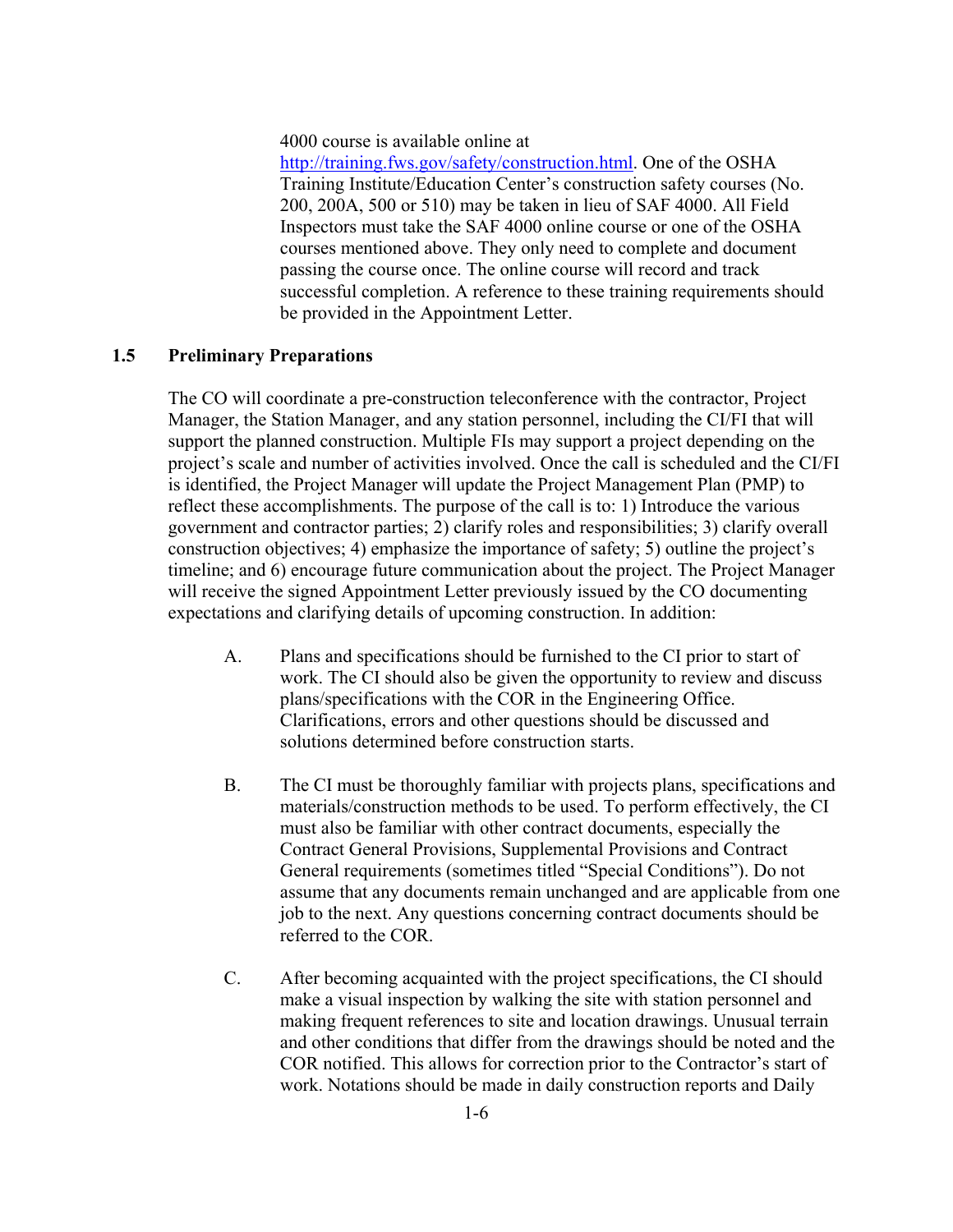Logs to provide background information in the event of future claims or disputes.

D. When preliminary work is done in a thorough manner, inspections can be performed with confidence and efficiency.

# **1.6 Value Engineering**

Each construction contract over \$100,000 must contain a mandatory Value Engineering clause giving an incentive to the Contraction Contractor to submit Value Engineering Change Proposals (VECPs) to the COR (FAR 48.202). VECPs must be approved or rejected by the CO within 45 days of receipt. If the proposal has merit and is approved by the Service, the cost savings are computed, and approval for the proposed change(s) is issued to the Contractor by the CO in the form of a contract modification. The Service (as directed by the CO) may share cost savings with the construction Contractor in accordance with Section 48.104 of the Federal Acquisition Regulations.

## **1.7 Barrier-free Accessibility**

The Americans with Disabilities Act (ADA) of 1990 prohibits discrimination against the disabled regarding accessibility of public facilities and programs. This Act also extends coverage of Section 504 of the Rehabilitation Act of 1973 for accessibility of buildings and facilities. Applicable standards are the Uniform Federal Accessibility Standards (UFAS) in accordance with the Architectural Barriers Act of 1968, Section 504 and the ADA. The CI should be familiar with these standards and particularly aware of any contract requirements for barrier-free accessibility to the disabled.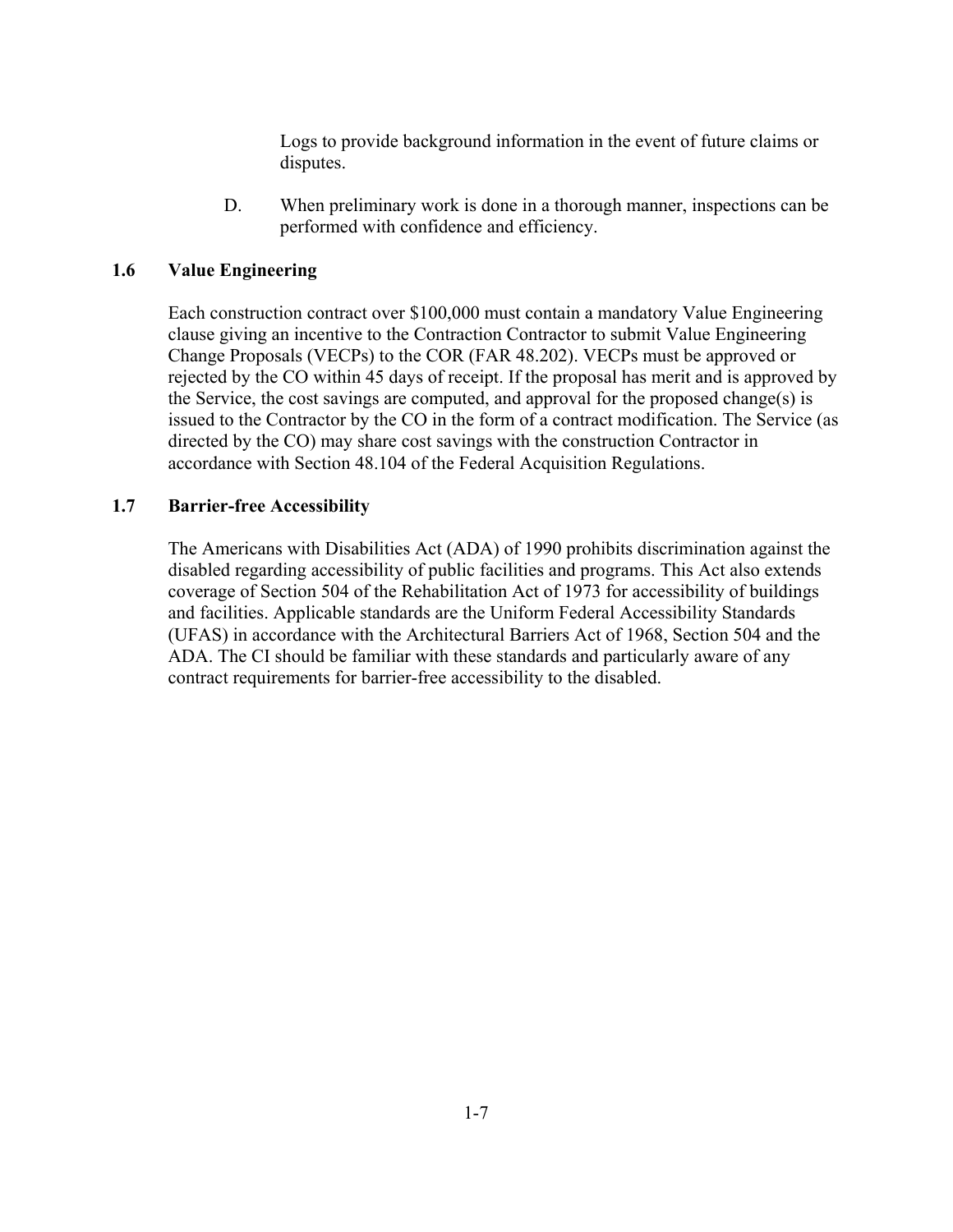# **2.0 FIELD ADMINISTRATION**

## **2.1 General**

Construction Inspectors must perform administrative duties as well as technical inspection. Both aspects are important to a successful project. In short, administrative duties consist of informing the Engineering Office of the project status and preparing progress reports and daily logs for documentation for use in resolving claims or disputes. Field administrative work normally includes preparation or checking of the following:

- A. Inspector's Daily Logs
- B. Project Log Book (Field Diaries)
- C. Photographs labeled and dated for record purposes
- D. Construction Progress Payments
- E. Files (Filing and disposition)
- F. Safety and Accident Reports
- G. Punch (Deficiency) Lists
- H. Contractor Technical Submittals
- I. Contract Modifications
- J. Contractor's Required Notices (Posting and Maintenance)
- K. Special Reports
- L. Completion Report
- M. Final Acceptance report

## **2.2 Inspector's Daily Logs**

This report is used more than any other as a record of the job status. It is the basic reference for preparation of the CO's Final Decision on disputes. Therefore, it must be accurate, complete and concise. This is effectively done by taking notes as you make inspection rounds.

Preparation of Daily Logs (see Exhibit 7.1):

- A. Log Sequence Number: The log number should be numerically sequenced from the first date of work as set by the CO's Notice to Proceed. There should be a log entry for each day of on site inspection from Notice to Proceed to final acceptance including days on which no work is performed.
- B. Station: name of station where the project is located.
- C. Date: Date for which log is written.
- D. Project: Title of contract.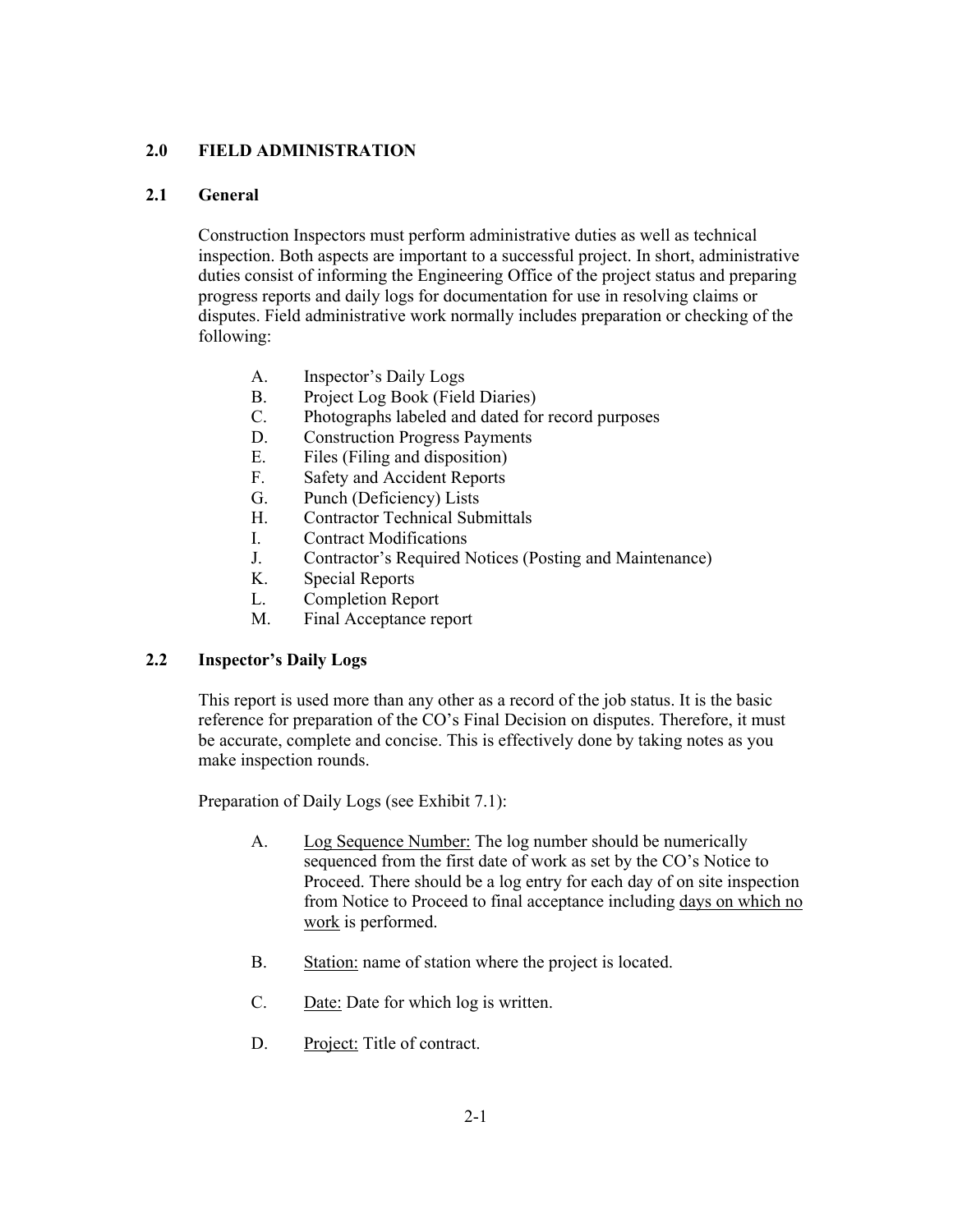- E. Contract Number: Number of contract inspected. (Note: If there is more than one contract at a station, use one report for each contract number. Do not report two or more contracts on same log.).
- F. Weather: Report general weather conditions for the day. (Example: cloud cover, temperature, precipitation and wind.).
- G. Personnel Working:

| Contractor (or Sub-) | Foreman | Mechanic | Laborer |
|----------------------|---------|----------|---------|
| ABC Const.           |         |          |         |
| ABC Const.           |         |          |         |
| XYZ Const.           |         |          |         |
| XYZ Const.           |         |          |         |
| DEF Const.           |         |          |         |

- H. Work Performed: (Concisely note work performed including locations.)
	- 1. Carpenter-Installed shoring on 40 linear feet of ditch north of office.
	- 2. Backhoe Operator-Excavated 40 linear feet of ditch, (0+00-  $0+40$ ), encountered rock bottom 18 inches from station  $(0+10)$ to  $0+15$ ).
	- 3. Electricians-Installed 30 linear feet 3-inch PVC conduit and 2 pull boxes in SW corner of building.
- I. Remarks: (record events/conditions that could have a bearing on possible claims or disputes)
	- 1. Backhoe arrived at 8:45 a.m.
	- 2. 200 l.f. of 3-inch conduit (type) received.
	- 3. Mr. Jones, Region 5 Refuge Office, arrived at 11:00 a.m., left at 2 p.m. (Include comments by Mr. Jones)
	- 4. Discussed contract clause on rock excavation with Superintendent and Project Manager.
- J. Signature (Inspector): Self-explanatory.
- K. Signature (Contractor): The Contractor's Superintendent should sign all reports. For purposes of acknowledging receipt only, the Contractor has the right to object to anything in the report. If there are any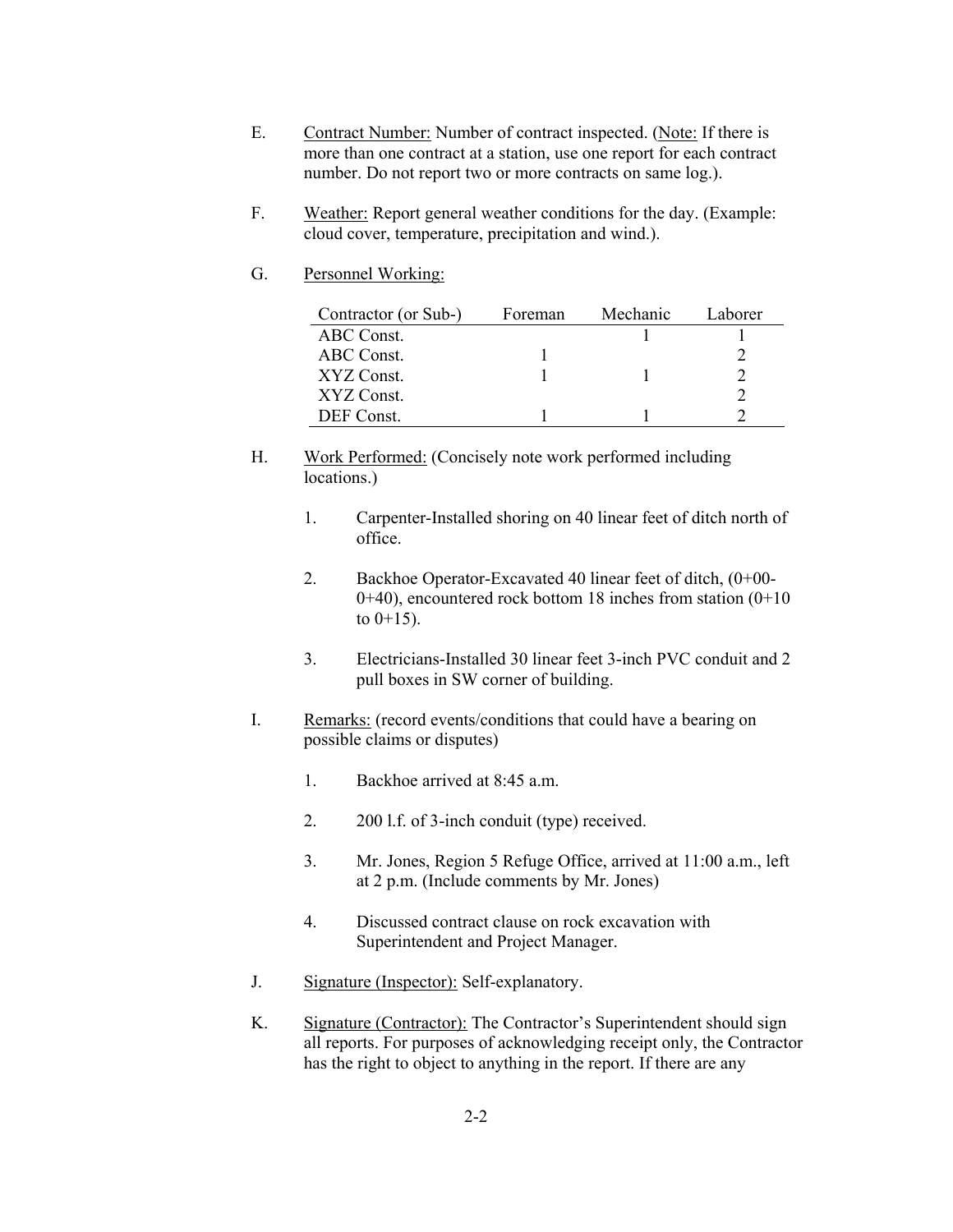objections, they should be transmitted by the Contractor to the CO on the Daily Log.

L. The Daily Logs should be forwarded to the COR and the CO on a weekly basis.

## **2.3 Project Log Book (Field Diaries - Optional Procedures)**

Separate projects log books (Field Diaries) for each project can be maintained on site during construction in the standard size cloth-bound books provided. This log is for Service use only and should be confidential, unless released by the CO. However, this does not preclude transfer of certain information from the Diary to Daily Logs. The Diary should contain everything that is to go into the Daily Log, but not take the place of the Daily Log. This can be invaluable with respect to Contractor's claims, since it often gives information you might hesitate to include in your Daily Log. The Diary should be completed as follows:

 A. Enter the project name and number, prime Contractor/Subcontractors; names and addresses; and book number inside of the front cover.

 When the book is filled or project is completed, print the project name/number and book number on the outside center portion of binder. The book number should be at the top.

- B. Number each page consecutively in upper right hand corner.
- C. Notes should be recorded for each day that work is performed. There should be no blank pages. If no work is performed on regular work day, so state, and give reason.
- D. Date and sign each daily entry. If a page is used for more than one day, each day's notation should be dated and signed under notation. Place date above notation and signatures below. If more than one page is used for a day, date and sign each page.
- E. Pages should not be torn from the book. If a notation or page is to be voided, write "Void" through notation or across entire page. These books may be used in Board of Contract Appeal hearings and must be complete.
- F. If the project is completed before the book is completely filled, insert on the page following the last entry: "Project completed on: date. End of Log for this Project." If the book is filled but project is not completed, use last page to state, "End of : Book Number, Log continued in: Book Number." Date and sign page.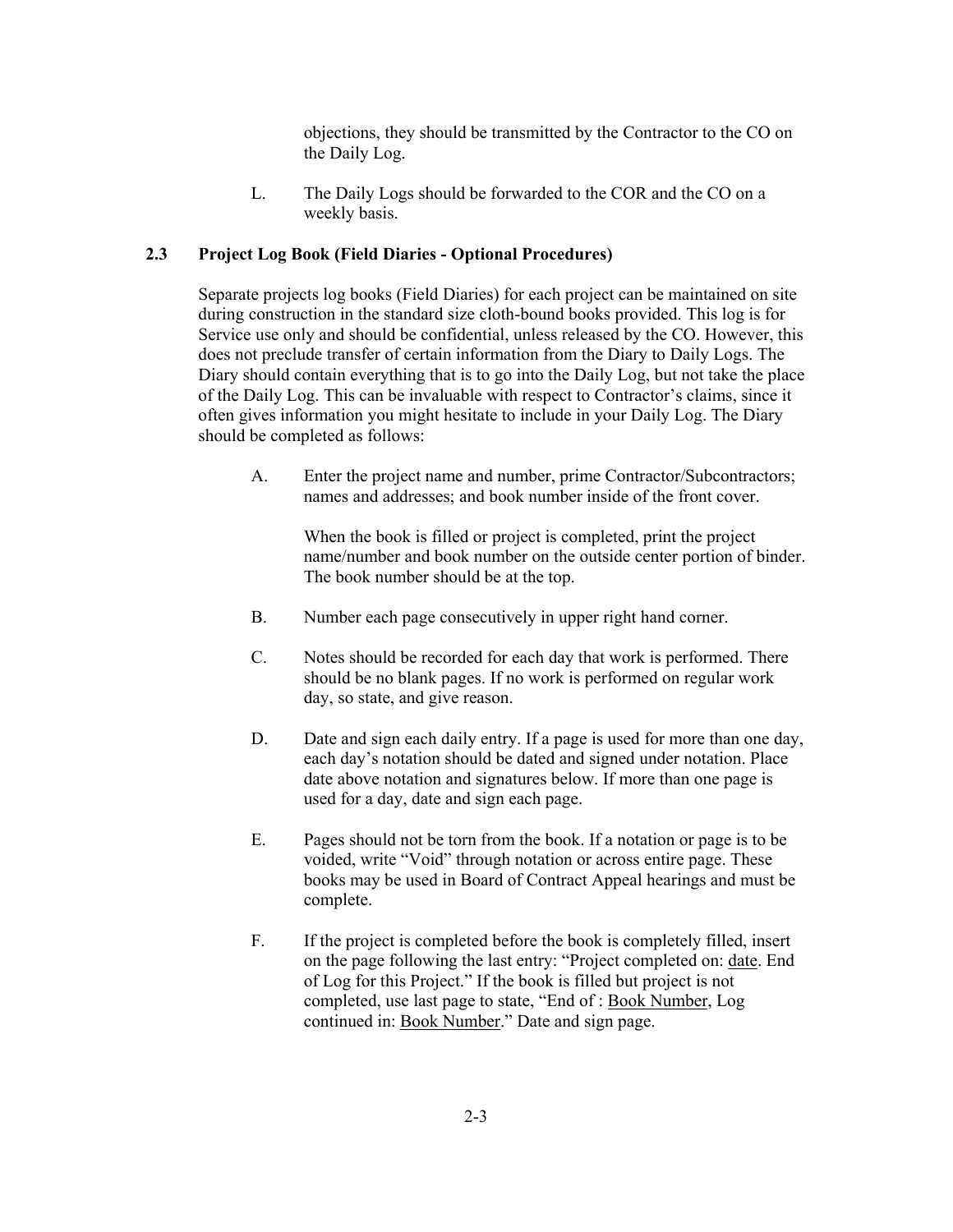- G. All Diaries should be forwarded to the COR upon completion of project. Do not forward individual books until project is complete, unless requested.
- H. Following are the primary items that should be entered:
	- 1. Type, size and make of equipment should be listed, showing date of arrival and its condition. Also, the date equipment is removed from project site.
	- 2. Weather conditions, including any effect on work.
	- 3. Instructions, oral or written issued to Contractor's Superintendent, including any disputes or misunderstandings.
	- 4. List name(s) of visitors and where from.
	- 5. Note trips made and purpose relative to project, (e.g., visited ready-mix concrete plant at for purpose of  $\qquad$ .
	- 6. Briefly note official telephone calls and purpose.
	- 7. Record details pertinent to unusual condition or delaying factors encountered.
	- 8. Ouality and location of concrete placed.
	- 9. Comments relative to unsatisfactory work note whether or not corrections were made. When work is corrected, note in Diary.
	- 10. Note photos taken and what photos show.
	- 11. Summarize conferences held relative to project.
	- 12. Note receipt of materials.
	- 13. Record accidents, fires, etc.
	- 14. Items of work started or completed (e.g., earthwork for buildings, placing forms, placing steel, etc.).
	- 15. Materials rejected and removed from job site.
	- 16. Violation of field station regulations by the Contractor's personnel or material suppliers.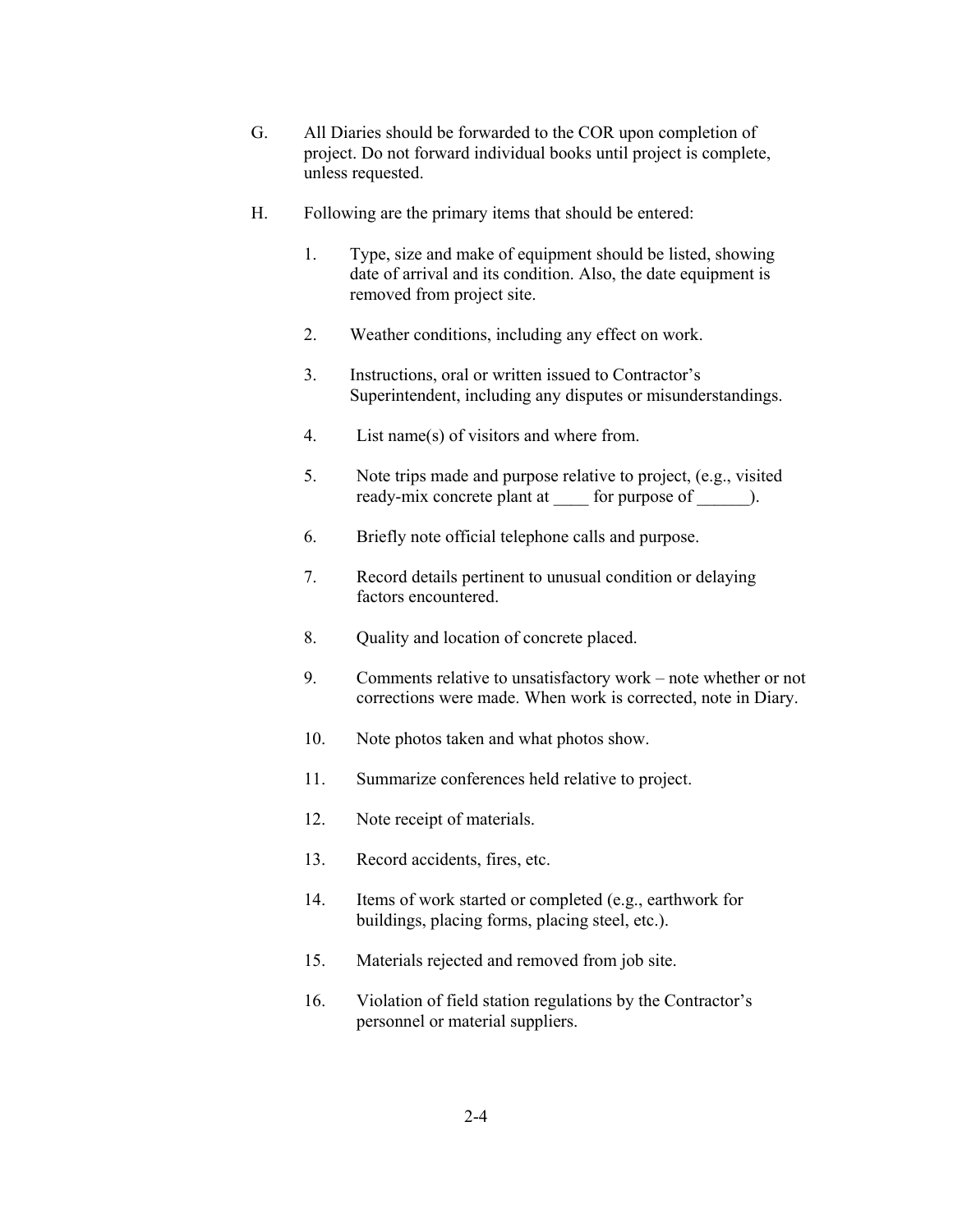## **2.4 Photographs and Videotape for Record Purposes**

Photographs and/or videotapes play an important role in both inspection and contract administration. They show progress of work and may be used if needed in appeal proceedings. Photographs are a key part of inspection/reporting and must be labeled and dated. The use of videotape may be particularly appropriate in some situations (providing specific views and details with audio description). Progress photographs should be made of each major phase of work including, but not limited to:

- A. Construction site before work starts including possible controversial areas.
- B. Grading and trenching, oxidation ponds, roads, etc.
- C. Foundation and footing excavation.
- D. Concrete forming, rebar placement, placement/finishing of concrete.
- E. Door/window framing.
- F. Interior and exterior finishing.
- G. Specific items of unsatisfactory work.
- H. Construction equipment (e.g., material hoists, backhoes, dozer, loaders).
- I. Differing site conditions revealed as work progresses.
- J. Each photo should contain the following information on back (or numbered and accompanied by a list containing this information):
	- 1. Name and number of project.
	- 2. Date of photograph.
	- 3. Brief description of building(s) or facilities identified (use same numbers/names as on contract drawings).
	- 4. Purpose of photograph.
	- 5. Direction camera is facing and where it is located.
	- 6. Signature. (Photo negatives should be kept with project files.)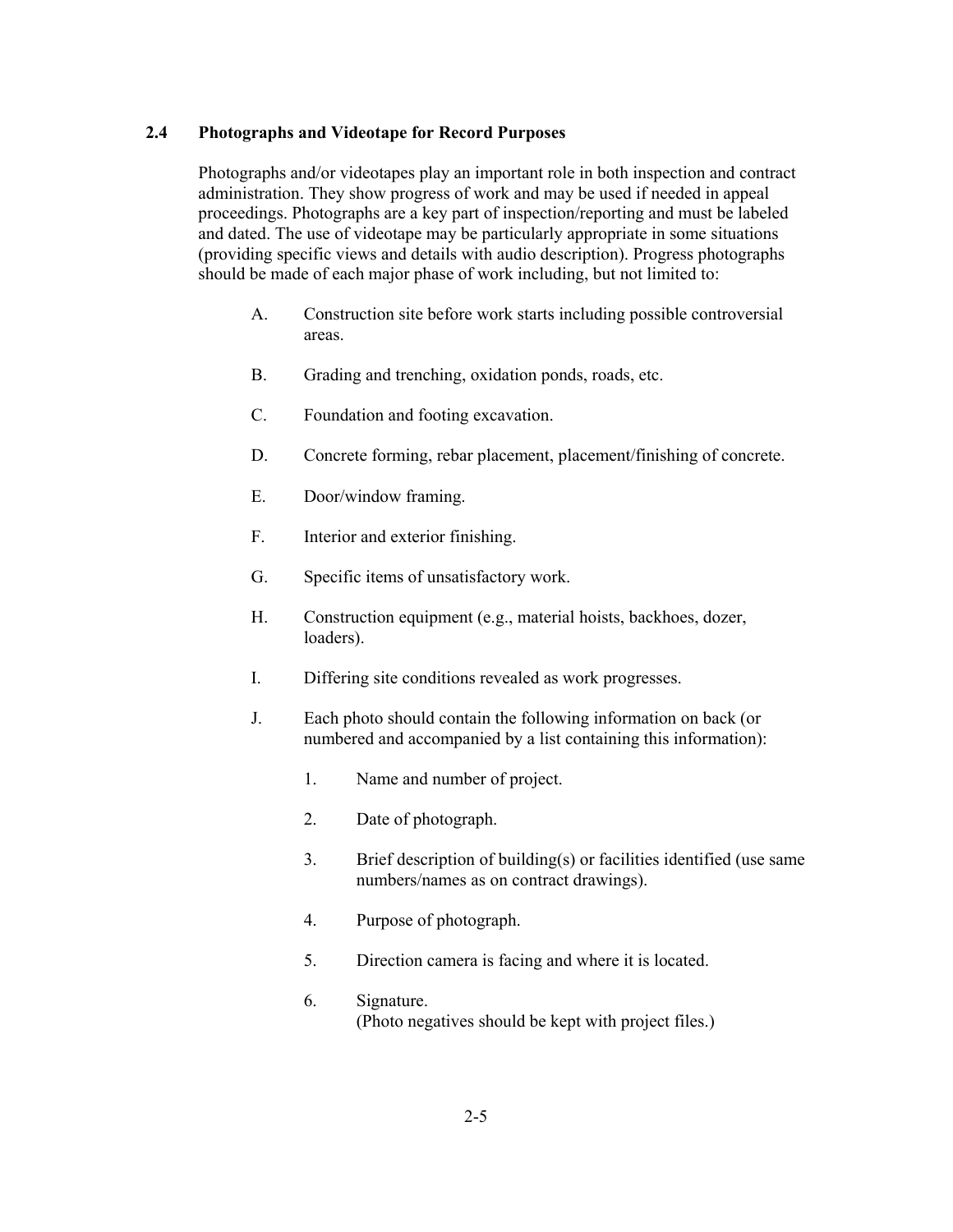## **2.5 Project Inspector Files**

- A. The CI/FI must maintain a complete set of files on-site during construction for each project. Correspondence should be filed chronologically. Files should be subdivided into sections as follows:
	- 1. Contract (including plans/specifications)
	- 2. Correspondence
	- 3. Payments
	- 4. Change Modifications
	- 5. Daily Logs Daily Diaries
	- 6. Telephone Logs
	- 7. Submittals/Shop Drawings/Samples (filed in sequence of contract specification divisions)
- B. Prior to the project's final inspection, the CI/FI should scan all files and remove irrelevant material. The COR should review the material removed and approve its disposal. Remaining files must be turned over to the station manager.

## **2.6 Special Reports**

## A. Suspension of Work Orders

 Suspension of Work orders are issued by the CO in cases of safety violations, extreme weather conditions, deviation from specifications, or differing site conditions, etc. A complete record must be made of work accomplished to date on the portions of the project affected by the Suspension of Work. Use photos as needed and submit a complete report on status of affected construction to the COR. A list of all equipment on the project title during the work stoppage and how it was affected must be reported (e.g., one D7 Caterpillar Tractor and 8 cu.yd. Scraper on project idle due to Suspension of Work on (date). Also, list all of Contractor's personnel affected by the Suspension of Work. A list of material presently on site to be incorporated in affected work must also be reported.

B.Differing Site Conditions

 Notify the COR or the CO immediately by telephone when a Differing Site Condition is encountered. This condition is defined as any subsurface or latent physical condition differing materially from those indicated in the contract or an unknown physical condition of an unusual nature differing materially from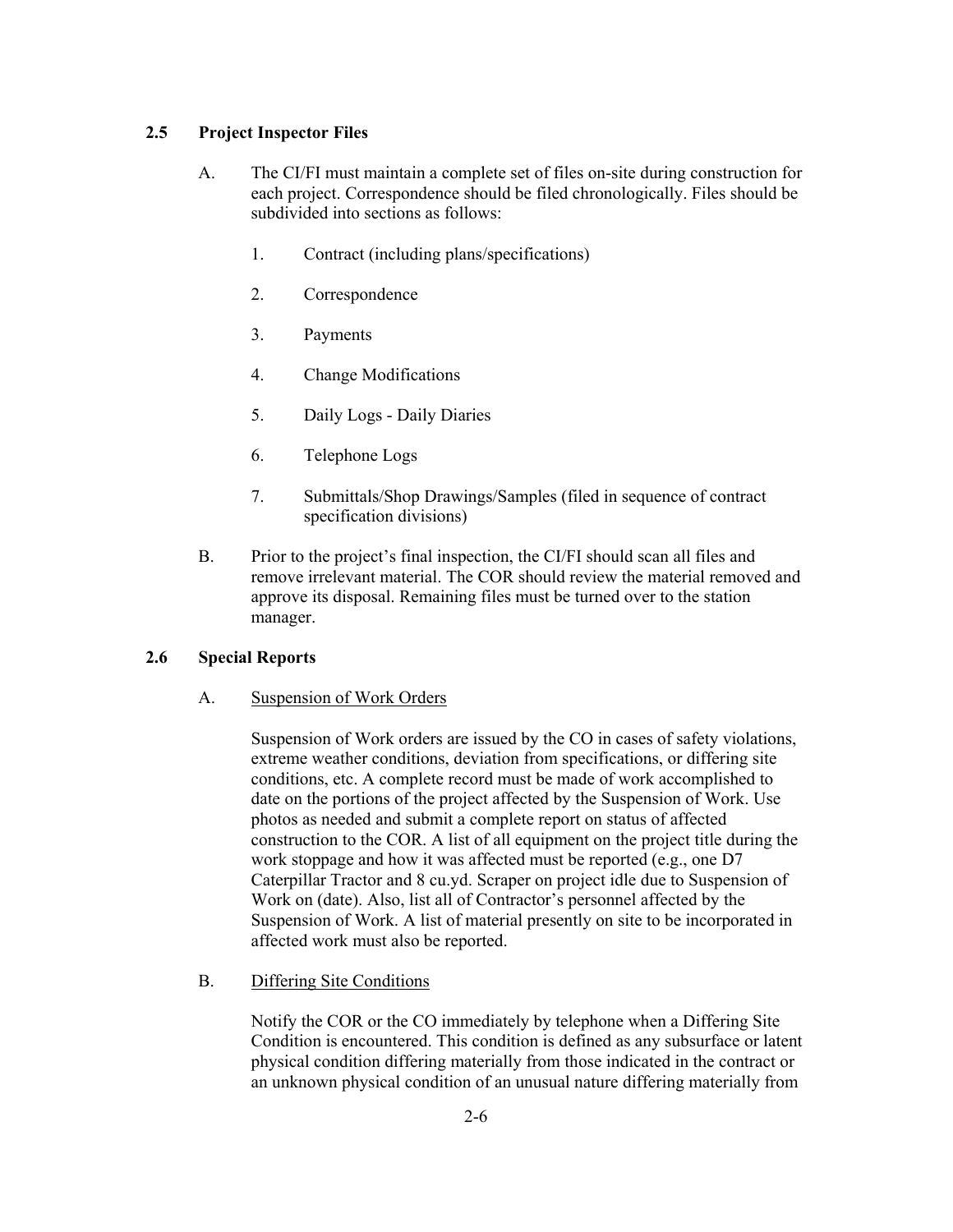those ordinarily encountered in work of the type to be performed in the contract. Examples are excessive ground water; hidden rock formations; unsuitable foundation material; abandoned foundations; and utility lines not shown.

Document by memorandum all available information that may be pertinent to any possible change in the contract price or time. Include any feasible change in design, relocation or other corrective measures. The Differing Site Condition clause of the FAR states that the Contractor must notify the CO immediately, in writing, and the CO shall investigate the condition immediately. However, the Contractor might not provide written notification. It has been ruled by the Department of the Interior Board of Contract Appeals that if the Government (COR/CI) is aware of, or should have been aware of, the Differing Site Condition, then that fact constitutes notice to the CO and the Contractor need not provide the written notification.

The importance of proper reporting cannot be overemphasized and is applicable to any Differing Site Condition. When necessary, the COR and CO should visit the site as soon as possible. Sufficient photographs of existing conditions and equipment used must be taken and submitted with complete description of the work and area(s) involved. Information on make/size model/age of equipment used should be recorded. Any special supplies required should also be recorded. The COR will normally advise of specific information required. In general, the following information should be forwarded to the COR:

- 1. Existing conditions including elevations if necessary to determine quantity of material, and final elevations necessary to correct condition.
- 2. Dimensions of excavation to determine work performed.
- 3. Record of all labor (by craft), material and equipment used in connection with any additional work authorized. (Reference the record on the Inspector's Time and Materials form, Exhibit 7.5.).

The purpose of this report is to compile a complete, accurate information to permit a fair and reasonable estimate of actual cost of work performed by the Contractor in connection with any Differing Site Condition. If the Contractor's operation is inefficient, it should be reported by documenting reasons. The Contractor's actual cost may or may not be used to determine an equitable adjustment. If the Contractor's operation is costly due to: inefficiency, lack of equipment, or use of wrong type/size of equipment, or due to procedures or methods, this should be documented in logs and in a memorandum to the COR.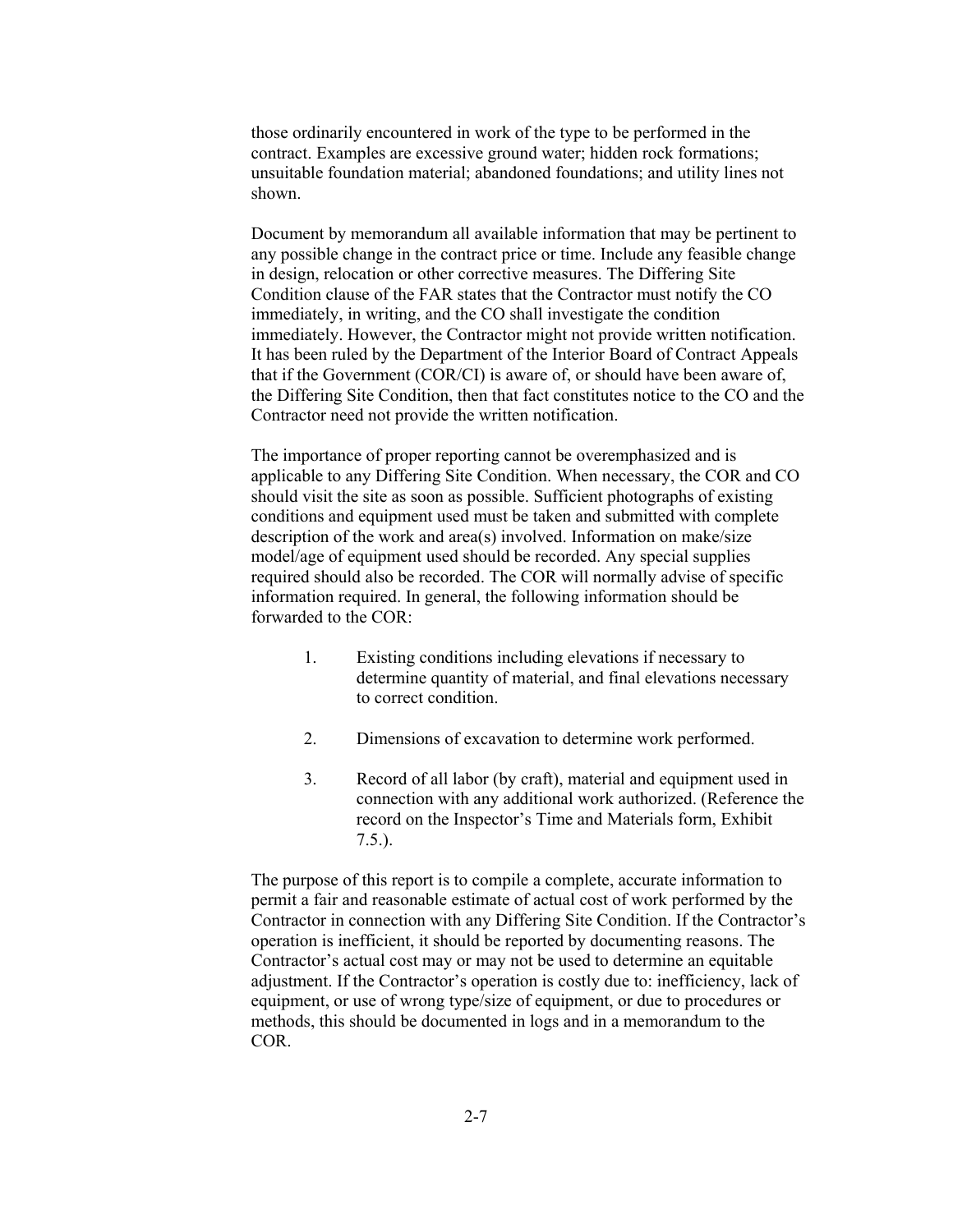The Contractor should not, normally, proceed with work that will be affected by the Differing Site Conditions until instructed to do so by the CO.

#### C. Other Special Reports

 The Inspector should furnish special reports, other than Differing Site Conditions, when necessary or requested by the COR. Special reports may include factual data on delays or changes that involve contract time and cost. Special reports are required for alleged labor violations such as failure to pay overtime, misclassification, wages rates, etc. Other items requiring special reports include structural failures, job-related accidents, damage to completed work, and the Contractor's failure to perform work in accordance with specifications.

#### **2.7 Substantial Completion Reports (Beneficial Occupancy)**

The decision to accept a project as substantially complete or for beneficial occupancy may be made only by the CO. Forward requests to occupy or use a facility prior to its final acceptance date to the COR immediately for further instructions. If a decision is made to accept a project prior to final completion, the CI/FI will notified and requested to submit to the COR a complete list of those items of work remaining.

## **2.8 Final Inspection Report**

Final inspection and reporting are of such importance that a separate chapter (Chapter 5) is devoted entirely to this subject.

#### **2.9 Final Acceptance Memorandum**

When all work has been completed, the COR will transmit a memorandum to the CO indicating compliance with project specification and recommending a date for final acceptance.

#### **2.10 Safety Reports**

The subject of safety reporting is covered separately in Chapter 4 of this Handbook.

#### **2.11 As-Built Drawings**

The Contractor is required to maintain one set of plans and specifications at the project site for the specific purpose of recording changes and additions to reflect "asbuilt" construction. The CI/FI should carefully review these plans periodically (at least monthly) in conjunction with payment requests to see that all changes and additions have been documented including appropriate sizes, dimensions, elevations, locations, materials, etc.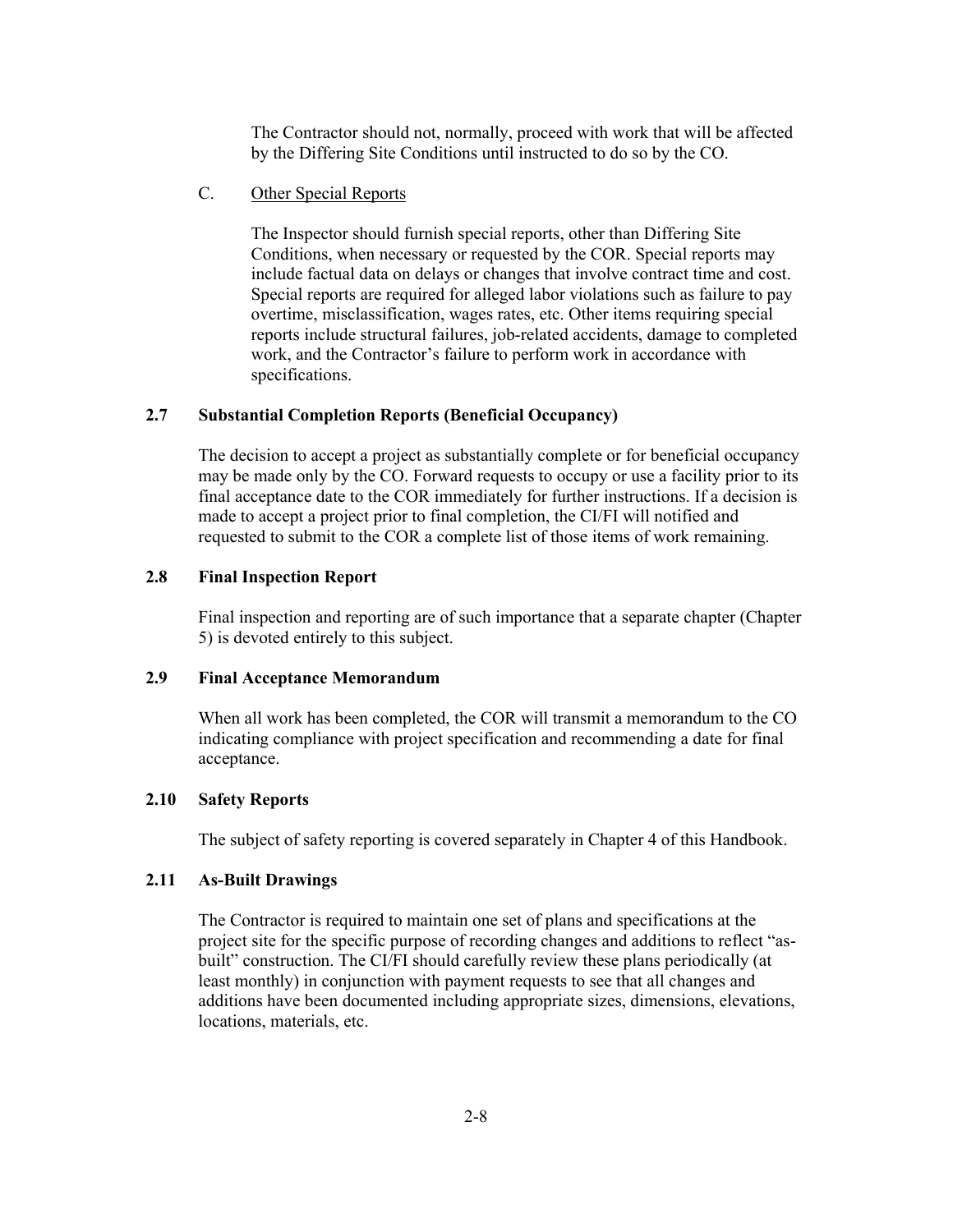The CI/FI should record the "as-built" construction, as well as existing conditions encountered (e.g., existing pipelines), for a complete record. In this way, the CI/FI can check the accuracy of the Contractor's as-built drawings.

## **2.12 Payment to Contractor**

- A. Format: The Contractor must use a format for progress payments that is acceptable to the CO.
- B. Procedures: The Contractor should submit a request for a monthly progress payment to the CI/FI for concurrence. The CI/FI must review the payment request for correctness as the percent/quantity of work completed. Upon agreement, the CI/FI will sign the request and return it to the Contractor. It is the sole responsibility of the Contractor to forward the signed request to the COR for processing and submittal to the CO for approval of payment.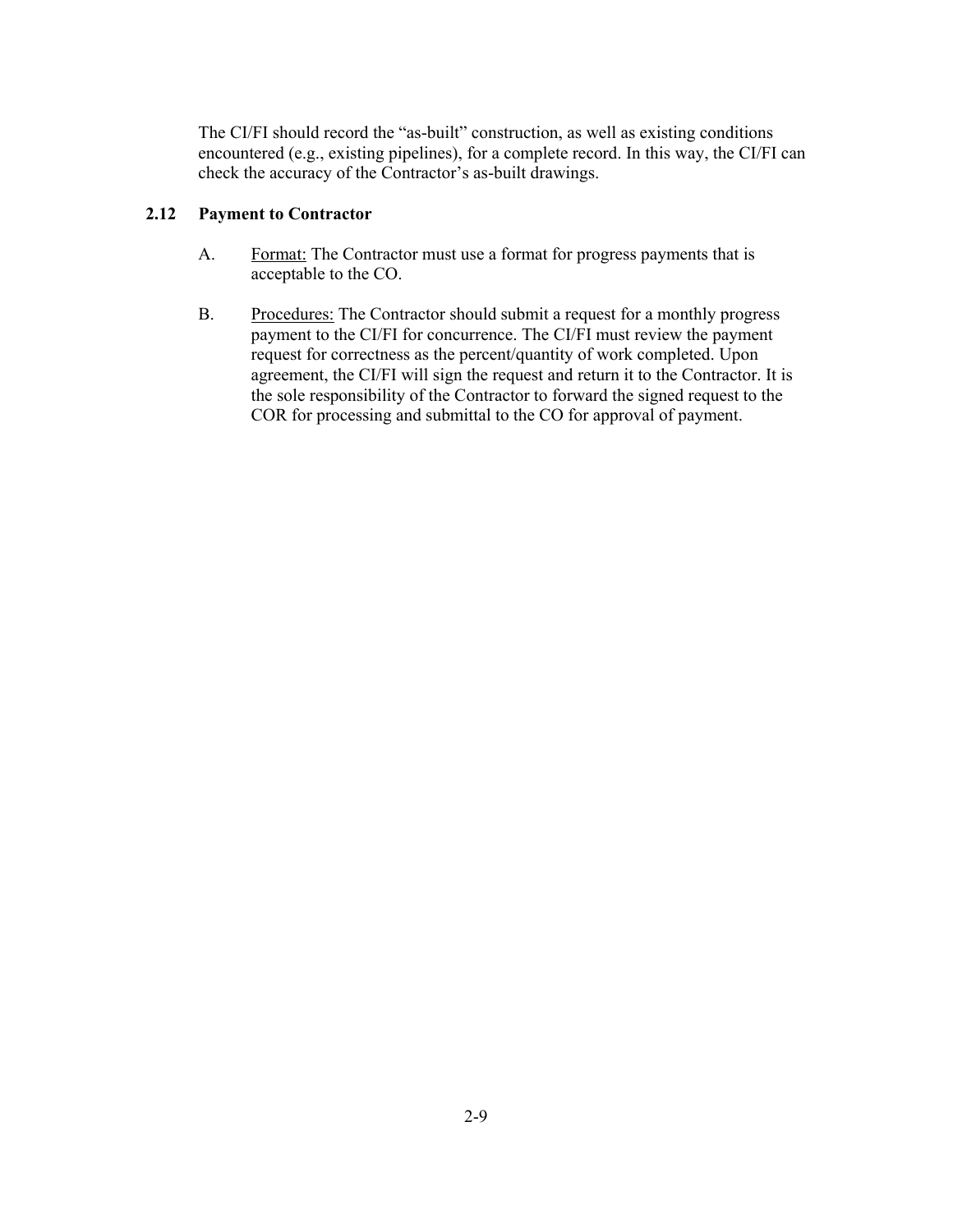### **3.0 TECHNICAL INSPECTION**

#### **3.1 General**

The technical inspection of the project and its findings usually determine administrative activities in which the Inspector will be engaged. Effective inspection and good end products are accomplished by familiarity with contract plans and specifications and relevant contract documents; knowledge of the project work phases; and a good working relationship with the Contractor's personnel.

The following instructions will serve as a guide to the Inspector in the performance of the job, as do other related manuals, and technical information. This Handbook is to refresh your memory and to point out potential sources of trouble. It does not, however, replace plans/specifications, experience, training, and common sense, with which to obtain high quality construction. When a difference exists between the contract specifications or documents and this Handbook or applicable manuals, the contract requirements should be enforced. If you have any questions about this guide or the contract specifications, consult the Construction Manager. This Handbook does not cover every situation, but does address those found most frequently in the Service's construction projects.

During inspections, certain basic tools and inspection aids are often required for accurate measurement data. Following are those most frequently used, but this is not all-inclusive as specialized inspections may require additional equipment: 25 ft. tape, 6 ft. folding rule, engineer/architect scale, lock level, magnet, high-low thermometer, standard volt-ammeter and camera (for photo records).

Note: The following technical inspection sections in this chapter are presented in the approximate sequence as in the Construction Specifications Institute (CSI) document for construction standards. For reference purposes, the CSI Division number is in parentheses next to the section title.

#### **3.2 Earthwork, Embankments, Trenching and Grading** (CSI Division 2)

A. General

Earthwork generally moves rapidly and sometimes highly skilled engineers or layout men are not employed by Contractors. Thus, the Inspector must check controlling elevations at or before the start of work and periodically during progress. Hand levels are usually sufficiently accurate for checking purposes. When more accuracy is needed or there is doubt as to the Contractor's accuracy, checking should be done with an engineers (builders) level.

No changes will be made in any grades which are shown on the contract drawings without prior approval of the Construction Manager.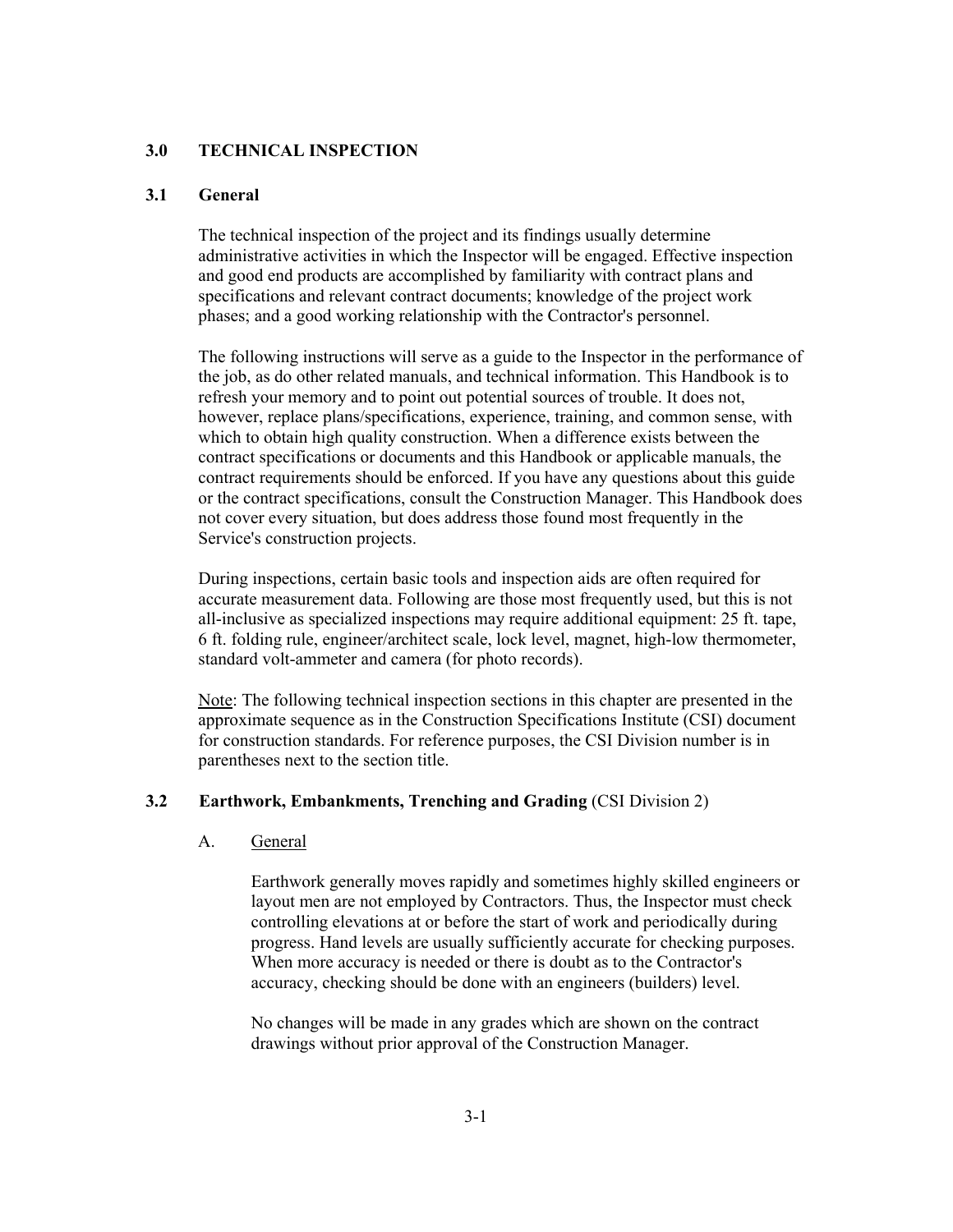### B. Protection of Existing Utilities

The Inspector should check with station maintenance personnel to determine the location of underground utilities of all types (some may not be shown on contract drawings). Any utilities not indicated on the drawings must be documented and transmitted to the Construction Manager. If underground utilities are damaged by the Contractor, it is expected that the Contractor will provide permanent repairs. The Inspector must maintain accurate records of work for use by the Contracting Officer in the event of a claim for reimbursement.

#### C. Inspection of Foundation Materials

The Inspector must check the excavation to determine if foundation material is suitable (free of organic or frozen material, debris or standing water), and whether rock has been encountered. If rock or unsuitable material is present, it must be immediately brought to the attention of the Construction Manager who should visit the site and issue further instructions for continuing work.

## D. Placement of Foundation Materials

Backfill under footings of buildings will not be permitted unless otherwise specified and any over-excavation should be filled with an approved compacted backfill or concrete. Suitable foundation material for overexcavation is the responsibility of the Contractor.

#### E. Backfill

Backfill material used under concrete slabs should be carefully inspected. The material must be free of organic and frozen material and debris. The material should be of a type that is readily compactable (certain cases will require that it be free-draining). The material, before compaction, must be placed in accordance with contract requirements. It should be brought to specified moisture and density with mechanical compaction equipment. Density and lift thickness should be verified by a testing laboratory or a qualified inspector. Failure by the Contractor to obtain adequate compaction frequently causes unsatisfactory conditions and considerable corrective work. The flooding of an area in lieu of mechanical compaction is normally not permitted by the specifications. Any questions concerning suitability of the material or requirements of compaction testing should be brought to the attention of the Contractor and the Construction Manager if necessary.

Additional compaction and retesting should be requested as needed.

F. Drainage Fill

Fill material, normally gravel or crushed rock, requires careful selection and compaction as described in contract specifications.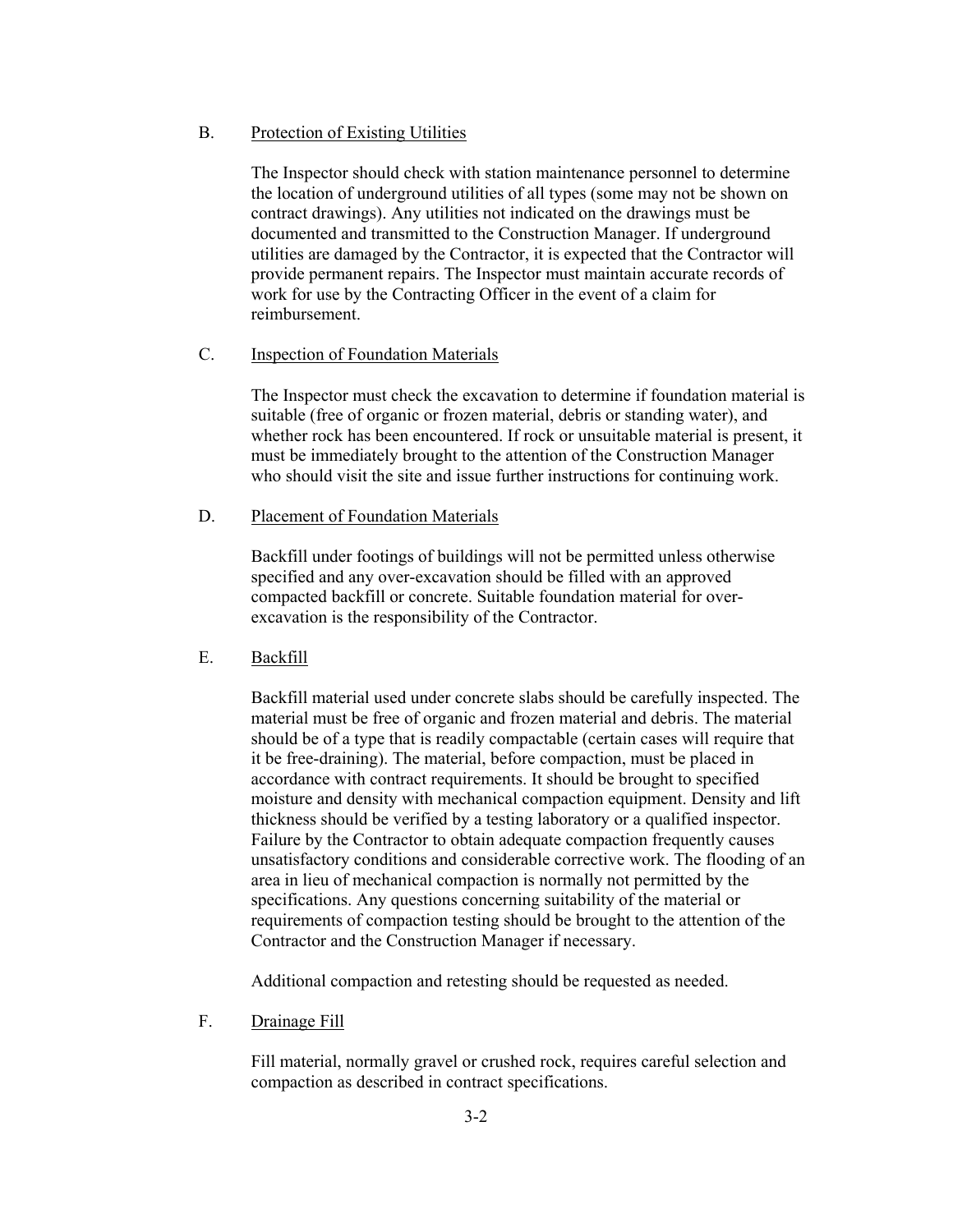## G. Excavations

Excavations have several inherent hazards not common to other earthwork activities that expose contractor and, potentially Service personnel, to dangerous situations. The utility inspection (Section 3.2B) must be completed, identified, and plainly staked/marked on the ground. If the station manager does not have the appropriate utility information, most states have a toll-free telephone number that must be called before excavation to reduce the likelihood of utility line contact. Excavating contracts may fall into the following categories: utility systems trenching; foundation preparation; and waterway construction.

All trenching activities must strictly adhere to OSHA regulations as outlined in the Service online course, SAF4000. Excavation and backfill should only be conducted using approved methods and equipment by qualified operators. Open excavations over five feet in depth may require the use of approved trench boxes or shoring depending on slope, soil type, environmental conditions, and applications of surcharge loads. Open excavations will be barricaded or posted whenever work is suspended regardless of the time period. Backfill for all excavations should be of the types specified and placed in specified thickness and compacted to the densities and moisture contents specified. Usually an independent testing laboratory is required to conduct the density testing on backfill material. Inspectors should monitor testing for compliance with applicable contract requirements and should require recompaction and re-testing of areas that do not meet density requirements. Compaction within 18" of any structure should be conducted using hand operated whackers and vibra-plates. Do not allow use of heavy rollers or other heavy equipment type compactors within 18" of structures or as required by specifications.

If rock is encountered during the excavation, footings may require redesign, especially in the case of building foundations or pipeline excavations, in lieu of excavating the rock. Therefore, it is important that the Inspector notify the Project Manager immediately and prior to implementing a change from the plans or specifications.

Plans and specifications will dictate the dimensions to which an excavation will extend. Depth and width of trenches will be shown on utility plans. Excavating limits for structural excavations will be outlined in either the plans or specifications to prevent excessive material being removed and then requiring replacement with engineered backfill. Waterway construction will dictate the depth, width, and side-slopes for canals and drainage ditches.

Once the excavation portion of a contract is complete, conduit placement or similar installations may occur. The backfilling operation will then begin. Backfilling involves the placement of material in layers of designated thickness prior to compaction of the installed material. Once compacted, density testing of the compacted material occurs. This sequence ensures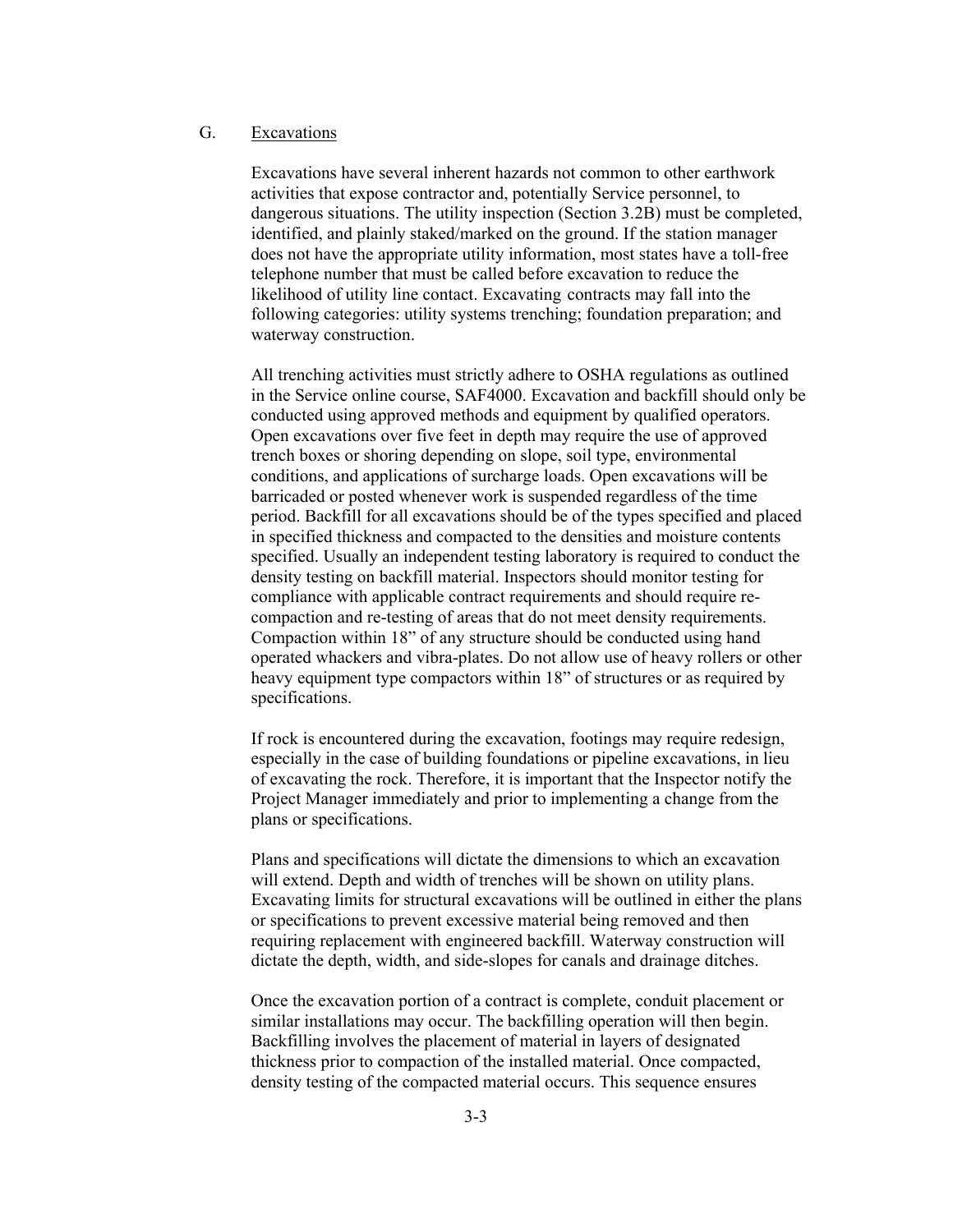complete consolidation of the backfill material so that there is no settling of material adjacent to a structure or over a utility line. Settling could cause significant problems with the structure or the utility system if appropriate compacting effort is not used to install the backfill material. Once the material is brought up to natural grade or the designated grade in the plans/specifications, the surface covering is installed.

H. Embankment Inspection

Embankment inspection is relatively easy compared to building inspections. However, the embankment inspection is equally important. The embankment construction will either impound water or keep water from entering a specific area. In either instance, the ecological balance can be damaged if failure occurs.

Embankment construction consists of several components:

- 1. Clearing Removal of all deleterious materials and organic matter to prepare the area for the installation of the embankment.
- 2. Scarifying Disturbance of the soil substrate so that the embankment material and the substrate can be interlaced to allow for the uniform bonding of the two materials to prevent the embankment from moving along a slip plane and to prevent an unimpeded path for water to flow from one side of the embankment to the other.
- 3. Placement Installation of the borrow material and the compaction of the embankment material in layers to ensure uniform material distribution and consolidation. This will be the most critical portion of the embankment construction. Without proper material distribution and consolidation, the embankment will have a propensity to deteriorate and not function properly. The ultimate deterioration will result in the embankment failure and the loss of habitat, property, and possibly wildlife or even human life.
- 4. Finish Grading The final step is accomplished by the contractor grading the slopes to get a uniformly specified slope and to install the slope stabilization and the embankment top surfacing material.

Clearing is usually accomplished with a bulldozer or other type of earthmoving equipment suited for the removal of topsoil and/or organic material (trees, shrubs, etc). This involves the removal of the top layer of material that is not suitable for embankment construction. This material is usually removed from the construction site and disposed of in a regulated disposal site or it may be used as the final top dressing for the embankment as this material usually supports vegetative growth for surface stabilization. Tree roots, branches, stumps, and other large organic material shall not be utilized in the final embankment. Large rocks shall not be used in the embankment or for the top dressing but may be utilized as rip-rap for the embankment protection.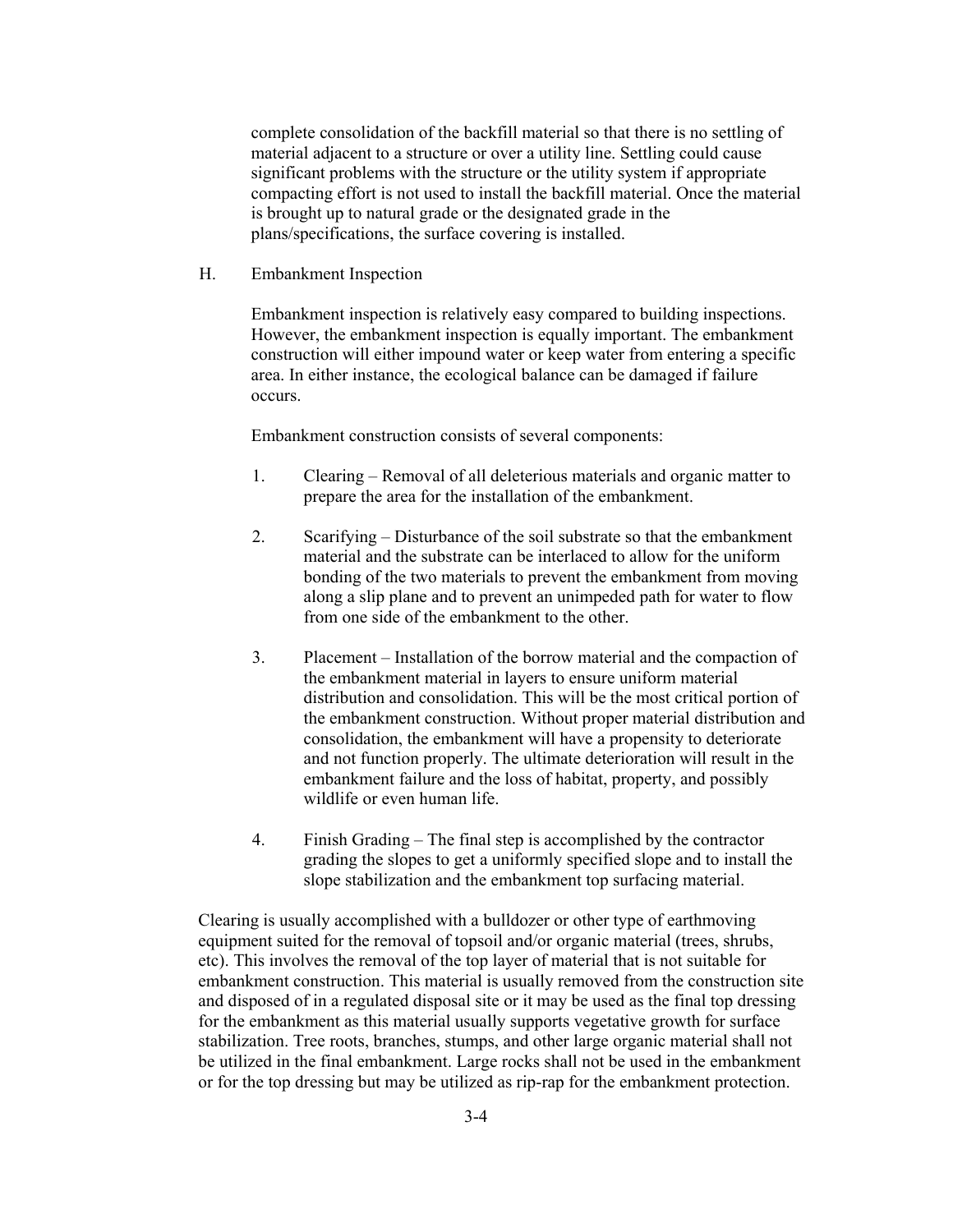Scarifying is usually accomplished by the ripping teeth on a bulldozer or grader. This will rip the soil substrate which will eventually have the embankment placed on it to allow for a combining of the embankment material and the original soil substrate to provide a cohesive layer on which to build the embankment. During cleaning or scarifying, dewatering may be required to avoid additional water entrapment within the construction site. This dewatering will occur as part of the contract and at the contractor's expense. Dewatering may also be continuous until the fill is placed and compacted to an elevation where the water will no longer affect the embankment integrity.

Placement of the embankment material is usually accomplished by either dump trucks or earthmoving scrapers. The material is hauled in from a borrow site and then compacted with one of several different pieces of equipment. Sheepsfoot rollers, segmented wheel compactors, and vibratory compactors are the three most popular types of compaction equipment. The material is deposited in loose layers usually not to exceed one foot in thickness. This material is then compacted by moving equipment back and forth on the material until it reaches a required density, which is tested by an independent, materials testing firm, retained by the contractor. If the density is not achieved on the first attempt, additional compaction efforts will be used to reach the required density. The required density is established by the materials testing firm after that firm has sampled and determined the materials maximum achievable density, measured in pounds of material per cubic foot. Once this is established in the laboratory, the project specifications can be determined and examined for acceptance.

Embankment density requirements are usually 95% of the maximum density. The results of the density testing should be checked as the tests are completed to confirm the density exceeds the lower specification limit. Concurrent examination allows for negative results to be corrected immediately. When the embankment placement occurs on an existing slope, construction occurs in a "stepped method." This is a method of cutting, filling, and compacting material on the slopes by cutting a flat portion and then reinstalling the fill material to bring the slope up to within the contract specifications. If the embankment placement is done in accordance with contract specifications and the density testing results were within correct specifications, the embankment should stand as a homogenous mass of soil that impounds water.

Finish grading is the final stage of the process and is usually completed by a grader or small bulldozer. As the embankment takes shape, the embankment starts from the bottom and each successive layer of soil is applied. When the final elevation has been achieved and the side-slopes meet specifications, the embankment protection or slope stabilization is placed on the side-slopes and embankment top. This slope stabilization will consist of soil erosion control matting, rip-rap protection, or a bioengineered slope protection. The top of the embankment is usually graveled to provide an allweather travel surface. Finished grades at building lines should provide for positive drainage away from building walls unless otherwise specified. Drainage trenches designed to carry water should be uniformly graded to their lowest point of discharge. Finished site grading tolerances are usually specified to eliminate water ponding.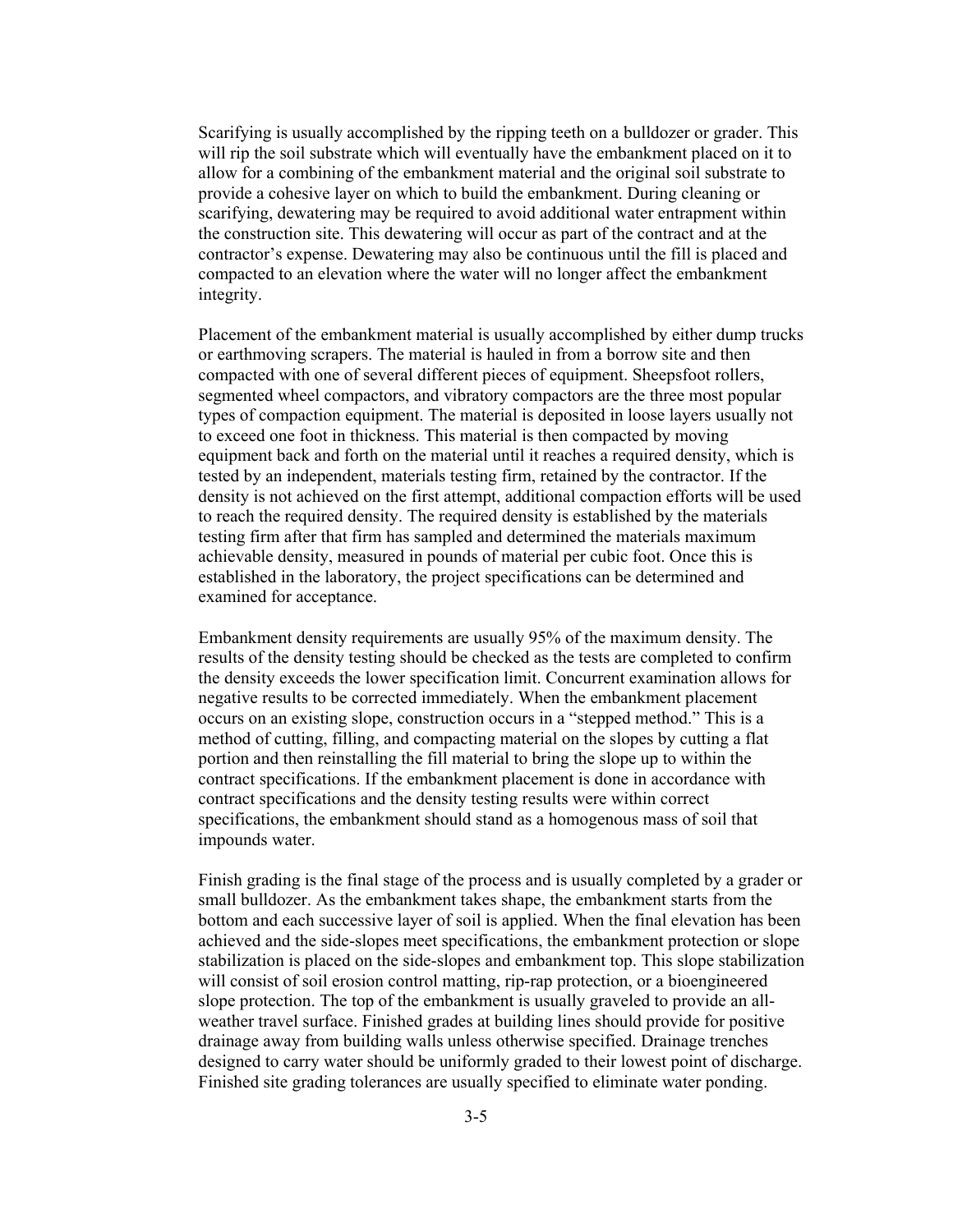Final site grading should be verified before allowing topsoil or pavement operations to proceed.

# **3.3 Soil Treatment for Termites** (CSI Division 2)

The Inspector should verify that both the applicator's qualifications and materials have been approved. Mixing of materials and rate of application should be checked periodically to determine that both comply with requirements of the specifications. The Inspector should ensure that organic matter and debris in areas to be treated have been removed prior to application of chemicals.

# **3.4 Utilities** (CSI Division 2)

A. General

Prior to start of construction, plans and specifications should be thoroughly reviewed for location of existing utilities to avoid damage to existing systems. Lines and grades should be established and staked before any excavation or utility operations begin.

Check each system for conflicts at each point of crossing. Check planned connections to existing utilities. Interruptions of utility service must be coordinated with station personnel. Check the line and grade of trenches before laying pipe and after completion of each section. For most types of pipe, manufacturers have specified installation instructions which should be used. If there is any difference between these instructions and contract specifications, notify the Construction Manager.

# B. Water Lines

- 1. All piping should be laid straight between changes in alignment or direction and at uniform grade as indicated on the contract drawings and specifications.
- 2. All piping should be kept free of excavated material or other foreign substances.
- 3. Pipe should be cut straight and true leaving a smooth right angle cut.
- 4. Pipe should be laid using a laser instrument or other approved method ensuring compliance with contract invert requirements.
- 5. Thrust blocks placed behind tees, bends and hydrants must be centered so that the thrust of water pressure will be exerted against the center of the block. A bond breaker (tarpaper or polyethylene) should be placed between the pipe fitting and concrete.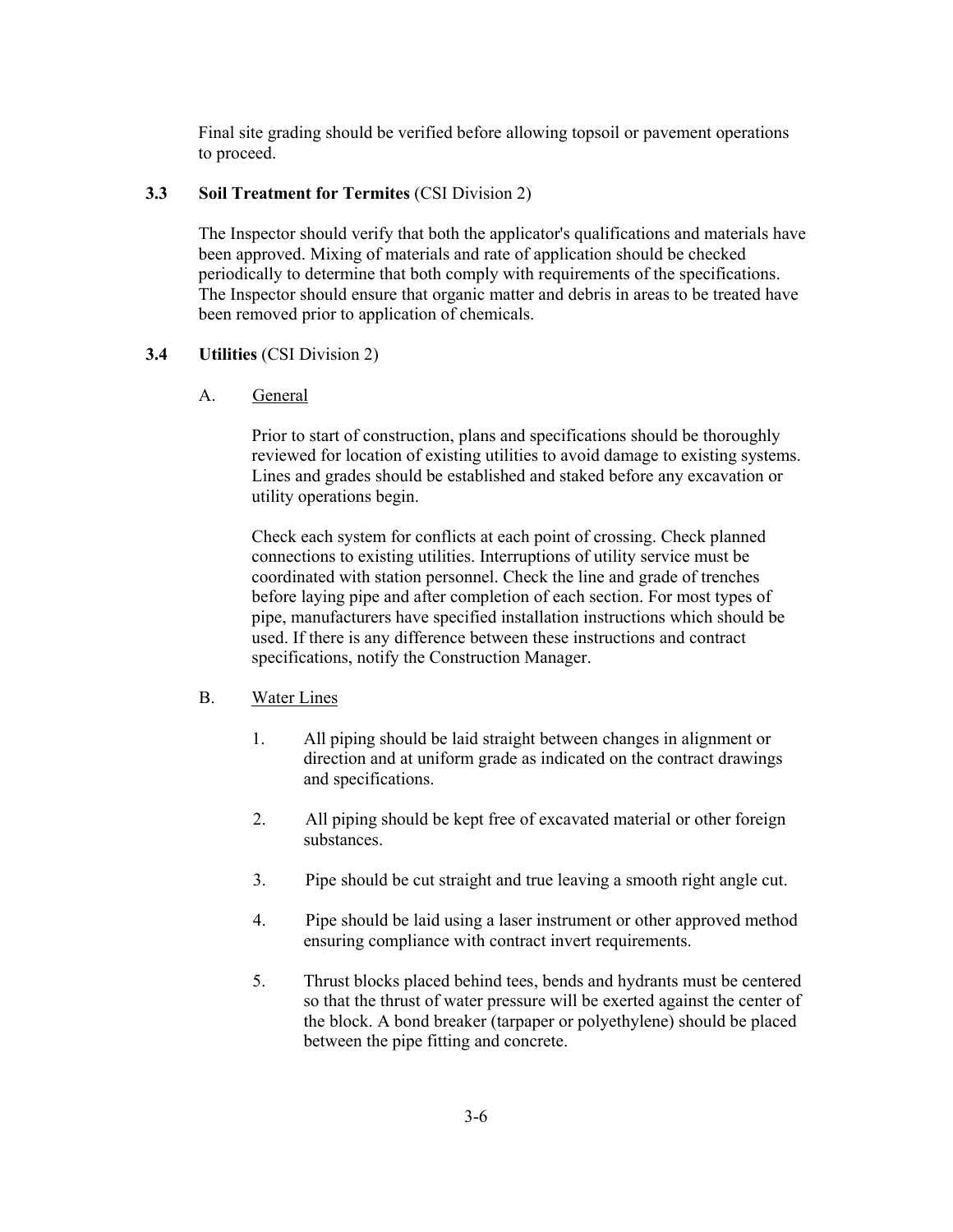- 6. Pressure or leak tests should be performed before allowing backfill placement over pipe joints or fittings. Testing requirements vary with the type of pipe and its intended purpose. Contract specifications usually detail the method of testing.
- 7. Potable water distribution lines require sterilization as outlined by contract specifications. Generally the line is flushed with clean water to remove any mud or debris that may be in the pipe. The line's volume is calculated and a chemical disinfectant is introduced into the line and retained for a designated period of time. The line is again flushed with clean water until its discharge shows no further signs of the chemical disinfectant. Usually water samples are taken and analyzed by an independent testing lab.

## C. Drain Lines

- 1. Drain line construction should always begin at the farthest downstream manhole and proceed upstream or "uphill." For bell and spigot pipe, the bell end of pipe is usually required to point upstream. Check specifications to verify installation requirements.
- 2. Before placing the drain into service, lengths between manholes should be lamped (or inspected using laser instruments), particularly if there is a question concerning bedding or backfilling of a particular length. The most convenient method is for a strong light to be placed in the downstream manhole and pointed into the upstream line. The observer, with a mirror, then should check alignment in the upstream manhole.
- 3. When infiltration tests are required, the ends of lines to be checked should be plugged in the upstream manholes and weirs placed in the downstream manhole. Infiltration should not exceed the amount specified. The weir must be cut to the shape of the manhole channel and caulked in place to prevent leakage.
- 4. When exfiltration tests are required, refer to specification procedures.

## **3.5 Concrete** (CSI Division 3)

A. General

This section covers commonly encountered concrete work. Specialized procedures are covered in subsequent sections. Inspectors are cautioned that contract requirements for preparation of the subgrade concrete placement for a given job are contained in drawings and specifications prepared for that contract. Also, contract requirements often change from job to job. This Handbook should, therefore, be used in conjunction with careful reading of the specifications.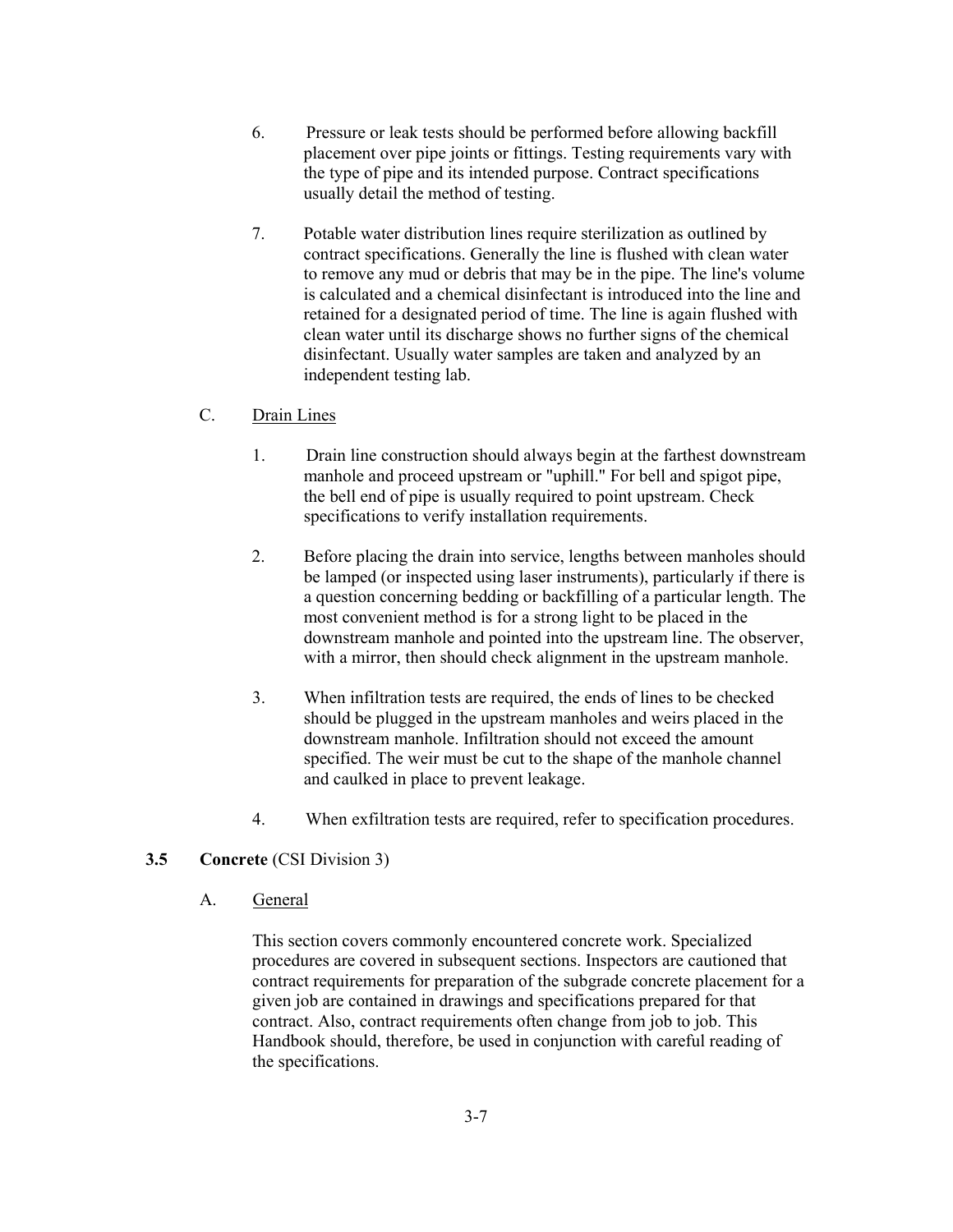## B. Materials

Before concrete work starts, check to verify that all materials and mix designs have been approved.

C. Tests

Project specifications generally require a Contractor to furnish an Independent Testing Laboratory to make all required tests. Tests generally required are slump; air content; temperature; and curing and testing of test cylinders. Verify that the tests required by the contract are being performed, including number, curing time and frequency. If the specifications require the Government to take all tests, then the Inspector should be familiar with correct procedures for all tests and that all required equipment is available prior to starting any concrete work.

The specifications will generally list the water to cement ratio  $(w/c)$ . The Contractor may request to add water at the site. The request can be approved provided the w/c ratio or allowable slump is not exceeded. Prior to approving the request, the delivery tickets should be checked and a new w/c ratio determined. If the w/c ratio or slump is exceeded, the load should be rejected and the Contractor notified. The Daily Log should state the basis for rejection.

## D. Delivery/Load Tickets

The concrete manufacturer should provide a delivery/load ticket to the Contractor. A copy of the ticket should be furnished to the Inspector by the Contractor before unloading the concrete at the site. The ticket should contain the following information:

- 1. Name of batch plant.
- 2. Serial number of ticket.
- 3. Date.
- 4. Vehicle/license number.
- 5. Name of purchaser/contractor.
- 6. Job location/name.
- 7. Specific class of the concrete in conformance with that specified and approved.
- 8. Amount of concrete (cubic yards).
- 9. Time loaded weights and types of ingredients (cement/aggregate/ water).
- 10. Type, names and amounts of admixtures.
- 11. Additional information required by purchaser.
- 12. Revolution counter reading at first addition of water.
- 13. Amount of water added at site.
- 14. Indication that all ingredients are as previously certified.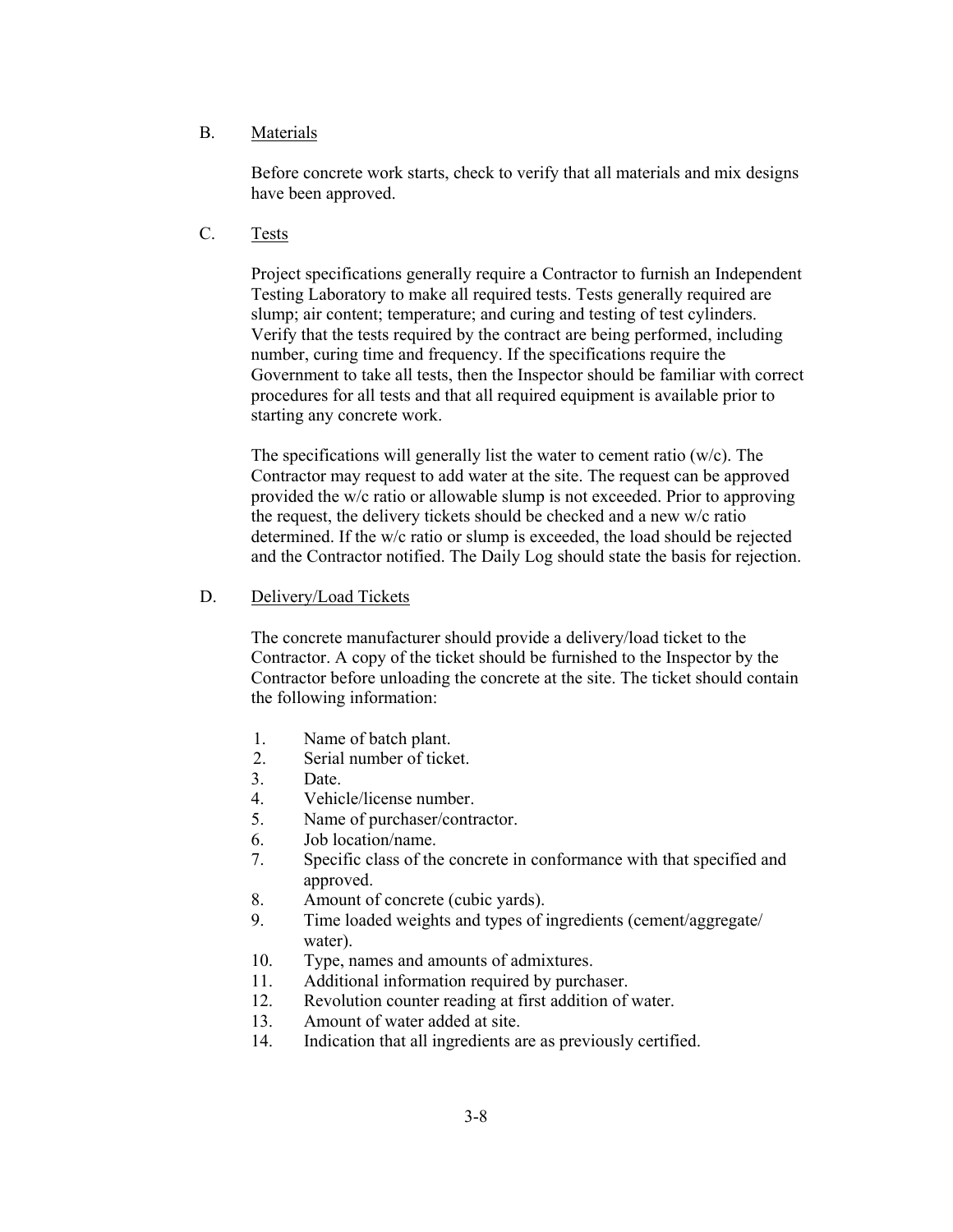#### E. Forms

The forms should be constructed from materials specified and to the shape, form, line and grades required. They must be sufficiently braced to prevent deformation under load. Forms should also be constructed so as to prevent any leaks at the joints (i.e., mortar leaks, not minor seepage of small amounts of free water). Checking of forms for line, grade and stability is a duty of the Inspector. Forms are often constructed in panels for multiple use purposes. Forms should be coated with approved form oil or equal. After each use, forms should be thoroughly cleaned and checked for holes or roughness which must be repaired prior to reusing. Careful checking of the forms will often eliminate unsightly finish work. Twisted, warped, or otherwise defective forms should be removed from the site and not used until repaired.

#### F. Joints

All joints (expansion, contraction, construction) should be located as shown on contract drawings or otherwise approved. If the location of joints do not appear on drawings, check with the Construction Manager for appropriate locations. Verify that water stops are firmly secured in correct location, undamaged and spliced properly.

#### G. Embedded Items

Prior to start of concrete placement, the Inspector should check the forms to verify that all the embedded items are in place (includes inserts, reinforcing steel and all other embedded items shown on drawings). This inspection should ensure that reinforcing steel is of the size and shape specified, and that it is clean and properly supported to remain in place during the placement. Supports should be accurately placed and reinforcing securely tied at intersections.

For concrete slabs on grade and footings, the bar or mesh reinforcing should be supported on precast concrete blocks or chairs of approved type spaced at intervals required by the size of the reinforcement used. Reinforcing should be kept to the height specified above the underside of the slab or subgrade.

The most common sizes of reinforced steel bars ("rebar") are listed below. Inspectors should confirm the sizes outlined in the design, contract and/or specified by the Project Manager.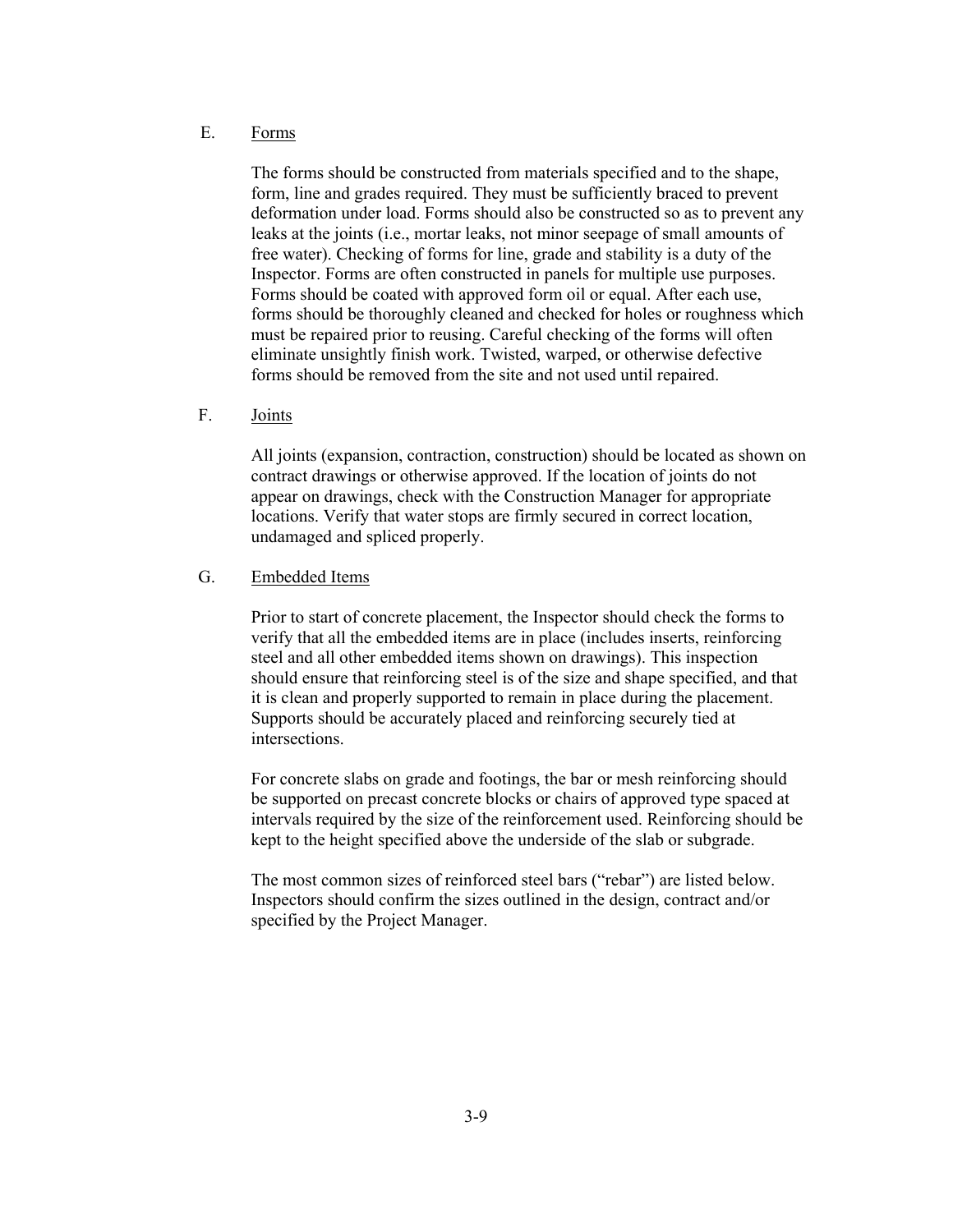| <b>Bar Size Designation</b> | Nominal Diameter (Inches) |
|-----------------------------|---------------------------|
| #3                          | 0.375(3/8")               |
| #4                          | $0.500(^{1/2})$           |
| #5                          | 0.625(5/8")               |
| #6                          | 0.750(3/4")               |
| #7                          | 0.875(7/8")               |
| #8                          | 1.000(1.0")               |
| #9                          | $1.128 (-1-1/8")$         |
| #10                         | $1.270(-1-1/4")$          |
| #11                         | $1.410\;(-1-7/16")$       |
| #14                         | $1.693$ (~1-11/16")       |
| #18                         | $2.257 (-2-1/4")$         |

Notes:

- 1. Forming components are usually attached after rebar placement.
- 2. If applicable, lapping requirements should be explained and outlined to the Field Inspector in the Appointment Letter.

#### H. Conveying and Placing

Concrete should be placed in a continuous manner, and as rapidly as practical to avoid cold joints, until the unit is completed. Concrete that has obtained its initial set, or has contained its water content for more than the allotted time, must not be deposited. Concrete must not be dropped freely more than the specified distance and should be conveyed from the mixer to the place of final deposit by a method that will prevent the segregation or loss of the materials. Concrete should be deposited as nearly as practical in its final position to avoid segregation due to rehandling or flowing. Placement should be conducted at such a rate that concrete is at all times plastic and flows readily into space between reinforcing bars.

Concrete placed in forms should be in layers not more than the specified depth and each layer should be consolidated with the aid of vibrating equipment supplemented by hand-spading, rodding, or tamping. Vibrators should in no case be used to transport concrete inside the forms. At least one spare vibrator should be maintained on the project at all times as a replacement. The duration of vibration should be limited to that necessary to produce satisfactory consolidation without causing segregation. A sufficient number of vibrators should be available to consolidate the concrete as required in accordance with the amount placed, so that no concrete will stand in the forms for more than 10 minutes before it is vibrated. Vibrators will not be placed between forms and the outer row of reinforcing. Vibrators should not ordinarily be permitted to touch forms.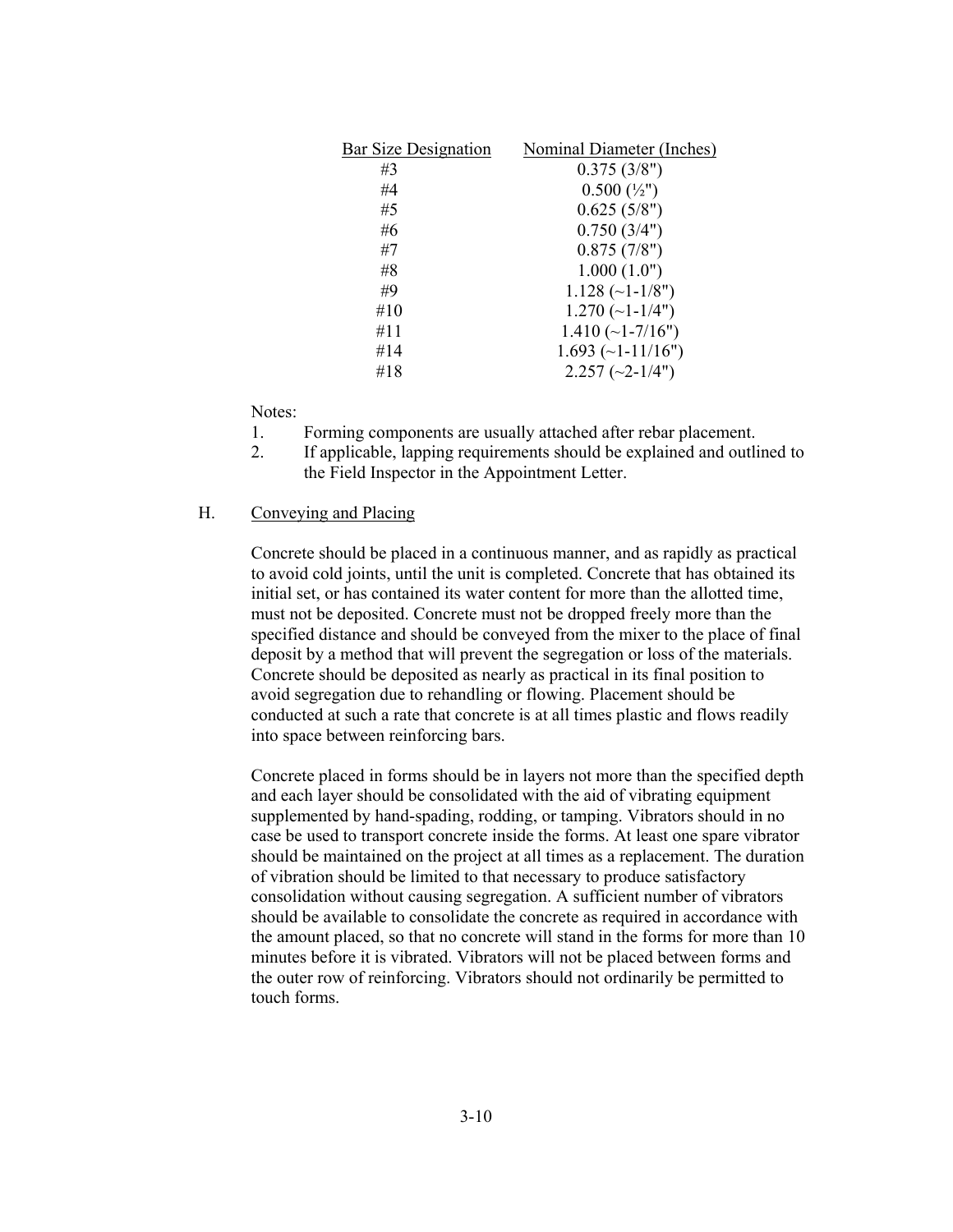### I. Removal of Forms

In no case should forms or shoring be removed until the concrete members have acquired sufficient strength to safely support their weight and the load thereon.

#### J. Finishing

Finishing must be by the method specified. Repair of defective areas and removal of fins, form marks and holes are required immediately upon removal of forms. Check surfaces for specified smoothness tolerances. Require rough areas and high spots to be ground smooth.

## K. Curing and Protection

Concrete must be maintained in a moist condition for the specified duration. Generally, several methods of curing are permitted by the specifications. The importance of curing cannot be overstressed.

Proper curing has a critical effect on strength and appearance of the concrete. Curing must, therefore, be properly controlled and inspected. Freshly placed concrete should be inspected several times daily to ensure proper curing. Any small tears or openings in curing paper or polyethylene film must be covered with another piece of paper immediately to prevent loss of water by evaporation, particularly in arid areas (liquid membrane may be specified for the curing process). Fresh concrete must be protected from all damage including rain, too rapid drying, freezing, premature loading and subsequent operations that might affect its strength during the curing period.

#### L. Cold and Hot Weather Concreting

Cold weather concreting shall be accomplished within the American Concrete Institute (ACI) limits of ACI-306 and hot weather concreting shall be accomplished within the limits of ACI-305. (These ACI standards are available from the Engineering Office.) The Inspector should be familiar with these requirements and refer questions to the Construction Manager if needed.

#### M. Backfilling and Loading

Do not allow backfilling or have additional construction placed upon fresh concrete for at least 7 days after placement or as specified. Most concrete has reached approximately 80°. 6 of its designed strength within 7 days.

## **3.6 Lightweight Concrete** (CSI Division 3)

Proportioning, mixing and placing of lightweight concrete should be in strict compliance with supplier's directions to produce homogeneous concrete having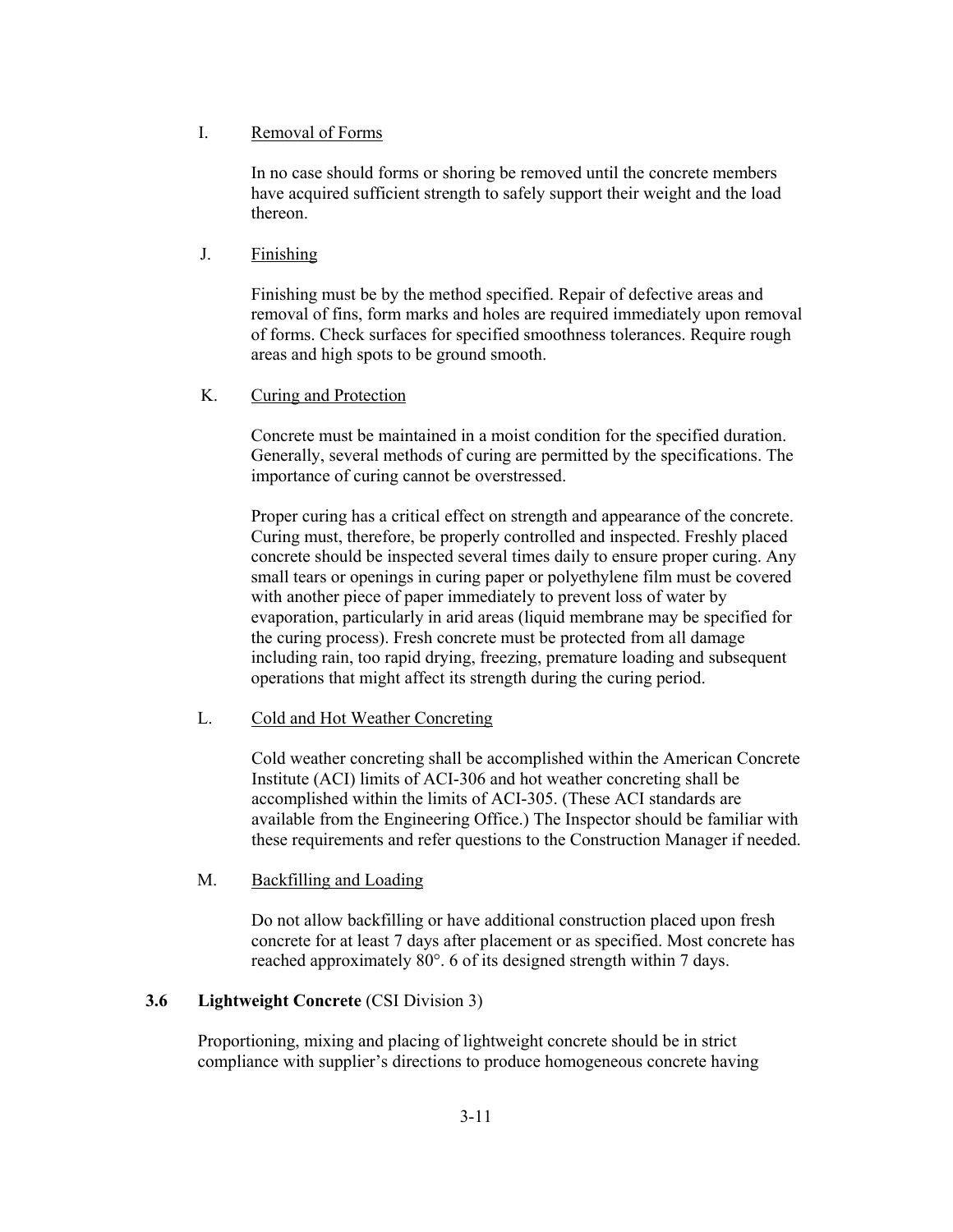characteristics set forth in the specifications. Review the Contractor's submittal for lightweight concrete.

The surface of finished lightweight concrete should be adequately protected from damage by heat, cold, rain, snow, direct rays of sun, and wind; and should be cured and allowed to dry suitably for installing the roofing material (or slabs on metal pans) specified; and should be maintained in such condition until the roofing slabs have been installed.

Test specimens should be made as required by specifications. Do not hesitate to require tests if there is any doubt as to compliance with contract requirements or the manufacturer's recommendations.

NOTE: For roller compacted concrete (RCC) or soil cement base course construction, you should check with the Construction Manager for appropriate inspection guidance. Such specialized concrete work requires skilled supervision and experienced operators to meet contract requirements.

## **3.7 Stucco** (CSI Division 9)

#### A. General

Stucco is the term applied to exterior plastering. Generally, stucco is applied in three coats: scratch coat, brown coat and thin finish coat.

#### B. Inspection of Materials

Only one brand of material should be used throughout a single structure. If more than one brand of material is used, considerable difference in finished colors and texture can result. Fiber and hair should be free of dust and dirt. Each fiber or hair serves as a minute bit of reinforcing. If dust or dirt is present, mortar will not adhere properly to the fiber or hair. Proper grading of the sand, as required by specifications, is critical. For finished coats, it may be necessary to use a somewhat finer aggregate, however, excessive fineness is one of the principal causes of cracking and crazing.

#### C. Installation of Reinforcement

Metal reinforcement must be straight, without buckles and with staggered joints, thus preventing weak points for a crack to follow. The long dimension of metal reinforcing must be across the supports, to remove most of the sag. Reinforcement applied to wood supports should be attached with nails or staples driven through furring sleeves (spacer) to provide space for mechanical key behind the reinforcing. Expanding metal lath mounted on vertical supports should be placed with the middle web sloping in towards the vertical supports, causing the stucco to slide in and form a good key.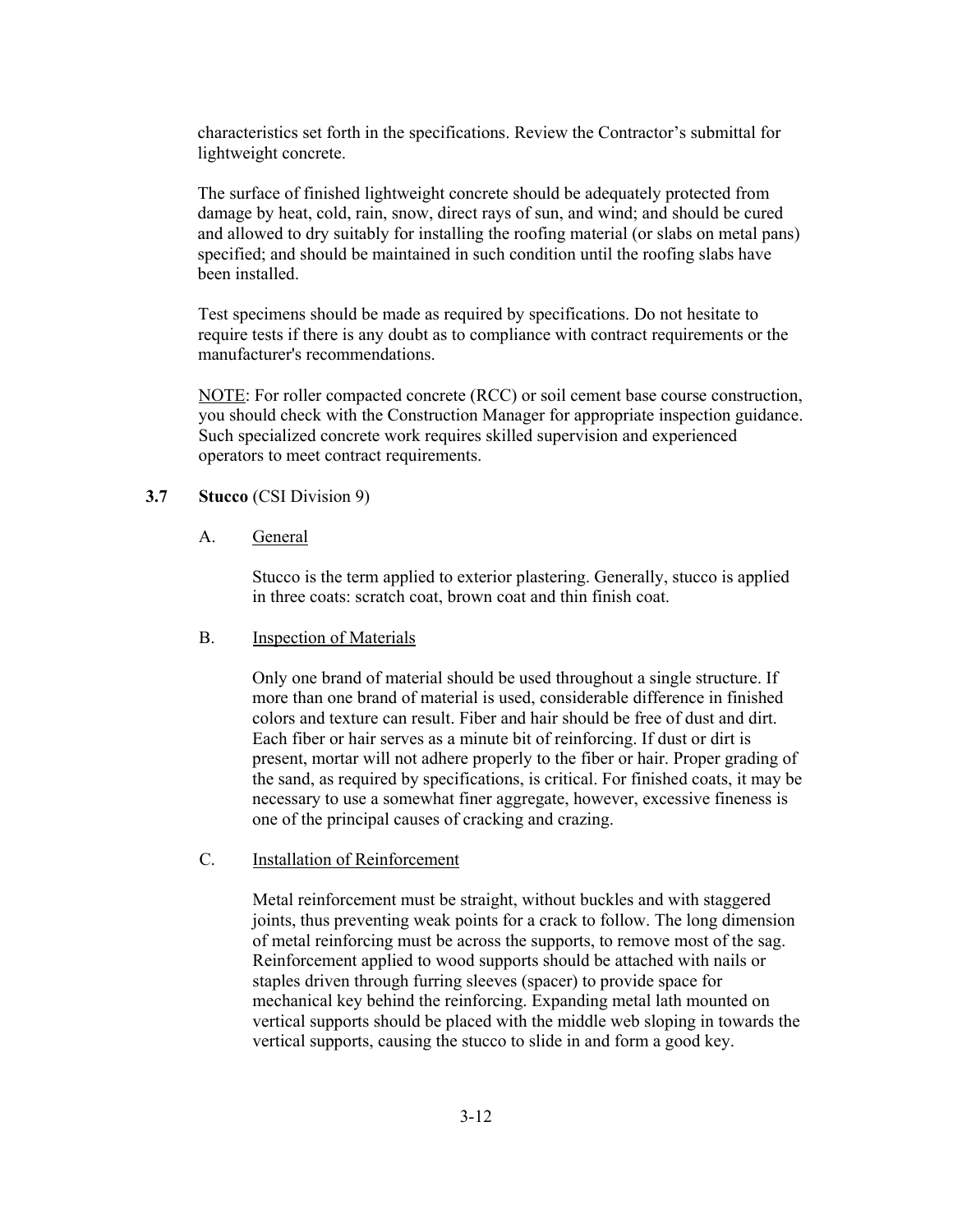D. Mix

Cement and aggregate for each batch of stucco should be accurately measured, thus assuring overall uniformity.

- 1. No water should be added to the cement and aggregate until they are thoroughly dry mixed, thus ensuring against lumps of cement and overly sandy spots in stucco.
- 2. Proper cleaning of the mechanical mixer, mixing boxes and tools after each batch is important. This prevents the use of stucco which has already started taking its initial set. Retempering should not be permitted. Proportions are generally well defined in specifications and must be adhered to.
- E. Application of Stucco
	- 1. Surface to receive stucco must be clean, free from dust, dirt, etc. Any foreign particles on the surface will interfere with the bond.
	- 2. Masonry surfaces to receive stucco must be uniformly dampened, thus preventing masonry from sucking moisture out of the stucco too fast, yet giving a uniform suction.
	- 3. The scratch coat should be applied with sufficient pressure to form good keying.
	- 4. Just before the scratch coat has set, it must be well scratched to provide bond for the brown coat.
	- 5. The scratch coat should be damp cured as stated in specifications.
	- 6. Before application of the brown coat, the surface should be evenly dampened with fog spray to obtain uniform suction. The interval between the brown coat and the finish coat should be per specifications.
	- 7. The brown coat should be dampened thoroughly and evenly before applying the finish coat. Use of a brush for dampening should not be permitted.
	- 8. Stucco should not be applied when the ambient temperature is below 40 degree Fahrenheit. Stucco which is frozen and thawed will not cure properly.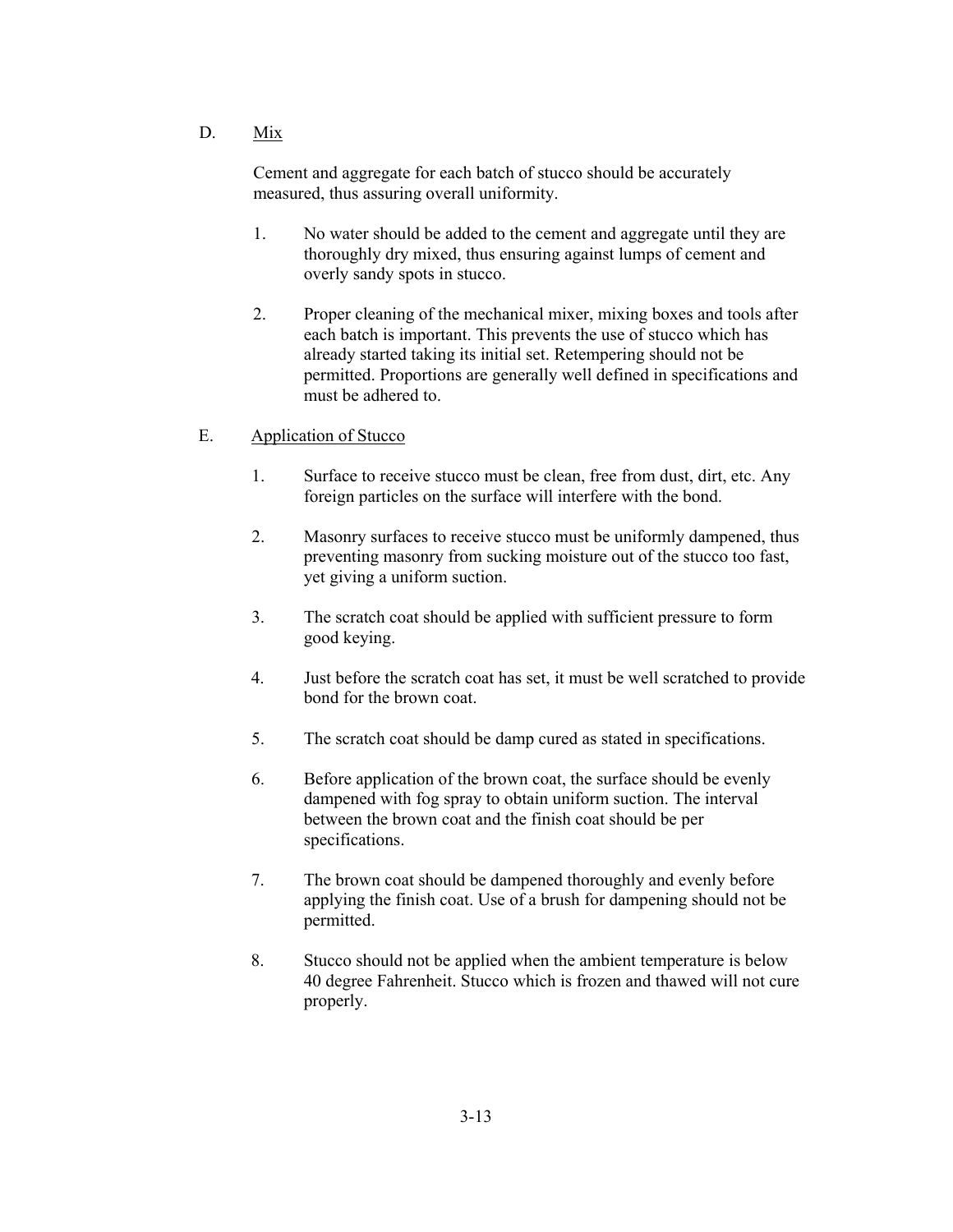- F. Curing
	- 1. Stucco must be cured properly. to develop maximum strength and density. This can best be done by moistening each coat as soon as the stucco has hardened sufficiently to prevent any damage from applying water in a fine fog spray.
	- 2. As soon as the finished coat has taken it initial set, stucco should be protected from direct rays of the sun, and curing process should be started. The stucco should be kept moist by spraying at intervals for the period required by specifications.
	- 3. Do not use membrane-curing compound for curing stucco.

## **3.8 Masonry** (CSI Division 4)

A. General

This section covers brick, concrete block, cinder block, glass block, tile, stone and other masonry construction.

B. Samples

Samples of all material should be submitted for approval as required by specifications. Verify that required sample panels have been erected and panels are close enough for comparison purposes. Check masonry against sample panels. The materials, workmanship and finished appearance must be the same.

C. Tests

Verify that all tests required by the contract have been performed and test results submitted. Daily and/or lot tests must be performed as required.

D. Materials

Materials on site must match the approved samples for color, texture and grade. Sizes and defects must be within permissible tolerances. Verify that mortar materials delivered to the site are as specified, tested and approved.

E. Installation

Ambient temperatures must be at or above the minimum temperature specified. Check masonry dimensions against existing foundations and structural framing. Any discrepancies should be brought to the attention of the Project Manager. Check for conflicts between openings and partitions or equipment locations. Control joints should be located at joints of openings rather than a couple of feet away from openings. Ensure that joint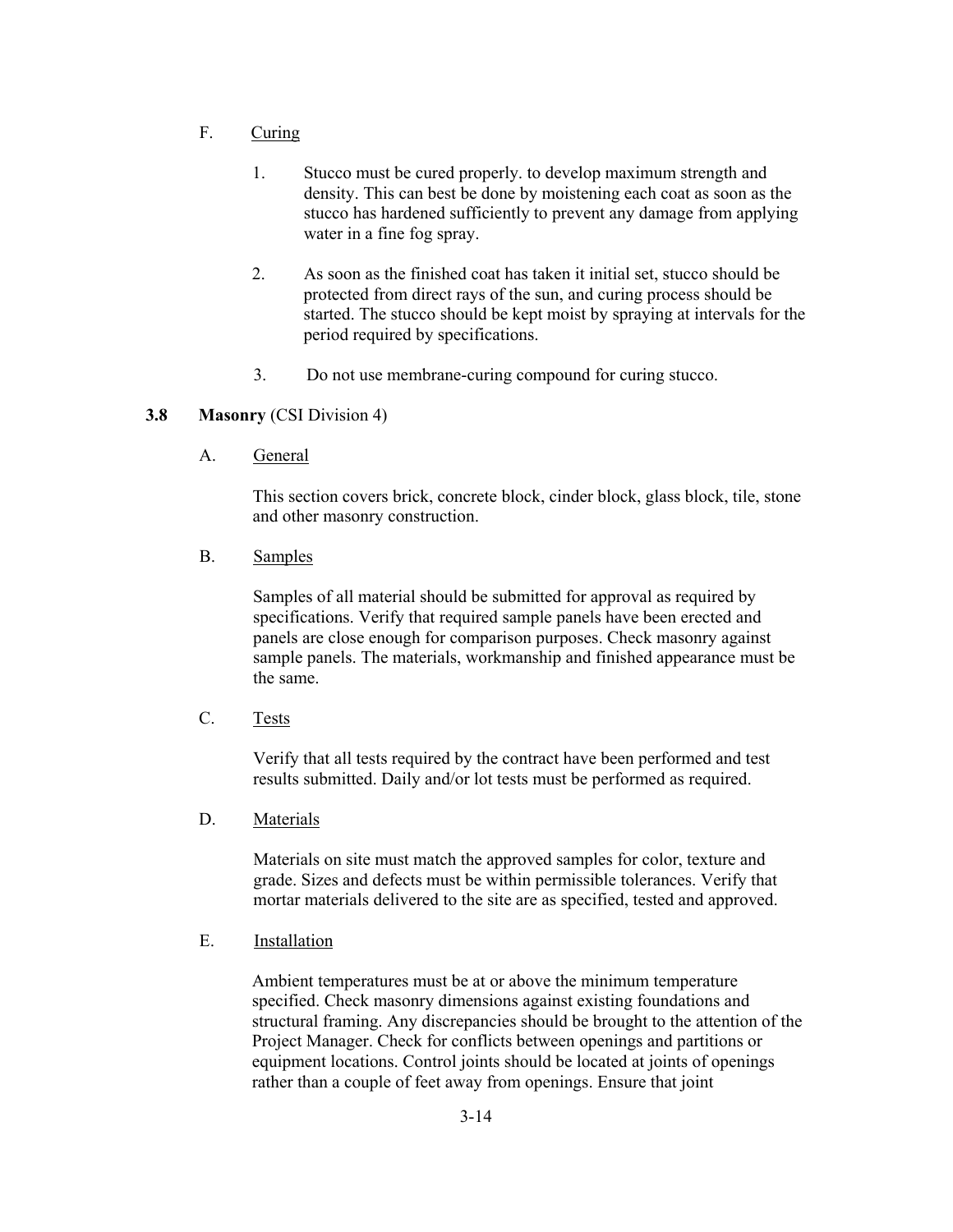reinforcement does not pass through control joints. Be sure that courses are installed level and plumb. Masons should wait for initial set of mortar before tooling joints. All tooling must be completed before quitting work for the day. If units are moved after mortar takes initial set, remove and replace them, using fresh mortar. Excess mortar should be removed from faces of units and joints before setting up.

# **3.9 Structural Steel** (CSI Division 5)

# A. General

- 1. Structural steel is defined as the steel that supports the structure.
- 2. Reinforcing bars used in concrete are not considered structural steel; neither are metal siding, roofing, or miscellaneous items, such as metal windows, stair railings pressed steel door frames, and metal trim.

# B. Shop Drawings

- 1. Shop drawings for all of the structural steel are to be provided by, the Contractor or fabricator. The Contractor is responsible for errors in fabrication of steel and all mismatched, or otherwise improperly prepared material. Such material should be replaced or corrected.
- 2. Shop drawings, for large or complicated assemblies, are usually supplemented by erection drawings to indicate where each piece of fabricated steel is to be placed in the structure, and to provide information on end markings that pieces may be assembled correctly.
- 3. The Inspector should make frequent reference to shop and/or erection drawings, but should not set aside the contract drawings since they are the basic requirements, regardless of approval of other drawings. All discrepancies between the two should be investigated and reported.

# C. Inspection of Materials

Structural steel should be checked for the following items prior to erection:

- 1. Size/Shape. Check each member against the shop drawings for correct size, shape and weight. Check sizes and type of bolts, rivets, washers and welds as well as hole diameters and location. Check for beams made up of welded plates being substituted for a rolled beam.
- 2. Alignment and Damage. Members must be free of kinks, bends or other distortions. No straightening of bent or misaligned members shouldbe allowed in the field except as approved by the Construction Manager.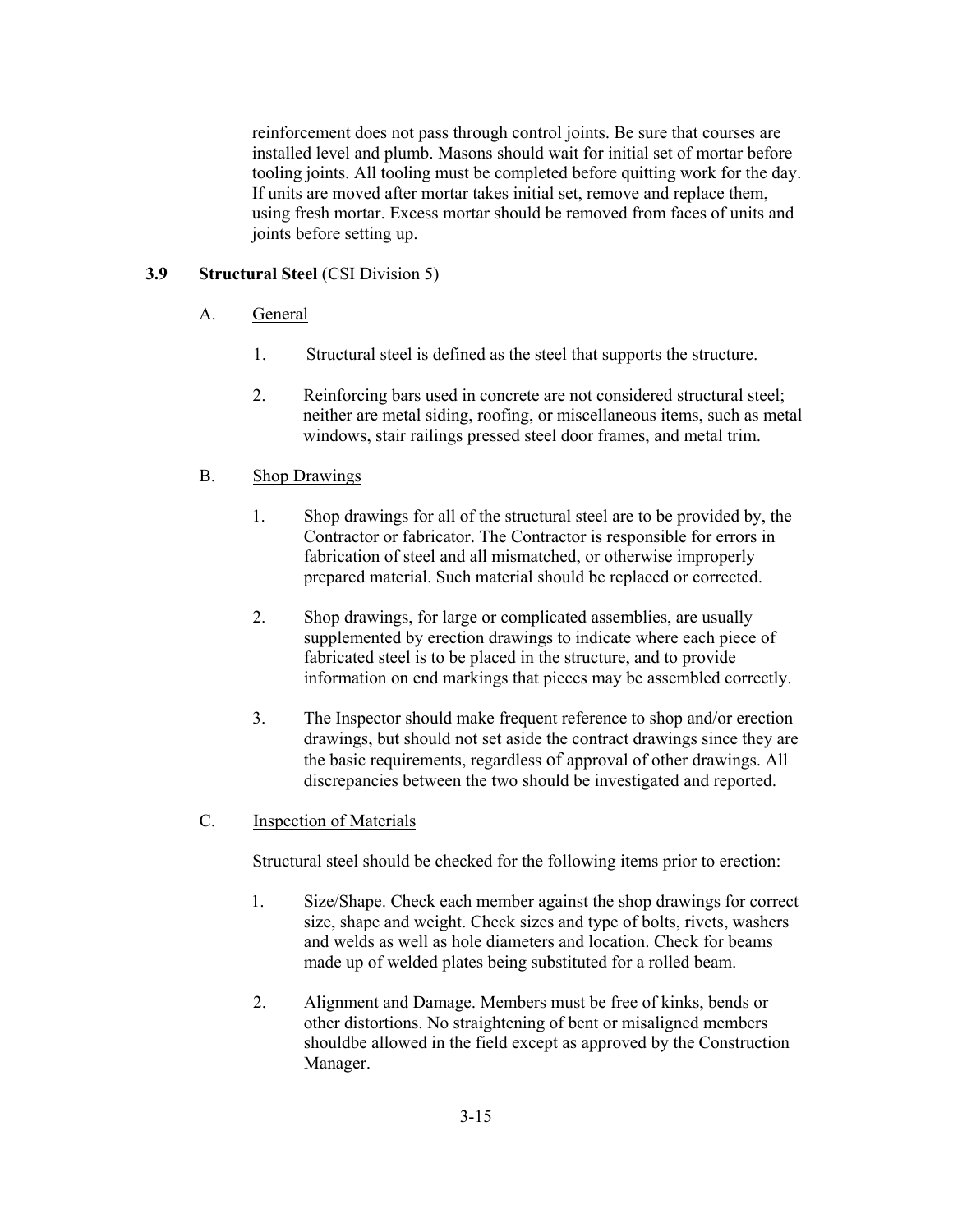3. New Steel. Verify that the steel furnished is new and has not been reworked or fixed. Verify that furnished steel is of domestic origin and not of foreign manufacture. Steel must also have been properly stored and free of rust.

#### D. Installation

Setting of base plates should be observed and results checked. Base plates should be accurately located, as their position will affect the remaining steel work. The levelness of the plates should be checked with a reliable spirit level prior to grouting. Grouting operations should be observed. Grouting should fully cover the underside of the plate and should be packed in the area in a dry consistency.

The frame must be plumbed and properly guyed before making final adjustments to setting. Verify that all steel members are accurately fitted, leveled, and guyed before permanent connections are completed.

NOTE: Rivets have, in nearly all cases, been replaced by structural steel bolts, but where rivets are still used the following paragraph applies:

Imperfect or loose rivets should be marked for removal. Check the method of removal to ascertain that no damage results to the piece or the rivet hole. Loose rivets can be detected by a solid tap of a light hammer. The sound of a loose rivet will be dull, or a movement of the opposite head can be detected. Overly tight rivets, resulting from excess driving, can be detected by the high rivet material or by the high pitch of the ring when tapped with a hammer. Rivets which are too tight may also be formed if the rivet is overheated. Stress in overheated rivets may become excessive when the load is added to the high initial tension, therefore, they should be replaced.

Verify that all welds called for on approved shop drawings have actually been made, and are accurately located and of specified sizes. Verify that all bolts, heads and nuts are resting squarely against the metal and that all bolts have been drawn tight. Structural bolts must be of domestic origin.

- E. Painting
	- 1. Inspect shop coat for brazed areas or for areas not to be painted.
	- 2. Check specifications to determine if contact surfaces for joints to be connected with high tensile bolts should be painted or not.
	- 3. Steel, both painted and unpainted, should be examined for loose mill scale or rust.
	- 4. Abraded spots or other damage to the shop coat should be touched up with specified paint.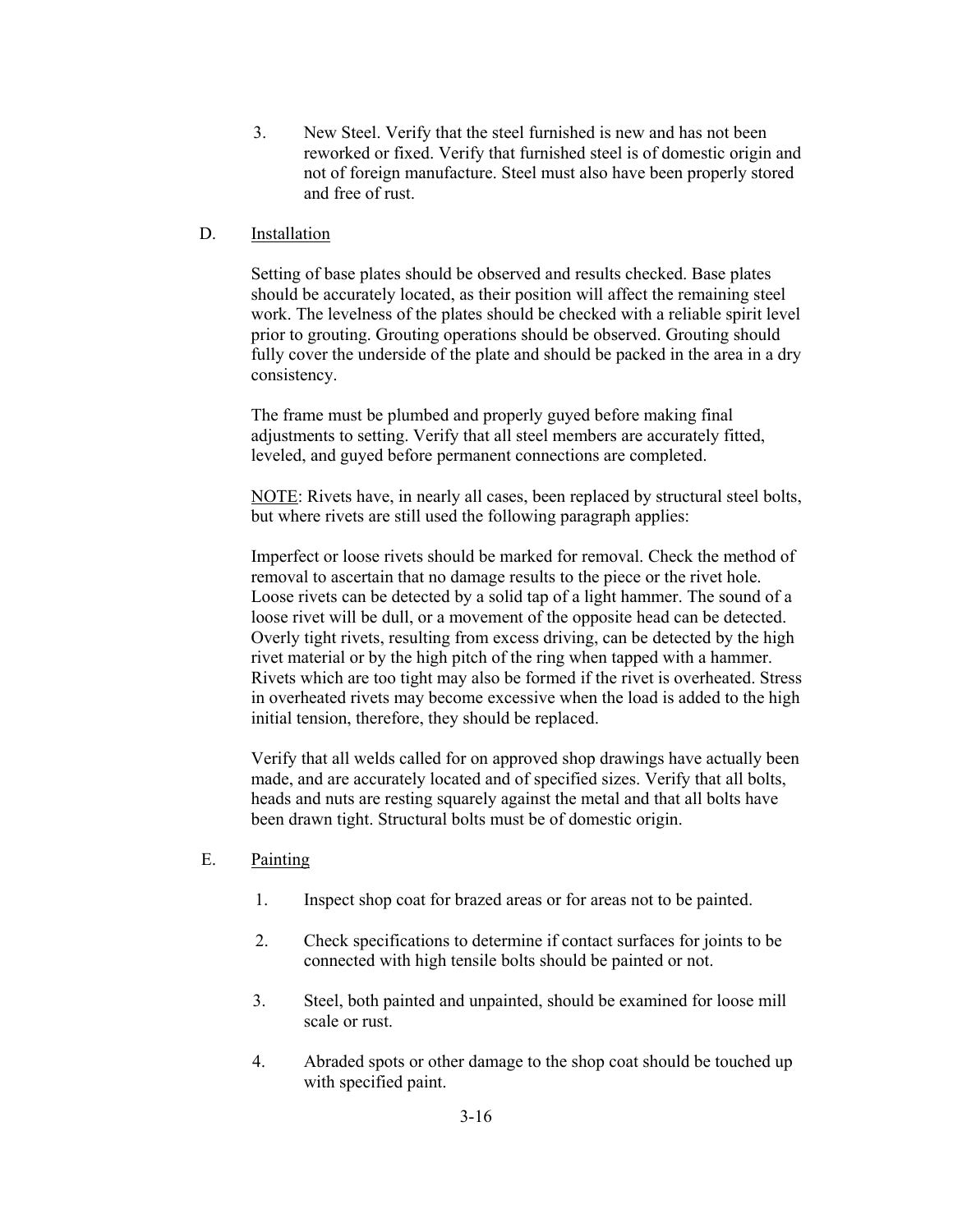# F. Storage and Handling

- 1. Steel should be stored in one location, neatly off the travelway, and not scattered over the site.
- 2. Steel members should be blocked off the ground to avoid corrosion and to aid inspection. For prolonged storage, the steel must be properly protected against the elements.
- 3. When unloading or during erection of long flexible steel members or trusses, the Contractor should use a double choker or a doublesling so as not to overstress the member by picking it up at only one point.
- 4. Steel should be handled in a manner to prevent distortion or damage.

# **3.10 Steel Doors and Frames** (CSI Division 8)

A. General

Specifications require that shop drawings be submitted on all steel doors and frames. The Inspector should receive approved shop drawings prior to installation of metal doors and frames. Check the doors and frames against the shop drawings in detail, including the thickness of metal, all other features that affect the strength of the door such as: construction details, method of assembling sections, location and installation of hardware, the size, shape and thickness of all specified materials, joints and connections. The finished surfaces should be checked against the specification requirements.

## B. Field Measurements

The Contractor should verify all measurements at the building site and be responsible for dimensions, fittings and the proper attachment of items directly connected to the door installation.

# C. Erection

The doors and frames should be erected in accordance with the details contained on the shop drawings and on the contract drawings. Prior to erection, hardware, weatherstripping and louvers should be checked to determine compliance with shop drawings, contract drawings and specifications. Verify whether or not door frames must be grouted. Verify that frames are properly supported in masonry walls and that installed doors swing freely.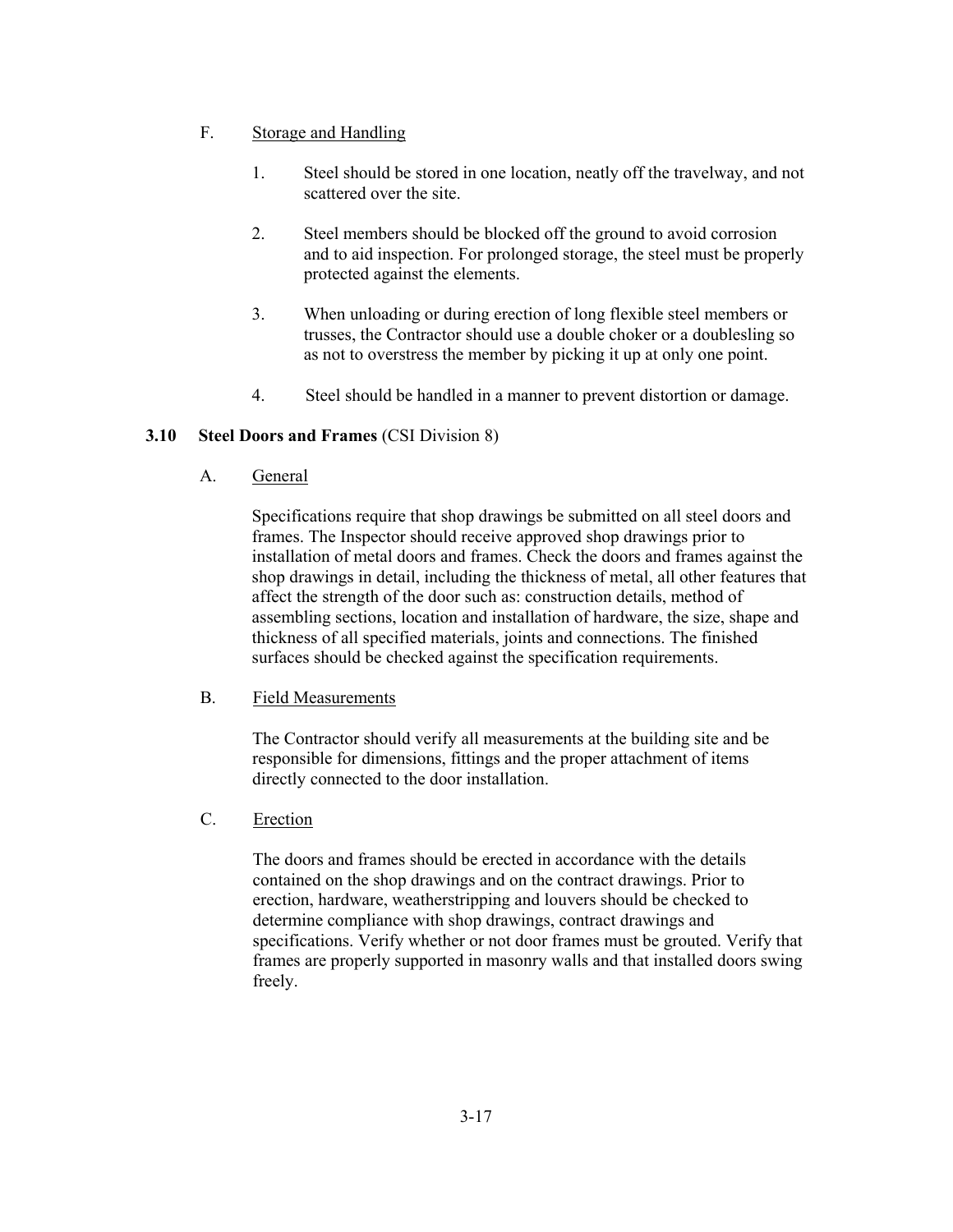# **3.11 Roofing (Membrane. Ballasted and Glued)** (CSI Division 7)

# A. Inspection of Materials

- 1. Project specifications describe the method of application, quality of material and use of manufacturer's recommendations. Generally, approved submittals and details supersede the specifications as each manufacturer has specific details to maintain warranty. These requirements must be followed without deviation. Periodic inspection by the manufacturer may be required during installation and usually is required upon job completion to comply with warranty.
- 2. Upon delivery of roof insulation, membrane deck sheathing, vapor retarders, flashing, ballast and sealants to the job site, determine immediately that the material is as approved for the project. Materials shouldbe stacked and stored to prevent damage and afford protection from the weather.

## B. Inspection of Installations

- 1. No inspection of subsurface and roofing should be undertaken without full knowledge and understanding of specifications and details including those of the manufacturer.
- 2. All projections, protruding nails, surface irregularities, holes, or surface voids must be corrected prior to application of roofing. Prior to application, all materials must be dry and free from moisture absorption.
- 3. Verify locations of all penetrations and types of penetrations including conduits, and perimeter details for type, size and spacing of fasteners for nailers and membrane.
- 4. Where cant strips are specified, they should be uniform and smooth.
- 5. Verify that decking is supported and secure, all penetrations are solidly set and the roof is clean.
- 6. Do not apply roofing materials to damp, frozen, or dirty deck surfaces. Adhere to specified temperature requirements.
- 7. Assure that deck is not overloaded due to the weight of equipment and material during installation. Precautions should be taken to uniformly distribute materials on the deck and to roll out sheet goods promptly after delivery to the roof.
- 8. Tapered insulation, roofing boards and vapor barriers must be installed per manufacturer's instructions without wrinkles and buckles. Material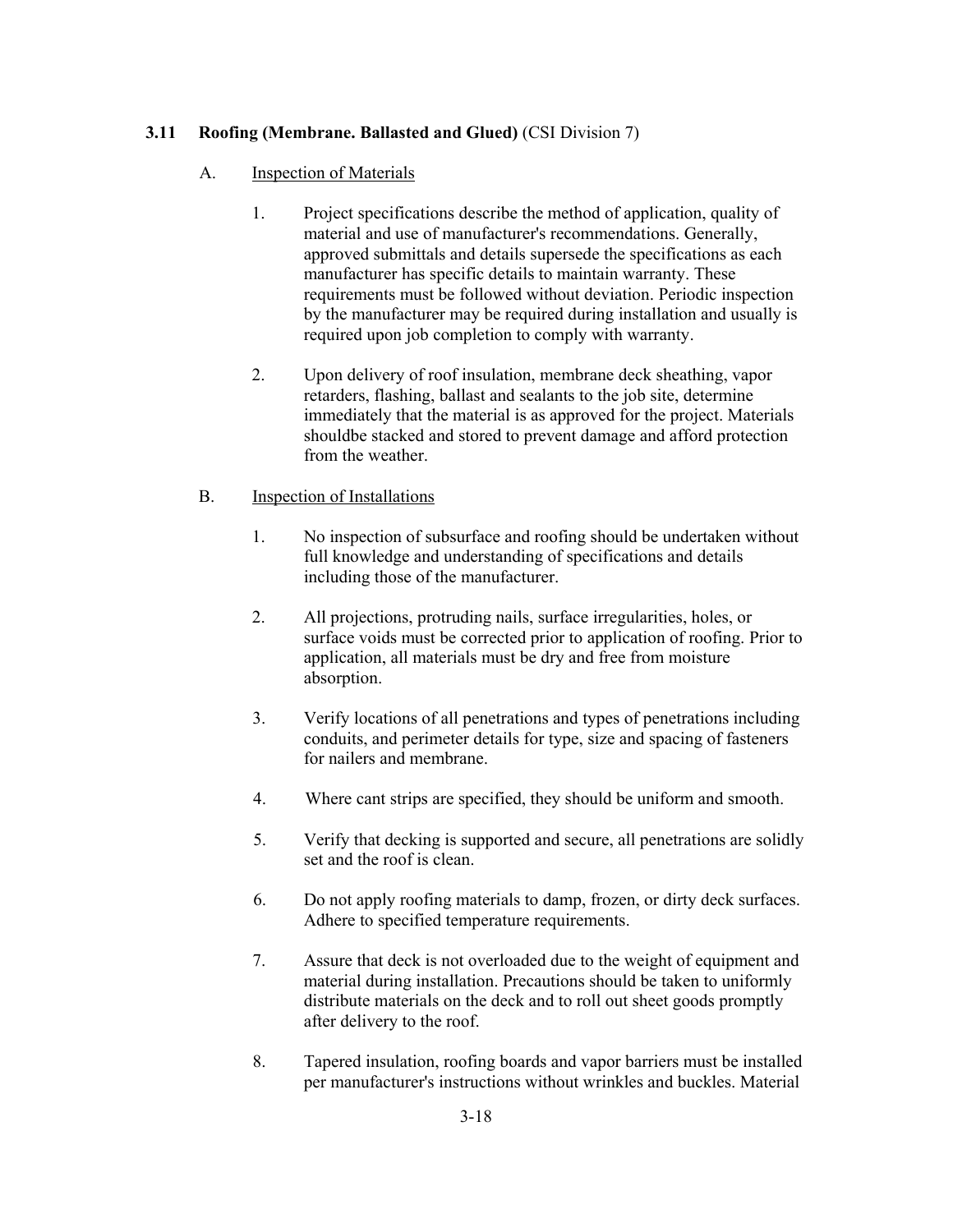should fit neatly at roof breaks, perimeter and protrusions through the roof.

- 9. Membrane roofing must be installed per the manufacturer's written instructions with special attention given to cleaning, overlaps, bubbles, wrinkles, end and edge joints.
- 10. Watertight penetrations and parapets must be sealed with approved flashing membrane material.
- 11. Ensure that water does not flow beneath completed sections of roof. Edges must be sealed when weather is threatening.
- 12. Traffic surfacing should be at locations indicated.
- 13. Approved ballast should be placed and distributed evenly to the thicknesses noted on drawings.
- 14. Avoid traffic on completed roofing.

### **3.12 Asphalt Shingle Roofs** (CSI Division 7)

- A. Inspection of Materials
	- 1. The specifications describe the method of application, quality of materials, and quantity of materials or refer to manufacturers' recommendations. These requirements must be followed without deviation.
	- 2. Ascertain from the plans and specifications those surfaces and the type of roofing to be installed on the individual buildings. Upon delivery to the job site, verify immediately that the materials are in accordance with previously approved samples.
	- 3. All roofing material received should be protected to prevent damage during storage.
	- 4. All bonding material should be delivered to job site in sealed containers with the manufacturers' original labels.
- B. Inspection of Installations
	- 1. All projections, protruding nails, surface irregularities, loose boards, and large cracks must be corrected prior to application of roof to prevent damage to shingles.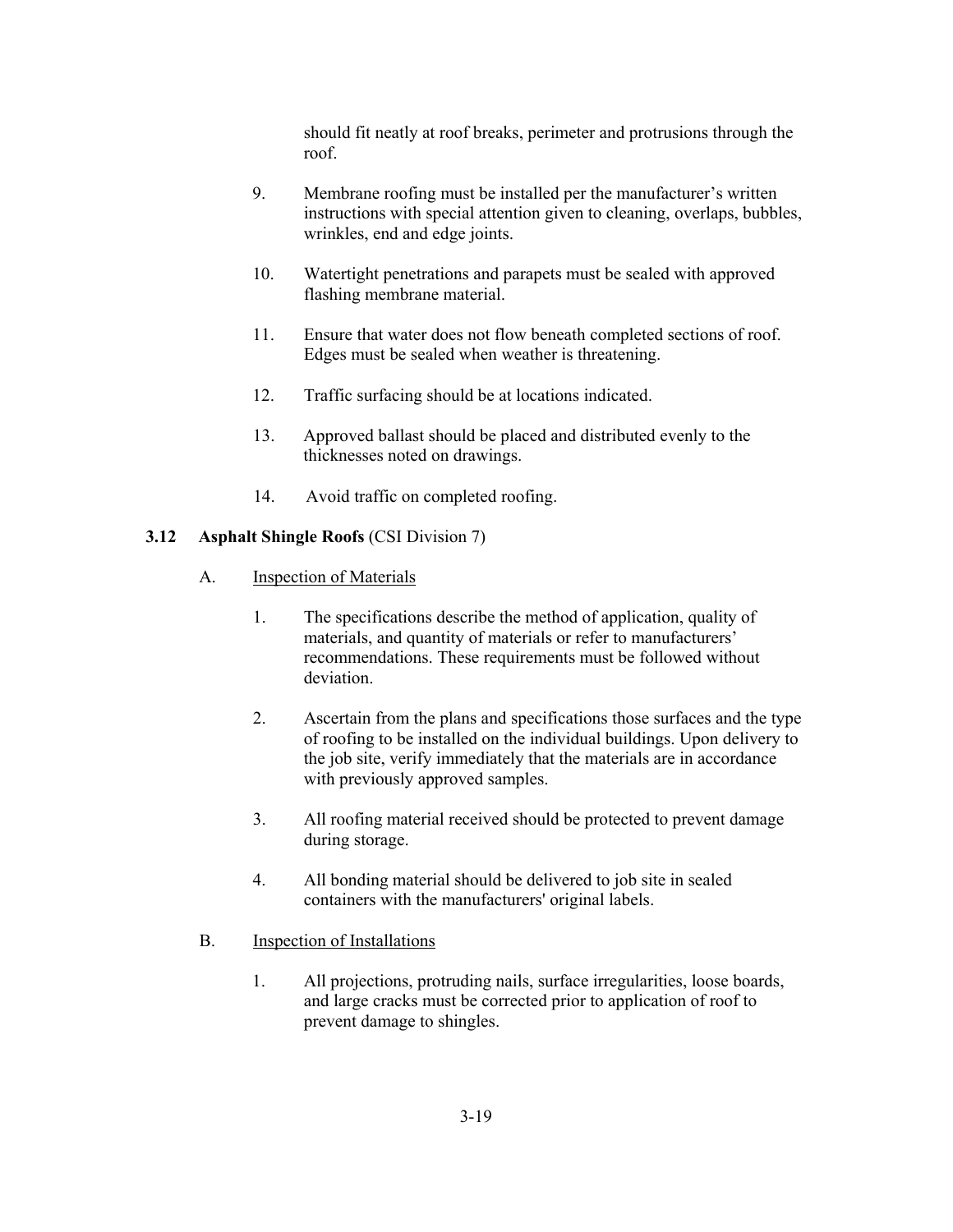- 2. Starter strips for mineral-surfaced, asphalt, strip-shingle roofing must project one-half inch beyond the eave line to form a drip. Check plans to determine if a drip strip is specified.
- 3. Extreme care should be exercised in following the method of application of the roofing at valleys, hips, ridges, and flashing in order to secure water-tight areas.
- 4. Minimum air temperature requirements for installing singles must be adhered to.

### **3.13 Sheet Metal Roofing** (CSI Division 7)

- A. General
	- 1. Sheet metal items covered by this section are installed primarily to prevent water from entering the building construction at joints, to carry water off, and to protect against the weather.
	- 2. Most items installed will be partially covered by other trades in the finished work. Therefore, inspection must be done when the items are exposed and can be observed. Items to be imbedded in concrete should be inspected at the time they are imbedded.

#### B. Inspection of Materials

- 1. Specifications generally require samples of items for installation to be submitted for approval. Materials received at the job site should be inspected for conformance with the previously approved samples. Those materials which are fabricated should be checked with shop drawings, contract drawings, and/or specifications. Note that the required gage for non-ferrous sheet metal and ferrous (iron) sheet metal are of different thickness for the same gage; the proper measuring gage must be used.
- 2. Screens for ventilation, as required, should be inspected upon delivery to job site for compliance with specifications requirements as to mesh, type of material, and frame construction.
- 3. Verify that the soldering flux intended for use on the work is as specified.
- C. Dissimilar Materials

Evaluate the entire job to see that all dissimilar metal materials in contact, which may support galvanic action, have been isolated from each other. Typical examples to watch are: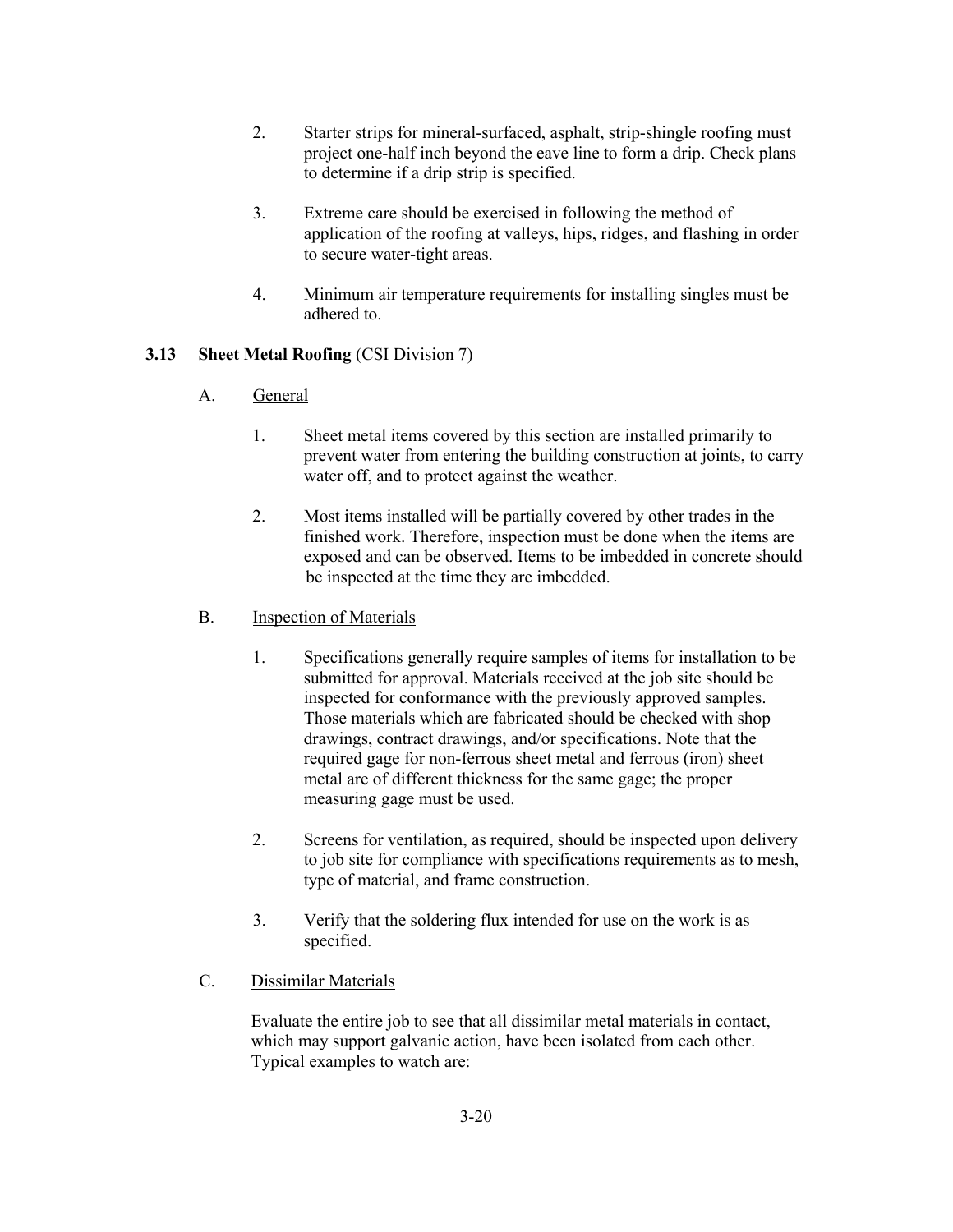- 1. Copper and aluminum flashings in contact with each other, or with ferrous (iron) material.
- 2. Copper and aluminum flashings nailed with ferrous nails.
- 3. Aluminum and ferrous equipment bases set on copper flashings.

Review the specification requirement for method of isolating dissimilar materials.

- D. **Inspection of Installations** 
	- 1. Nails, screws, and bolts for installing and fastening sheet metal should be of types best suited for the intended purpose and of a composition that will not support galvanic action.
	- 2. Galvanic action can be avoided by insulating different metals from each other. There are many insulating materials and each is best suited for a particular metal or metals. Check with the Construction Manager before permitting such work to be accomplished if you have any doubts.
	- 3. Expansion joints are most important and their specification requirements relative to sheet metal installations must be observed.
	- 4. Flashings
		- a. Wherever joints occur, where dissimilar materials come together or there is a possibility of leakage, it is usually necessary to insert flashing (sheet or membranes of waterproof materials) to turn back the water.
		- b. Determine the type of material specified, gage, weight, and width, as required for the various types of flashings.
		- c. Every joint and seam should be thoroughly checked to ensure prevention of leaks.
		- d. Verify that base flashing is installed at the edge of roofing and intersections of vertical or similar surfaces.
		- e. Verify that cap flashing or counter-flashing is built into the vertical wall and turns down over base flashings for the distance required by specifications. (Flashings, placed in horizontal joints of masonry extending through the wall, to prevent dampness and water penetration either up or down the wall, are called "throughwall flashings.")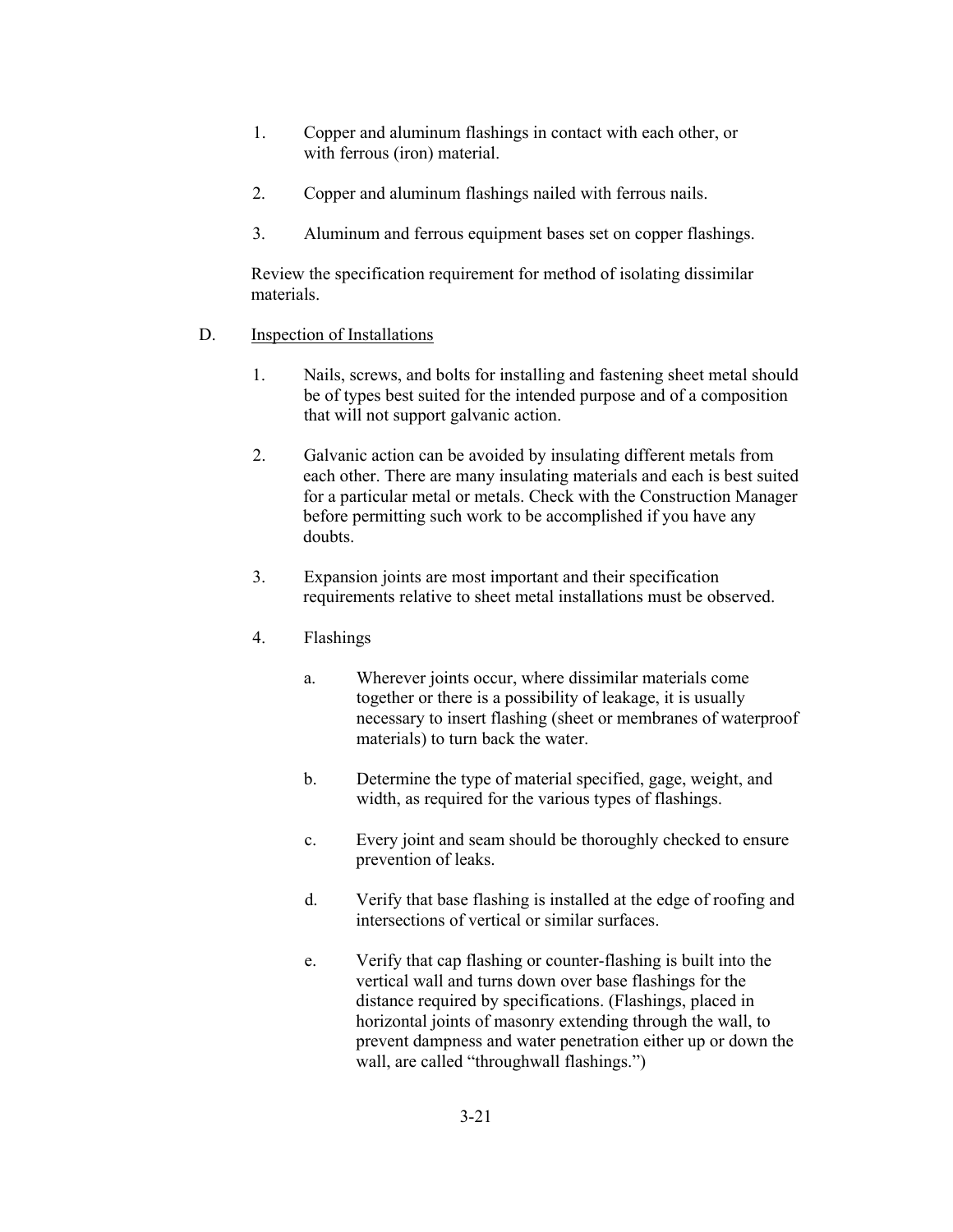- 5. Gutters must be firmly attached with screws or bolts spaced as specified and contain a constant slope in the direction of flow. Gutter joints should be inspected as thoroughly as other sheet metal joints.
- 6. Inspect gravel stops for lapped and soldered joints, and for insulation if dissimilar metals have been used.
- 7. Louvers should be inspected for rigidity and vibration and type of paint and color. Check edges of the blades to see that they have been folded or beaded for strength. Verify that insect or bird screens have been installed where required by the specifications.

## **3.14 Standing Seam Metal Roof** (CSI Division 7)

- A. Inspection of Materials
	- 1. Specifications generally require samples of items for installation to be submitted for approval. Materials received at the job site should be inspected for conformance with previously approved samples.

Fabricated materials should be checked with shop drawings, contract drawings, and/or specifications. Check thickness of metal panels with a sheet metal gauge.

### B. Storage

- 1. Inspect job site storage to ensure metal panels are:
	- a. Stored in a clean, dry area if possible or covered and sloped for drainage if necessary.
	- b. Protected from abuse by traffic or from contamination by corrosive or staining materials.
- 2. Ensure that stored materials and unfinished work are secured against wind damage.
- 3. If panels are protected by a removable plastic film, this film should only be removed immediately prior to installation.
- C. Installation
	- 1. Ensure that metal panels are installed only when the substrate and/or sub frame is installed and aligned to acceptable tolerances as recommended by the panel manufacturer.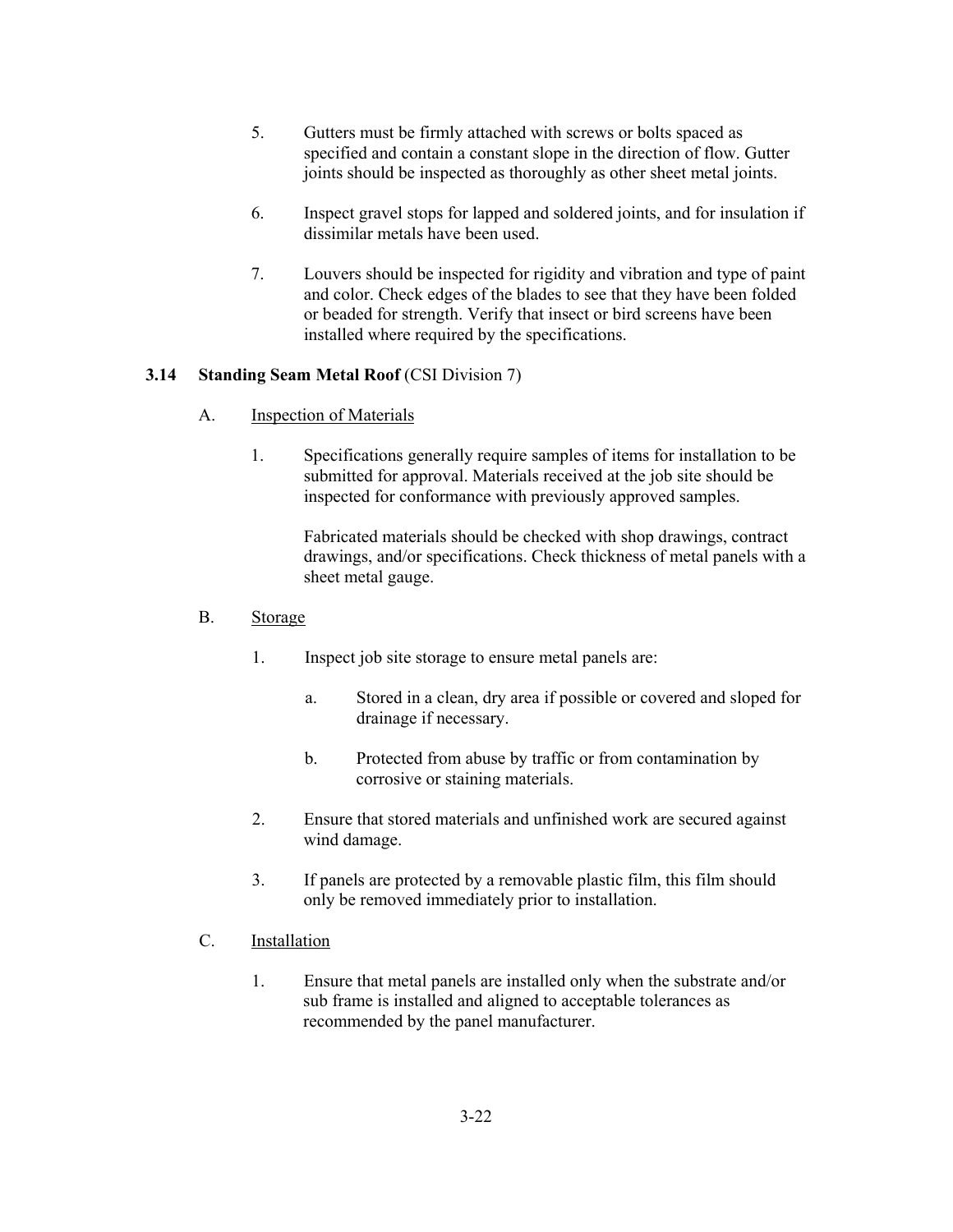- 2. During installation, it is the Contractor's responsibility to provide walk board in areas of heavy traffic or other measures to prevent damage from construction crews.
- 3. Ensure that all work is installed in accordance with approved shop details under direct supervision of an experienced sheet metal craftsman.
- 4. Check that attachments and joints are installed to allow for expansion and contraction from temperature changes without distortion or elongation of fastening holes.
- 5. Ensure that flashings are installed in strict accordance with recommended practices.
- 6. Ensure that panels are caulked, sealed and fastened to provide a complete weather tight installation.
- 7. Ensure that standing seam roof panels are mechanically seamed on the roof with a seaming tool.
- D. Cleanup
	- 1. As work progresses, ensure that excess scrap and debris are removed from the working surface and surrounding area on a daily basis.
	- 2. The Contractor should touch-up areas as required or directed with manufacturer's touch-up paint.
	- 3. Ensure that panels are free of stains and scratches. Contractor should wash panel surfaces if necessary.

# **3.15 Ceramic and Quarry Tile** (CSI Division 9)

A. Material

Verify that all materials needed for installation of the tile have been approved. Check size, color and pattern of furnished tile. Compare all material delivered with approved samples and literature.

B. Installation of Wall Tile

Inspect the preparation for placement of tile. Check location and anchorage of studs and furring. Check scratch-coat and float-coat operations, the composition and workability of the mix used, and the application and curing. Inspect the setting of tile for:

1. Straight; level, perpendicular and uniform joints.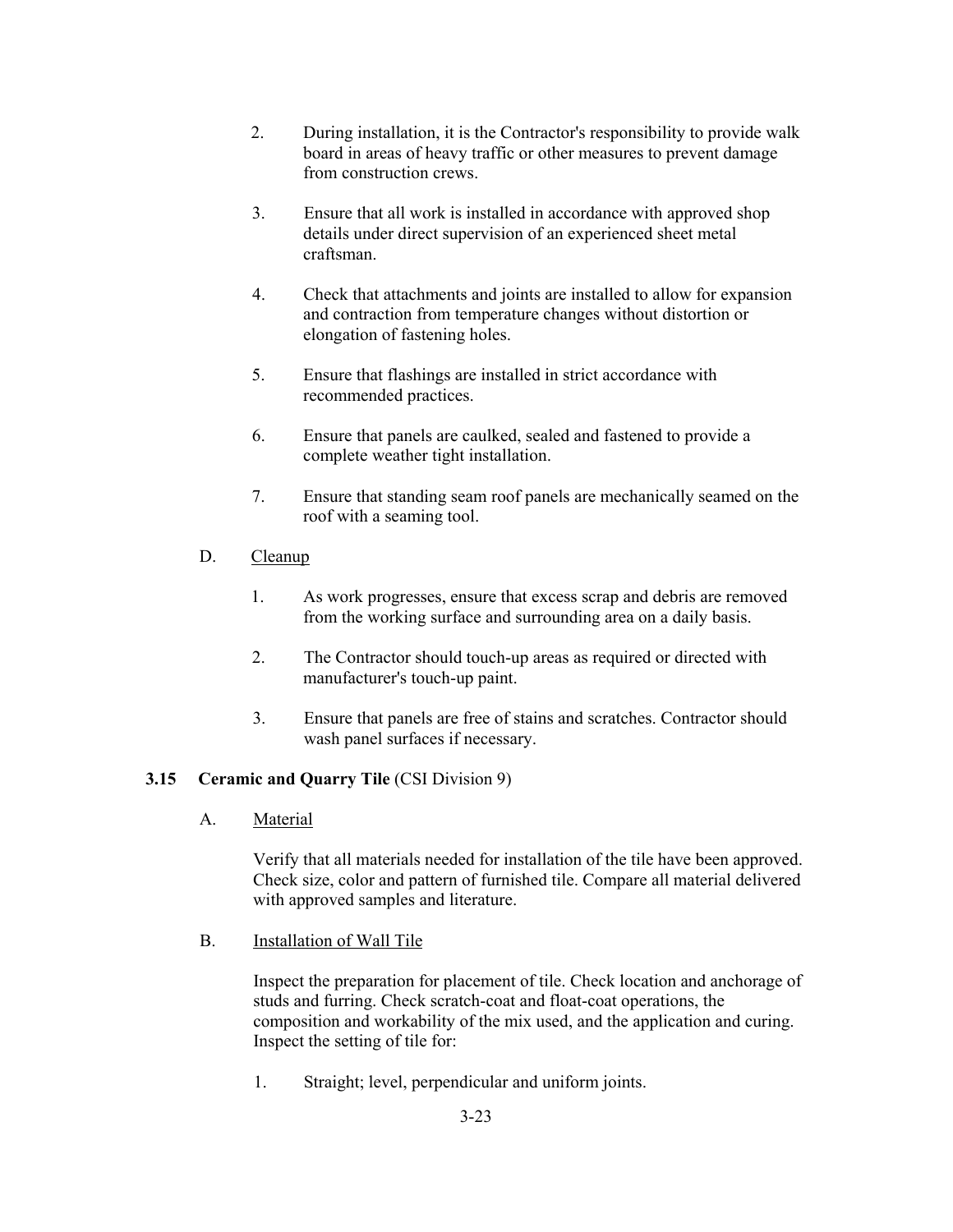- 2. Firmness of set.
- 3. Damaged or defective tile.
- 4. Secure installation of accessories.
- 5. Proper application by the adhesive method. Inspect the grouting operation for placing of grout, tooling, cleaning, temperature and method of curing.

### C. Installation of Floor Tile

Ensure that the walls are installed before floors are installed. Check layout, preparation of setting bed and bed mix. Do not allow Contractor to place excessive setting bed ahead of tiling operation since tile cannot be placed on material that has obtained initial set.

### **3.16 Resilient Floor Covering/Tile** (CSI Division 9)

### A. General

The Contractor must submit samples and obtain approval of all materials needed for installation of the floor. Compare material delivered to the site with approved samples and check the material against contract requirements.

#### B. Inspection of Materials

Tile must be inspected for specified size, thickness and color, as well as for accuracy of true square cut edges.

Tile containers must not be opened prior to delivery to assure that the tile is of the grade and color previously approved. This also applies to containers holding the cementing materials for tile application.

- C. Inspection of Installations
	- 1. To secure a good bond between the resilient floor covering/tile and subfloor, the subfloor must be vacuumed clean, free from dust, dry, and smooth. Irregularities of the subfloor will tend to protrude through the tile, or cause other irregularities in the finished floor. Indented surface defects should be filled with plastic material manufactured for that purpose.
	- 2. Materials should be stored above the minimum temperature and for the period specified before installation. Like precautions must be taken relative to the spaces where tile is to be installed.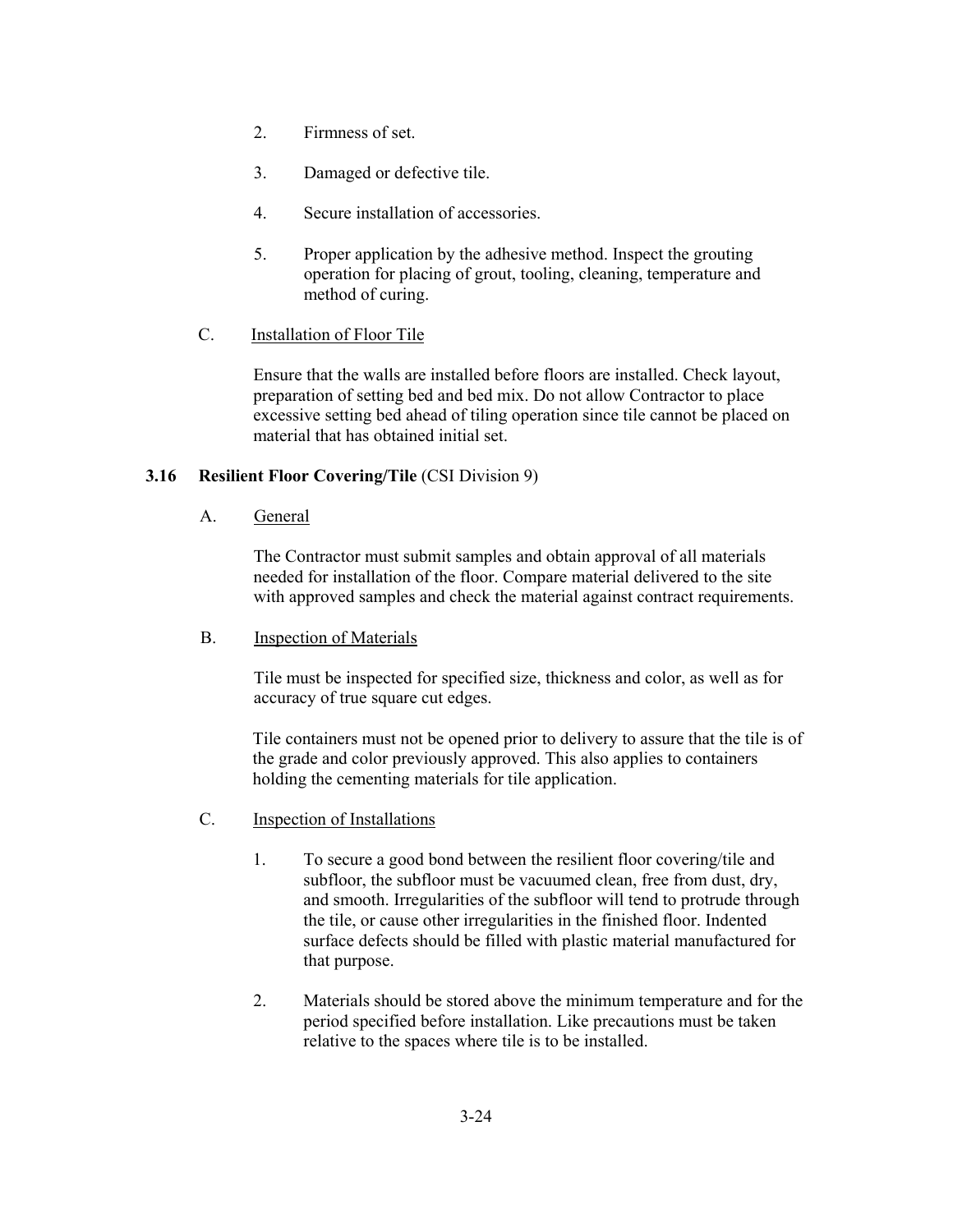- 3. The specification/plan requirements for the placement pattern or design should be known by the Inspector and installed accordingly.
- 4. During the application of felt underlayment, where required by the plans/specifications, ensure that all edges are butted, not lapped, and are carefully cut to fit around vertical surfaces. The felt must always be rolled with a linoleum-type roller of specified weight.
- 5. After application of cement, sufficient time must be allowed to dry or set up cement until its surface is tacky. The time required to set up is governed by the type of cement, temperature, humidity and ventilation in the area. Placing of tile on the cement too early or too late results in incomplete bonding of tile.
- 6. Upon completion, the finished floor should be thoroughly cleaned and protected from traffic to prevent injury to the finished tile surface. Cleaning should not be done with a solvent type cleaner, due to possibility of damage to the tile.

# **3.17 Carpentry and Millwork** (CSI Division 6)

A. General

Check contract for items requiring submission and approval of shop drawings. Verify that all shop drawings have been approved prior to installation. Check materials delivered to site against approved samples.

- B. Inspection of Materials
	- 1. Lumber
		- a. All lumber should be examined for required official grade marking and presence of large or loose knots or other defects which would impair its strength/durability. If lumber is not grade marked, request that the Contractor obtain a certificate covering the grade.
		- b. Lumber should be stored off the ground to ensure proper drainage, ventilation, and protection from weather. Interior finish wood materials such as doors, floors, millwork, etc., must be stored in weathertight, dry buildings.
		- c. Treated lumber should be inspected for compliance with the specification. As required by specification, a certification of the treatment should be available.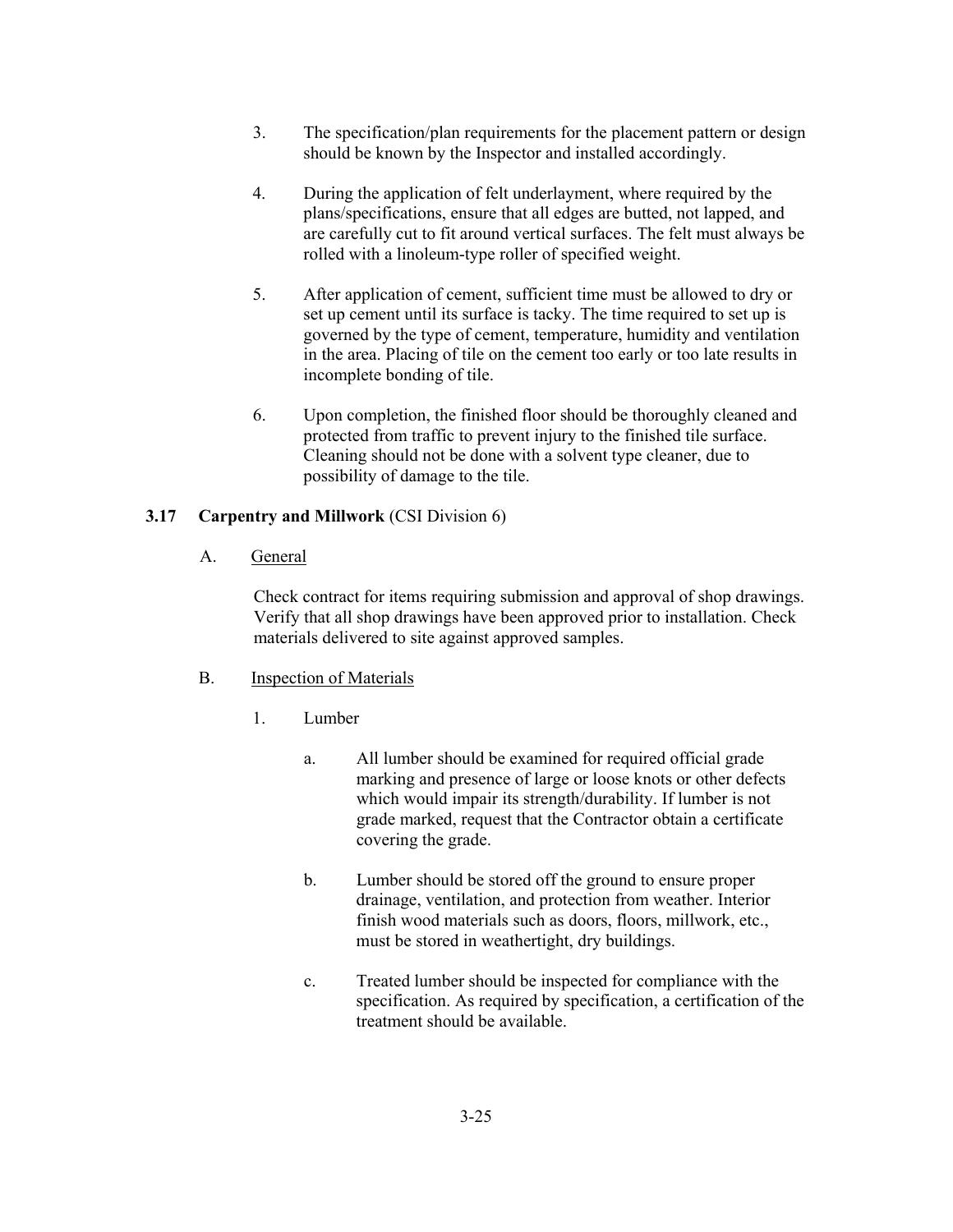### C. Inspection of Installations

- 1. Treated lumber that is sawed or cut after treatment must have the sawed and/or cut surfaces brush coated with a compatible preservative.
- 2. Framing
	- a. General
		- 1. Framing must be closely fitted and rigidly secured in place.
		- 2. No framing members shall be cut, notched or bored for the passage of pipes and ducts without prior approval or as indicated in specifications/ plans.
		- 3. Damaged framing members should be reinforced or replaced.
		- 4. Framing timbers and girders must have all joints neatly made and provide a solid bearing over the entire area of the joint.
		- 5. Joists or beams to support weight should not be reduced in vertical dimension at bearing ends by notching or cutting away the underside, except as necessary for sizing a member to uniform height.

#### b. Partitions and Walls

- 1. Anchors for plates should be of the size and spacing required.
- 2. Construction of headers over openings should be inspected for compliance with specifications.
- 3. All bearing partitions should be provided with double top plates.
- 4. Exterior walls should have diagonal braces installed, when required by specifications.
- 5. Blocking for support of fixtures should be of ample size, closely fitted and rigidly secured in place.
- 6. Studs should be doubled at openings and tripled at corners.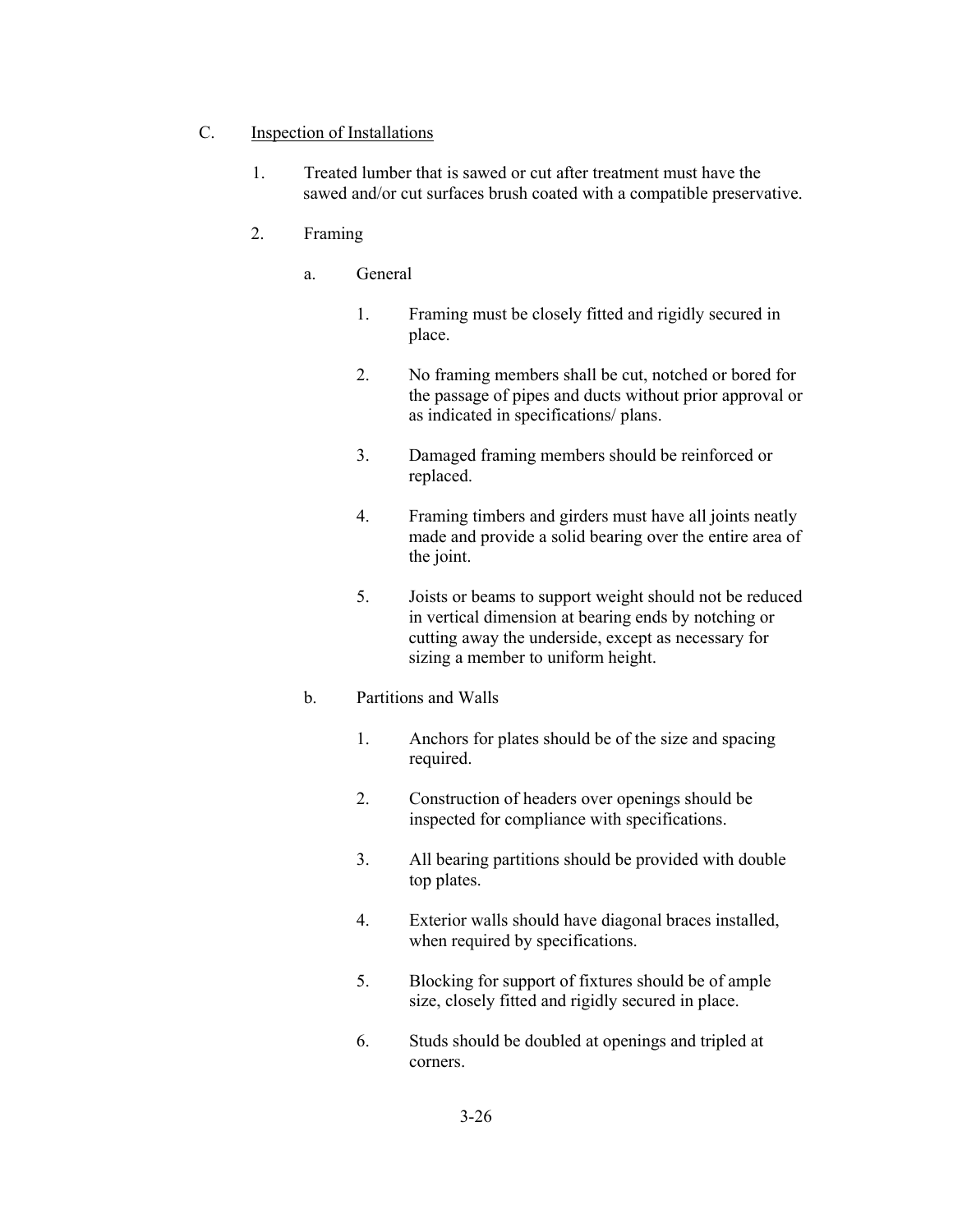- c. Floor
	- 1. The length of each joist should be sufficient for at least a 4-inch bearing at each end.
	- 2. In framing joists for masonry, the ends should be cut at an angle for "self-releasing" if specified. In case fire should burn through a joist and cause it to fall, this will preclude the supporting wall from being broken or tilted over. Full bearing should be provided at the bottom of the joist.
	- 3. If foundation sills are not required, floor joists can rest directly upon the concrete or masonry foundation. In such construction, it is difficult to obtain a smooth, level surface on which to rest the joists, and it may be necessary to shim under some joists. Where shims are necessary, their use must be in accordance with specifications.
	- 4. Foundation sills should be level when placed on concrete or masonry foundations. It is good practice to spread a bed of mortar on the foundation and lay the sill on it at once, tapping gently to secure even bearing throughout its length. The nuts on anchor bolts should not be pulled down until mortar has set. Sill sealer should be used per specifications for a water-tight seal.
	- 5. Notching of joists over the member on which they bear should be avoided whenever possible.
	- 6. Where a joist rests on a ledger strip and is notched to overlap a girder, clearance should be provided in the notch over the girder so that joist will bear only on ledger strip.
	- 7. Bathroom joists must support unusually heavy dead loads due to plumbing fixtures and possibly a tile floor. They should not be weakened by cutting for waste, soil or water pipes.
	- 8. Joists framed into headers and girders should be carried on joist hangers.
	- 9. Joists supported on the lower flange of steel beams in floor construction require special means of anchoring. Specifications will normally describe the required method.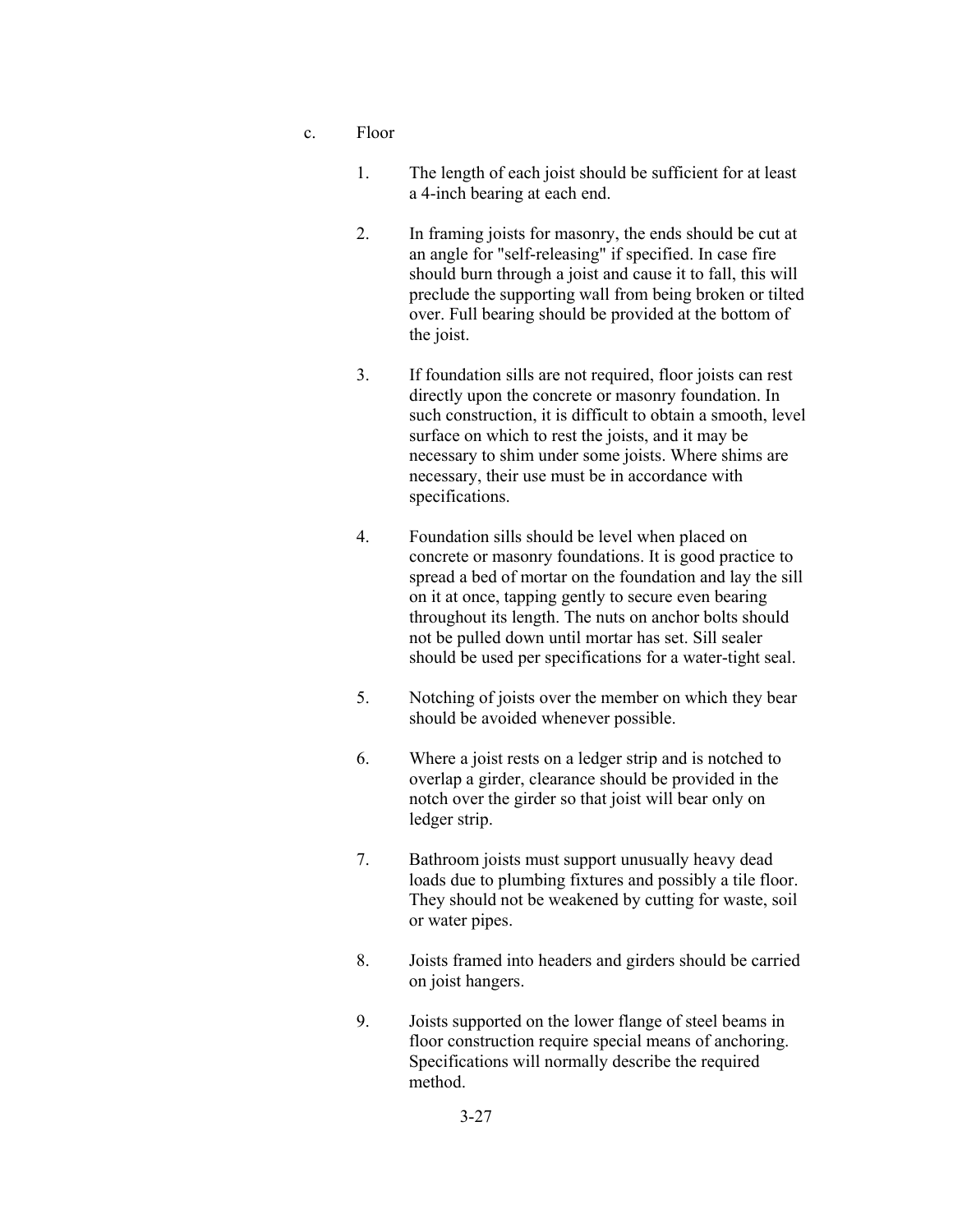- d. Roof
	- 1. Wall plates on masonry walls should be set level in beds of fresh mortar and secured with anchor bolts. Nuts for anchor bolts should riot be pulled down tight until the mortar has set.
	- 2. Determine from the drawings whether wall plates are to be single or double.
	- 3. Blocking should be provided between rafters where necessary to form nailers for roof sheathing.
	- 4. Specifications may require that hip and valley rafters be secured to wall plates by clip angles.

# 3. Bridging

- a. The top of the joist must be brought to a straight line before placing and nailing the bridging. Bridging can be cut and placed by nailing the top end to joist. Nailing of bottom ends of bridging should be deferred until after placement of subfloor and, if possible after placement of finished floor to allow tops of joists to be drawn into better alignment.
- b. Bridging strips should have ends accurately level cut to allow firm contact with sides of joists.
- c. To prevent a sliding movement of metal bridging, nails used to secure this type of bridging should be of a correct size to fit punched holes.

## 4. Wall Sheathing

- a. Vertical joints between plywood sheets should not be on the same stud in succeeding rows of sheathing. For horizontal joints, and vertical joints where necessary, blocking should be set between the studs.
- b. Waterproof sheathing paper should be installed as required by specifications/plans.
- c. Requirements for metal ties should be determined and ties installed as required.
- d. The acceptable thickness of plywood sheathing will normally be determined by drawing requirements.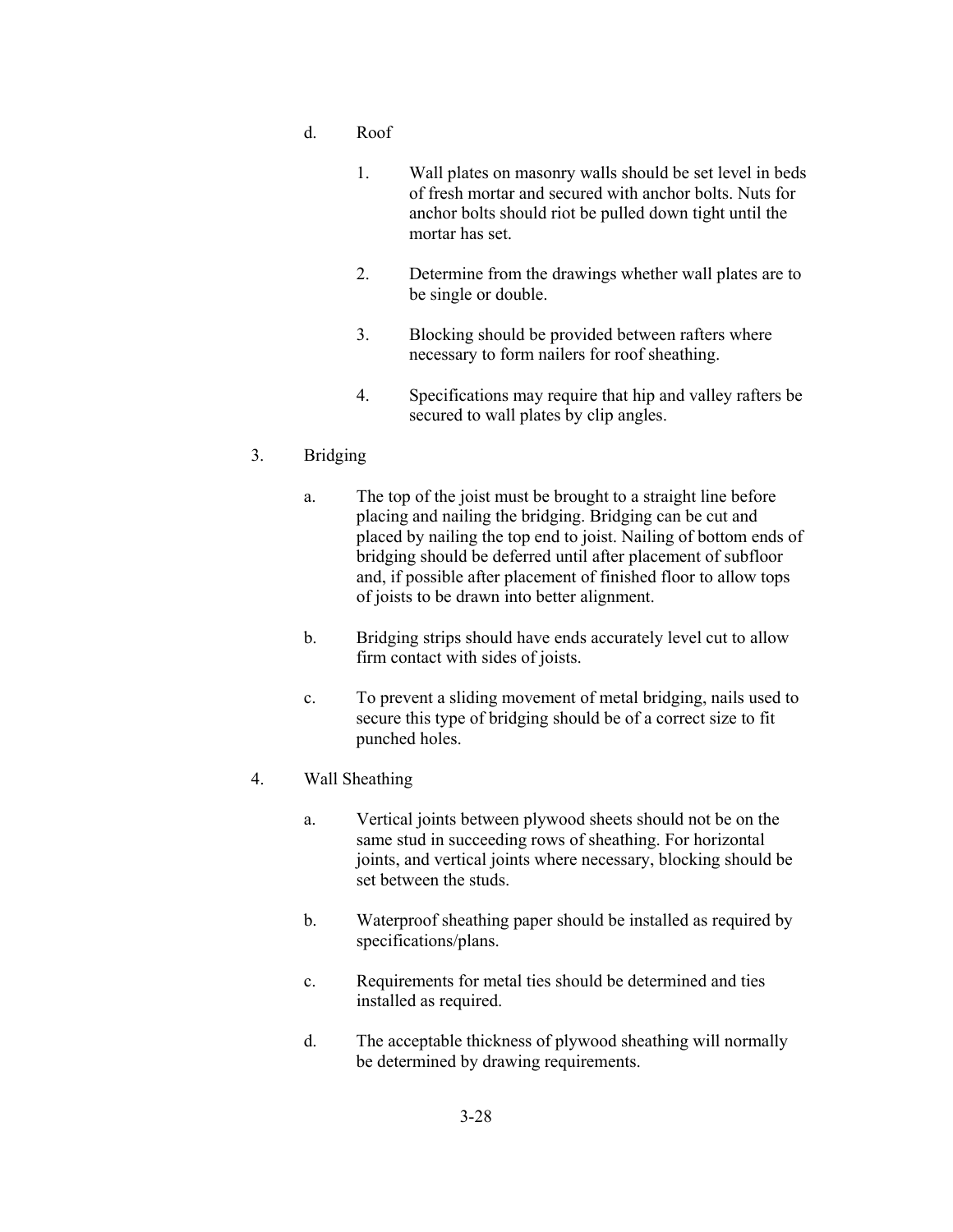- e. Fiberboard sheathing should be applied with required allowance for expansion at ends and edges except at opening frames.
- f. Styrofoam sheathing and bracing should be installed per specifications.
- g. The specified type of nails for mounting fiberboard and gypsum sheathing should be used.
- h. Fiberboard and gypsum sheathing should be applied horizontally with joints over supports and staggered.

### 5. Roof Sheathing

- a. Sheathing should be of the type and thickness required.
- b. Plywood sheathing should be applied with grain of the face plies across rafters.
- c. Nails of appropriate size should be used for applying sheathing and spaced as required.
- d. Specifications may require that exposed sheathing boards or planks, at eaves and other locations be V -jointed, dressed, and matched.

## 6. Subflooring

- a. The butt joints of wood subflooring should be staggered and over supports, with ends cut parallel to joists and adhesive used per specifications.
- b. The top of subflooring should be tested for a true, even plane.
- c. Plywood subflooring should be installed with the grain of face plies across joists. Solid backing should be provided under edges at right angles to joists.
- 7. Framing

When framing stair stringers, verify that stringer has solid bearing at its back edge at both top and bottom end of stringer.

8. Exterior Finish

As finish woodwork of the building is installed, it should be protected from damage.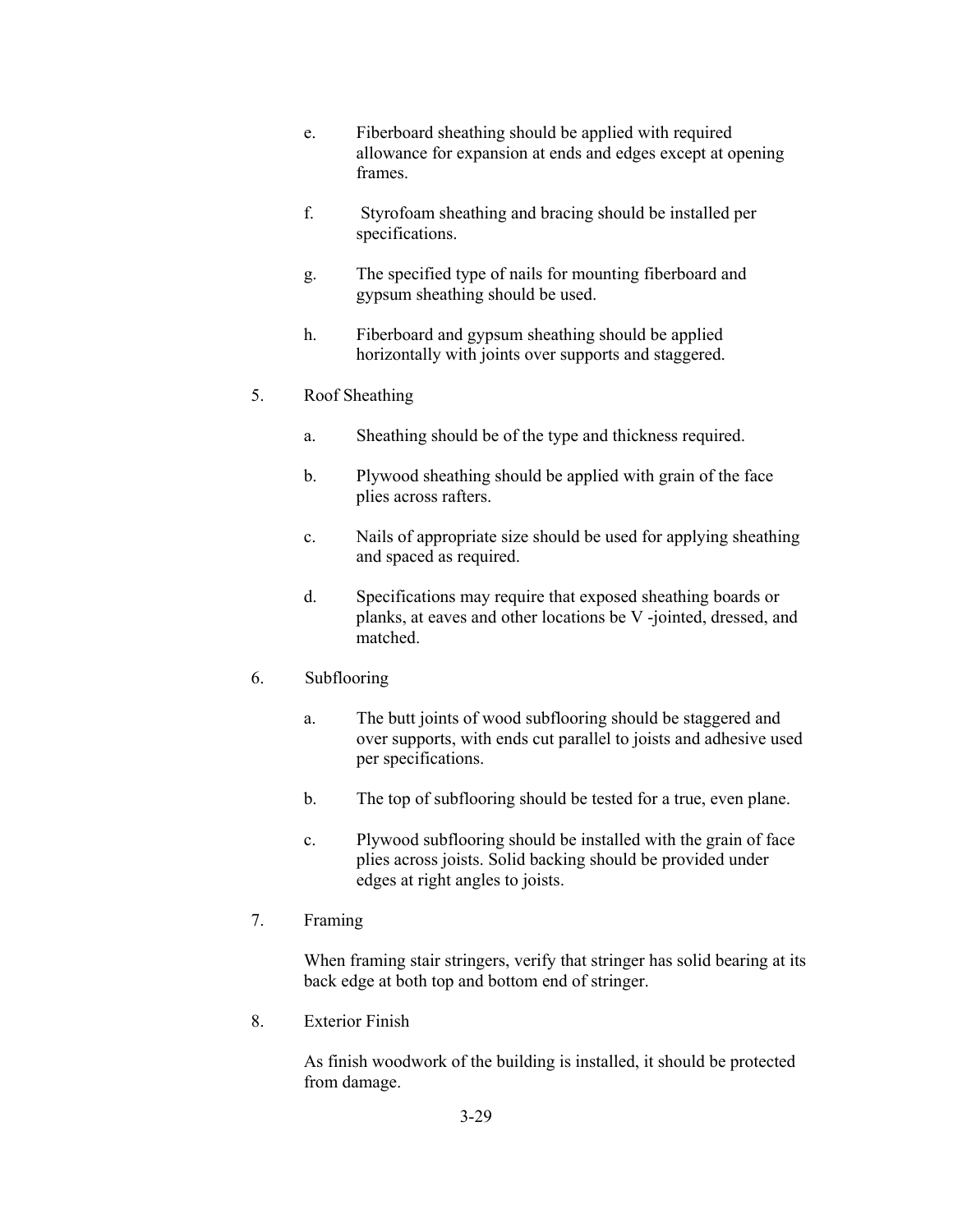- 9. Window Frames
	- a. Before setting window frames, verify that they are constructed as specified and detailed.
	- b. When setting in masonry wall, verify they are braced so that the mason cannot knock them out of position when laying the brick or other masonry. The frames are to be square and so braced.
	- c. Window units should be plumb and level without warp or rack of frames. Double-hung windows should glide freely without binding.
- 10. Doors

The top and bottom edges of exterior wood doors should be given specified coats of appropriate finish. If the top and/or bottom edges are cut at the job site, two coats of finish should be applied immediately.

- 11. Interior Finish Trim
	- a. Molding should be mitered at corners and coped at angles.
	- b. The shoe mold should be nailed to flooring and not to the base mold, except where finish floors are other than wood. In this case, the shoe mold shall be nailed to base.
- 12. Finish Floors
	- a. The finish floor should be perpendicular to floor joists.
	- b. When subflooring of any type has become warped or loosened, it should be securely renailed before placing the finish floor.
	- c. Cross joints in wood floors should be well distributed, and unless the flooring is end-matched and laid on a subfloor, joints should be made over solid bearings.
	- d. If the flooring drives up with difficulty, a wood block or piece of 2" x 4" should be used against the tongue to prevent damage.
	- e. Nails securing tongue and groove flooring should be driven at an angle of 45 degrees or more to obtain as much penetration in the joists or blocking as possible.
	- f. Only flooring nails approved for the installation should be used for nailing floors.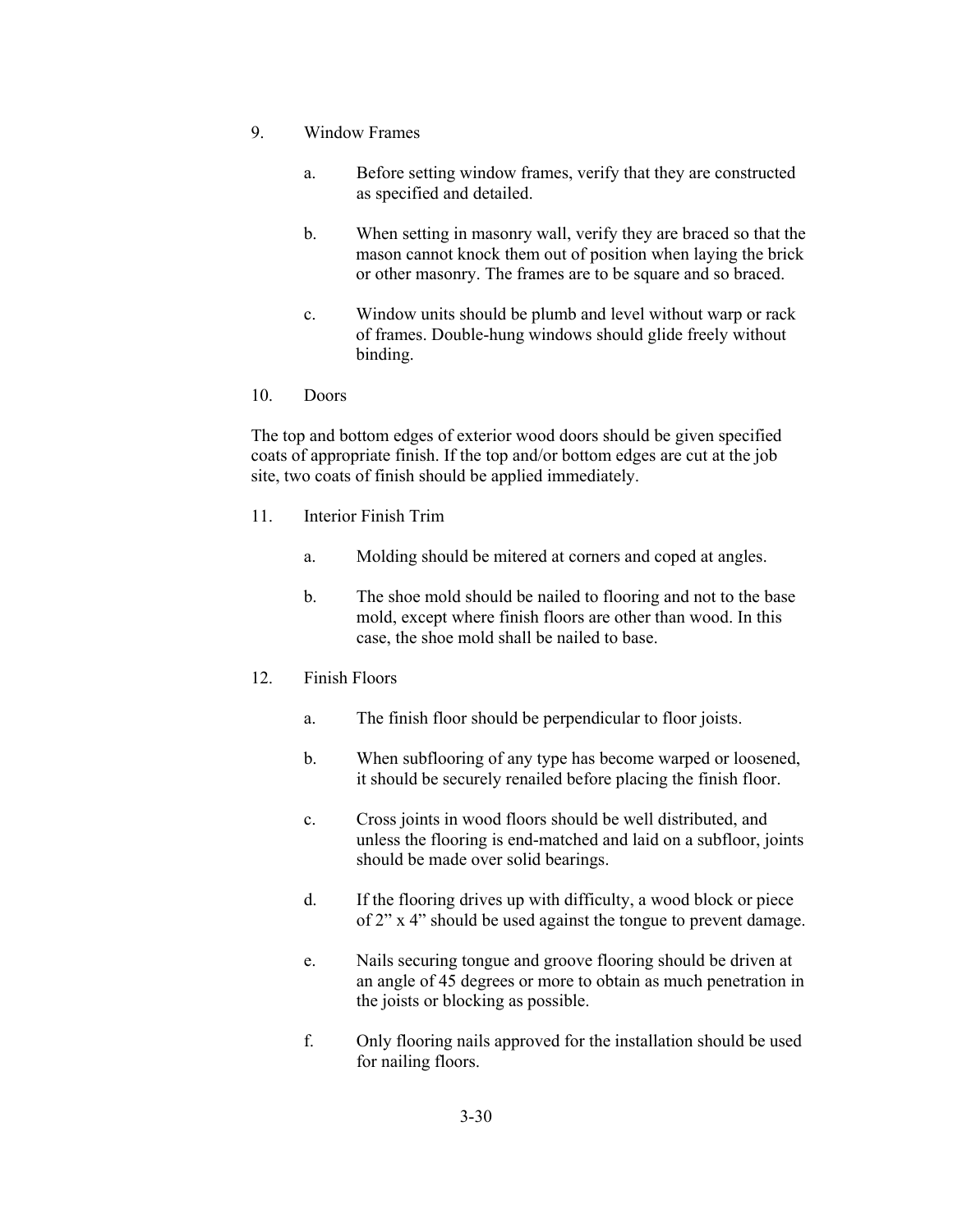g. The ends of the flooring should be cut at a slight under bevel to permit the top of the board ends to form a tight joint.

### D. Millwork

1. General

All work under this heading generally concerns manufactured items produced in a shop or mill and in most cases requires approval of shop drawings prior to assembly.

- 2. Inspection of Materials
	- a. Immediately upon delivery of the units, their construction should be checked with previously approved shop drawings, giving special attention to:

1) Type of material and method of jointing. 2) Bracing of corners. 3) Thickness of materials. 4) Proper fit of doors flush with the openings. 5) Type and construction of the drawer guides. 6) Joint between counter and splashback. 7) Approved finish or sealer and primer.

b. Storage in weathertight, dry building until installation.

#### **3.18 Insulation Material** (CSI Division 7)

- A. Insulation material should be of the type, thickness, and quality previously approved.
- B. Insulation materials are manufactured in many forms and types (having certain advantages and disadvantages) which vary in thermal properties for specific job requirements. (Note: Any work being done with asbestos or asbestoscontaining material must be coordinated with the servicing Safety Office.)
- C. Fiberglass insulation should not be exposed.

#### **3.19 Acoustical Treatment** (CSI Division 9)

A. General

Acoustical treatment is the term used for sound or noise control.

- B. Inspection of Materials
	- 1. Acoustical tile or acoustical plaster (the two most generally used) have sound absorbing qualities and are described in specifications as to type and class. Gypsum board is often used as a back-up for acoustical tile.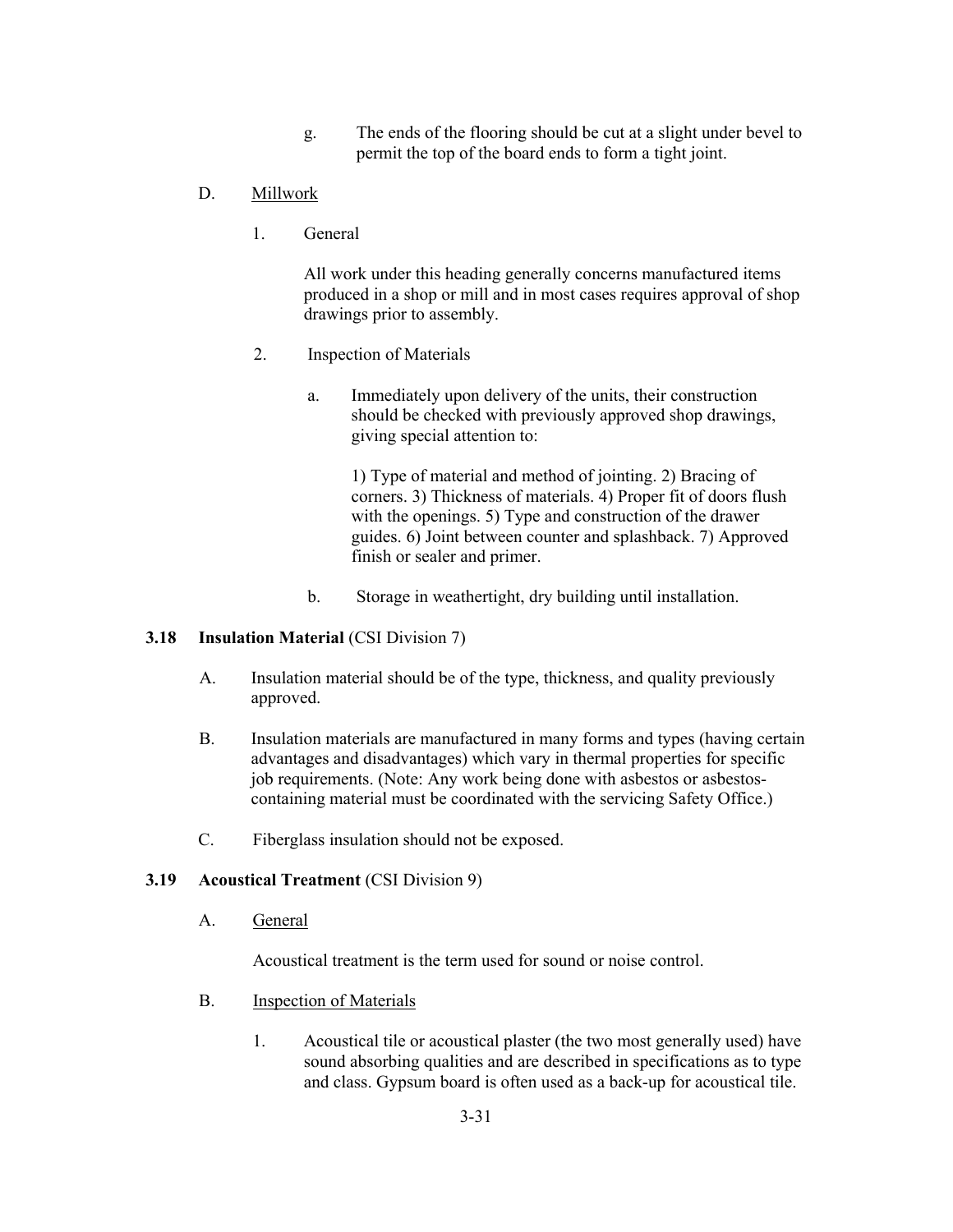This provides a mounting surface for tile and gives rigidity. The tile may be applied to concrete or other surfaces. The cementing material or fastening devices are important and verification of proper materials must be made.

- 2. Mechanical accessories are generally well-defined in specifications. The purpose of accessories is to support acoustical units without sagging and to bring faces of the units to defined finished lines and levels.
- 3. Containers should be unopened and marked as to color, specification compliance, etc. Containers should be spot-checked and contents checked at random for contract compliance.
- C. Inspection of Installations
	- 1. Generally, all ceiling units should be laid out in a square pattern, symmetrical about the center lines of each room, space or panel.
	- 2. Following completion of acoustical treatment for ceilings, all joints should be straight and true to line, and exposed surfaces should be flush and level. Acoustical tile may be applied to sloped ceilings.
	- 3. When placing acoustical tile on walls, channels should be shimmed where necessary to obtain true and plumb alignment.

#### **3.20 Drywall Finish** (CSI Division 9)

#### A. Inspection of Materials

- 1. Inspect wallboard upon delivery to job site for conformance with specifications and possible damage during shipment and handling.
- 2. Gypsum wallboard should be stacked flat and not in areas where it is likely that corners or edges might be damaged.
- B. Inspection of Installations
	- 1. Require headers or bridging where necessary to provide a firm backing behind all edges.
	- 2. Apply wallboard so as to minimize the number of joints in accordance with specifications. Installation should start with the ceiling. Wall installation should start at a corner of the room.
	- 3. Wallboard must be held firmly against the framing while nailing and care must be taken not to over-drive nails and damage the surface. The bottom should be a minimum of 1/4-inch off floor.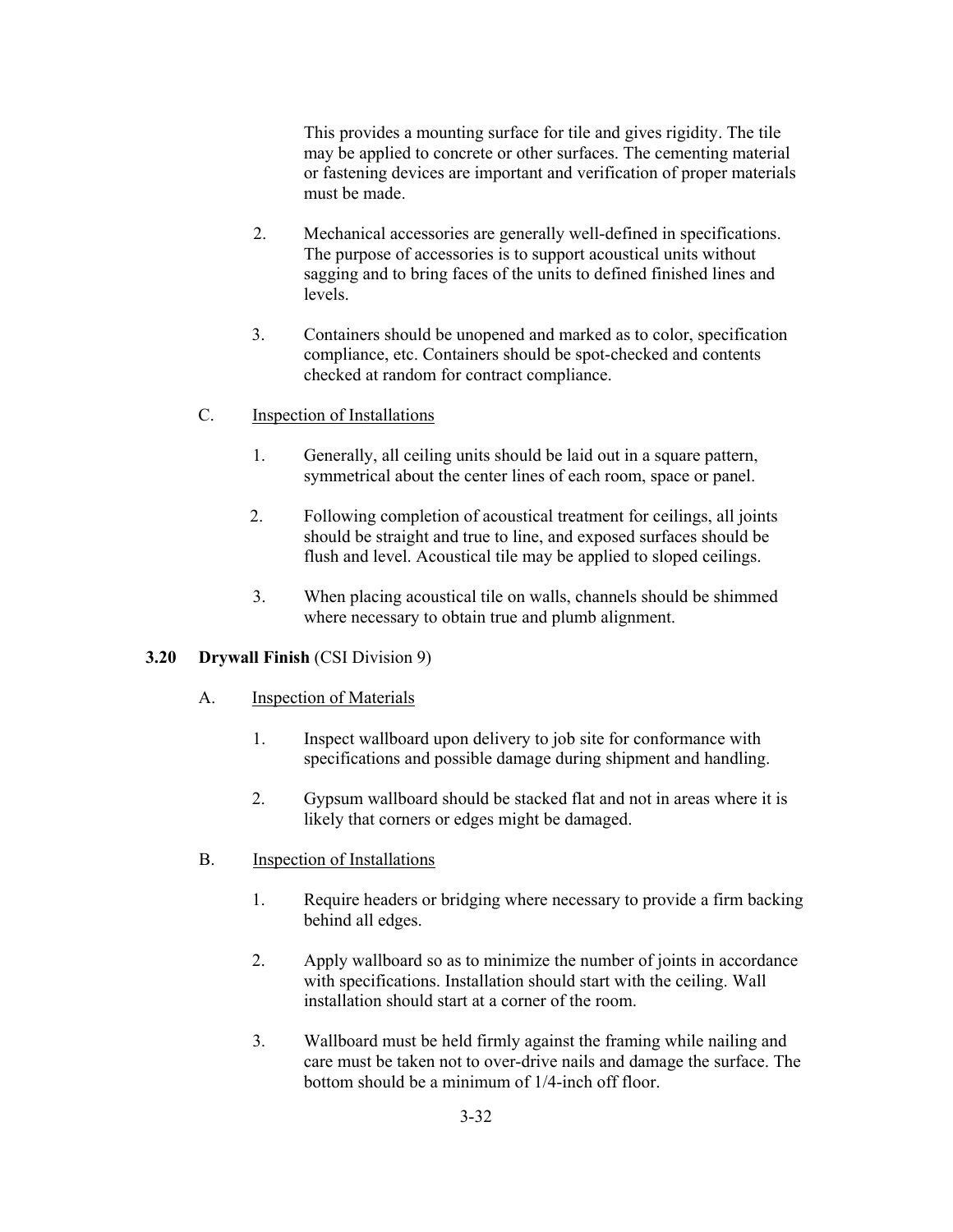- 4. The size, type of nails/screws and spacing must be per spec's.
- 5. Wallboard should be cut such that it doesn't have to be forced into place. When cutting or scoring wallboard, the cut should be made from the finished side of the wallboard.
- 6. Good workmanship is important in concealing joints, nailing depressions, and in corner treatment. Joint cement should be sanded only as necessary, with care being taken not to scuff the wallboard surface. Special attention should be given to application of tape and other specified treatment to corners, both internal and external.

### **3.21 Glass and Glazing** (CSI Division 8)

A. General

Be familiar with the various types of glass required and the locations in which each type is to be installed. Verify that each type is approved before use. Materials should be installed per manufacturer's recommendations and contract specifications.

- B. Installation
	- 1. Prism glass of all types should be set with prisms on the room side of sash, so the prism will reflect light into the room.
	- 2. All glass and mirrors should be factory labeled on each pane, and labels should not be removed until authorized by the Inspector.
	- 3. Specifications generally require that obscure glass should be used for glazing doors and sashes of windows in toilets, baths and dressing rooms. Obscure glass should be set with smooth surface to the exterior and with the surface design in one direction, unless otherwise required by specifications.

#### **3.22 Hardware** (CSI Division 8)

A. General

Compare hardware against schedule for the project. Hardware for doors or other items should be installed and fastened in place in accordance with manufacturer's directions.

B. Installation

Hinge pins should be plumb through all hinges on any given door. All hinged, pivoted, sliding or otherwise movable hardware should work free and easily.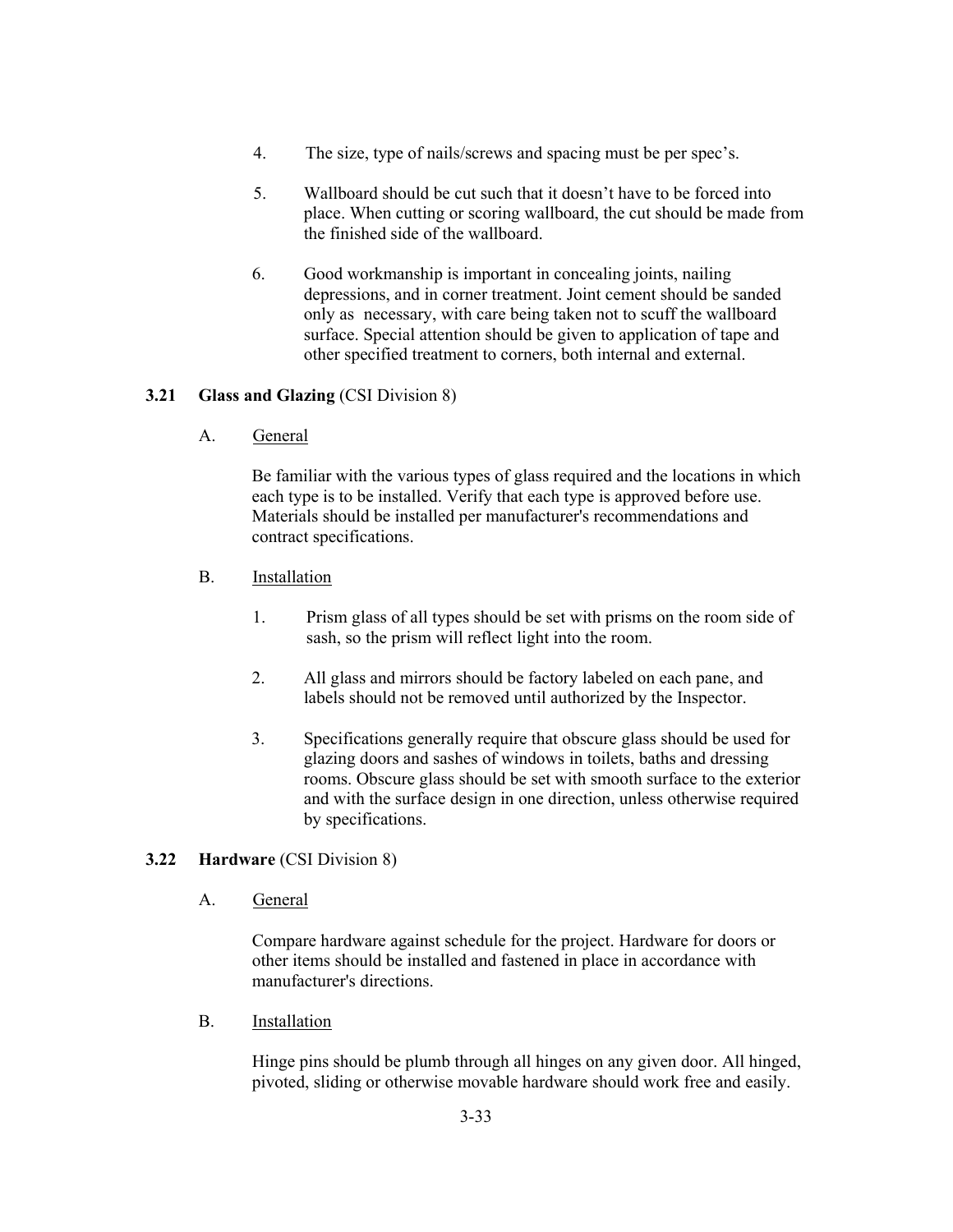Materials to which hardware is attached must not be damaged during installation. Door closing devices should not interfere with screen or storm door operation or block openings. Determine number of keys required and have all keys tagged as to location. Final acceptance of hardware requires a demonstration that the hardware performs satisfactorily.

### **3.23 Painting** (CSI Division 9)

#### A. Inspection of Materials

- 1. The contract and referenced specifications describe the method of application and quality materials. These requirements should be followed without deviation.
- 2. Upon delivery of materials to the job site, verify that they are in accordance with previously approved samples.
- 3. All paint materials must be the brand, type and/or grade previously approved and should be delivered to job in original, unbroken containers with labels and tags intact. (GOVERNMENT REGULATIONS PROHIBIT USE OF LEAD-BASED PAINT.)
- 4. All material should be stored for protection from weather during construction.

#### B. Installation

- 1. No inspection of painting should be undertaken without full knowledge of contract and referenced specifications. If any doubt of method of application exists, contact the Construction Manager.
- 2. Ascertain from the specifications/plans the surfaces to be finished and type of coating to be applied.
- 3. All hardware, electrical fixtures and similar accessories should be removed during painting operations. Radiators and other equipment adjacent to walls should be disconnected and removed to paint the wall surface.
- 4. Prior to painting, imperfections and holes in surfaces should be filled or removed in an approved manner.
- 5. All surfaces to be painted should be clean, smooth, dry and free from dust, grit and frost.
- 6. Verify that surface to be painted is at specified temperature, as well as the surrounding air. Temperature should be at or above the specified minimum until paint has thoroughly dried.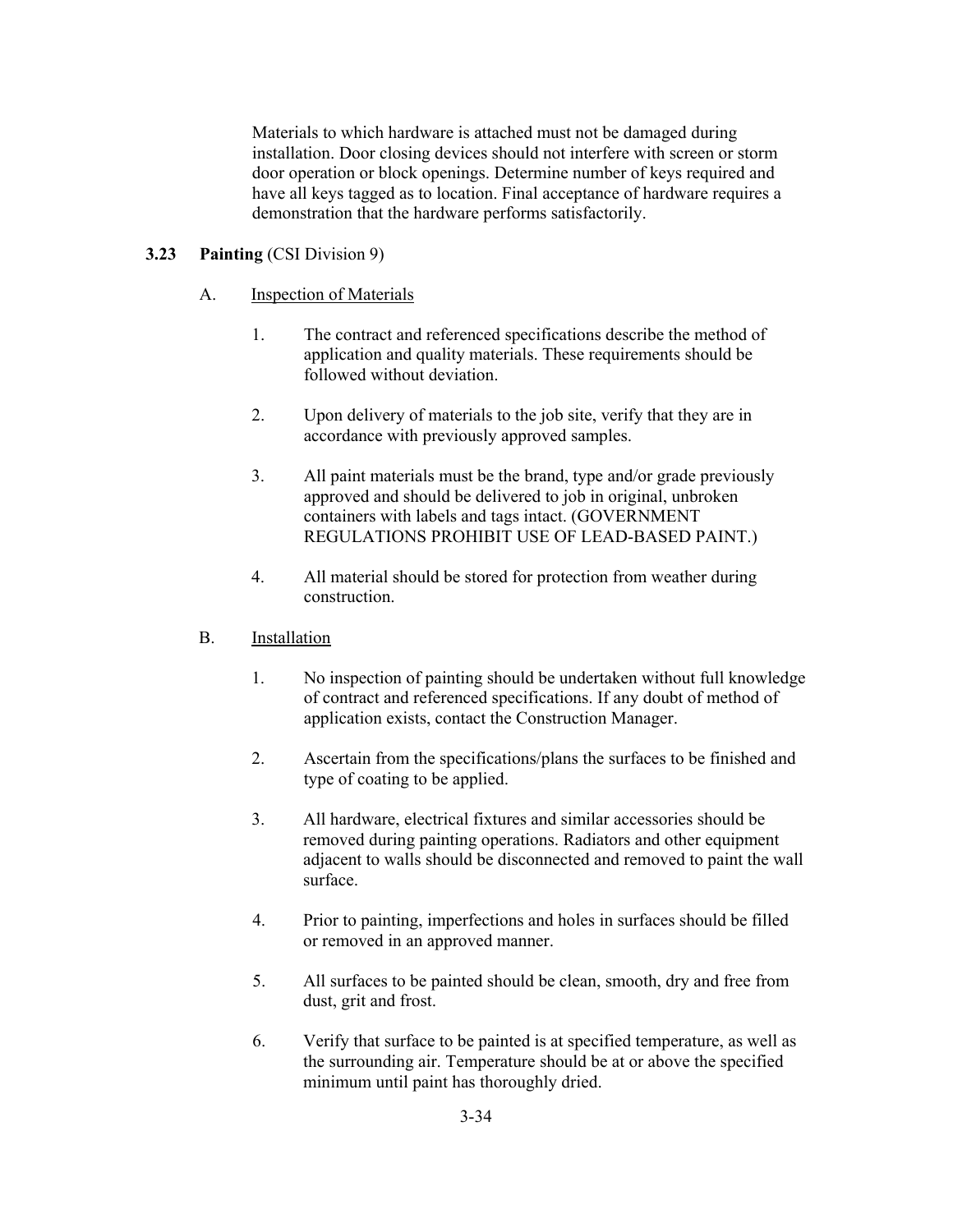# **3.24 Electrical Work - Interior** (CSI Division 16)

# A. General

Inspection of this phase of construction is most important. Poor workmanship and nonapproved materials can be hidden until trouble develops after the Contractor has left the job.

## B. Inspection of Materials

- 1. In general, each electrical specification requires a comprehensive submittal of shop drawings and/or catalog cuts for approval. At least one copy of the approved submittals should be available on the job site for use in inspecting prior to installation.
- 2. Comments on shop drawings should be carefully checked in the field for compliance.
- 3. Some electrical materials are delicate, such as control relays, and certain switching devices. They should be stored where dust and moisture will not damage them. All materials should be protected from moisture.
- 4. Lighting fixtures should be stored so as to eliminate damage to finishes and reflective surfaces.

## C. Installation

- 1. Applicable Specifications and Standards
	- a. The standard reference code is the NFPA National Electrical Code (NEC). Other codes and regulations that may be applicable are:
		- 1. Requirements that may be set by local utility companies.

# 2. Grounding

- a. The neutral conductor and conduit system should be grounded as described in NEC and the contract specifications.
- b. The grounded conductor of an interior wiring system should have a color identification used continuously throughout the system. The colors, white or natural gray, are usually used for identifying the neutral or grounded conductor on insulated conductors, No. 6 gage and smaller. On conductors larger than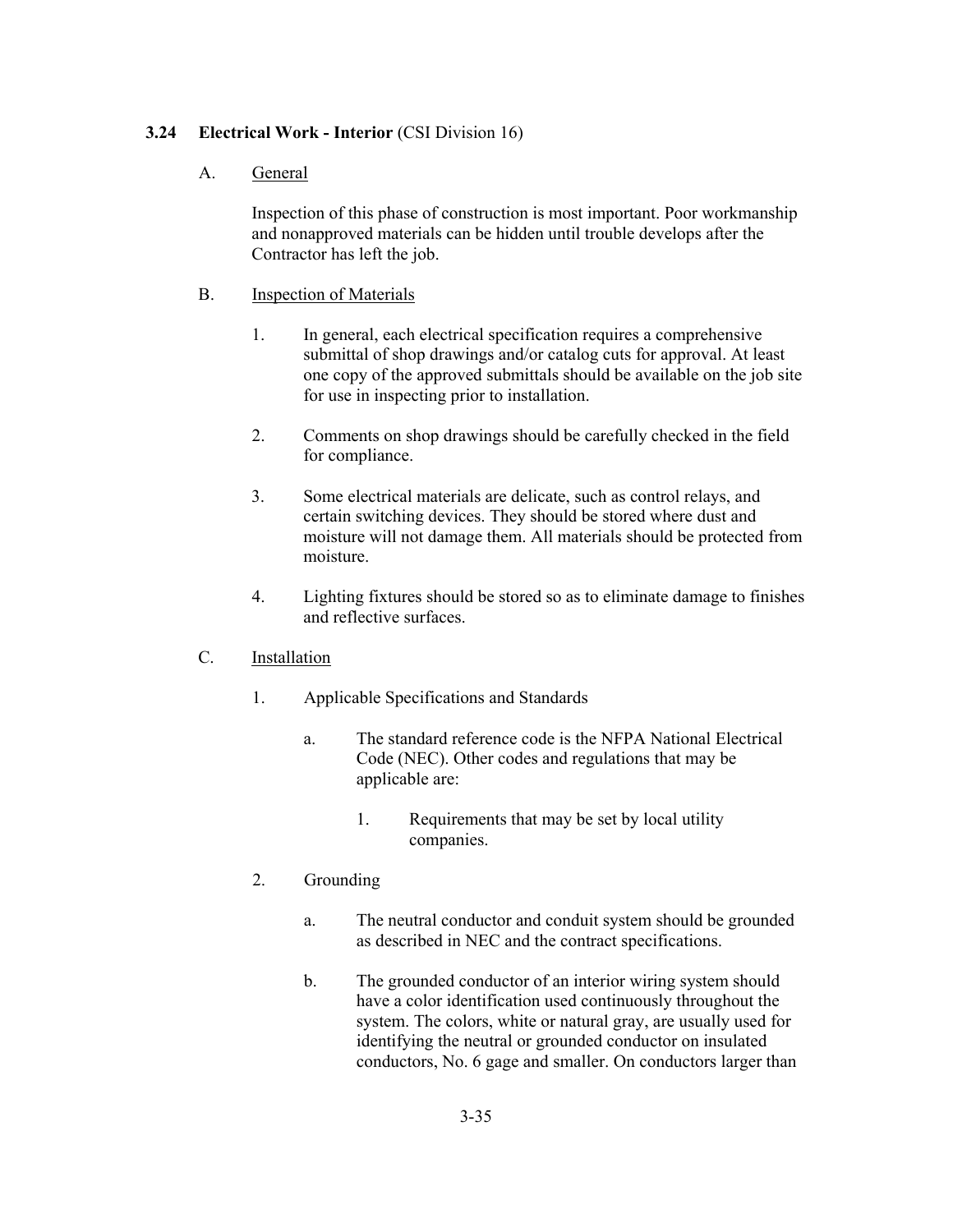No. 6, the neutral should be distinctively marked at the terminals.

- 3. Conduit
	- a. Many types of wiring methods are approved by the NEC, but in each contract the wiring method is clearly defined. In most cases, polyvinyl chloride, rigid metal conduit or electrical metallic tubing are required.
		- 1. Rigid conduit provides protection to the conductors and acts as an effective grounding conductor for equipment. Rigid conduit may be used under most conditions.
		- 2. EMT (Electric Metallic Tubing) is, in general, approved for use under the same conditions as rigid metal conduit, except that it may not be used in exterior locations in any size larger than two (2) inch nominal internal diameter, and may not contain any conductor operating at a voltage higher than 600 volts.
	- b. A run of conduit or EMT between any two outlets, between any two fittings, or between an outlet and a fitting, should not contain more than the equivalent of four 90-degree bends or quarter bends (360 degrees total), including those bends located immediately at the outlet or fitting. This requirement permits conductors to be pulled into the conduit or EMT without using so much force that there is a likelihood of damaging insulation or stretching wires.
	- c. Conduit or EMT which has been crushed or deformed in any way must not be installed.
	- d. Conduit or EMT should be well supported. The method of support is generally stated in contract specifications.
	- e. Conduit or EMT should be secured at each outlet or junction box with locknuts. This effectively makes a continuous grounded conduit and equipment system.
- 4. Conductors

Each wire or cable is marked or stamped at intervals on the insulation as to the size and type of wire. Check this against contract specifications and/or drawing requirements. Verify that the number of wires in any conduit is in accordance with tables in the National Electric Code.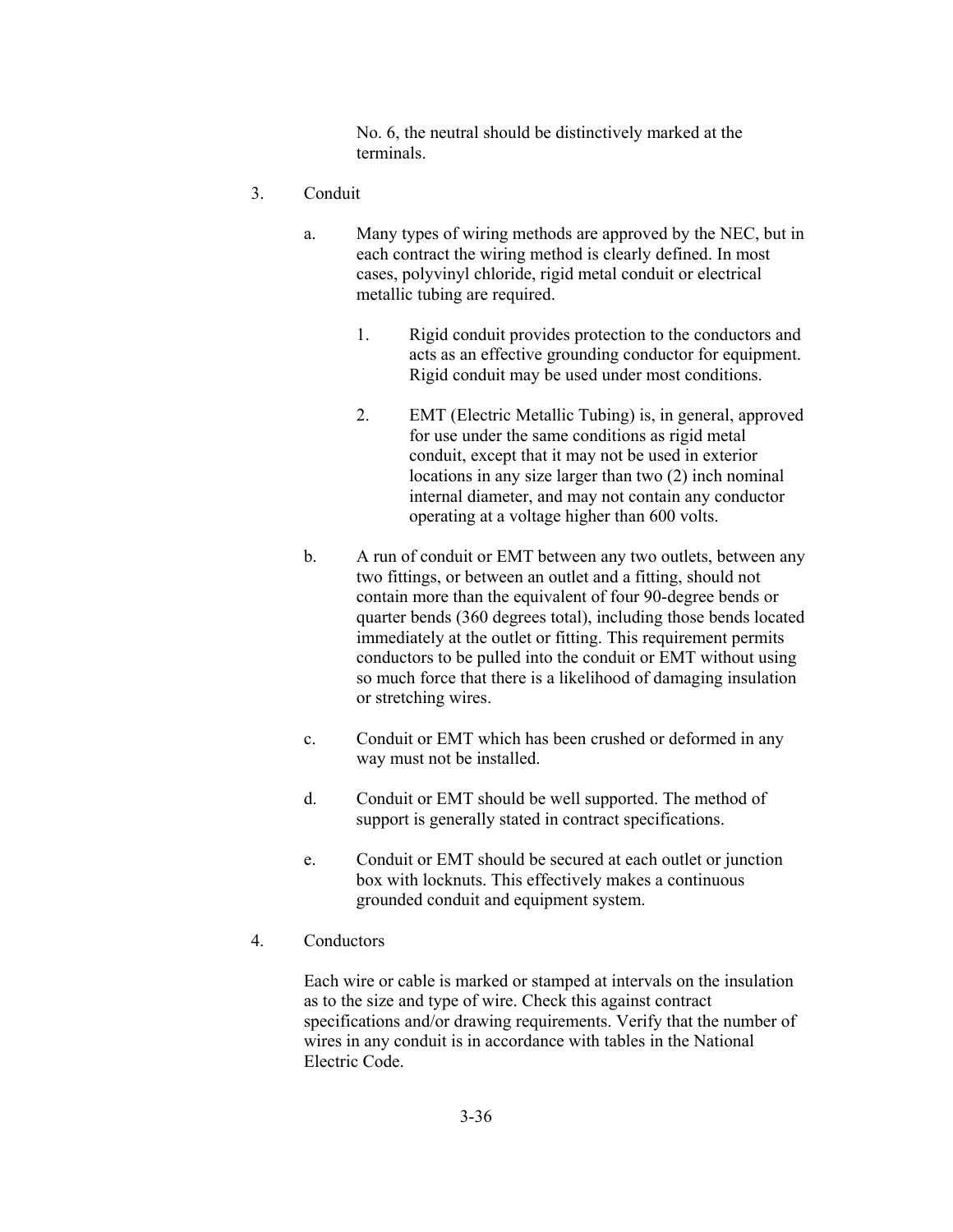- 5. Tests
	- a. Listed below are a few of the tests, but the list is general and may not be complete for every job.
		- 1. Check all fixtures for proper operation.
		- 2. Check all motors for proper rotation. During mechanical tests, check motor for overheating. If motors are too hot to hold your hand on, they should be checked for overloading.
		- 3. Check all convenience outlets (120 volts or 220 volts) with a meter.
		- 4. Check remote control circuits for function and operation.
	- b. More complete and complicated tests and inspections can be accomplished as required by an electrical engineer upon request of the Inspector.

## **3.25 Electrical Work - Exterior** (CSI Division 16)

A. General

Frequently, the greater portion of exterior electrical work is performed by a public utility company or the equivalent. In such cases, the Inspector should determine that materials and equipment will meet power requirements for the completed project. Usually in cases of this sort the Inspector needs to be concerned no further than the mast. Contractor installed exterior work must be inspected as thoroughly as interior work. Request the services of an electrical engineer when electrical work is proceeding at a rapid pace, especially on larger projects.

#### **3.26 Plumbing** (CSI Division 15)

- A. General
	- 1. The functions of the plumbing system are for distribution of water and disposing of wastes. Plumbing systems generally include hot-and-cold water piping, drains, wastes, vents, fixtures, insulation, water heater, and fire protection-located within the building and outside to a specified point of connection with various utilities.
	- 2. Materials for the plumbing system are included in the specifications.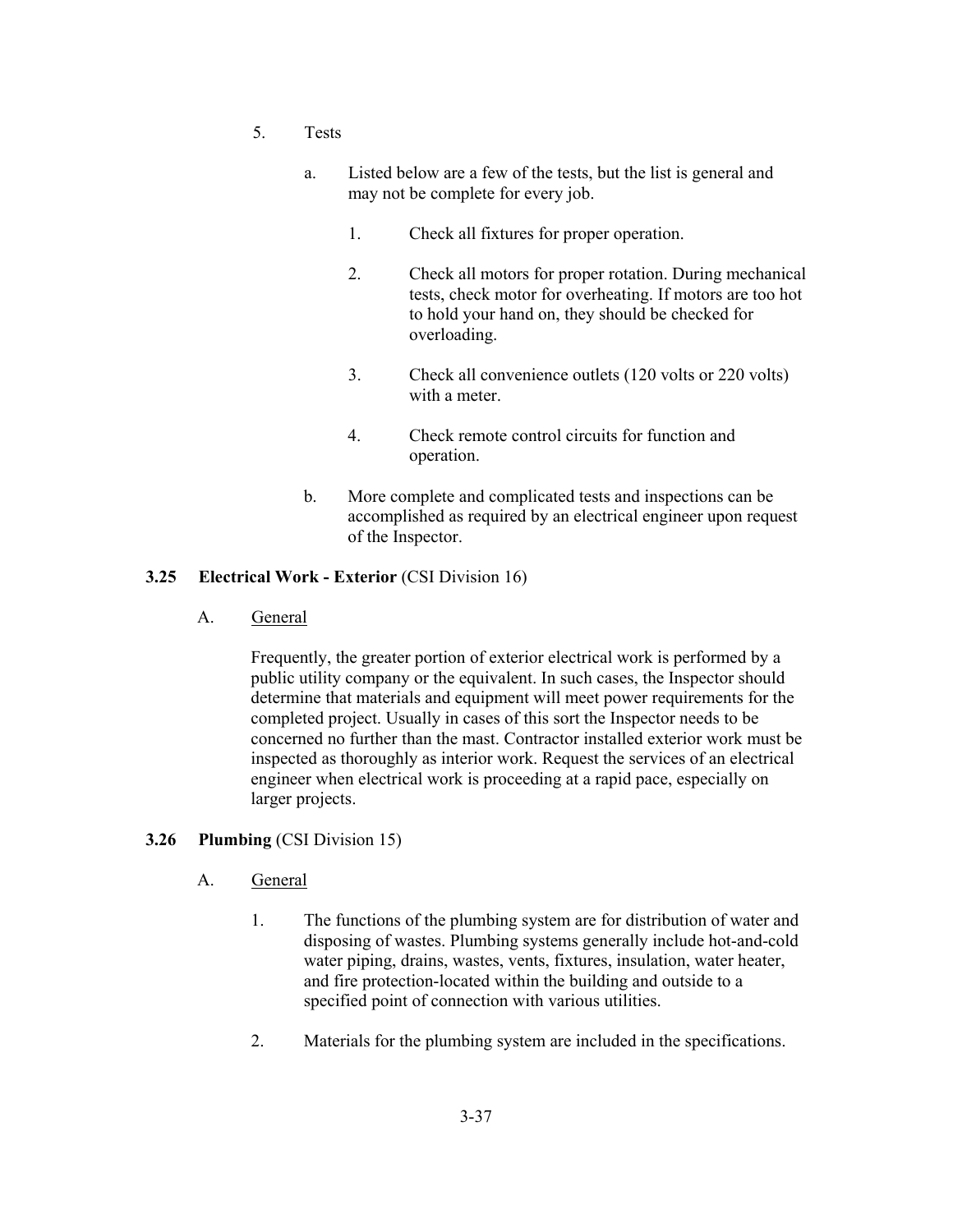# B. Inspection of Materials

- 1. Pipe and tubing should be of the type and grade required by the specifications, and should be free from kinks, sharp bends, or dents. Piping and tubing are identifiable by markings placed by the manufacturer on each section. Piping and tubing should be stored for protection from the elements.
- 2. Valves should be inspected to ensure the specified type and ratings are in accordance with requirements. The working pressure rating of the valve, size and manufacturer's initials are cast on the body of the valve. Internal parts of valves should be inspected to ensure they have not been damaged during shipment, storage or installation.
- 3. Fixtures should be inspected to ascertain compliance with contract specifications, approvals and for possible damage such as chips or cracks.

# C. Installation

- 1. During installation the services of a mechanical engineer or technician may be necessary.
	- a. Water pipe sizes vary considerably between different materials specified for the same nominal size. Do not permit substitution of sizes and types of pipe as it may seriously affect operation of the system.
	- b. Hot-water lines should be installed with the slope shown on contract drawings, or as stated in specifications.
	- c. Positive circulation of hot water is provided by the addition of a hot water circulating pump. The pump is provided to maintain water at fixtures in accordance with the specified temperature setting. Pumps are either manually controlled or automatically controlled by thermostats actuated by temperature change of (domestic-use) water.
	- d. Air release valves vents, when required, should be installed at high points in the system to relieve air and prevent air locks.
	- e. Specifications may require cold water piping to be installed with a fall towards the shut-off point to allow the entire system to be drained and thus prevent freezing.
	- f. Specifications usually require air chambers to be installed near each valve or faucet. These are necessary to prevent damage to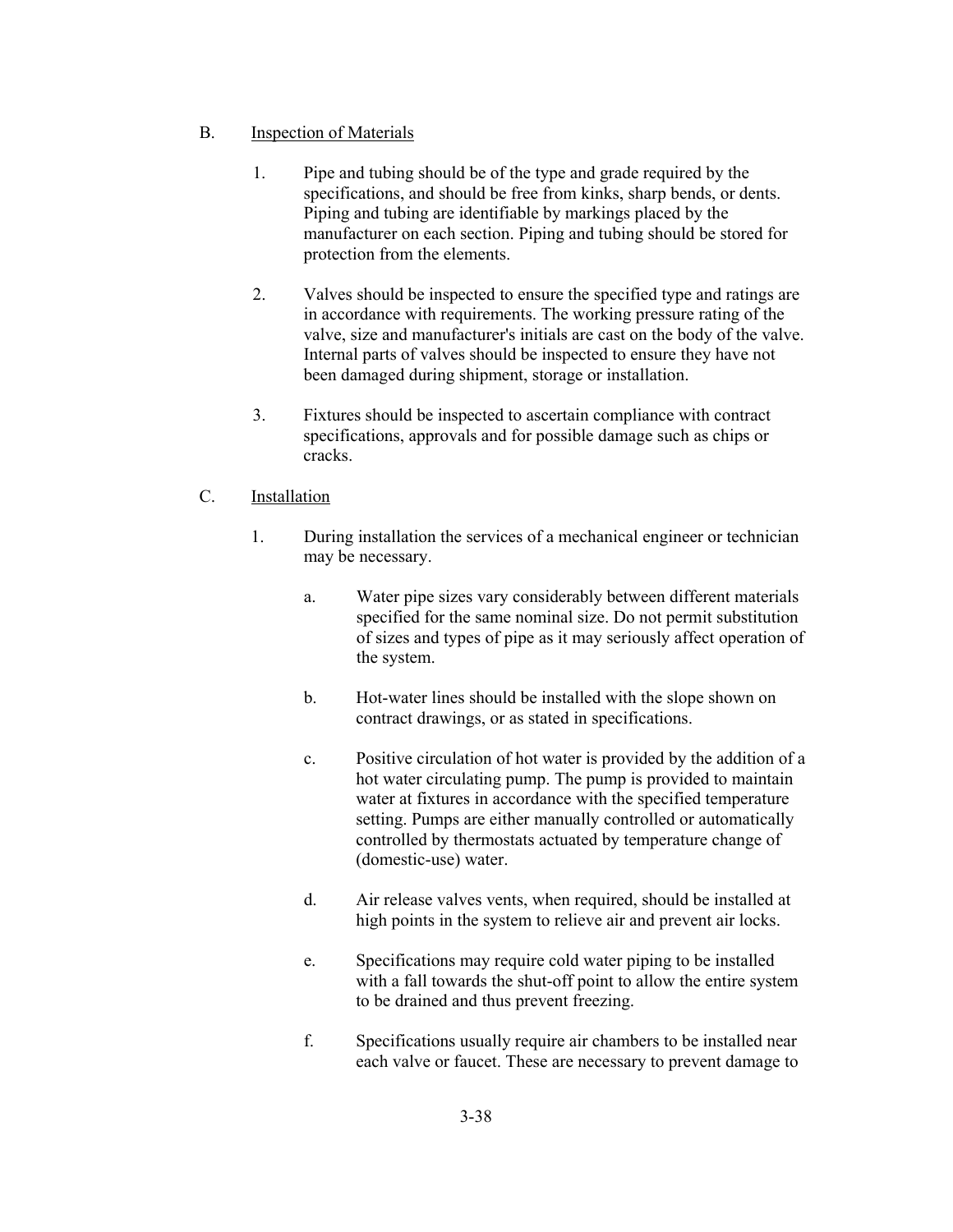the system by water hammer which can be of sufficient magnitude to burst the pipe.

- 2. Soil, waste, drain and vent piping should be installed to provide a gastight system.
	- a. Soil pipes are defined as pipes that receive discharge from water closets and similar fixtures.
	- b. Waste pipes receive the flow from fixtures other than water closets.
	- c. Vent pipes are installed to provide air to the system to prevent air locks in lines and to prevent the water seal from being siphoned from traps.
	- d. Drain pipes of the plumbing system are the lowest pipes which receive the flow from waste and soil pipes. This line connects the plumbing system to the building sewer.
	- e. Soil, waste and drain lines are usually specified to be installed with a grade of 1/4-inch per foot, where possible, and in no case should they be less than 1/8-inch per foot. This fall in the lines is required to prevent settlement of the solids being transported by the fluid.
	- f. Drains carrying rainwater from the roof and other exterior areas should have a grade greater than conventional drains, because included sand and dirt particles must be transported more rapidly to prevent settlement.
	- g. It is generally required that vents be run full size from the line being vented to above the roof line as shown on drawings. This requirement should be met to provide a free drainage of the system.
	- h. Floor drains installed in areas with waterproofed floors should be inspected to ascertain that the weep holes are above the waterproofing and are open to provide drainage for any moisture seeping through the surface of the floor.
	- i. Vents should be installed so that any moisture collected therein will drain back to the soil or waste pipes by gravity without passing through any traps or pockets in the piping.
	- j. There should be no cross-connection between the soil, waste, drain, or vent piping and the potable drinkable water system.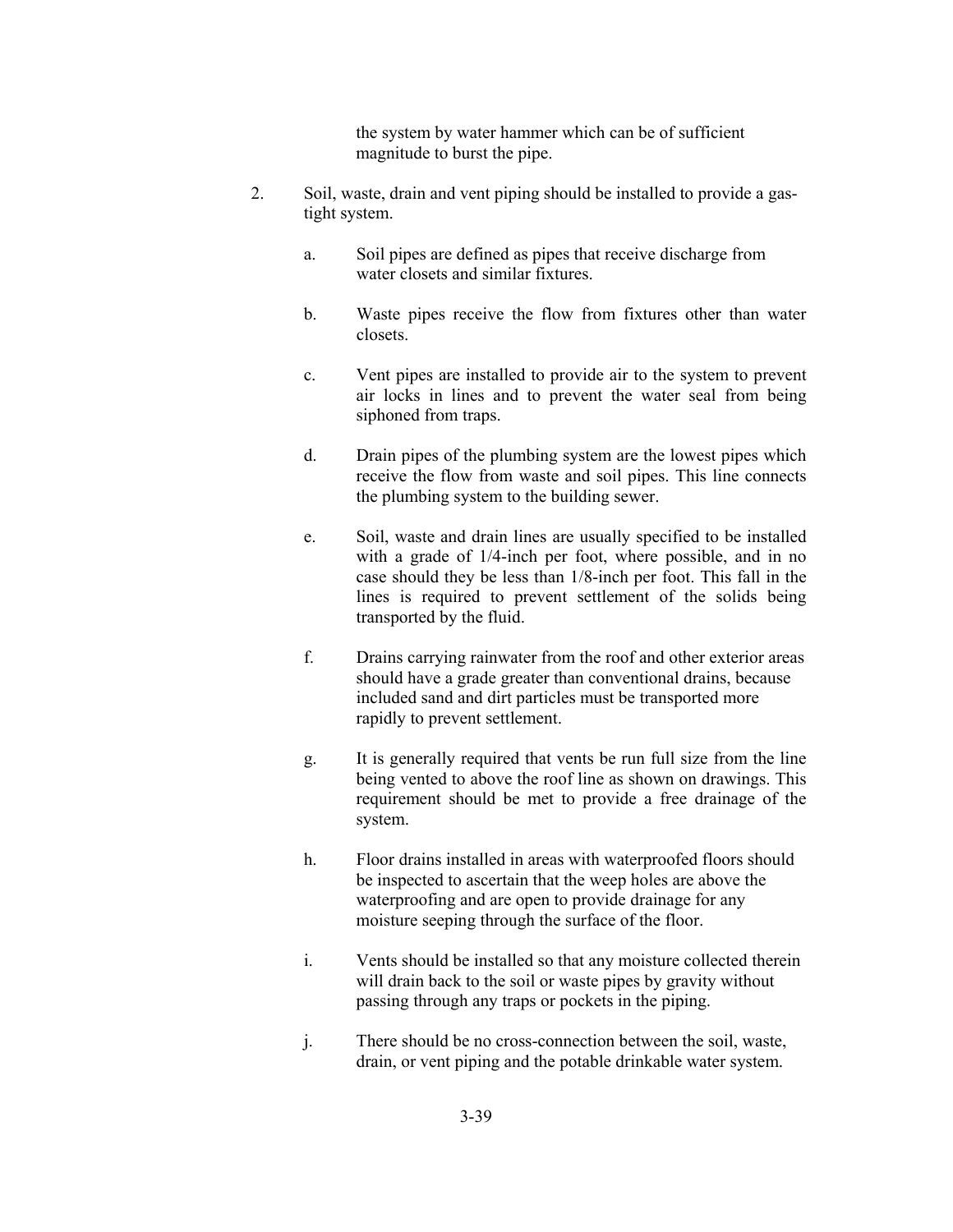- k. Each fixture should be trapped as required. No fixture should be double-trapped. Traps on threaded pipes should be drainage type.
- 3. Shower pans are installed to prevent moisture from seeping into materials below the shower floor. Pans fabricated in the field should be inspected carefully prior to placing of the shower floor to detect holes in the pan or any corners not folded properly.
- 4. Sump pumps should be of the capacity and size as specified on drawings. Inspect the bearings for grease, floats for soundness (not punctured) and controls. After installation, inspect for proper operation. These pumps have been specified to lift waste to the waste line.
- 5. The standpipes and hose systems should be installed in strict accordance with contract specifications/plans and National Fire Protection Association codes. Piping is to be concealed in the finished work and carefully inspected and tested for leaks prior to construction of the concealing wall or ceiling. Caulking or peening joints to stop leaks is not permitted. Hoses should be clean, dry and unused.
- 6. Mitering of pipes and/or joints for elbows and notching of straight runs of pipe for tees is not permitted. This specification requirement is intended to obtain fittings with adequate strength and ones that present smooth, rounded corners to the flow in the pipe.
- 7. Pipe openings should be kept closed with caps or plugs during installation to prevent dirt, rodents, and foreign waste from entering the system.
- 8. Union connections are provided for a simple means of disconnecting equipment or fixtures. Locate unions so that they are accessible. Do not cover unions with insulation.
- 9. Pipe insulation should conform to the type, material and thickness specified and should be installed to present a neat and smooth appearance.
- 10. Pipe hanger specifications usually require that hangers have an approved means for adjustment. Such hangers permit adjustment of pipe to grade while supported without removing hangers from pipe. Check that temporary supports are removed after lines are graded and/or completed.
- 11. Pipes should not to be run through footings, piers, beams or floor joists unless specifically shown on the drawings. This prevents weakening of the load-carrying members of the structure.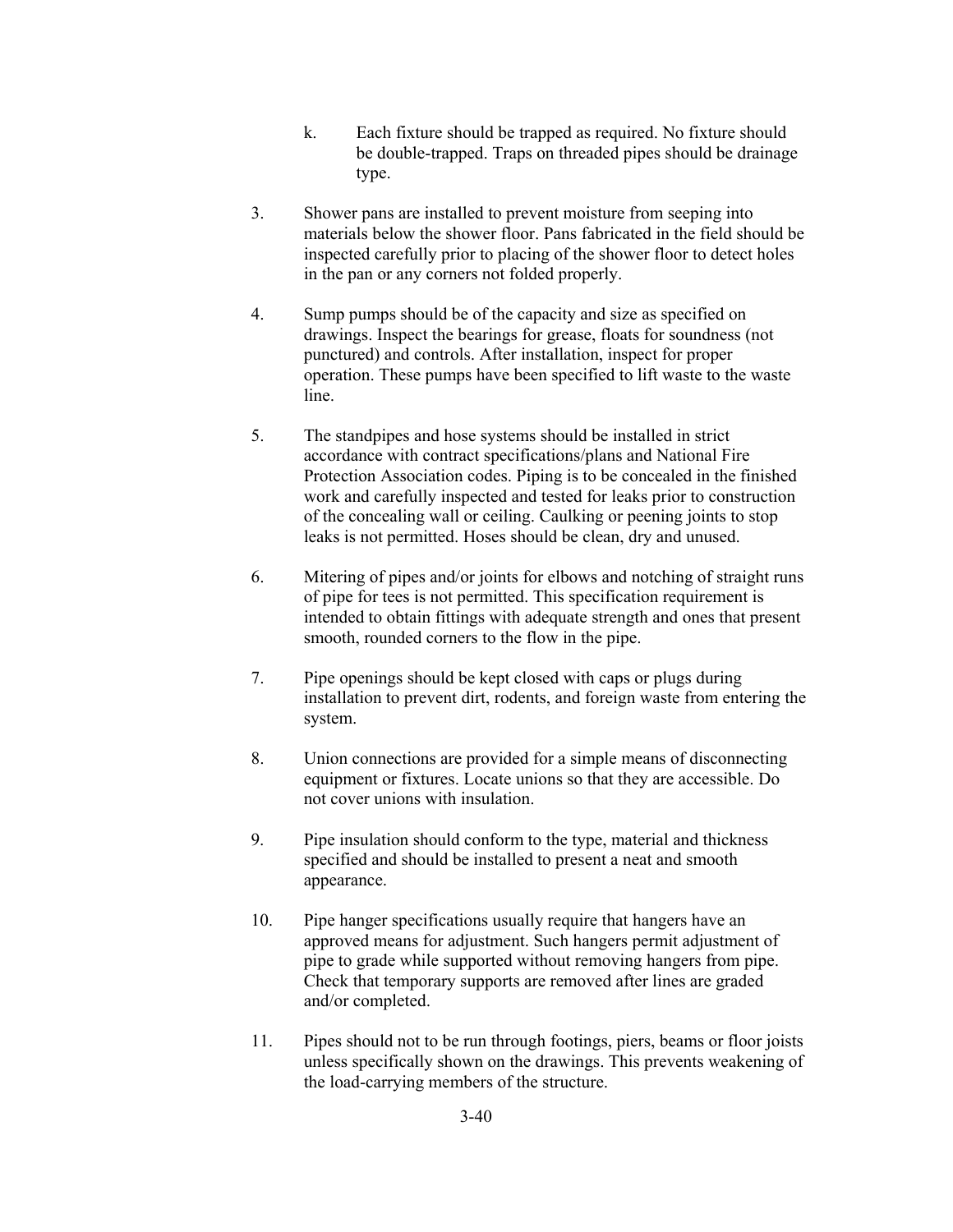- 12. Floor, wall and ceiling escutcheon plates are usually required by specifications to be installed on bare, exposed pipes passing through floors, finished walls or finished ceilings, to close the space around the pipe and to give the room a neat and finished appearance. Usually sleeves through walls/floors are required. Specified insulation may be required at firewalls.
- 13. Fixtures should be solidly fastened as required and free from cracks or chips. Valves, such as flush valves, should be adjusted for proper operation. All plumbing fixtures and/or equipment should be clean and ready for immediate use.
- 14. Tests
	- a. Specifications require that all piping installed be tested prior to painting, covering or being concealed. Equipment required for testing should be furnished by the Contractor unless otherwise stated by the specifications.
	- b. It is mandatory that the Inspector witness all tests and record results in the Project Diary and Daily Log.
	- c. All tests must be performed in strict accordance with contract specification requirements.
- 15. Sterilization

The entire domestic water piping system, both within buildings and outside, must be sterilized as required by specifications.

16. Electrically Controlled Items

If necessary, request that a mechanical engineer or technician inspect the electrical hook-ups for electrically controlled valves, thermostats, motors, etc.

## **3.27 Heating, All Types** (CSI Division 15)

A. General

This section covers material and equipment for heating systems, including heat generators located within the structure. Central heating plants are not included. As heating system controls are highly sensitive, materials, equipment and installation must be as specified and approved to obtain satisfactory and efficient operation. Due to its complexity, all phases of this work must be thoroughly inspected. Generally, approved submittals and details supersede the specifications, as each manufacturer has specifically designed equipment.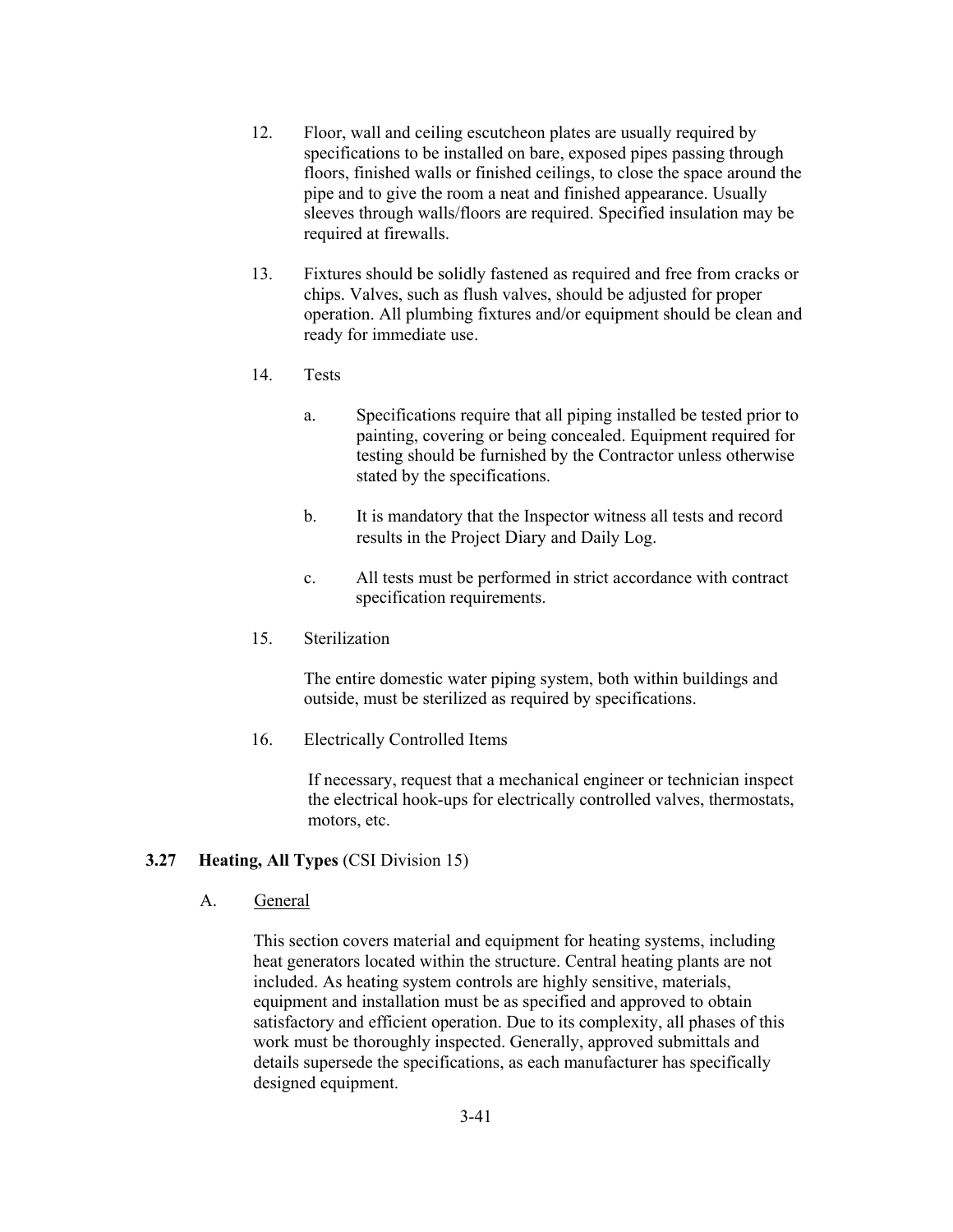# B. Inspection

All material and equipment must be inspected after arrival on site and prior to installation. Use approved brochures and literature as well as listed approved materials and equipment. The following inspection steps are important throughout the job:

- 1. Reject and order removal of damaged material and equipment.
- 2. Any modification of previous construction for installation should not be permitted without prior approval.
- 3. Unions and flanges should not be insulated.
- 4. Discuss coordination of work of other crafts with Contractor's Superintendent.
- 5. Check nameplate data on all equipment prior to installation.
- 6. Check installation of all equipment for compliance with manufacturer's recommendations.
- 7. Materials and equipment must be properly stored and protected.
- 8. Check accessibility of controls, valves, access panels and ease of boiler tube removal.
- 9. Verify that operating and maintenance instructions are properly posted.
- 10. Check spare parts and tools required to be furnished.
- 11. Check all systems for leaks of any type.
- C. Boilers. Furnaces and Accessory Equipment
	- 1. Check installation dimensions and clearances per code of all types of boilers for accurate setting.
	- 2. Generally applicable inspection steps are for:
		- a. Tightness of joints
		- b. Cracked Sections
		- c. Refractory brick/mortar and firebox construction
		- d. Expansion joints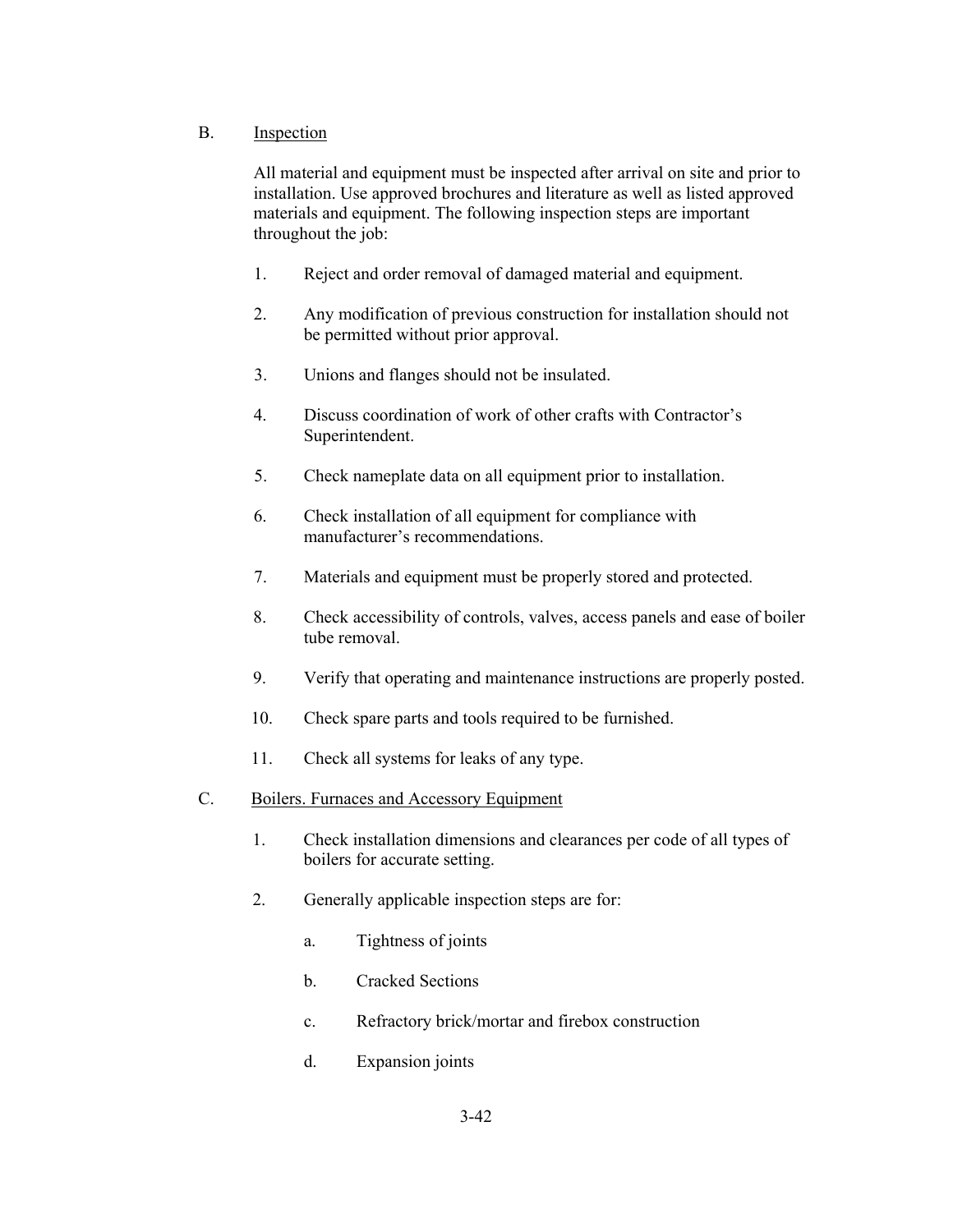- e. Packing to prevent gas or air leakage
- f. Air cooling under boilers
- g. Application of insulation and materials
- h. Safety items: low water cut-off, flame failure, alarms, pop valves, fusible plugs, and backflow prevention if connected to potable water system.
	- 1. Valve Units Variable air-volume units should have shut-off valves to supply and return piping. For hot water and steam pipes ensure that safety relief valves have been installed and have rigid discharge pipe.
	- 2. Hot water boilers Ensure that combination pressure temperature gauge is installed for hot water systems, and that discharge pipes are inspected for expansion tube.
	- 3. Steam boilers Inspect the required equalizing pipe, low water cut-off, blow-off valve, water gauge glass and pressure gauge indicating normal range.
- i. Accessory equipment and operation: feed water controllers, dampers, pressure and draft gages; flow and pressure recorders; soot blowers, water columns, boiler blow-down; and pressurestat.
- j. Witness boiler tests to maximum system pressure and operation of all accessory equipment and drying of boiler if not put to use immediately. Ensure that manufacturer training is provided to maintenance personnel.

#### D. Fuel Burning Equipment

- 1. Oil burners, Check the following:
	- a. Size of burner.
	- b. Location of electrode to ensure ignition of oil.
	- c. Position of pilot.
	- d. Clearances for removal of burner from furnace.
	- e. Burner adjustments.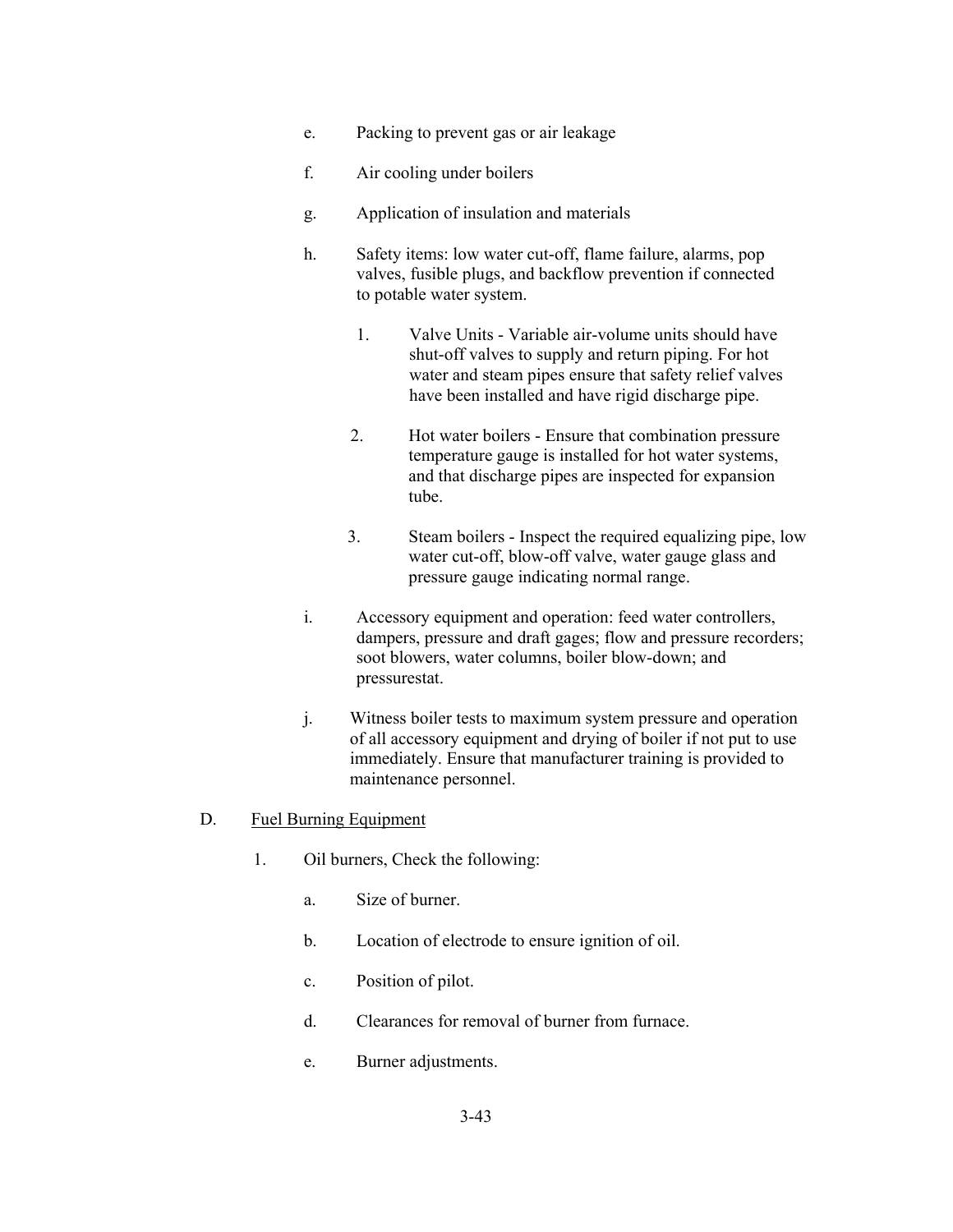- f. Carbon dioxide in flue gas
- g. Ensure that burner pump does not lose its prime when shut down.
- h. Ensure proper combustion air per manufacturer's recommendations and code (40 cu. ft./1000 BTU input).
- 2. Gas Burners Check burners for cleanliness, adjustment and position of pilot flame and sensing element.
	- a. Ensure that gas line is blown out before connection to burner or regulator.
	- b. Check for proper installation of regulator.
	- c. Vent gases to the outdoors.
	- d. Ensure proper combustion air per manufacturer's recommendation and code (40 cu. ft. / 1000 BTU input).

### E. Draft Fans

- 1. Inspect fans and drives for anchorage, alignment and rotation.
- 2. Check damper functioning.
- 3. Check bearings for smoothness, overheating, vibration.
- 4. Check insulation application to induced draft fan.
- 5. Check installation of safety control interlocks/air-flow switches.
- 6. Check space for maintenance and repair.
- F. Controls
	- 1. Witness proper operation of safety controls and automatic controls (i.e., thermostat operation).
	- 2. Check combustion control operators for support, hookup and efficiency.
- G. Stacks and Chimneys
	- 1. Check support at the base and either guys or supports at intervals as height requires.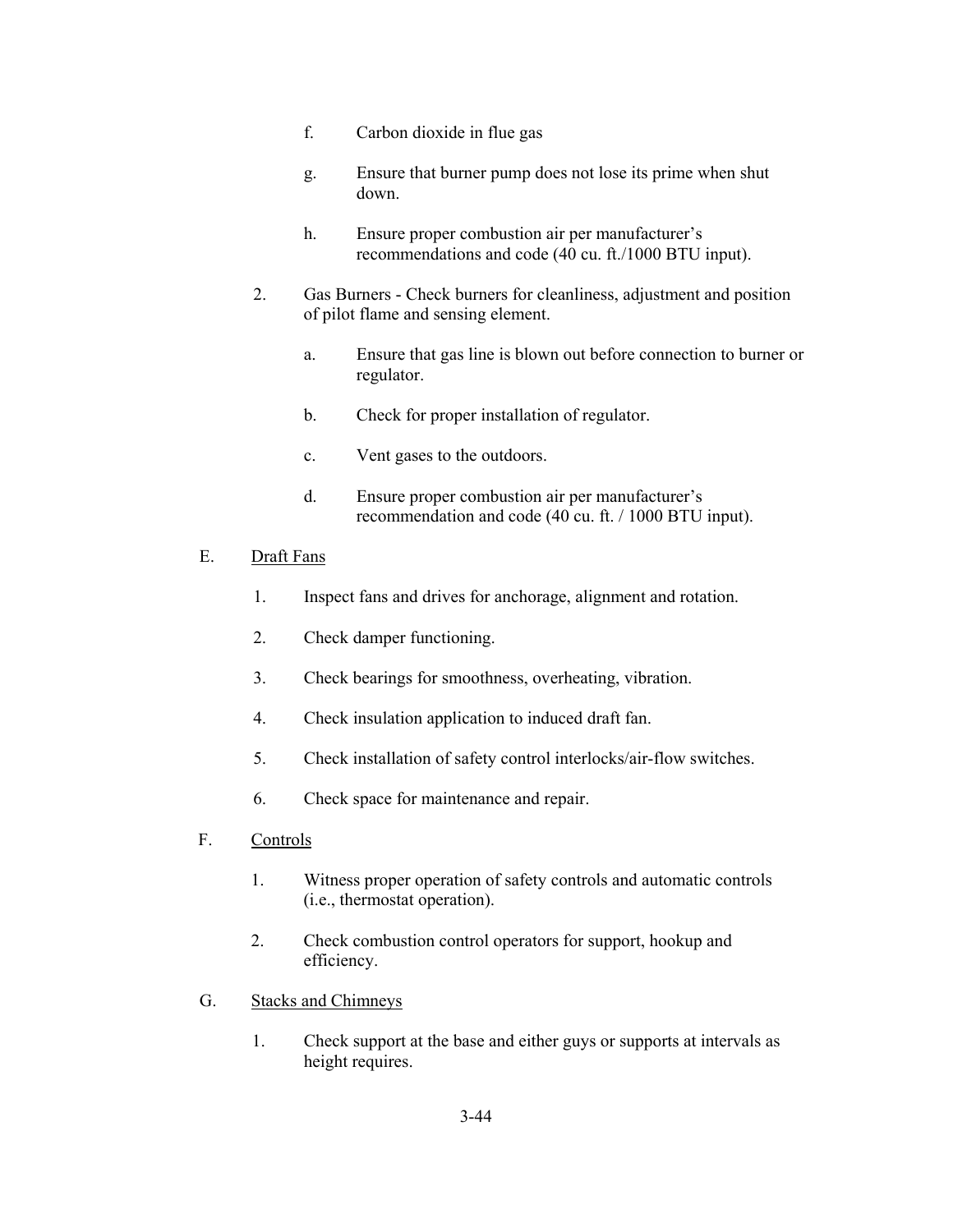- 2. Check gage of stack plates.
- 3. Check clearance and insulation between stack and roof.
- 4. Inspect application and fastening of insulation.
- 5. Observe protective painting if applied on job. Otherwise inspect for damage.
- 6. Ensure proper elevation per code (height should be 2 feet higher than any portion of the building within 10 feet).
- H. Feedwater Treatment and Softening
	- 1. Ensure proper chemical dosage and operation.
	- 2. Witness maintenance instructions and operations.
	- 3. Reduced pressure and backflow preventer should be installed if connected to potable water system.
- I. Heating Systems
	- 1. Check piping installation for expansion and contraction; clearances at openings and equipments; and strain at connections to equipment.

Check installation of mechanical expansion joints. Do not remove spacers until the joint has been installed in the line. Ensure proper lubrication and installation of clean filters.

- 2. Check additionally for:
	- a. Kinks, wrinkles or other malformations in pipe bends.
	- b. Pitch of horizontal runs of pipe.
	- c. Position of branch connections.
	- d. Use and proper installation of eccentric fittings.
	- e. Position of valves. Supply and return line shut-off valves should be installed at every heat exchange, both sides of pressure reducers and valves on convectors to any pressure vessel and on building supply and return to central system.
	- f. Spacing of hangers and that openings in walls are not used as pipe supports.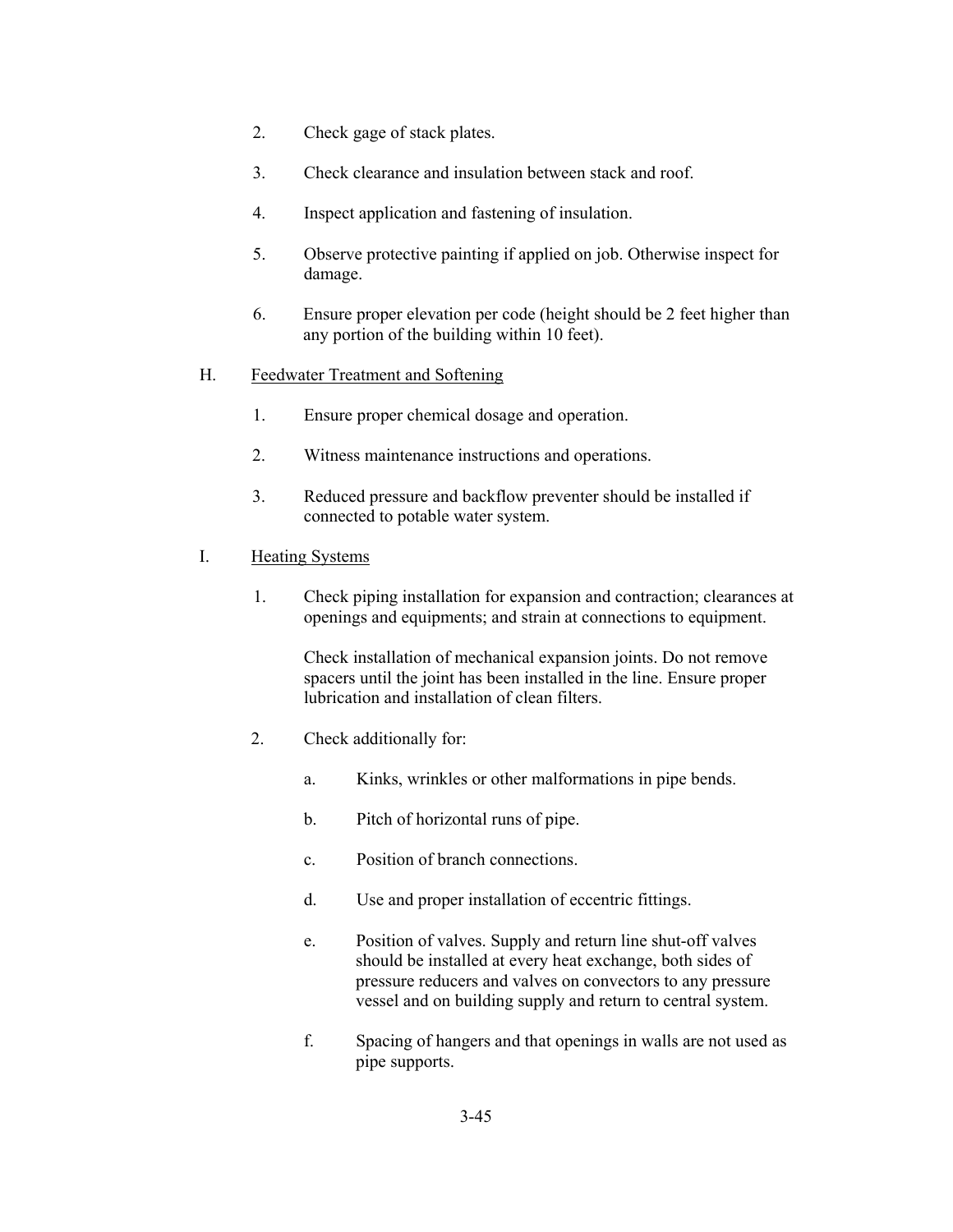- g. Reaming of inside of pipe ends.
- h. Sharpness and length of threads.
- i. Location and access to air-release fittings.
- 3. For two-pipe systems, check all radiator, drip, and boiler return traps for capacity requirements. Inspect all condensate and vacuum return pumps for nameplate capacity rating. Check for drip traps at ends and low points in stream mains, ahead of heating units on long runouts and at other points where condensate may accumulate.

Check for presence of fittings where gravity flow of vacuum returns is interrupted by change to higher elevation. Verify that all steam supply and return lines are clean before allowing operation of systems.

### 4. Hot water systems

- a. Check lines for leveling, alignment and stability on foundation; lubrication; seals for leaks; packing adjustment/type; and pressure retention.
- b. Ensure that radiant heating coils are accurately placed, firmly secured, and tested absolutely watertight prior to encasement in construction.
- c. Ensure that air pockets and restrictions are eliminated, high points vented, and that the entire system can be drained.
- d. Check installation of balancing valves and orifices in the return connection of each radiator or heating device.
- e. Check balance and flow distribution.
- f. Converters Verify that threaded openings are provided; that safety devices and temperature controls are furnished; and controls are in working order. Check coil for tightness and clearance for its removal. Check drain pipe to outside atmosphere and floor drain from blow-off safety valves.
- g. Circulating Pumps Check mounting, capacity and operation and nameplate for compliance with approval action.
- h. Expansion Tanks Check for size, conformance to code, protective paint coating, insulation, water level gage, drain and air charging valves.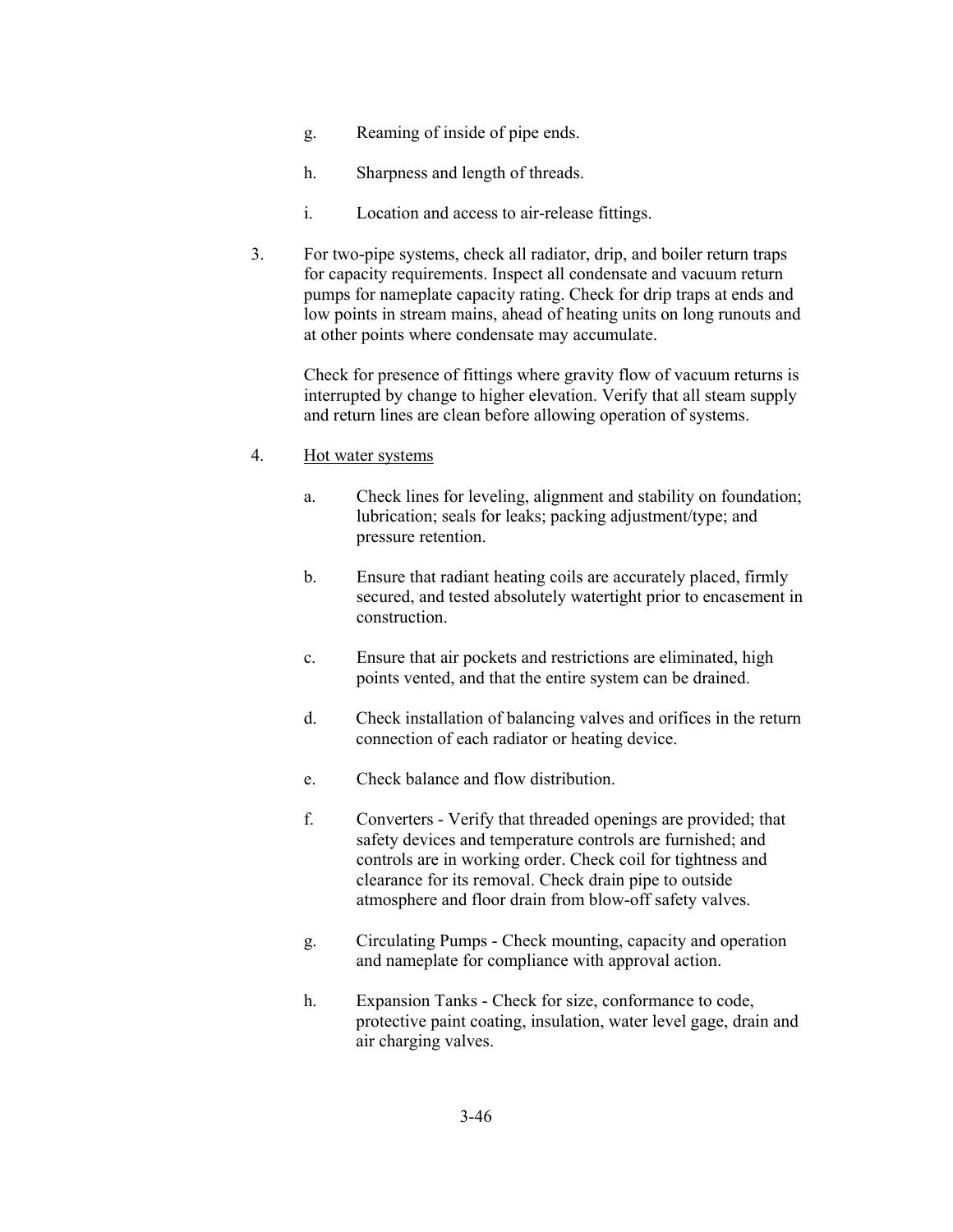- 5. Hot air heating
	- a. Verify that flue gas does not contaminate the heated air. Check return air for free passage back to heater unit.
	- b. Check for balancing of dampers for proper air distribution.
	- c. Check for gas burning equipment, and ensure smoke detector installation.
- 6. Accessory Equipment
	- a. Check the size and location of radiators and convectors to ensure proper fin tube and baseboard radiation; and hangers to ensure that proper expansion is permitted and piping imposes no strain on the units.
	- b. Heating/ventilating units All component parts must **operate**  satisfactorily. Check access doors for tightness and clearance. Noise level must be within acceptable limits. Check for flexible pipe connections and/or vibration eliminators. Verify flexible connections to vibrating equipment.
	- c. Unit heaters Check for proper air distribution; noise level; operating controls; and clearances.
- J. Operating Instructions

Witness all operations and verify that instructions for operating of equipment are furnished. Record names of instructing personnel and those who are instructed.

## **3.28 Ventilation Systems** (CSI Division 15)

- A. General Requirements
	- 1. Fans

Inspect for proper rotation direction; lubrication of bearings; belt tension and alignment; and vibration.

2. Filter

Viscous type should include washing tank and spare filters. Check access for replacement and ensure that clean filters are installed after final testing.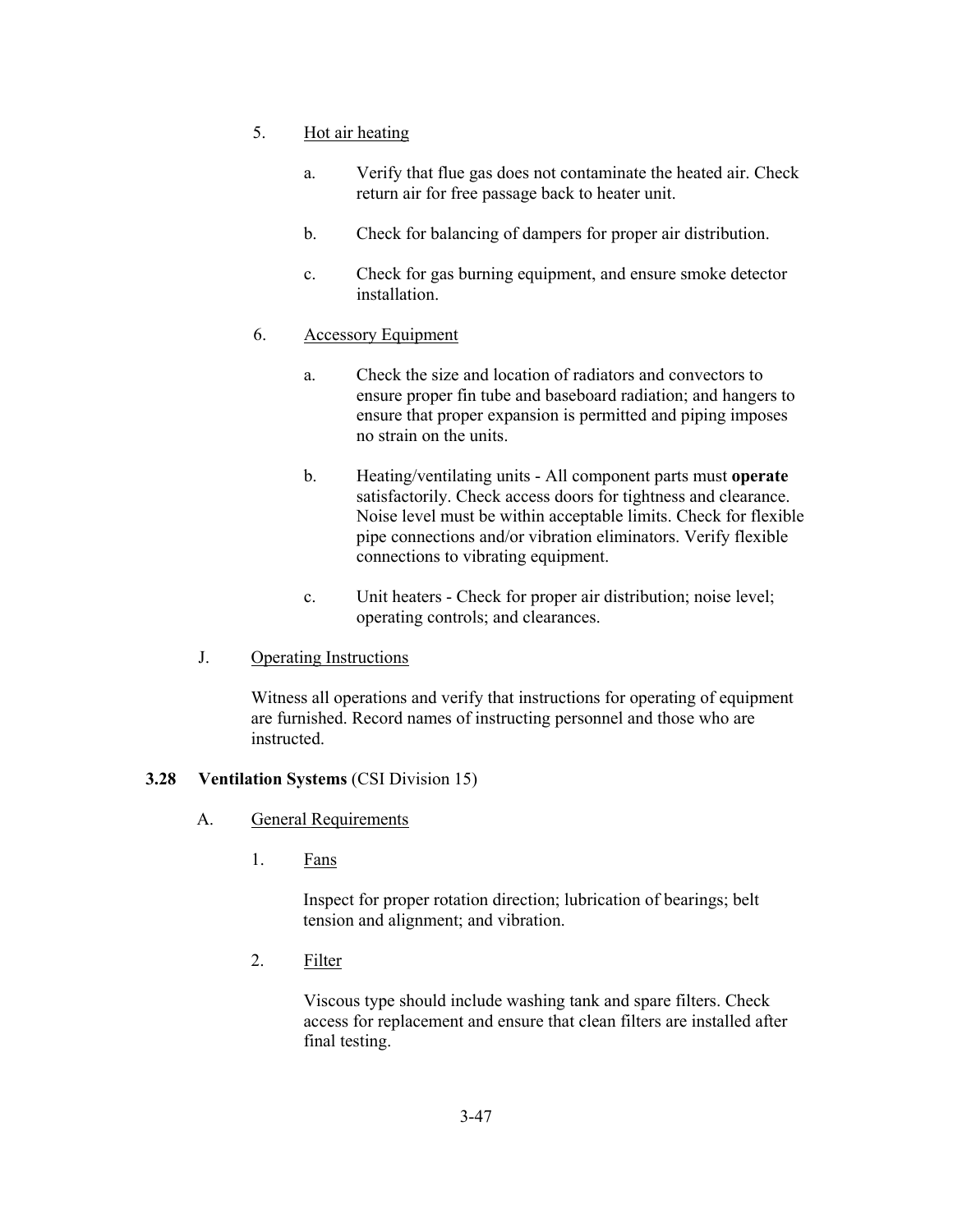- 3. Ventilators
	- a. Power Roof Type Inspect for: service access door; flashing at curbs is watertight; operation of automatic dampers; and direct discharge of fan away from air intakes or exhaust outlets. For fume hood, stack must extend 8 feet above roof level.
	- b. Gravity type Check for free rotation.
	- c. Back draft dampers Check for felt on edges of blades and condition of blades.
	- d. Check goosenecks and rain hoods for flashing and bracing and that goosenecks face away from the wind.
	- e. Screens Check mesh size.

### 4. Duct Work Construction

- a. Check material thickness and bends for center line radii.
- b. Check vanes in right-angle elbows.
- c. Ensure tightness of installation against leakage and vibration. Specifications may require testing.
- d. Check transitions for no slopes exceeding 1 in 5. If greater slope is necessary, provide splitter vanes.
- e. Check for obstructions inside duct work prior to operation of system. If absolutely necessary to run pipes or conduits through ducts, they should be encased in streamlined sleeves. If obstruction is more than 15 percent of the cross-sectional area, increase area to maintain the original cross-section.
- f. Check access doors at all fire dampers, automatic dampers, coils, filters, heaters, thermostats, or any item that requires servicing. Verify that doors are airtight, securely fastened, accessible and can be fully opened.

## 5. Duct Work Erection

- a. Check lock seams and breaks in duct work for cracks. Reject damaged ducts.
- b. Verify that drive slide ends are cut square and thoroughly beaten over. Ensure that "S" Slips are installed so the interior piece is in direction of air flow.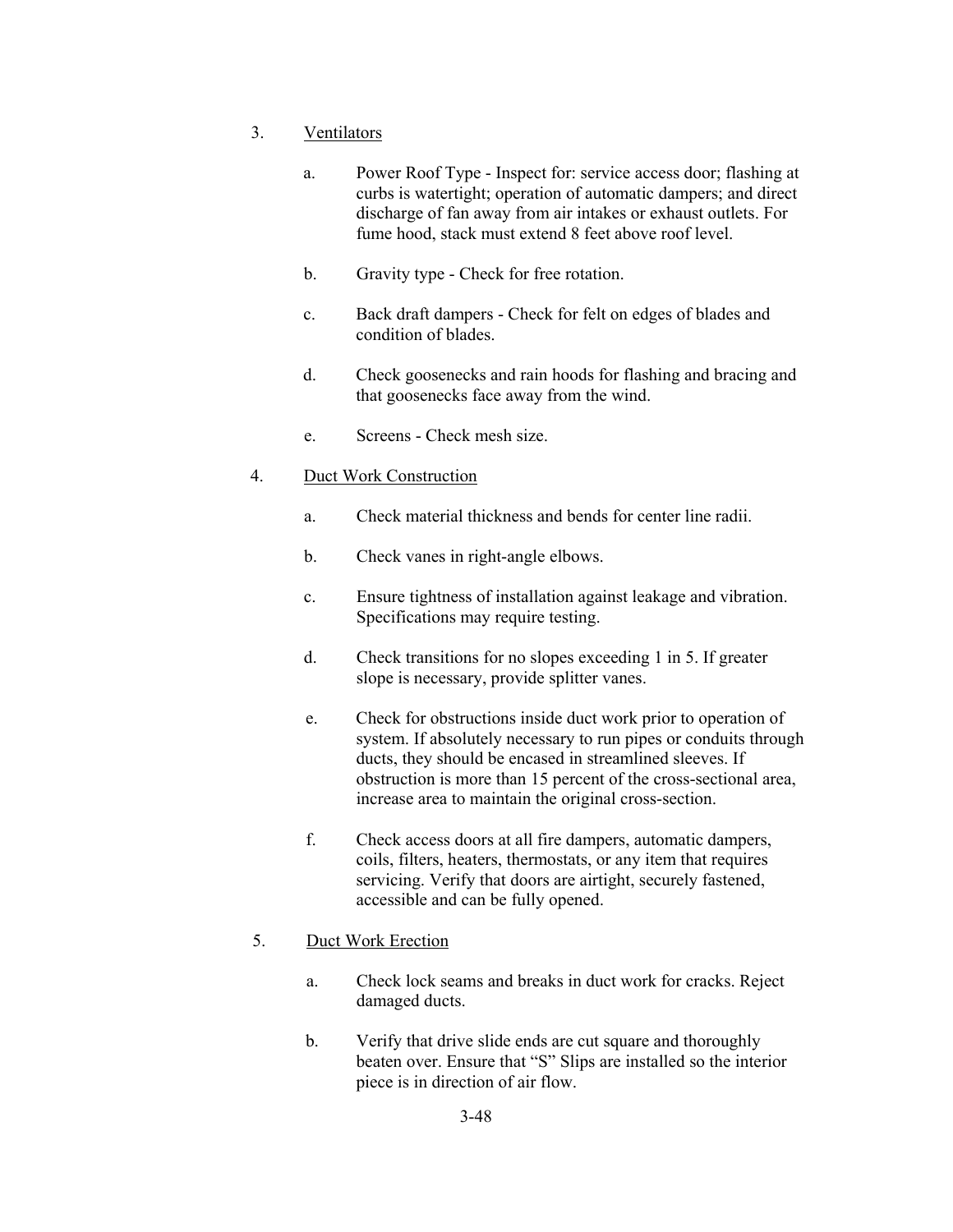- c. Inspect hangers for proper support and spacing.
- d. Check canvas connections for weight, fireproofing, slack, and airtight seams. Canvas should not be painted.
- e. Check applications of sound-absorption lining. Check for nonflammable cement and taped exposed edges.
- f. Mark butterfly damper rods.
- g. Check multi-louver damper blades for bearings and closing.
- h. Check tightness of fire dampers.

#### **3.29 Air Conditioning and Refrigeration** (CSI Division 15)

A. General

This section covers material and equipment for air conditioning and refrigeration systems. General air-flow systems and evaporative cooling systems can be easily inspected. Refrigeration systems are complex and may require the technical assistance from mechanical or electrical engineers.

- B. General Requirements
	- 1. Fans. Filters and Duct Work

Refer to the previous section covering ventilation for applicable information. Check diffusers for adjustable pattern operator, distribution grid, and damper. Damper must operate freely.

- 2. Refrigeration Equipment and Piping
	- a. Check chilled water coils for pitch and vent, and installation for counterflow of water and air.
	- b. Direct expansion coils must be installed as recommended by manufacturer.
	- c. Pans of fan-coil units must be protected against corrosion. Check sealed joints.
	- d. Package type air conditioners Check the following:
		- 1. High pressure cutout setting;
		- 2. Compressor hold-down bolts are removed;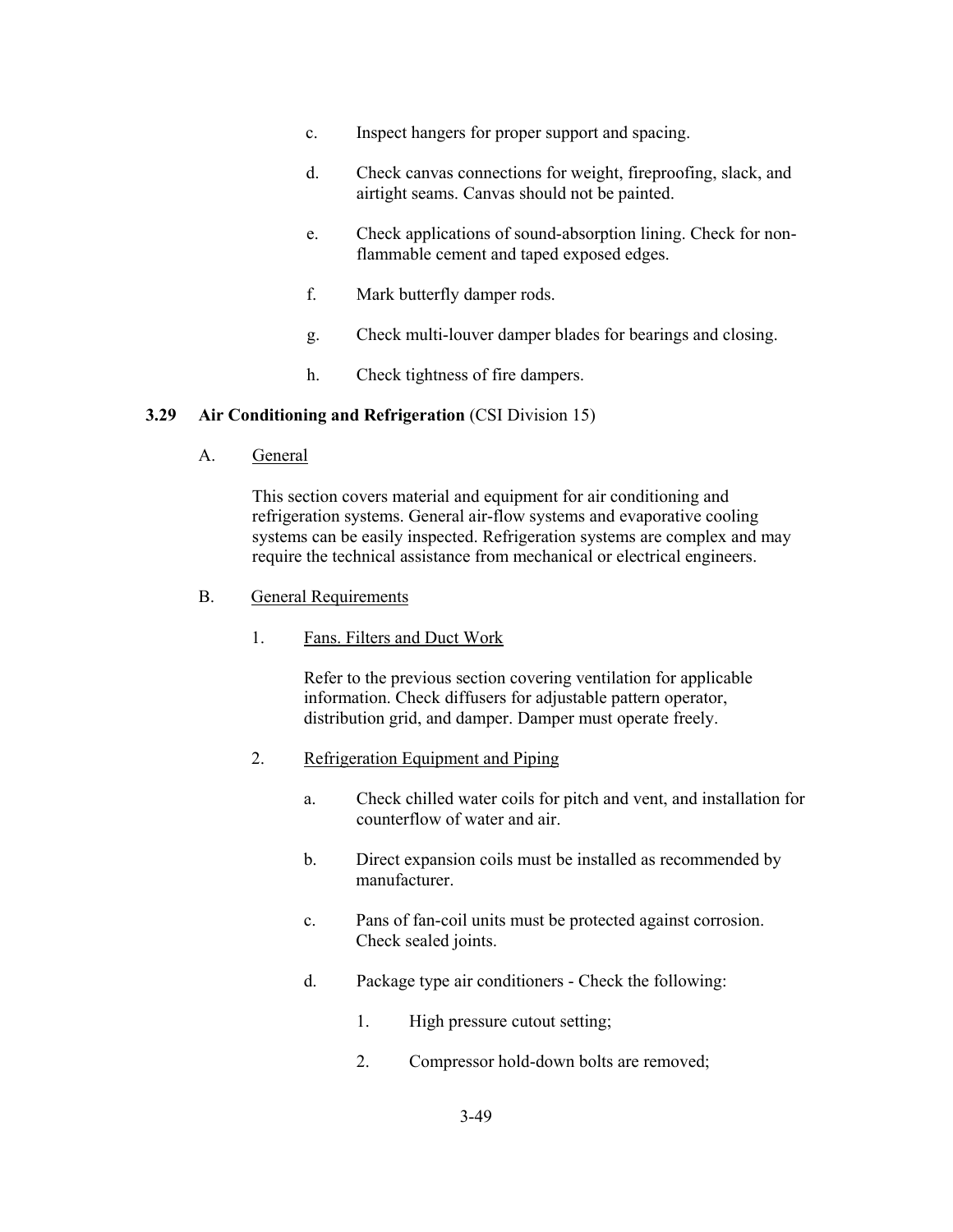- 3. Drip pan is watertight and connected to open drain;
- 4. Water regulator valve operation;
- 5. Installation of air filters and strainers;
- 6. Thermostat operation; and
- 7. Check suction and discharge pressures of refrigeration compressors.
- e. Check humidifiers, steam grid, for supported coil and corrosion-protected pan and correct installation of the unit.
- f. Check refrigeration type dehumidifiers for frosting of cooling coil and water carry-over.
- g. Condensers, air cooled Verify that air flow is not obstructed and wind deflectors are installed.
- h. Condensers, water cooled Check for: relief valve of adequate size; spray coverage; and valves for shut off, purge, drain, liquid level.
- i. Condensers, evaporation cooled Check for: spray coverage; float valve operation without "chatter"; water level; fan rotation and speed; pump suction strainer; mesh size of inlet screens; pan, casing, eliminators, fan corrosion protection, and complete draining; and provision for and adjustment of constant waste (bleedoff).
- j. Evaporative Coolers Check for adequate spray coverage, water carry through, correct water level in sump, and float valve "chatter".
- k. Water Chillers Expansion Type water drain, vents, and correct pass arrangement. Check safety devices for freeze protection.
- 1. Water Chillers, flooded Check for strong liquid bleedoff at bottom of chillers, relief valve, and correct level control adjustment.
- m. Reciprocating compressors Check for:
	- 1. Oil suction and discharge pressures.
	- 2. Shaft alignment on direct-driven machines.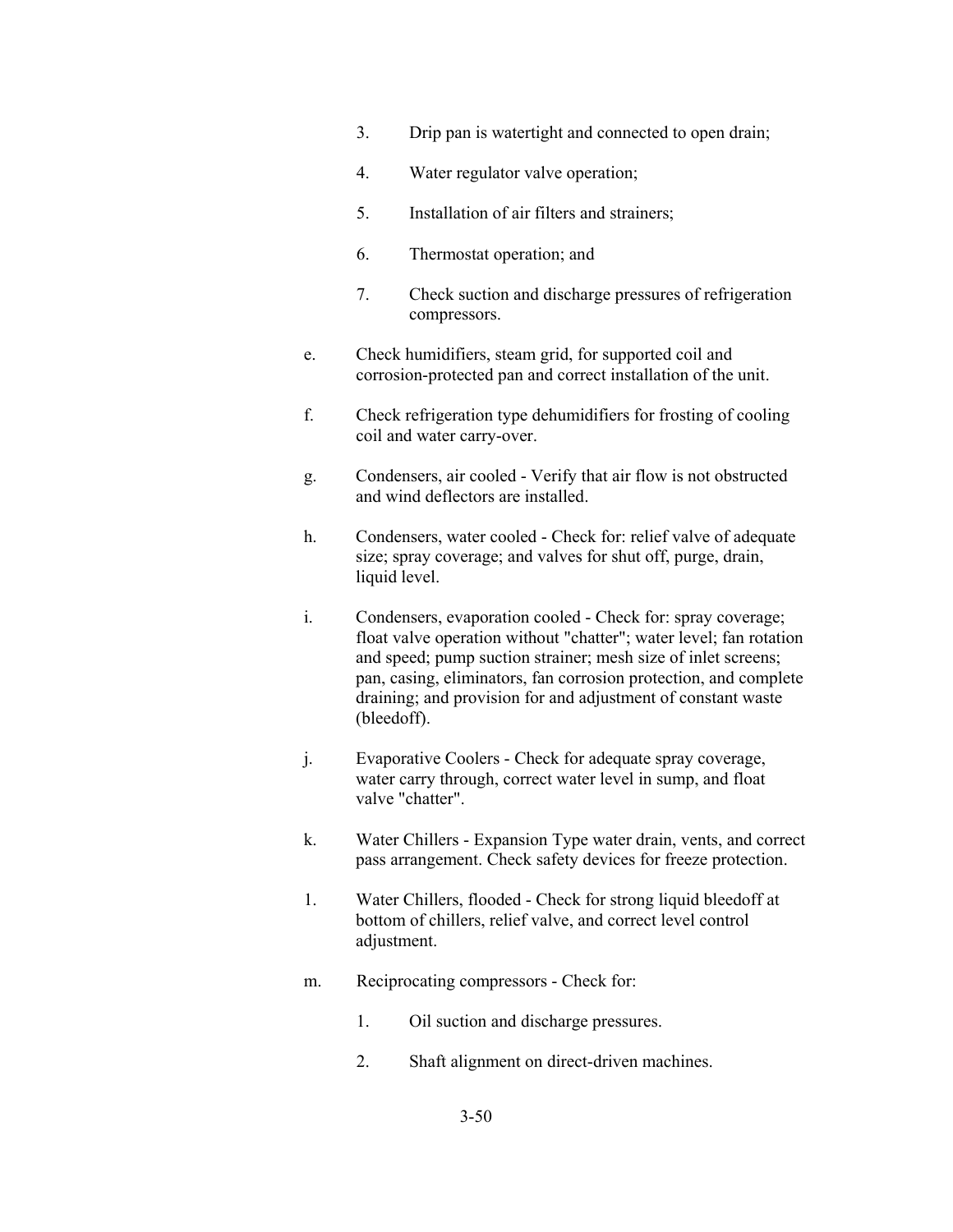- 3. Operation of high and low pressure stat and oil pressure failure switch.
- 4. Oil level and proper oil viscosity.
- 5. Refrigerant charge, amount, and type.
- 6. Pressure holding ability upon pump down.
- 7. Isolator deflection and compressor vibration.
- 8. Suction strainer screen mesh, and removal of startup belts.
- 9. Belt tension and alignment, rotation.
- 10. Compressor motor amperage under maximum load.
- 11. Refrigerant floodback and oil foaming.
- 12. Cylinder head over-heating.
- 13. Automatic oil heater in crank case.
- 14. Loops in refrigerant piping and condenser for an oil trap.
- n. Centrifugal Compressors Check for:
	- 1. Alignment of compressor, drive and gear box.
	- 2. Suction damper or inlet vane operation.
	- 3. Safety control circuit operation.
	- 4. Purge compressor operation.
	- 5. Float valve operation.
	- 6. Oil pump and oil cooler operation.
	- 7. Noise and vibration.
- o. Absorption Refrigeration Machine Check for:
	- 1. Cleanliness of all parts during installation.
	- 2. Operation of liquid level control.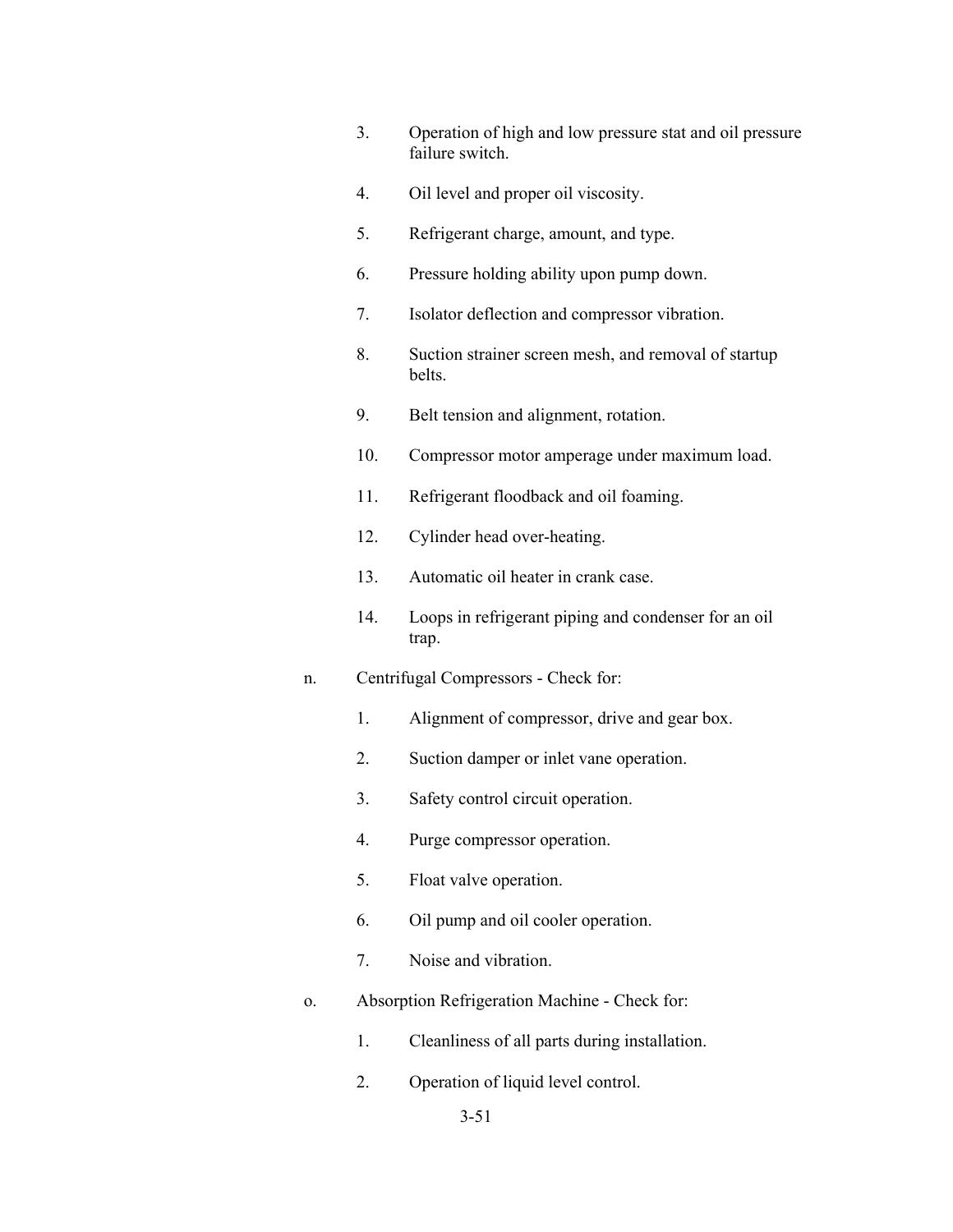- 3. Operation of purge pump.
- p. Refrigerant Receivers Check for:
	- 1. Relief valve of adequate size.
	- 2. Valves for shutoff, drain, purge, and liquid level.
- q. Unit Coolers Check for:
	- 1. Corrosion protected pan and casing.
	- 2. Water defrost units for spray coverage with no carry over.
	- 3. Electric defrost units for cycle timing in accordance with the job conditions.
	- 4. Hot gas defrost for suction pressures and refrigerant charge in accordance with manufacturer's recommendations.
	- 5. Drainage during defrost cycle.
	- 6. Cycle timing.
- r. Refrigeration Specialties Check for:
	- 1. Expansion valves for superheat setting, and for bulb and equalizer position in accordance with the manufacturer's recommendations.
	- 2. Solenoid valve for vertical stem, correct direction of refrigerant flow, and manual opener disengaged.
	- 3. Sight glass for unobstructed view, clean glass, cap gaskets and practical means for replacement.
	- 4. Evaporator pressure regulator under light load for operation.
	- 5. Hold-back valve for operation upon start-up.
	- 6. Float valves or switches mounted level and at a height which will ensure correct liquid level in the evaporator.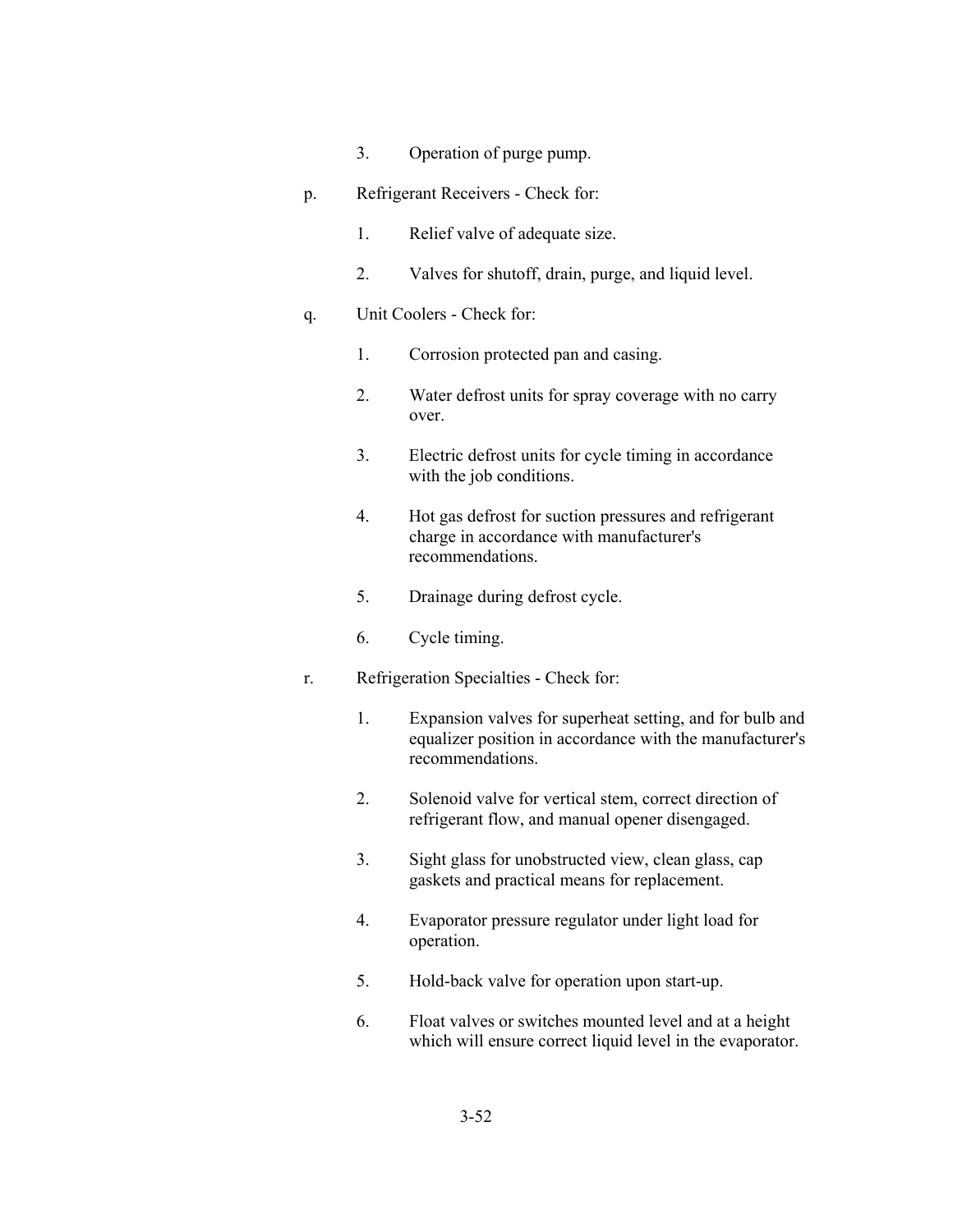- 7. Refrigerant drier canisters for air tightness before opening.
- 8. If drier is the replaceable type, piping will be arranged to facilitate replacement.
- 9. Liquid suction heat exchanger for piping connections.
- s. Refrigerant Piping Check for:
	- 1. Pipe hangers isolated from the pipe by a strip of lead or rubber.
	- 2. Flexible metal hose for vibration absorption installed at right angles to the motion in the pipe.
	- 3. Cleaning of pipe before erection.
	- 4. Clean joints before soldering in accordance with applicable procedures for refrigerant piping.
	- 5. Dehydrating of the system as recommended by the manufacturer.
	- 6. Charging the system with type and amount of refrigerant.
	- 7. Installation of refrigeration piping size, and type of materials and brazed joints.
	- 8. System leaks and any unnecessary oil traps.
- 3. Cooling Towers
	- a. Check natural draft cooling towers for guy wires, corrosion protected bolts, watertight basins, cracked or split air louvers, spray coverage, and float valve operation.
	- b. Check mechanical draft cooling towers for unobstructed air intake, fan rotation and speed, belt tension, weather protection of motor, and stacked fill. Determine that water flow through outlet does not form a vortex which draws air in with the water and operation of the temperature control and drainage devices.
	- c. Check for provision and adjustment of constant water level.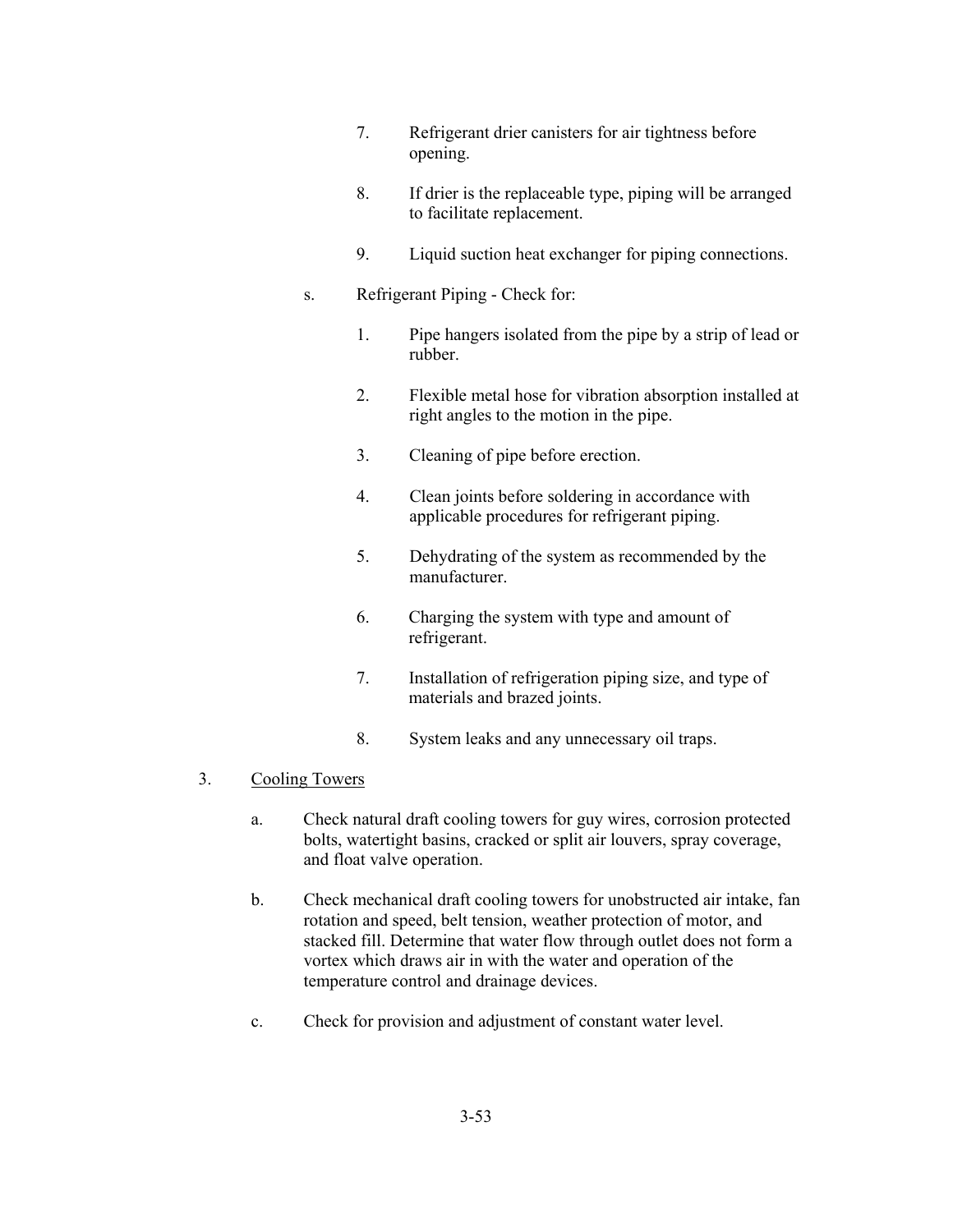- 4. Pumps
	- a. Pump Setting See contract specifications.
	- b. Check pumps for packing or mechanical seal construction and recommended seal leakage. Check couplings for alignment and vibration, motor for rotation and weatherproofing.

# 5. Controls

- a. Require that control instructions, including sequence of operations, and complete schematic control drawing furnished by the Contractor be used in conducting the final acceptance test. Check each function of the controls. Ensure that all control wire is color coded.
- b. Check damper motors while fan is on.
- c. Check valve operations for tight closing.
- d. Locate air compressors to permit tank drain operation and check for cycle time with all controls operating.
- e. Require clean elements in humidistats when the system is started.
- f. Check duct mounted controls for airtight connections and accessibility.
- g. Determine that pneumatic systems are airtight, that there are no restrictions caused by flattening of the tubing.
- h. Check electronic systems for grounded cable and shielded cable, and location of amplifiers with respect to magnetic fields, such as large transformers.
- i. Check graphic panels for damaged plastic, dirt between plastic and back plate, missing control wires and access for service to all controls.
- j. Check electrical equipment for interlocking.
- 6. Insulation
	- a. Vapor Sealing Check insulation pipe or duct work.
	- b. Check tightness and spacing of metal bands.
	- c. Check canvas covering to ensure cut edges are thoroughly pasted or sewn.
	- d. Check strapping for corner protectors.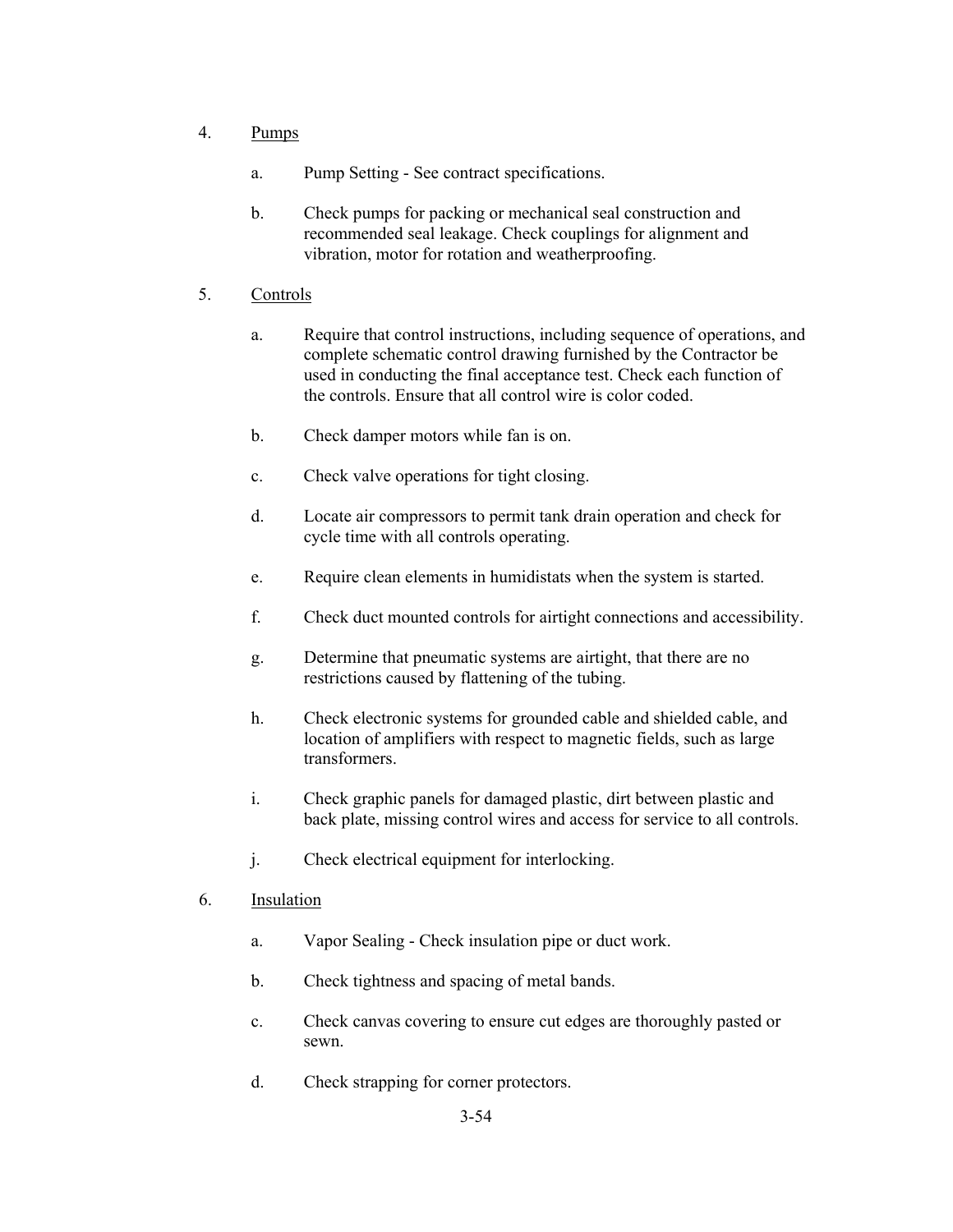# **3.30 Testing and Training (HVAC Systems)** (CSI Division 15)

# A. General

Require the Contractor to perform all tests set forth in the specifications and those recommended by the manufacturer. All tests should be witnessed and the following documented:

- 1. Date and time of all tests.
- 2. Names of all personnel witnessing tests.
- 3. All nameplate information.
- 4. File all test data for retention.
- B. Training

Ensure that proper training is provided for maintenance personnel.

# **3.31 Gas Distribution** (CSI Division 15)

- A. General
	- 1. This section includes conveyance of natural or artificial gas to outlets, equipment, and appliances within a building from a specified point of connection with the service line. The gas is usually used for heating of facilities and heating water for domestic use.
	- 2. Many gases are odorless and colorless and burn with a luminous flame. As a safety measure, an odor is added to the gas to enable its detection.
	- 3. Gas pressure in building pipes is usually measured in inches of water while the pressure in the mains or service line is measured in pounds per square inch.
	- 4. The contract lists the Federal Specifications applicable to material and the National Board of Fire Underwriters Standard (NBFU) No. 54 which states the minimum requirements for a safe, dependable system. Be familiar with these specifications and codes.
	- 5. Contract specifications may require coding of gas piping in accordance with ANSI Scheme for Identification of Piping Systems (ANSI A13.1- 1956).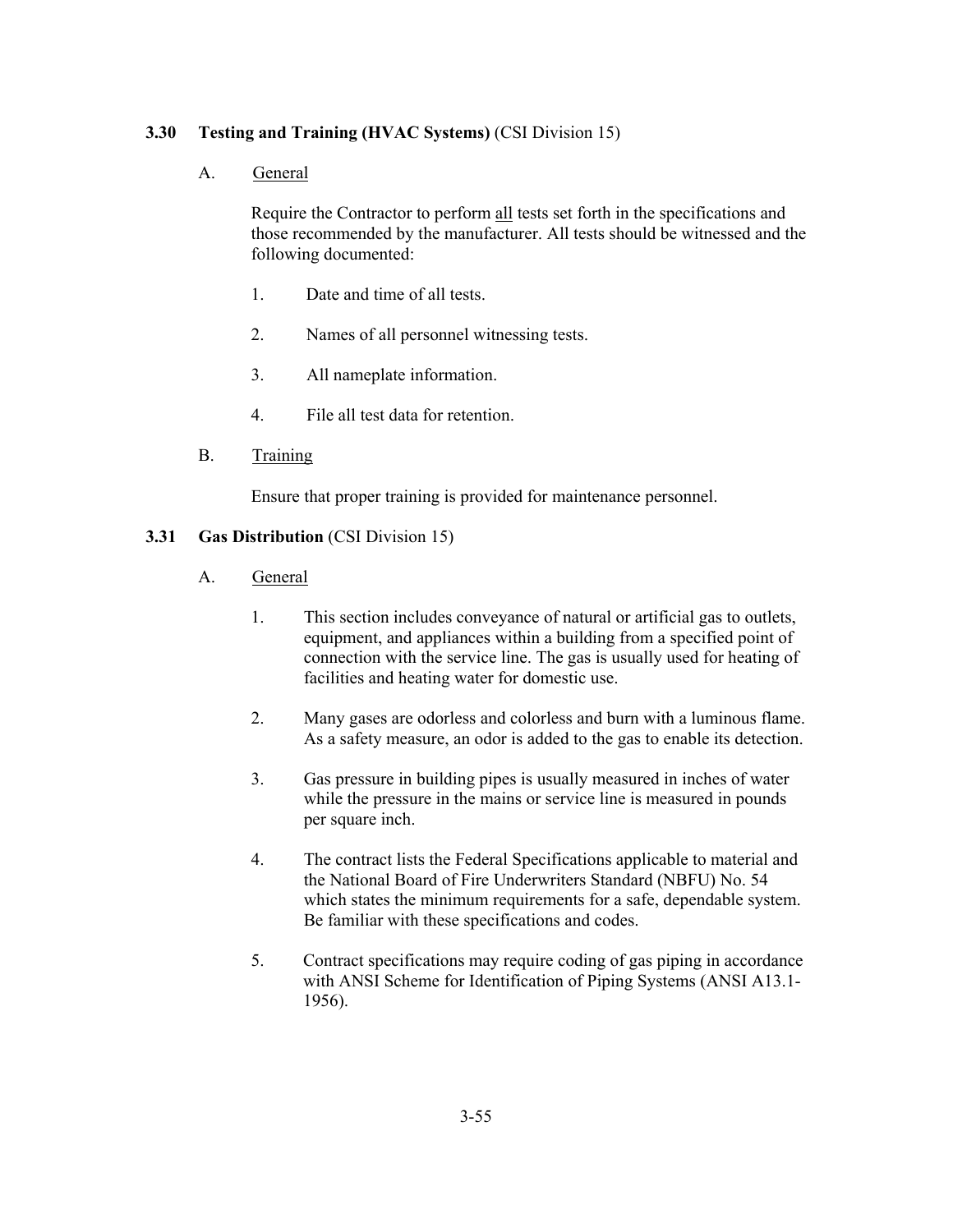# B. Inspection of Materials

- 1. Piping for the gas system is usually specified as steel or iron with malleable iron fittings, copper, and coated or wrapped pipe.
	- a. Inspect pipe and fittings for proper marking and material.
	- b. Check for damage, especially to coated pipe, caused by shipping or storing.
	- c. Check storing method to ensure cleanliness of pipe and fittings.
- 2. Equipment to be installed should be inspected for compliance with contract drawings and specifications. Check labels on the equipment which state that it has been approved by the American Gas Association.
- 3. Equipment that has been damaged should be replaced.
- 4. Galvanized pipe is usually not specified for gas systems since it offers no great advantage over black pipe (uncoated). However, galvanizing may seal minute pinholes which would otherwise leak.
- 5. Fittings should be examined to determine whether or not they are malleable iron fittings. Malleable iron is cast iron which has undergone an extended annealing process to increase ductility.

# C. Inspection of Installation

- 1. Inspect installation to ensure that it complies with contract plans and specifications, NBFU No. 54 and approved shop drawings.
	- a. Drips for the removal of condensate should be installed as required. Drips should be installed in accordance with NBFU No. 54.
	- b. Cut'pipe must be reamed and all burrs removed before threading.
	- c. Clean, sharp cut, undamaged threads of sufficient length produce tight joints.
	- d. Check the thread joint compound to verify it is an oil and graphite, or graphite compound. Properly cut threads require lubrication when being pulled up to produce tight joints. Sealing compound should not be permitted. Application of oil and graphite compound should be to the male thread only to prevent the compound from being forced into the pipe line.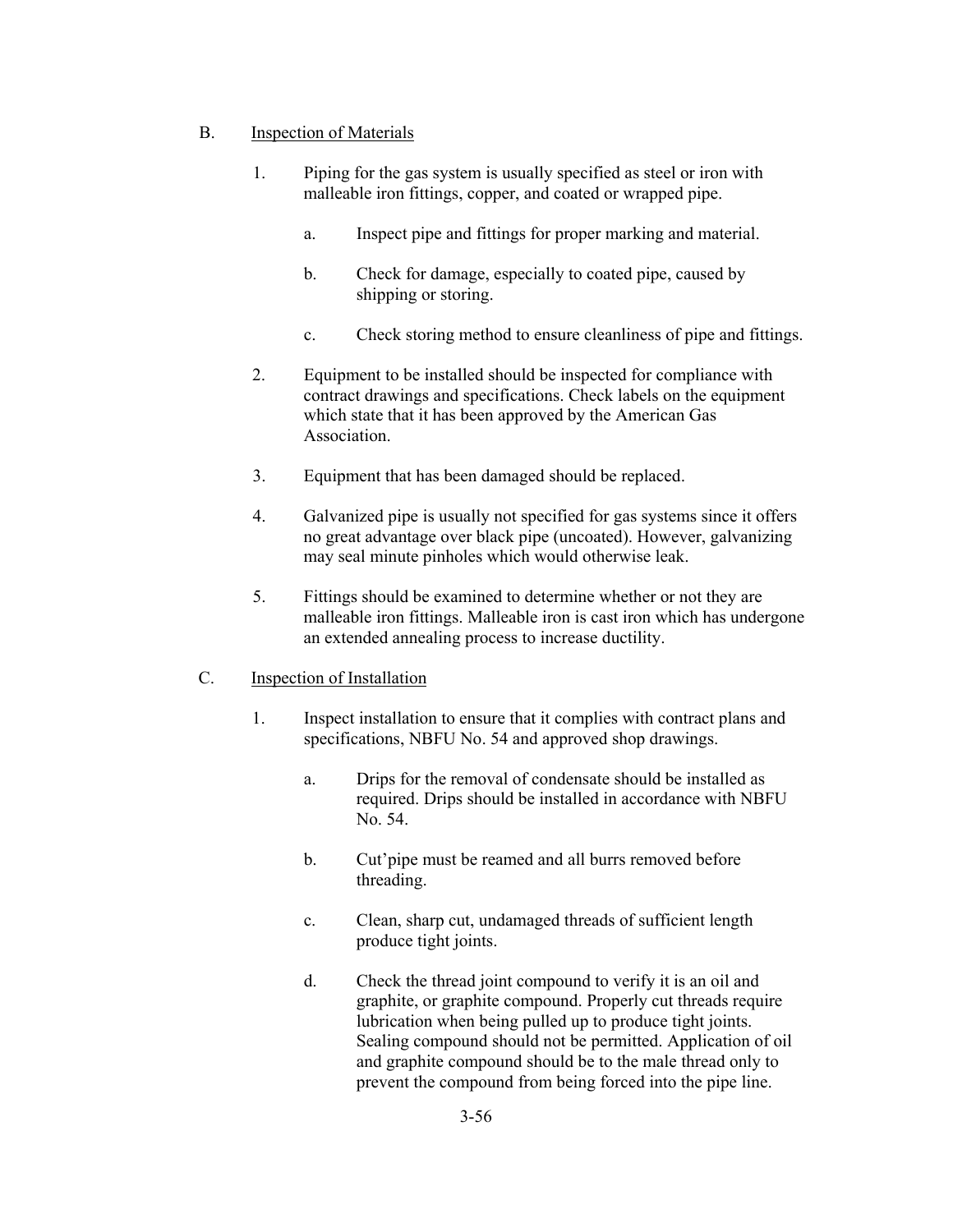- e. Pipes should be supported by approved adjustable hangers. Check spacing of hangers and adjustment to grade of line.
- f. Inspect gasburning units that are adjacent to each other to ensure that a manifold is provided where required by specifications to provide a sufficient volume of gas at the same pressure for both units. The gas supply should be connected to the manifold at both ends.
- 2. Installation of gas pressure regulators should be inspected very carefully. Check regulator against the approved shop drawing and for operation as required by specifications. The vent, where required, should be run to the outside of building and not discharged near a window or louver. Check adjustments of regulator to verify it delivers gas at the required pressure.
- 3. Check all valves for free operation and all lubricated plug-cock types for lubrication. All valves on the gas line should be of the plug-cock type.
- 4. Inspect water heaters to ensure compliance with contract plans, specifications and approved shop drawings. Capacity recovery rate and temperature rise should be the same, or greater than specified. Backdraft diverter should be installed to prevent pilot light from being extinguished. Check equipment and controls for American Gas Association approval label.
- 5. The type and capacity of relief valves should conform to specifications. Compare the valves with specifications and determine if they comply. Inspect installation to ensure that no shutoff or check valves are installed between the relief valves as required by the specifications.
- 6. Verify flues are smoketight and clear of combustible construction. Refer to NBFU No. 54 for requirements for clearance.
- 7. All piping, installation, and appurtenances for gas fired boilers should be thoroughly inspected.
- 8. Orifice jets should be checked for proper size for the gas used, altitude, etc.
- 9. Installation of gas distribution lines should be regularly inspected to determine compliance with contract and local utility requirements.
- 10. Tests should be conducted as required by contract specifications and local utility companies. Witness and observe all tests.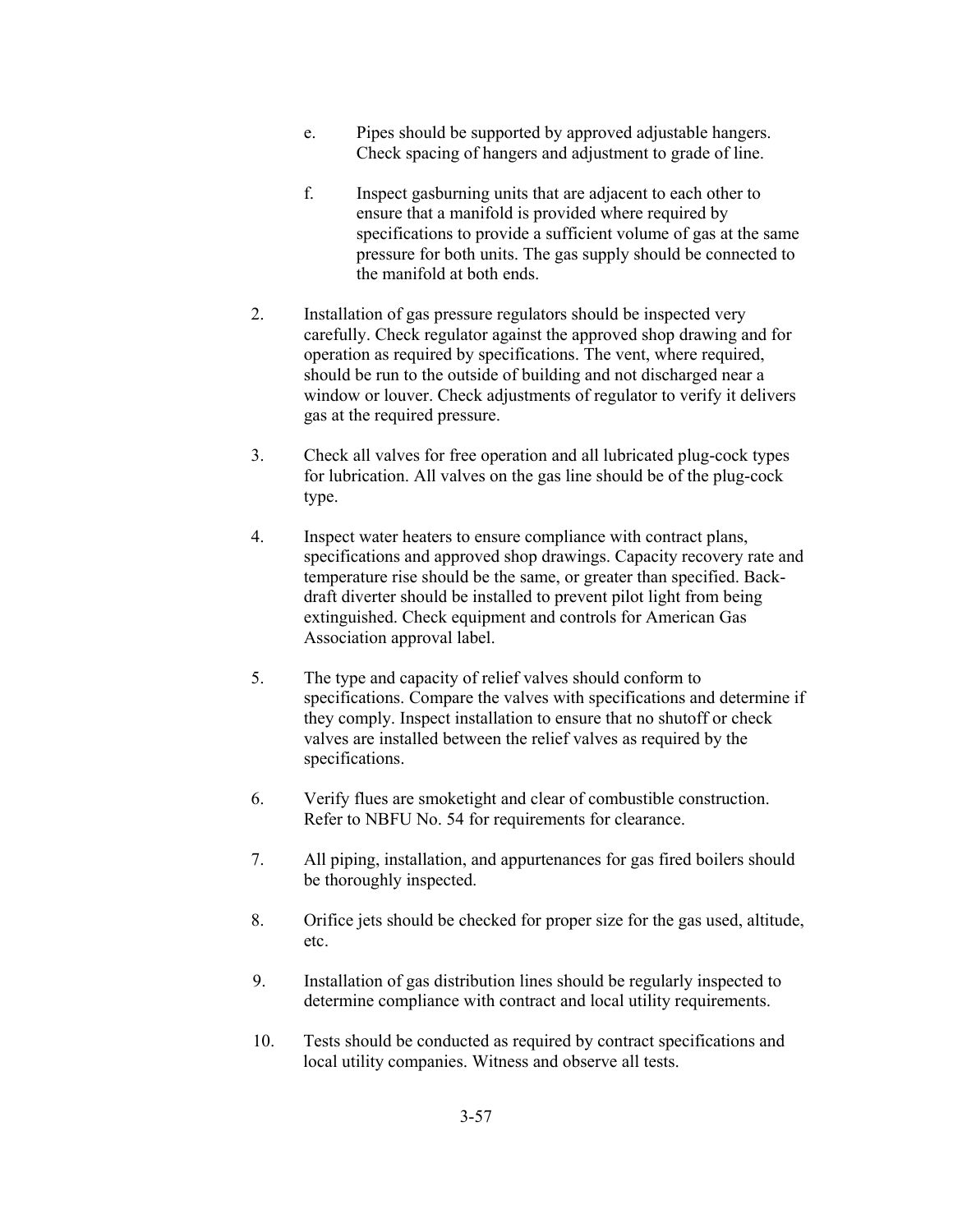# **3.32 Roads** (CSI Division 2)

# A. Preparation of Road Beds

1. General

Proper compaction of road and parking area subgrade and embankment are necessary to ensure that the remainder of work will be placed on a foundation that will adequately support the base course and surface course.

Ensure that geotechnical fabric meets contract specifications and is installed according to manufacturer's recommendations. If this fabric is to be installed on the subgrade prior to placement of the appropriate base material, verify that the fabric conforms to the requirements of plans, specifications and approved submittals.

- 2. Advance Checks
	- a. Prior to starting work, inspect the project area for construction requirements such as clearing, grubbing and stripping location, and extent of cut and fill areas, and nature of soils.
	- b. Determine that Contractor's layout of work complies with specification requirements. Be familiar with required grades.
	- c. Be familiar with drainage features and all embedded items that already exist or are to be installed.
	- d. Know soil and compaction requirements for work in cut and fill areas.

# 3. Checks During Construction

- a. Verify Contractor work for clearing, grubbing, stripping, excavation, backfilling, and spoiling in cut areas; and embankment construction and compaction in fill areas in accordance with contract requirements.
- b. Verify that materials encountered are the same soils classification as those indicated on contract drawings. If not, notify the Construction Manager for appropriate action.
- c. Verify that suitable material from excavations is used to construct the grade.
- d. Verify excavation provides positive drainage from the excavated area.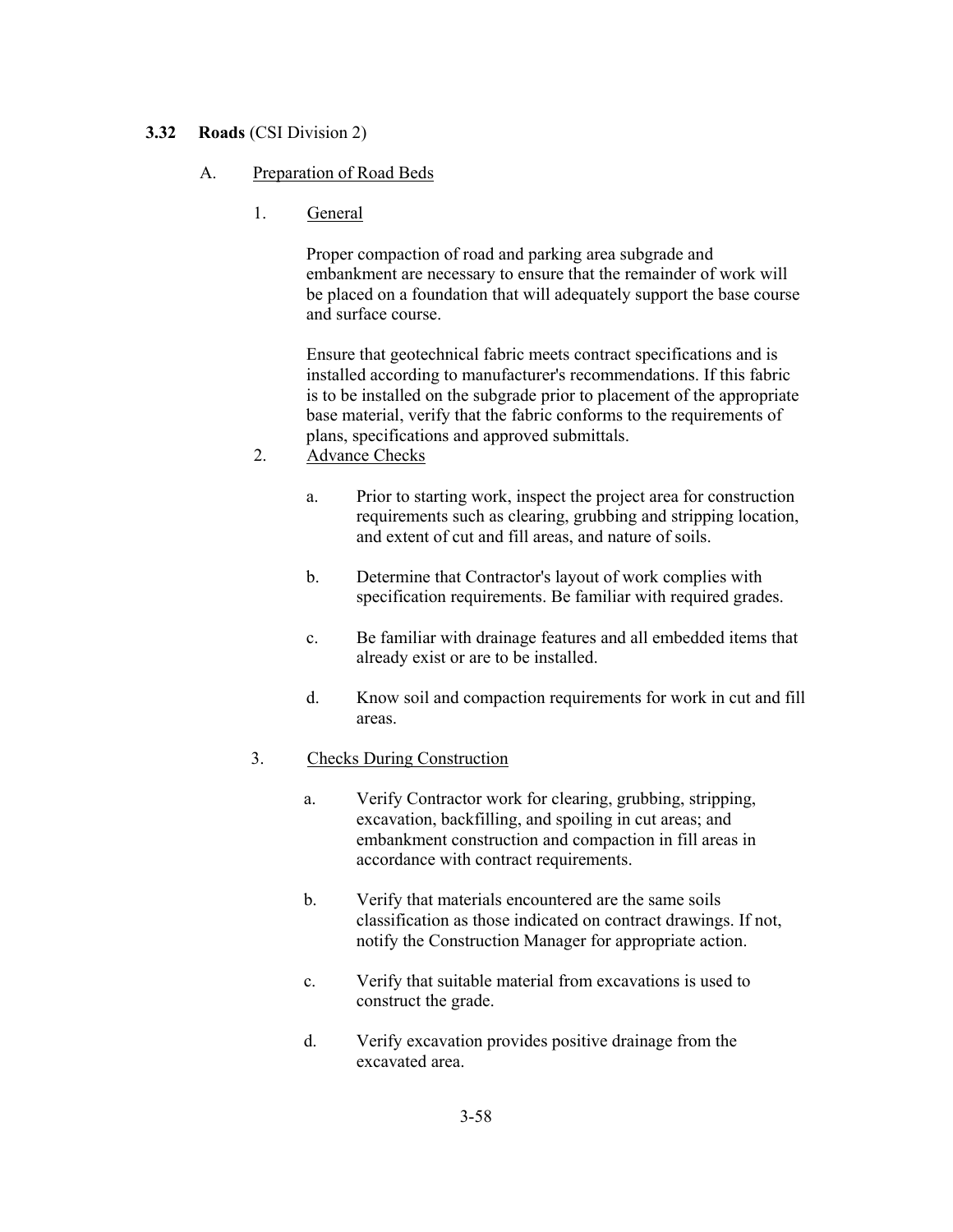- e. Pockets of soft, yielding or otherwise unsuitable material should be replaced with suitable material.
- f. Ensure embankments are constructed in the specified layer thickness utilizing suitable material and compaction effort.
- g. Verify surfaces in cut areas are being compacted to obtain the specified density.
- h. Verify that subgrade meets grade and surface tolerances.
- i. If subdrains are required, verify they are being installed at locations and grades shown or specified.
- j. Verify trench backfilling is being performed using satisfactory materials compacted in specified layer thickness and as required by the contract.
- k. Verify that compaction testing of subgrade materials are performed in accordance with specifications.
- 1. Require additional tests when there is any doubt.
- m. Verify that test results indicate that materials meet specification requirements. If not, take action to have Contractor correct any deficiency.
- n. Ensure test results are documented with written reports.

# 4. Subbase and Base Courses

- a. Advance Checks
	- 1. Know requirements of base course materials to be used and maximum and minimum compacted layer thickness permitted.
	- 2. Know compaction requirements for the base course material and equipment to be used.
	- 3. Be familiar with the types of base courses and the thickness required.
	- 4. Know the grades to which base courses are to be constructed.
	- 5. Verify the location and nature of all utilities and drainage structures in place or to be constructed. Plan to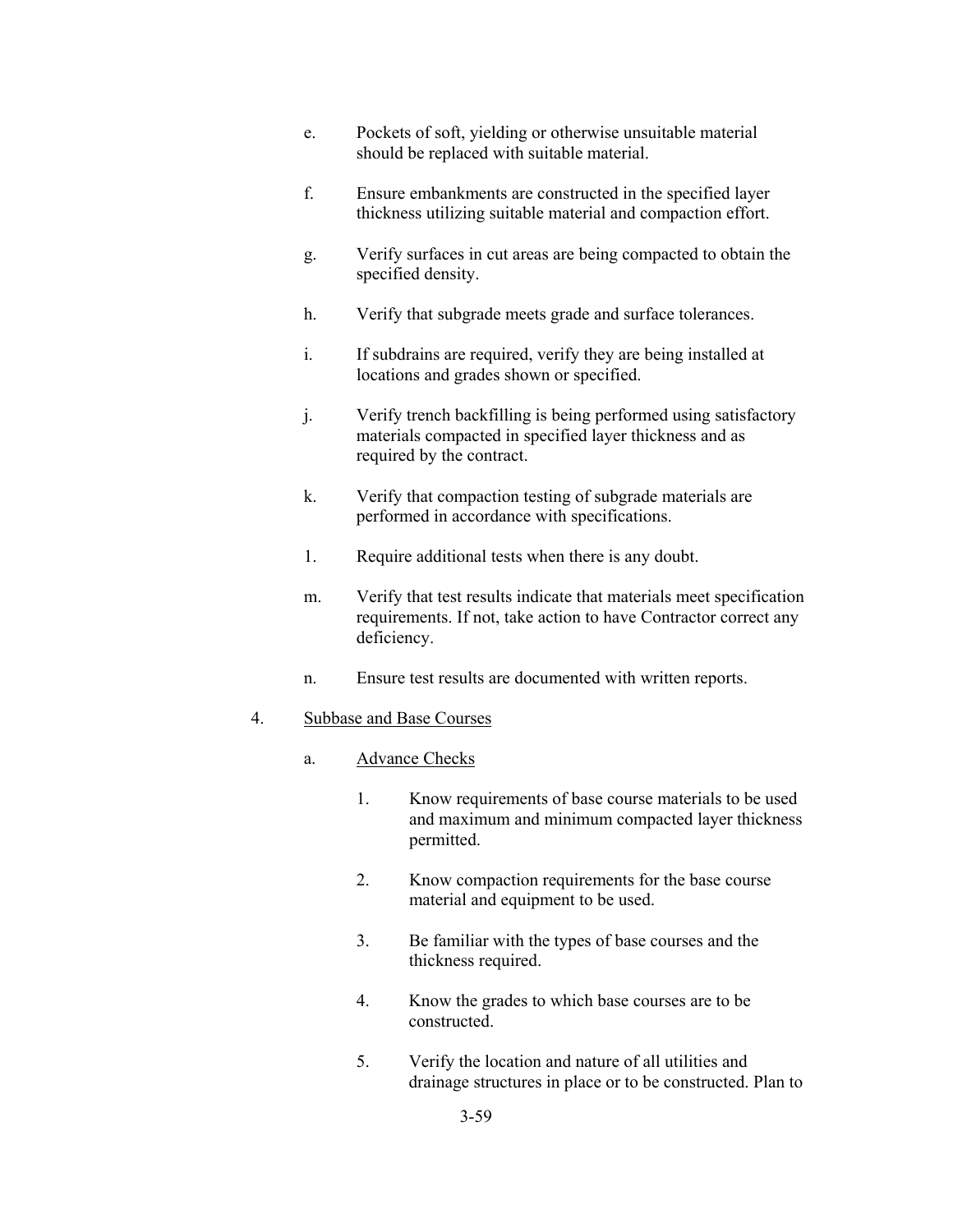have offset reference stakes set so that position of utilities may be determined after installation.

- 6. Review test results of approved samples submitted for the project.
- 7. Check with the Construction Manager on status of materials approved and obtain copies of approval documents.
- b. Inspect approved sources of material.
	- 1. If material is "bank-run" be sure the borrow pit is stripped of all unsatisfactory overburden to ensure availability of uniformly acceptable material.
	- 2. If "bank-run" materials are to be stockpiled, check that stockpile area is cleaned and leveled as required, and that proposed methods of stockpiling are satisfactory.
	- 3. If material is plant processed, inspect plant and determine that processing, handling and stockpiling methods will produce uniformly acceptable material.
	- 4. Ensure borrow pits are finished or dressed in accordance with the specification.
- c. Record all equipment brought on the site by the Contractor. Include type, make, condition and presence of safety items.
	- 1. Verify that safety items on equipment are operable.
- d. Base course materials may be furnished in two or more size groups and blended by means of a mixing process.

## 5. Checks During Construction

- a. Hauling and Spreading
	- 1. Spreading must be carefully controlled to minimize segregation and to attain complete and uniform coverage.
	- 2. Check layer thickness for compliance with specifications.
	- 3. Ensure compaction of each layer of subbase and/or base course as specified.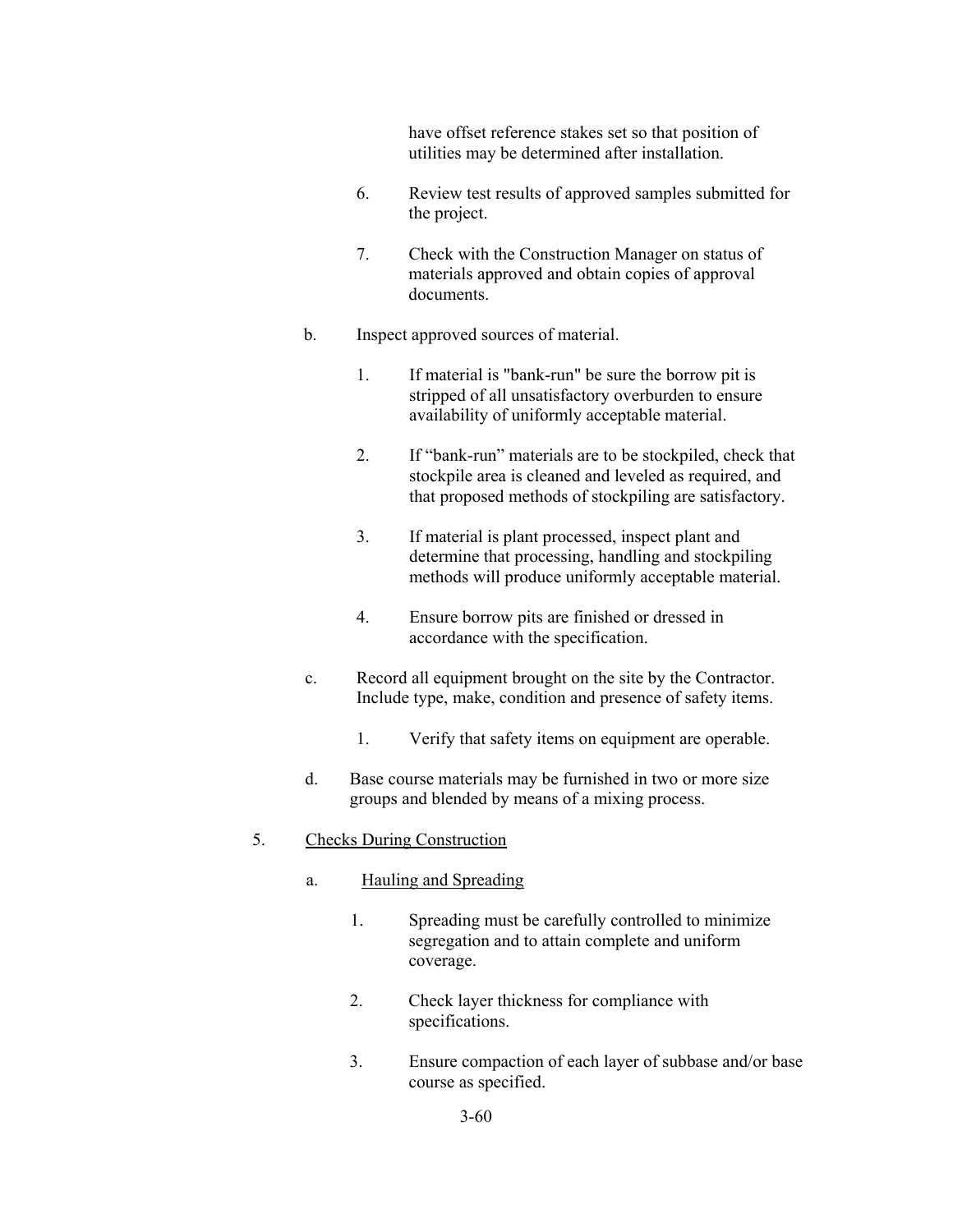- 4. If compaction equipment does not produce the specified results, advise the Construction Manager.
- 5. Check for ruts or soft-yielding spots (pumping) produced during rolling. Action must be taken to correct such weak spots either through stabilization procedures or removal and replacement of material.
- 6. Water or aeration may be required to obtain optimum moisture content and maximum compaction.
- b. Specifications usually cover special procedures necessary for the soil type used.
- c. Check surface tolerances of each layer of the base course.
- d. Ensure that specified width of shoulder is placed and compacted at edges of each layer of subbase and base course.

## **3.33 Bituminous Prime Coat** (CSI Division 2)

#### A. General

An asphalt prime coat may be required prior to additional surface treatment. Priming is to penetrate the surface to plug capillary voids, coat and bond dust and loose mineral particles, and stabilize the surface and promote adhesion.

## B. Advance Checks

- 1. Verify bitumen material for the prime and tack coat complies with viscosity or approved submittal.
- 2. Determine rate of application of bitumen for both prime and tack coats.
- 3. Know requirements for application and storage of the bitumens.
- 4. Review methods of measurement of and pavement for prime and tack coats.
- 5. Verify that distribution equipment conforms to the requirements for proper heating and circulation of bitumen, control of spreading rate and uniformity of application, and is equipped with accurate measuring and indicating devices.
- 6. Inspect base and/or pavement course to verify that it is clean and free of foreign material or water.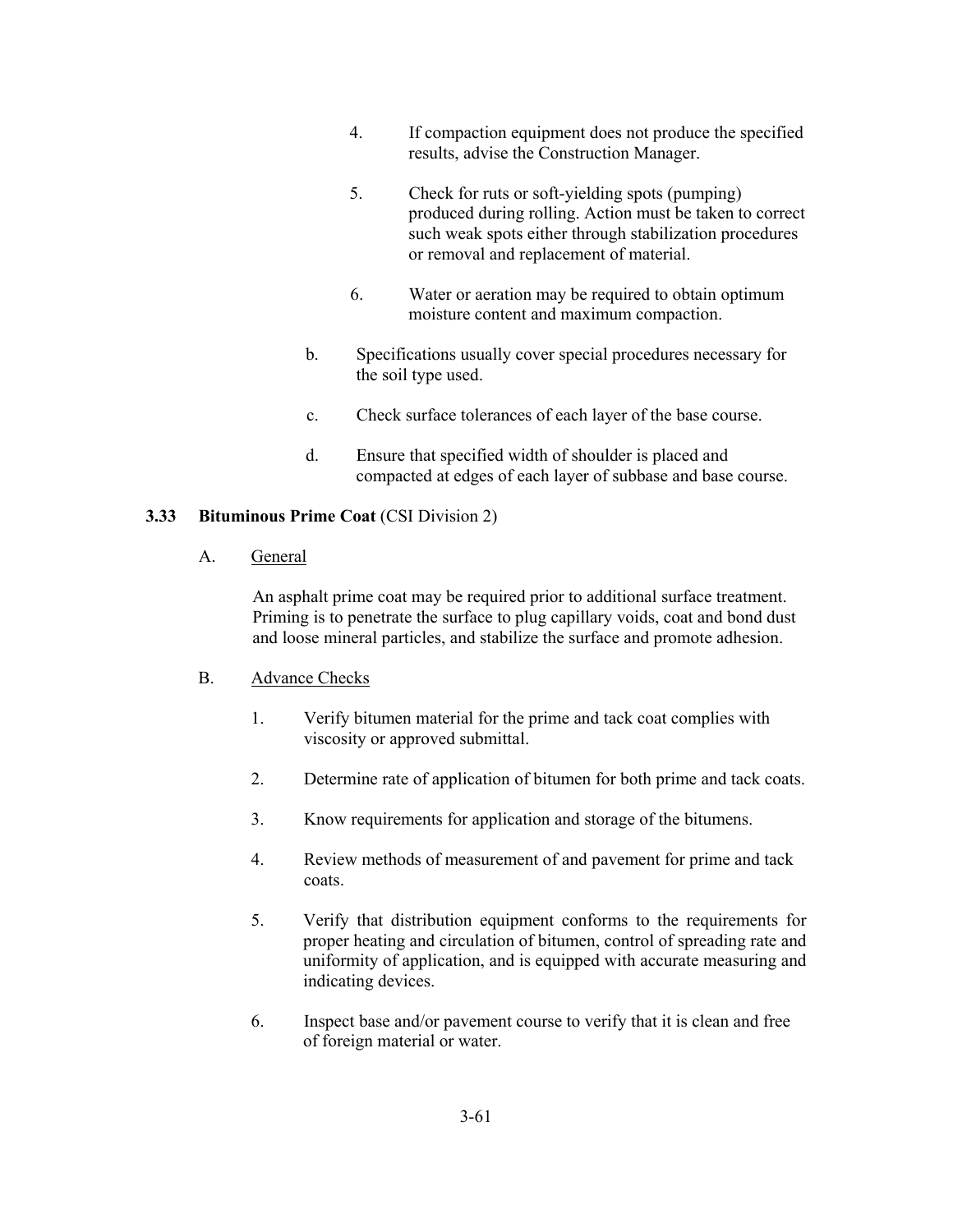- 7. Check temperature and weather outlook to ascertain that bitumens will be applied in accordance with weather limitations of specifications.
- C. Checks During Application
	- 1. Weight bills and delivery tickets must accompany each delivery and should be checked to verify that required and approved bitumen is being applied.
	- 2. Continuing checks should be made on functioning of distributor and other equipment.
		- a. Rate and temperature of bitumen application must be as specified and uniform.
		- b. Verify prime coat completely seals surface voids without a surplus remaining on the surface after the curing period.
		- c. Take prompt corrective action in the event of unsatisfactory distribution.
	- 3. Ensure that the bitumens have adequately cured. Cure time is generally about 48 hours.
	- 4. Ensure that area to be primed or tacked is protected prior to and during paving operations.
	- 5. Record quantities of bitumens used each day.

# **3.34 Hot-Mix Asphaltic Concrete and Bituminous Road Mix Surface Course**  (CSI Division 2)

A. General

Most projects will be located in an area where the Contractor can obtain prepared and mixed bituminous surfacing material by trucking from an established plant. This may require off-site inspections to obtain material that will meet requirements of the specification. Paving, like other phases of road work, is specialized and the services of the Construction Manager should be utilized if there are any doubts as to the materials and/or workmanship.

- B. Material and Approval
	- 1. The specifications require that a job mix formula be furnished to the Contracting Officer for approval. The job mix will give the percentage of aggregate for each sieve size, and the percentage of bitumen in the completed mixture.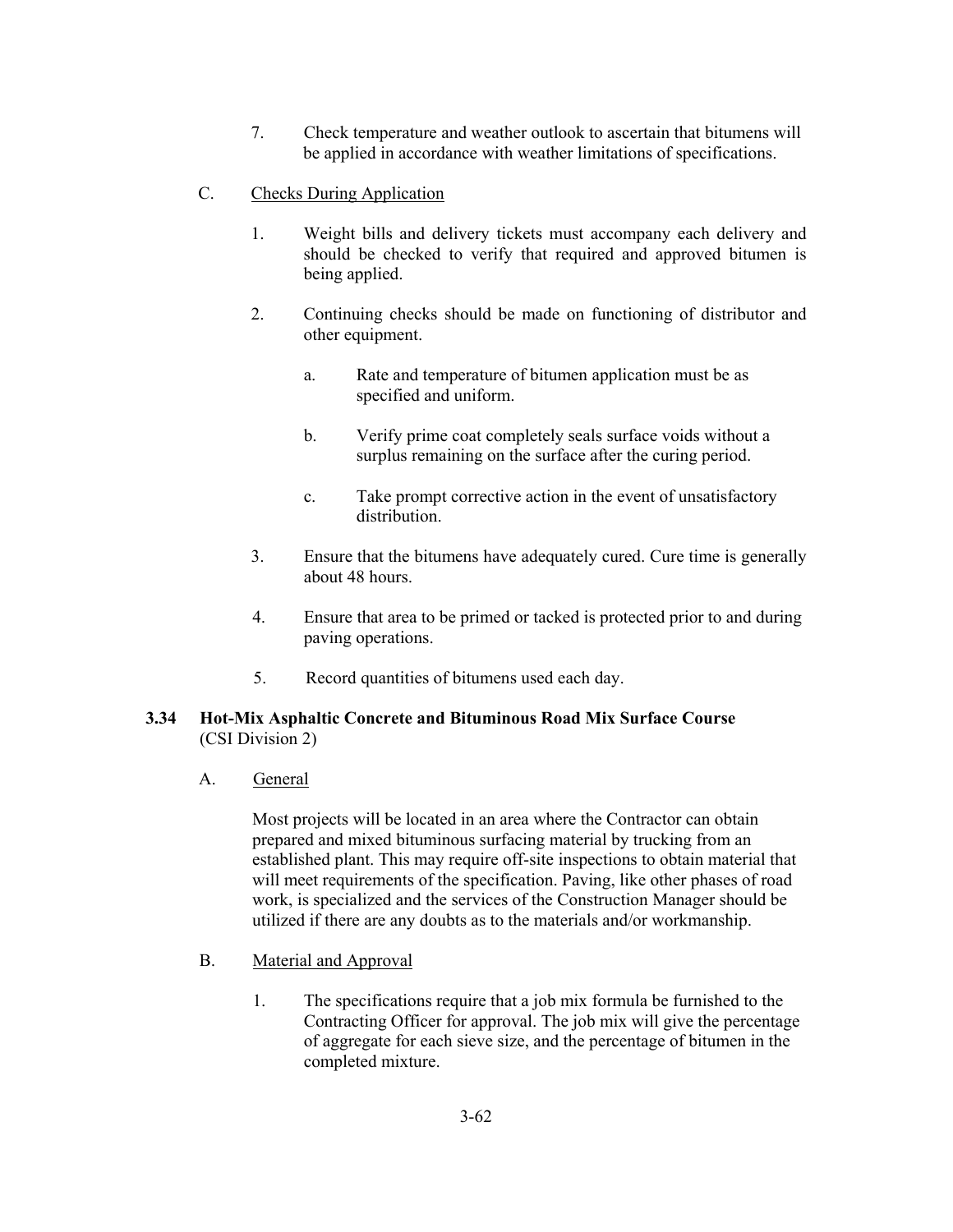- 2. Should the Contractor start placement of the bituminous materials prior to receipt of the approved job mix, the Inspector will advise the Contractor in writing that the material has not been approved and that if placement is continued, it is at his own risk. Also, that if the materials or job mix fail to meet requirements, the materials in place will have to be removed and replaced with materials meeting specification requirements at the Contractor's expense.
- 3. The source of aggregate used in the mix must be the same as the source of aggregate from which the job mix was determined.
- 4. Aggregate gradation must be checked periodically to determine conformance with approved material gradation.
- 5. Bituminous courses shall be constructed only when the surface is dry and rain is not imminent. Surface courses should not be placed when atmospheric temperature is below the specified temperature, unless approved by the Construction Manager.
- 6. Check lines and grades for conformance with drawing and specifications.
- 7. Check temperature of hot mix for compliance with requirements.
- C. Placing and Windrowing Aggregate
	- 1. There are two general methods of mixing aggregates with asphaltic materials directly on the location where the mixture is to be laid and compacted. They are as follows:
		- a. By blading and dragging. This method is generally not permitted except on very small jobs.
		- b. Traveling plant method.
	- 2. Inspect the pavement mixture before spreading to determine whether or not mixing is complete. If the mix is not satisfactory inform the Contractor about corrections.
- D. Spreading and Shaping

After the bitumen and aggregate have been satisfactorily mixed and approved by the Inspector, it should be spread by a mechanical spreader in accordance with specification requirements, and to final line grade and section shown on contract drawings.

Immediately after any course is placed, before roller compaction is started, the surface should be checked, and any inequalities adjusted. Irregularities in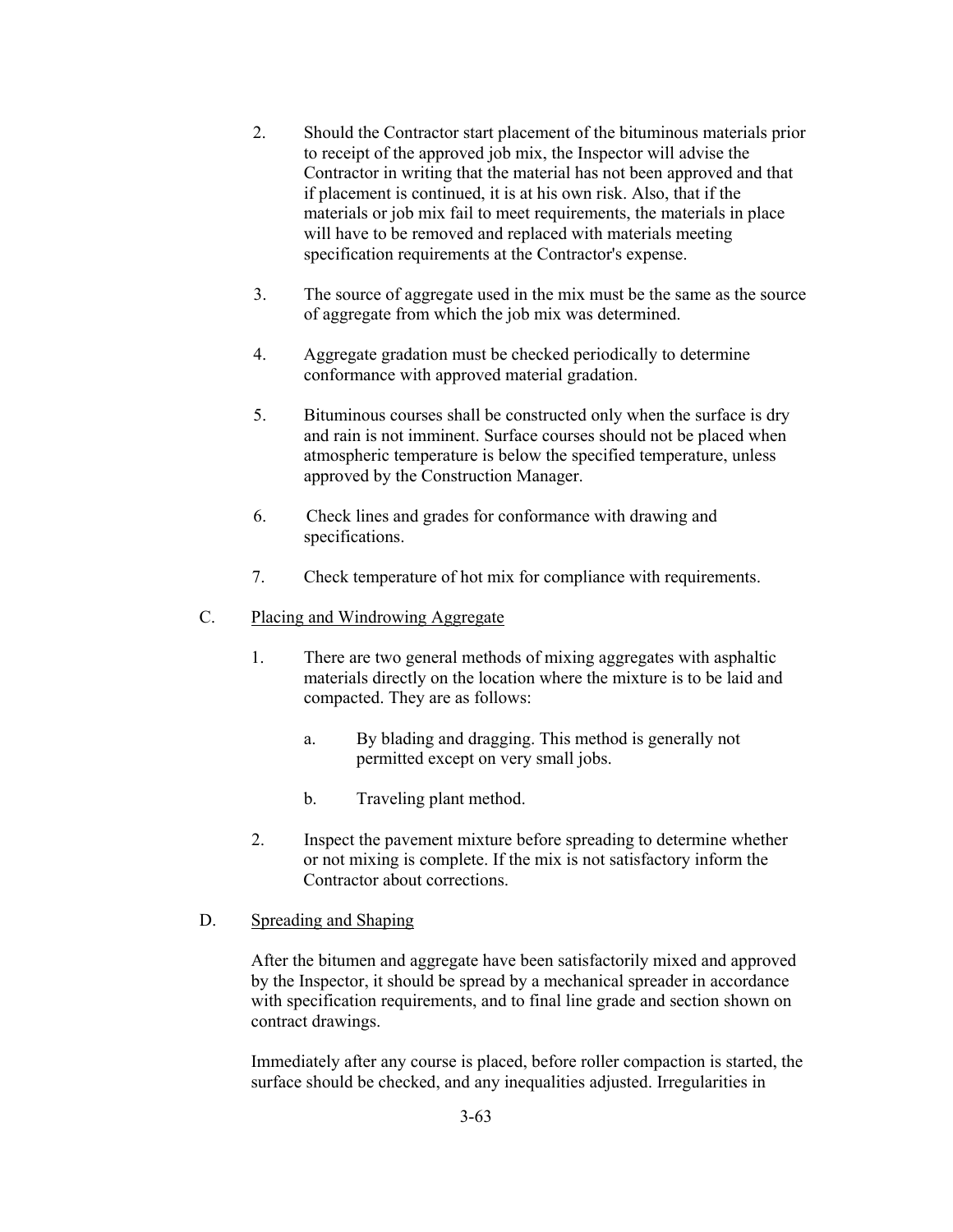alignment and grade along the outside edge should be corrected by the addition or removal of mixture before the edge is rolled. At deep or irregular sections, intersections, turnouts or driveways where it is impractical to spread and finish the base, leveling or surface mixtures by machine methods, approved spreading equipment or acceptable hand methods should be used.

#### E. Rolling Finished Surface

After each layer has been satisfactorily spread, the surface shall be rolled. A tack coat between layers may be required. Final rolling shall be done by means of smooth faced power-driven rollers. Power driven tandem and three-wheel rollers should be in good condition, capable of reversing without backlash. They should be kept in continuous operation as nearly as practicable in such a manner that all parts of the pavement receive substantially equal compression.

The speed of the roller should not exceed three miles per hour and should at all times be slow enough to avoid displacement of the surface course. Any displacements occurring as a result of reversing the direction of the roller, or from any other cause, should be corrected immediately.

Rolling should proceed in a longitudinal direction, beginning at the outer edges and working toward the center. Each trip should overlap the prior trip by one-half the width of the roller. Rolling should proceed continuously until all roller marks are eliminated and no further consolidation is possible. If the surface course tends to adhere to the rollers, they should be kept properly moistened. Excess of either water or oil should not be permitted.

F. Samples

Samples should be taken and tested as required by the contract specifications.

#### G. Smoothness Test

 The finished surface should be free from depressions exceeding 1/4-inch as measured with a 10-foot straight edge paralleling the centerline of the paved area, or at right angles to the centerline. The Inspector will test for conformity with the specified crown and grade immediately after initial rolling. Any variation from required crown, grade or smoothness should be corrected by removing or adding materials and continuing the rolling. After the rolling is completed, the smoothness should again be checked, and any deviations corrected by removing compacted areas and replacing asbestos cement to the proper grades.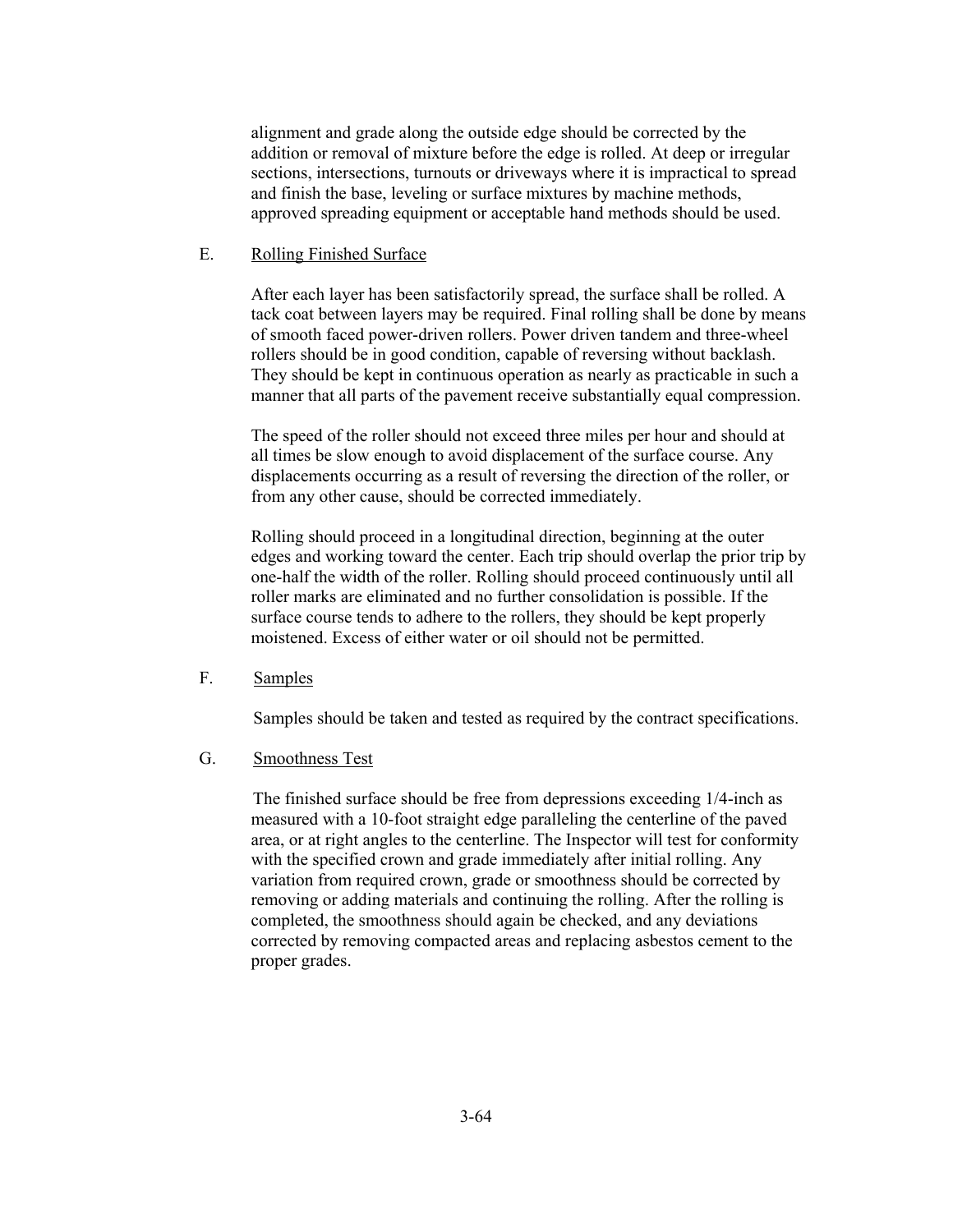#### **3.35 Water Well Drilling** (CSI Division 2)

#### A. General

The overall process of water well drilling is a specialty that requires inspection by experienced personnel.

B. Siting

The selection of a well site will be made by the project engineer. Check location of wells in the field against contract drawings and location of local service controls.

# C. Drilling Equipment

The two general types of drilling rigs are cable tool and rotary drill. The contract may require the use of one type or give an option. A cable tool rig consists of a heavy drill bit connected to free running wire cables with cutting action accomplished by gravity dropping of the bit and subsequent lifting by cable. The rotary drill bit consists of a set of wheel cutting devices attached to a rotating shaft, and uses drilling mud as a lubricant and stabilizer to keep the hole open as drilling progresses. A few rotary rigs are equipped with a percussion hammer for driving the casing (like a cable tool rig). Determine that the Contractor is furnishing the type of rig required, that its condition and appurtenant equipment are good, and the driller's platform is strong and well supported to carry the weight of the equipment.

#### D. Starting and Drilling the Well

The hole may be drilled from the start to accommodate the casing or it may be started with a small hole and reamed later for the casing. The starting of the well hole is known as "spudding in." It is important that the hole be started straight and from then on the Inspector must check the alignment for plumb. If the cable or shaft shows wear or shiny sections, it is probable that the hole is not plumb. The remainder of the inspection for this portion of the work is observation and accurately recording all observations and data obtained from the drilling. The recordings and log are covered in Section 3.35L.

#### E. Casing

The general practice is to use a casing to prevent caving during and after completion of a well. Casings are also used to seal off surface or ground water which might contaminate the well. A larger casing is generally used at the beginning of the well at ground surfaces, and is reduced in diameter as the well drilling proceeds. The varying sizes of casing to be used are given in the specifications. Specifications must be followed in all respects, particularly sizes and lengths of various size casings to be used. The size and lineal foot of various size casings usually constitute a "pay item" for the Contractor, and a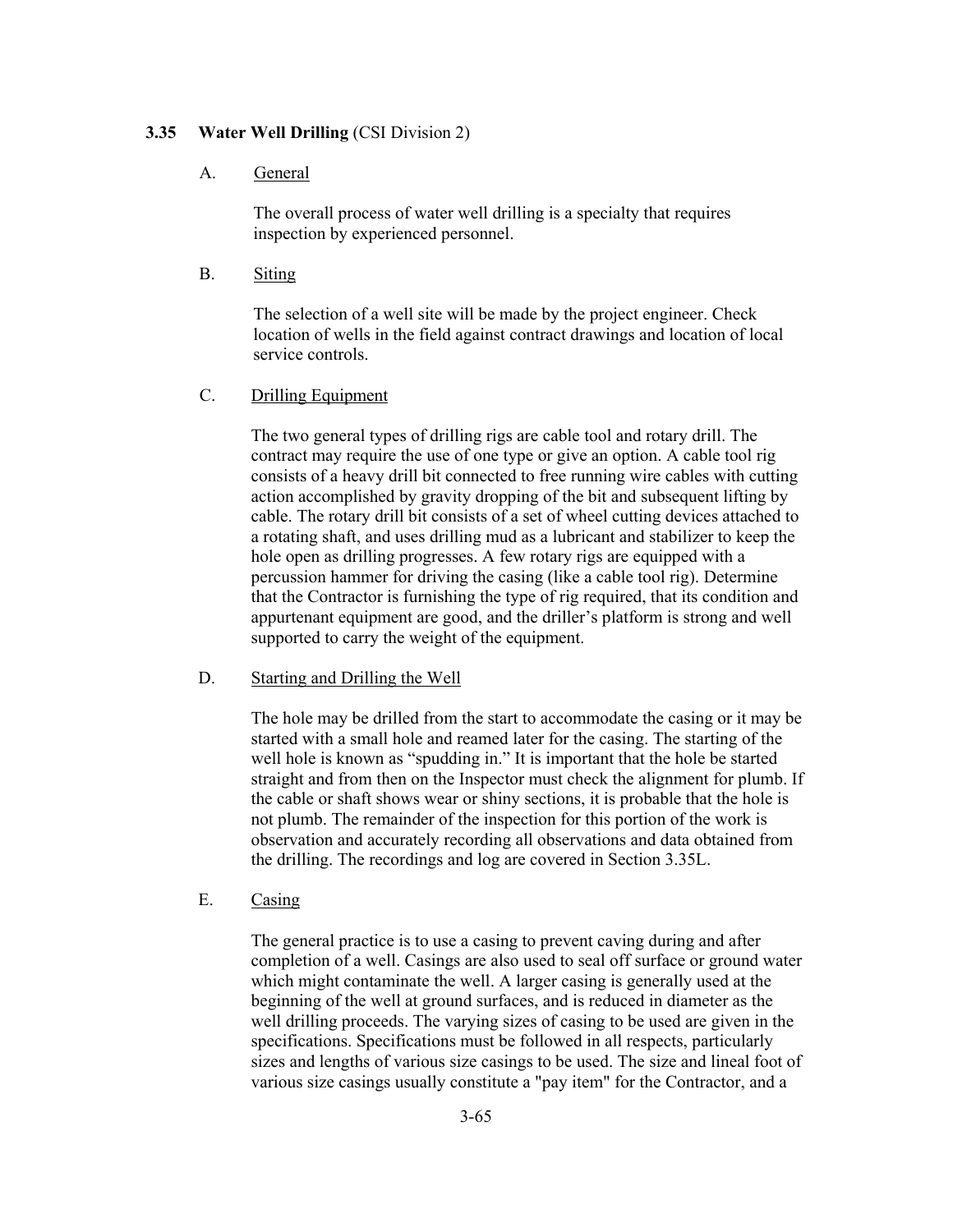careful record should be kept and reported. Domestic wells, 4" and 6" diameter, normally use one size casing with a well screen placed at the bottom of the hole.

#### F. Perforation of Casing and Well Screens

Opposite the strata containing water of a quality suitable for planned use, the casing must either be perforated or replaced by a well screen to permit free entrance of the water into the well. Perforations can be made in the field, if permitted by the specifications; otherwise, machine cut perforated casing is available from the factory. Field perforating can be done before placement by punching or by cutting slots with any acetylene torch. In-place perforation can be made with a well knife or well perforator. Well screens are often inserted as casing sections to provide for water entry. These are available in various designs, diameters, slot sizes, and corrosion-resistant metals. Well screens are particularly advantageous in sandy aquifers as here the screen opening can be selected to filter out sand exceeding a certain size. On wells requiring screens the Contractor is required to send samples of the water-bearing stratum and a copy of the well log to a screen manufacturer for analysis and recommendations. Those recommendations must be approved by the Contracting Officer before installation of the well screen is permitted.

## G. Gravel Packing

A gravel-packed well is one containing a gravel envelope surrounding the perforated portion of casing or well screen. The gravel increases the effective well diameter, acts as a strainer to keep fine material out of the well, and protects the casing from caving of surrounding formations. Thickness of the gravel layer will vary with the type of formation and method of drilling. Careful selection of the gravel size is important if sand is to be held back at the outer edge of the pack. In wells containing screen and gravel pack, gradation of the gravel is in accordance with approved gradation and is installed to the depth required by the specifications, normally several feet above the top of the well screen.

## H. Development

Development is an essential operation in the proper completion of a water well which brings it to maximum available capacity by unclogging the formation which occurs as a side effect of drilling operations. Every method of well drilling plugs off the pores of the water bearing formation in varying degrees, and rotary drilling with mud fluid effectively seals off the bore hole. Development work stabilizes the sand formation around a screened well by removing the finer particles to increase the porosity of the formation. This also applies to gravel packed wells.

There are several methods for developing a well, and the most common is surging and bailing. A heavy bailer, which is a steel cylinder with a one way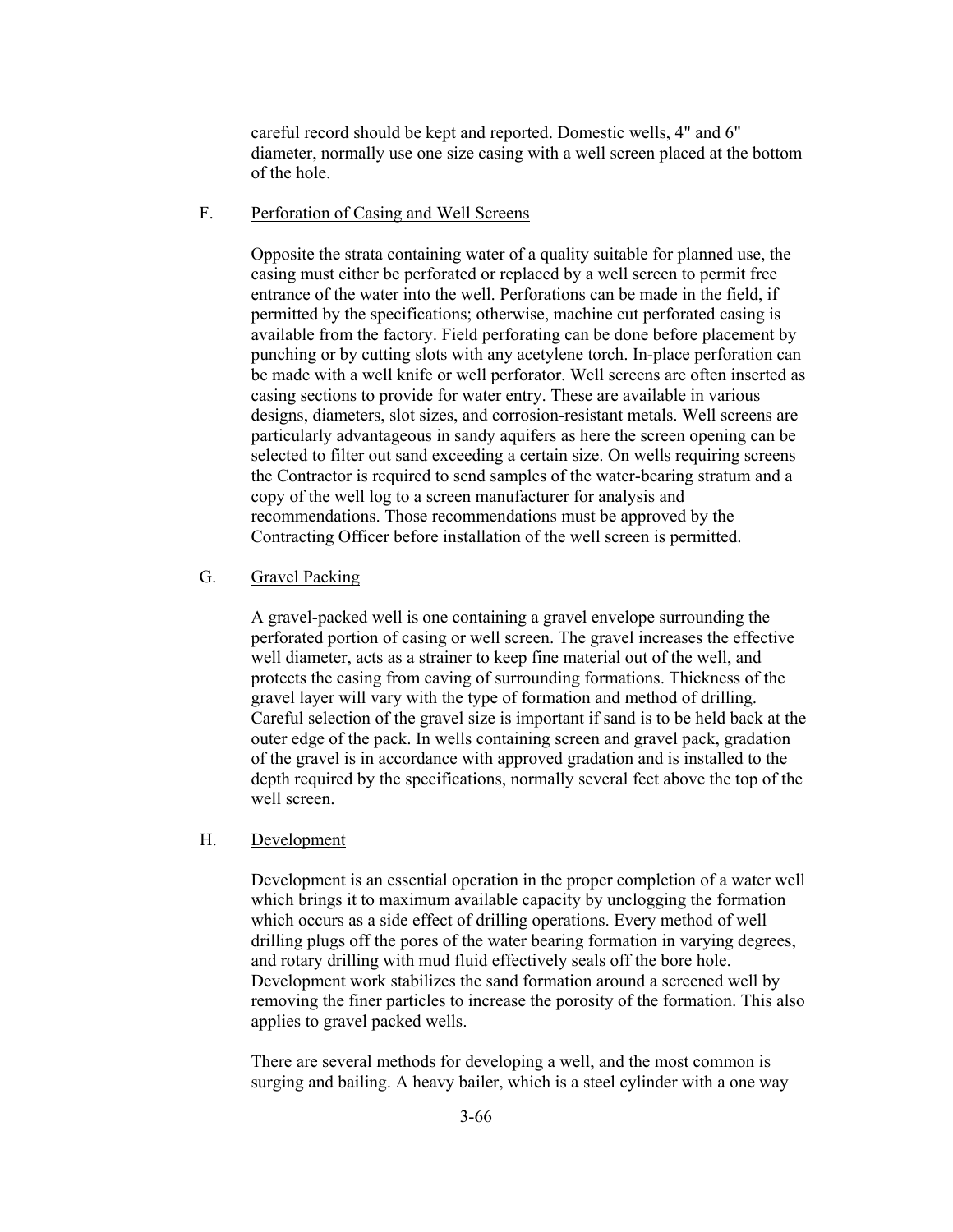valve, is moved up and down inside the casing or bore hole. On the down stroke it forces water out of the well, and on the upstroke a negative pressure is created thereby pulling water and fines into the well. Surging and bailing continues until the amount of particles entering the well diminish to an acceptable level and the water becomes clearer.

Other methods of developing include; surge plunger, valve type plunger, surging with air, jetting with air, jetting with water, pumping, and explosives. The choice of method is usually made by the well driller who knows which method will give the best results for formations in that area.

## I. Pumping Test

The pump test determines the yield of the well and is used to select a permanent pump that is sized to meet water requirements and not exceed the well's yield. The critical elements of a pump test are accurate measurements from the top of the well to the water level inside the casing; before the test, during the test, and after pumping has ceased. Also, accurate measurements of gallons per minute being pumped, and that the pump test is continuous for length of time specified and without interruption. If the pump test in interrupted for any reason, power failure, engine failure, etc., the test should be repeated after the well has rested and the static water level returned to original elevation.

## J. Grouting

Grouting the well casing involves filling the space around the pipe, usually between the well casing and the bore hole. If the well construction includes both an inner and outer casing, grout may be placed between the two casings in addition to sealing outside the outer casing. Grout normally consists of a mixture of portland cement and water, and the payment item is per bag of cement. The Inspector should closely observe the number of bags delivered on-site and collect empty bags on an interim basis for payment computations.

#### K. Finished Well

After it has been determined that quantity and quality of water meets specification requirements; and chemical treatment has been used to clean out all driller's mud; well has been disinfected; and water has been analyzed per contract requirements, the well should be measured and capped. Temporary capping during the construction period must be required at all times when work is not active. Wells may be ordered to be abandoned by the Contracting Officer. All abandoned wells should be located topographically so that the exact site can be easily reestablished. Some States require that abandoned wells be permanently closed by grouting the entire well.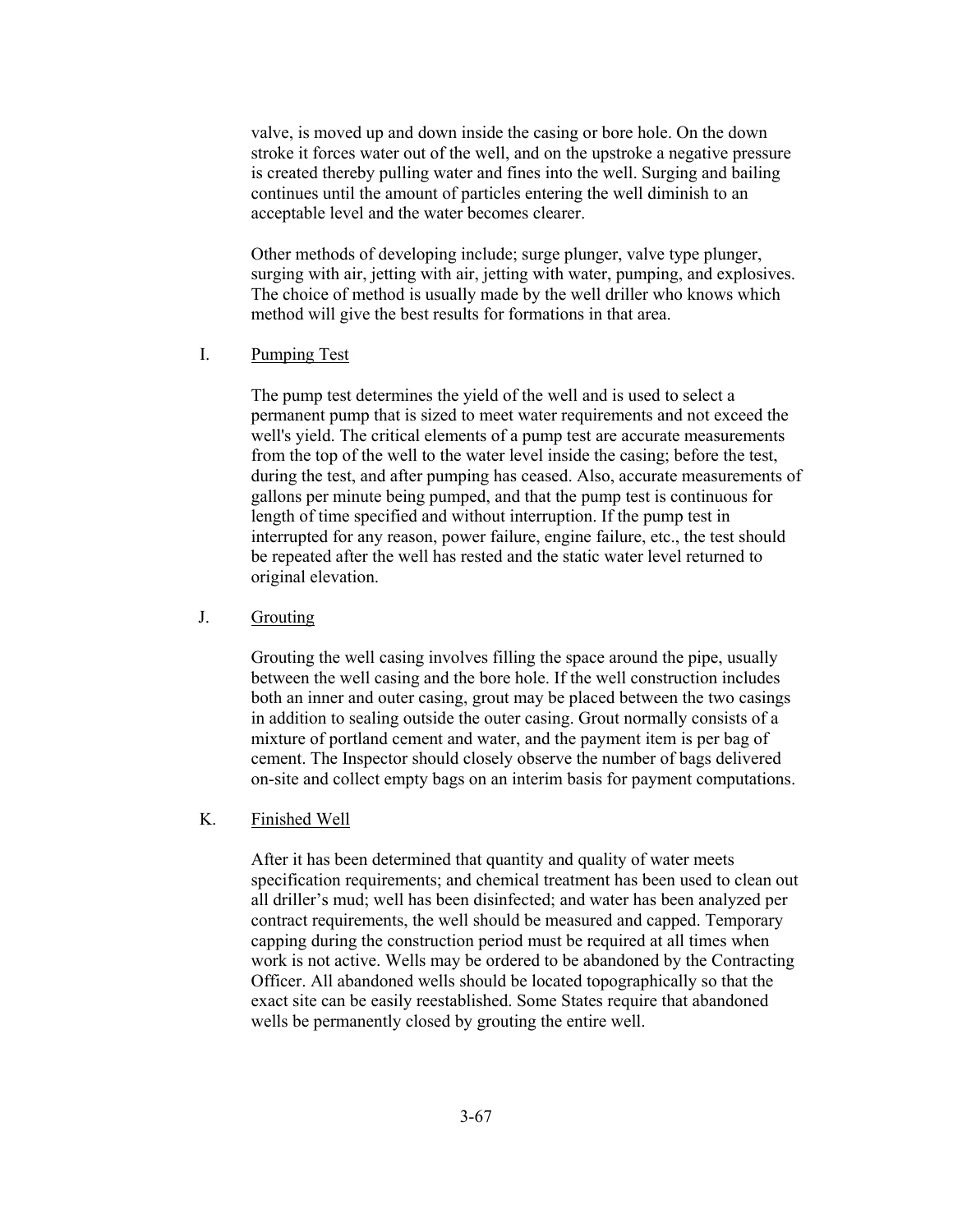## L. Daily Log

- 1. For water wells, record the following information in the Daily Log.
	- a. Weather.
	- b. Beginning and completion of work and length of time required for each particular operation, i.e., obtaining specific formation samples.
	- c. Progress.
	- d. Lineal feet and size of casing used.
	- e. Delivery of materials.
	- f. Obstacles encountered by Contractor.
	- g. Formations encountered (if known).
	- h. All adverse difficulties.
	- i. All directives and/or recommendations made by Construction Manager.
- 2. The Inspector must be especially attentive to the following items:
	- a. Record depth and sample all change of formation.
	- b. Classify all materials in field and record depths.
	- c. Keep constant record of all water depths record loss or gain.
	- d. If any gain in water, record depth, run bailing test, and obtain rate of water increase.
	- e. Every time well is left for a few hours, read water level when leaving and again when work is resumed.
	- f. When the well is dry record this information.
	- g. Observe and record position and thickness of caving strata.
	- h. Pay particular attention when entering sandstone or gravel.
	- i. Record driller's opinions of material, etc., along with Inspector's opinions.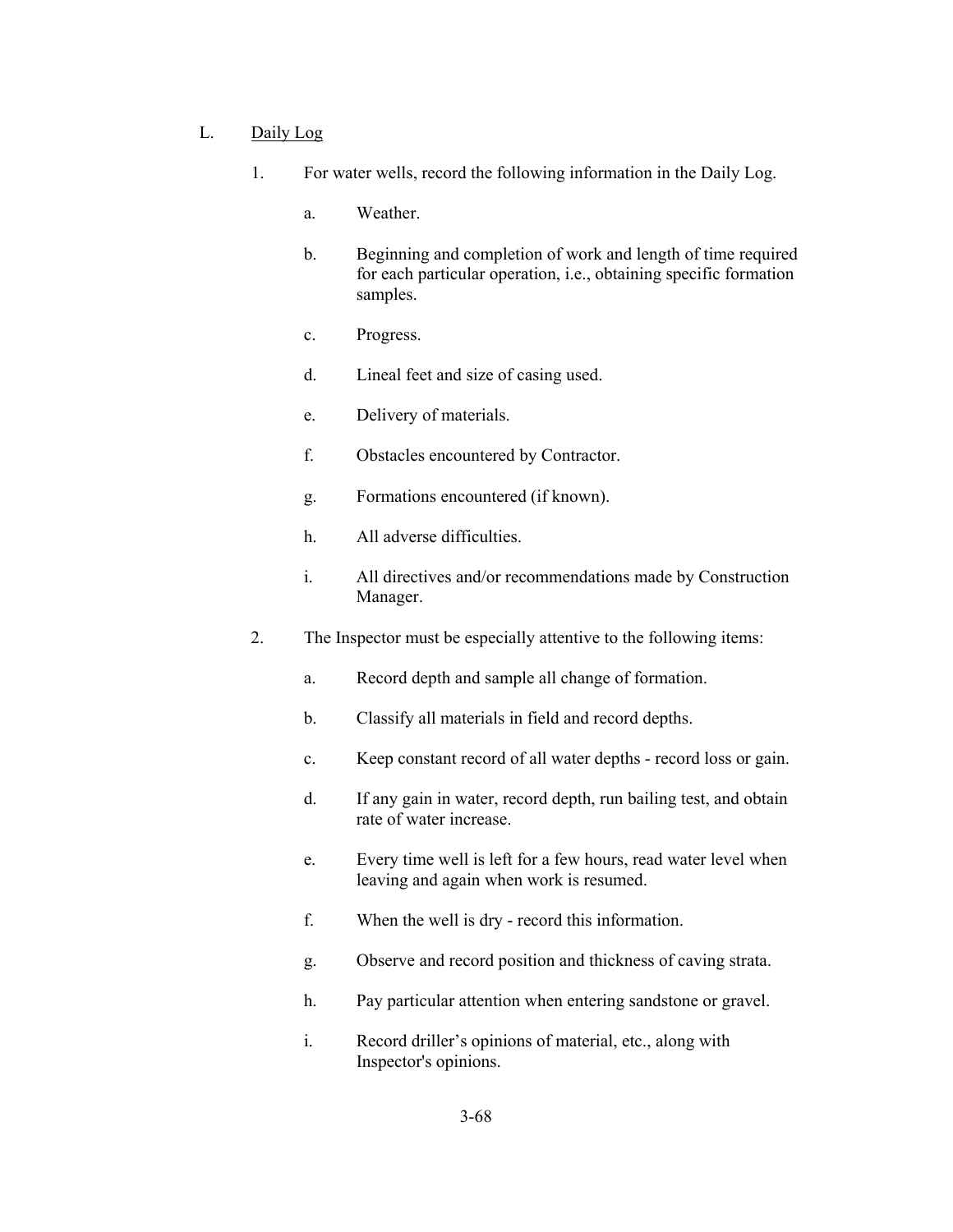j. Do not ignore as little as six inches of sand with a trace of water. It may be that sufficient water can be developed from it, especially if rotary drill is being used. The Inspector is cautioned to thoroughly test for quantity of water available in these cases before proceeding with deeper drilling.

# M. Comments of Caution

- 1. Check procedures for sampling of formation, depth at which obtained, that continuous sampling is performed, that representative samples are obtained and that each sample is packaged and labeled properly.
- 2. Check that boring log is kept for each hole.
- 3. Check cleaning of bore hole.
- 4. Check that screens are of type approved by the Contracting Officer, correct metal, gauge and screen openings for size, shape, pattern and spacing.
- 5. Gravel pack Check type of material, gradation, cleanliness, etc.
- 6. Check method used for placement of screen.
- 7. Check that site cleanup is completed before Contractor leaves project site.
- 8. Write a complete memorandum to the Construction Manager indicating final measurement of all pay items after well is completed and furnish test pumping and recovery records.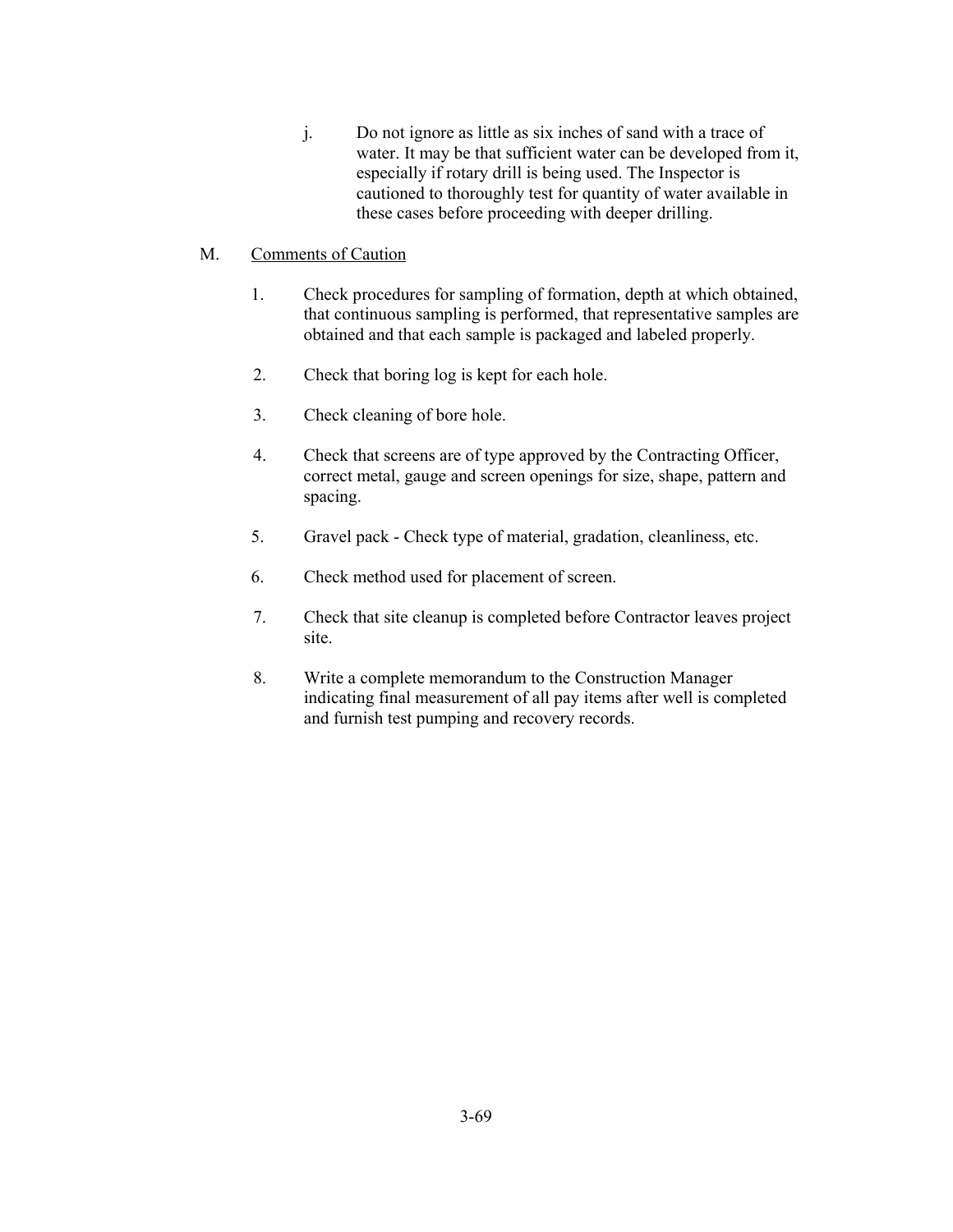## **4.0 SAFETY**

#### **4.1 Purpose**

This chapter provides procedures and guidance Service personnel shall follow to ensure that safety is adequately addressed in contracted construction activities. Roles, responsibilities, and requirements of Service personnel and Contractors are provided relative to compliance with regulations established by the Occupational Safety and Health Administration (OSHA) at 29 CFR 1926 and 1910. The Bureau of Reclamation Safety and Health Standards (1993 edition or later) may be used as an implementing guide for the OSHA regulations. Contractual language between the Service and the Contractor binds the Contractor to comply with applicable OSHA regulations/standards until the contracted work has been finalized and accepted by the Contracting Officer.

The primary purpose for mandating such compliance is to make sure that no Contractor requires an employee working in the performance of the contract to engage in on-site work under conditions that are unsanitary, hazardous, or dangerous to their health or safety. Additional information or clarification regarding the following requirements and procedures may be obtained by contacting a Regional Safety or Engineering Office.

## **4.2 General**

A. Construction safety is directly dependent upon the Contractor's planning and work efforts. For all contracts involving work of a hazardous nature (e.g., explosives, demolition, hazardous wastes, scaffolding, derricks/cranes) or when the Government technical representatives advise that special safety precautions are appropriate, the Contractor is required to evaluate the scope of the construction project; complete a pre-construction safety checklist (Exhibit 7.6); and prepare an appropriate safety plan in accordance with Alternate I of the FAR Accident Prevention Clause, 52.236-13. The Contracting Officer (CO) and the Contracting Officer's Representative (COR), in coordination with the Regional Safety Manager, shall work together as a team to determine the need for and evaluate the submitted plan.

The Contractor's pre-construction safety checklist is used for assessing contractor safety and health considerations of the project. The checklist should be addressed by the Contractor and the checklist items recorded by the CO/COR at a pre-construction conference if such a meeting (either on-site or by telephone) is determined to be necessary by the CO. In these cases, the CO/COR shall provide the assigned CI with a copy of the completed checklist before the Contractor begins work.

Prior to commencing work on all projects involving work of a hazardous nature or life safety code factors, the Contractor must submit the required safety plan (per Alternate I of FAR Accident Clause, 52.236-13) to the CO for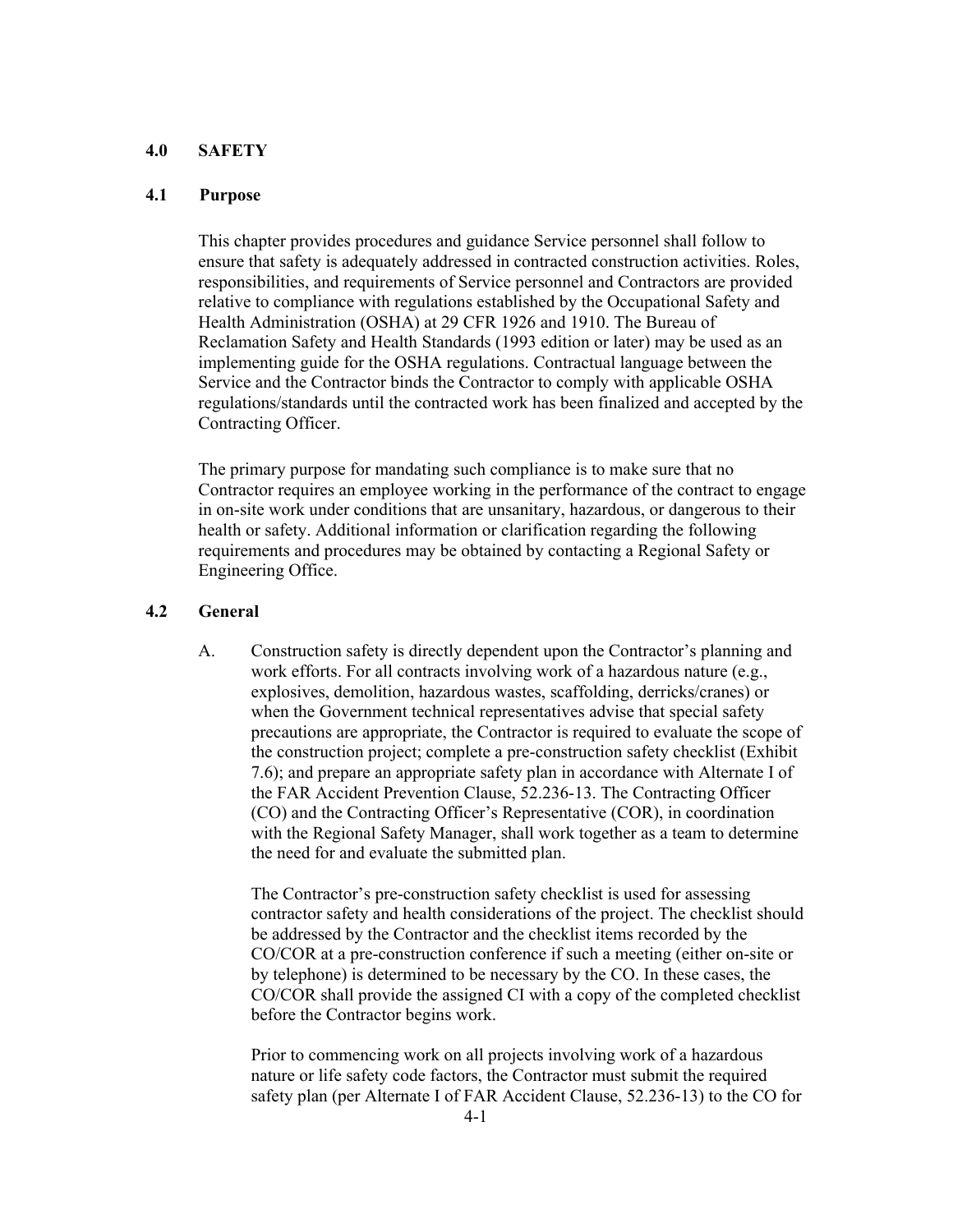acceptance through a review process by the COR and/or Regional Safety Manager. If a submitted plan is deemed unacceptable during the review process, the CO shall notify the Contractor of the decision and request a resubmittal to address noted concerns. The Contractor's plan must provide specific measures for controlling potential or known work hazards and comply with contract safety regulations. For plans deemed acceptable, the CO shall notify the Contractor of its acceptance. A copy of the Contractor's accepted safety plan shall be provided to the CI by the CO/COR. Acceptance of the Contractor's safety plan does not relieve the Contractor of the responsibility for providing a safe, healthful environment and complying with all contract requirements, applicable laws and regulations.

The CI and Contractor must review and understand the prescribed contract safety requirements before the start of any work. A meeting for this purpose should be mutually arranged and conducted by the CI with the Contractor. During the meeting, the CI should ascertain from the Contractor the person they have designated as administering their on-site safety program. A review of the pre-construction checklist, accepted safety plan, and other safety considerations should be discussed in the meeting. The results of the meeting should be recorded in the CI's Daily Log.

 B. If at any time during construction the CI recognizes a condition, method or practice which constitutes an imminent danger\* to Contractor employees, Service personnel, and/or members of the visiting public, the Contractor shall be advised to remove affected persons from the hazard/area. The Contractor shall then implement necessary corrective actions required to bring the dangerous condition (e.g., work method, practice, process, etc.) into compliance. If necessary as described below, the CO will suspend that portion of the work where the danger exists until the imminent danger is eliminated. The CO/COR shall be notified immediately by the CI. The CI may only issue a suspension-of-work order in the following manner/situation:

If the CO cannot be reached to officially stop a condition of imminent danger\*, the CI must document the unsafe condition with the form letter provided in Exhibit 7.4, and stop the Contractor from proceeding with any work related to the unsafe condition. The unsafe condition should be documented with photographs. The COR and CO must be notified of the action taken as soon as possible due to possible contractual concerns. A CI initiated suspension-of-work could occur when a Contractor has been cleared to work overtime after normal hours, or on weekends when a CO/COR may not be readily available.

\*Imminent danger as defined by OSHA is "any conditions or practices in any place of employment which are such that a danger exists which could reasonably be expected to cause death or serious physical harm immediately."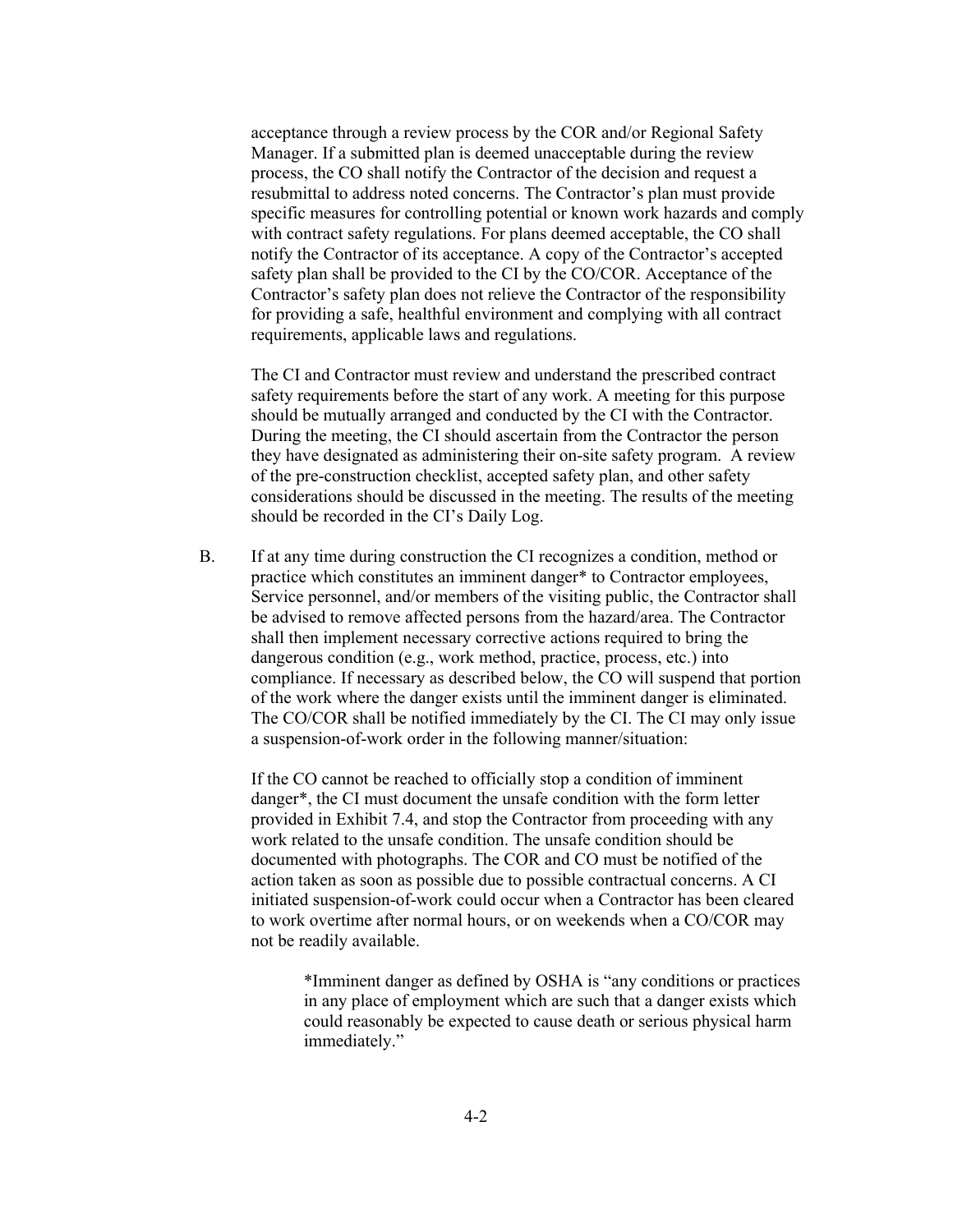If any unsafe condition at the construction site places visitors or Service personnel at risk, the COR/CI shall require the Contractor to take immediate steps to eliminate the condition. Significant actions taken by the CI regarding safety shall be recorded in the Daily Log. The CO/COR shall be notified as appropriate.

### **4.3 Accident/Incident (Reporting and Investigating)**

 The Contractor has primary responsibility for reporting and investigating an accident/incident involving Contractor employee death, lost-time injury, or property damage/loss of \$2,500 or more arising out of work performed under the contract. The Contractor is responsible for providing and obtaining appropriate medical and other emergency assistance needed as a result of the accident. The Contractor must immediately notify and provide a brief description of the situation to the CO/COR/CI and the Service manager of the field station. Accidents/incidents involving Service personnel, Government property, or members of the visiting public shall also be reported to the CO/COR/CI and the Service manager of the field station. Contracting Officers need to be cognizant of third-party liability issues regarding property damage or injuries caused by Contractors.

The Contractor shall investigate all reported work-related accidents/incidents to the extent necessary to determine their cause(s) and furnish the CO an investigative report outlining findings and proposed or completed corrective actions. The CO shall consult with the COR, CI, and Regional Safety Manager in reviewing the investigation report and corrective actions. If the Contractor fails or refuses to institute prompt corrective action, the CO may invoke the contract's Suspension-of-Work clause or any other remedy available to the Government. Except for rescue and emergency measures, the scene of an accident/incident shall not be disturbed or the operation resumed until the on-site investigation has been completed.

Service safety personnel and representatives from Federal, State, and local government agencies may have the right to examine the accident or construction site to assess the Contractor's investigation/findings or determine the adequacy of the Contractor's safety and health plan.

The COR/CI shall ensure that a Safety Management Information System (SMIS) electronic accident/incident report is completed by an employee of the involved Service facility as soon as possible after the accident/incident. SMIS reports are completed online at http://www.smis.doi.gov . Contact the appropriate Regional Safety Office for additional assistance.

All significant actions, oral or written, taken by the CI regarding an accident/incident shall be recorded in the Daily Log.

## **4.4 Training**

Training requirements for the COR are specified in the Department of Interior Acquisition Regulation (DIAR) 1401.670-3, Certification Requirements. The DIAR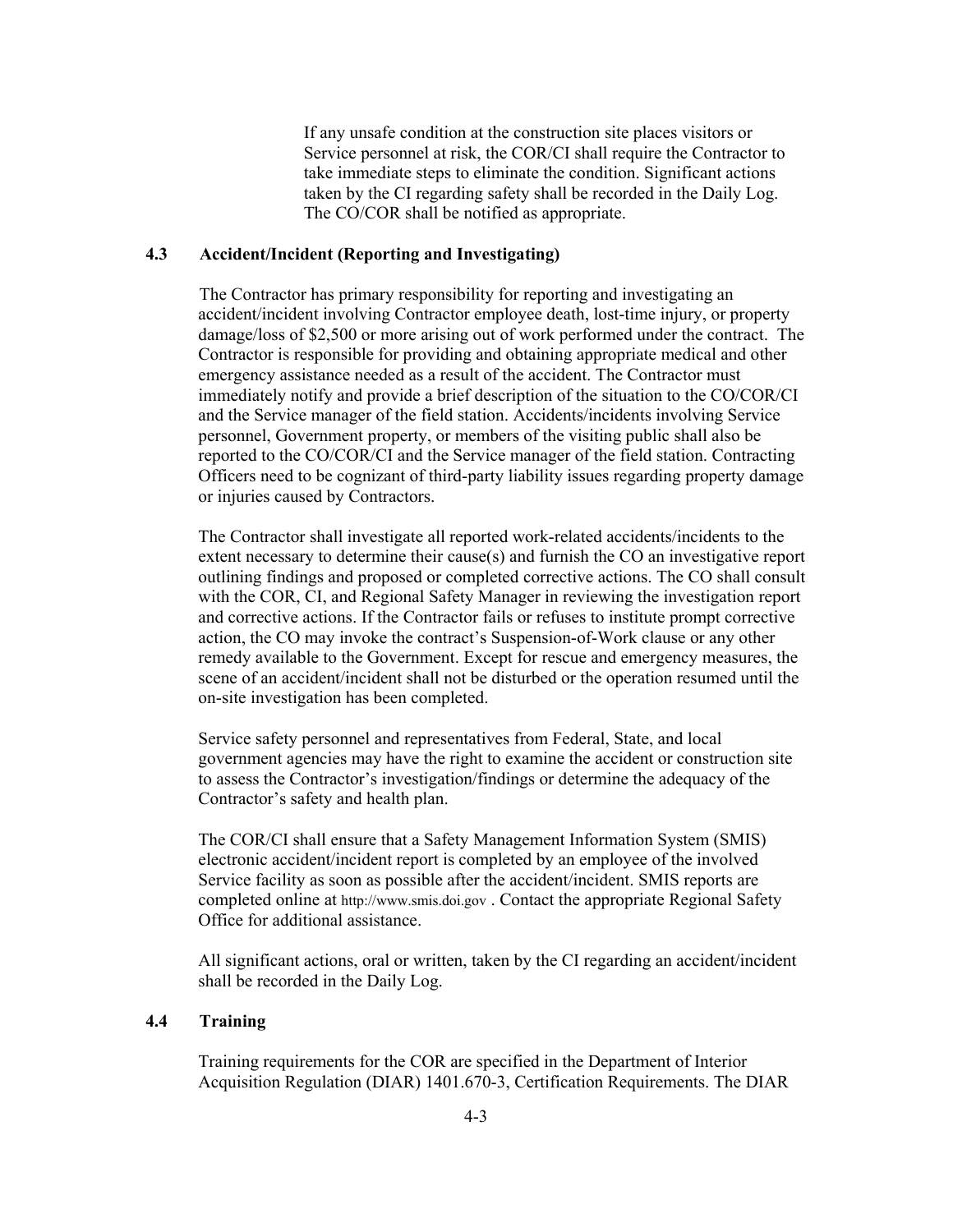training requirements also apply to any individual acting as an authorized Service representative in the administration of the contract, including the CI. Prior to performing construction inspection duties, CORs/CIs are also required to successfully complete the Service's Construction Safety Training Course provided on the Internet at http://training.fws.gov/safety/construction.html (course instructions are provided at this address), or one of the following OSHA Training Institute/Education Center's construction safety courses - Nos. 200, 200A, 500, or 510. Contact the Regional Safety Office for additional information about these courses.

#### **4.5 Compliance with Federal, State and Local Laws**

The Contractor is, by terms of the contract, required to comply with applicable provisions of Federal, State and Local safety/health/sanitation/construction laws and codes. In the event of a conflict between Service safety and health requirements and OSHA or other applicable Federal, State or local regulations, the more stringent provision shall prevail.

Representatives from Federal, State, and local safety agencies and Service safety personnel are authorized to conduct inspections and investigations. The Contractor and CI shall cooperate with such representatives in requiring compliance of safety and health laws and regulations applicable to the contracted work.

The CI should not hesitate to contact the CO, COR, or Regional Safety Office for assistance in handling safety and health compliance issues, particularly when the Contractor refuses to adhere to applicable safety and health requirements.

## **4.6 Safety Guidelines**

The construction safety information in this Handbook is to be used as a guide for incorporating safety in Service construction projects. This information is not intended to be all-inclusive or to replace and/or modify any OSHA or other applicable standards. The primary applicable standards are OSHA's Construction Industry Safety and Health Standards (29 CFR 1926) and General Industry Standards (29 CFR 1910).

The COR/CI are encouraged to use the latest edition of OSHA publication #2202 "Construction Industry Digest" and publication #2201 "General Industry Digest" as guides for ensuring compliance with OSHA standards.

The U.S. Bureau of Reclamation's (BoR) Safety and Health Standards (SHS), 1993 or later edition, may also be used as an implementing guide for the OSHA regulations. The SHS can be accessed on the Internet at: http://www.pn.usbr.gov/contracts/rshstext.pdf The SHS appendices are located at: http://www.pn.usbr.gov/contracts/rshsappend.pdf. Copies are available from the National Technical Information Service at: www.ntis.gov , (product number: PB95-102018INZ). NTIS can also be contacted by phone at (703) 605 - 6000.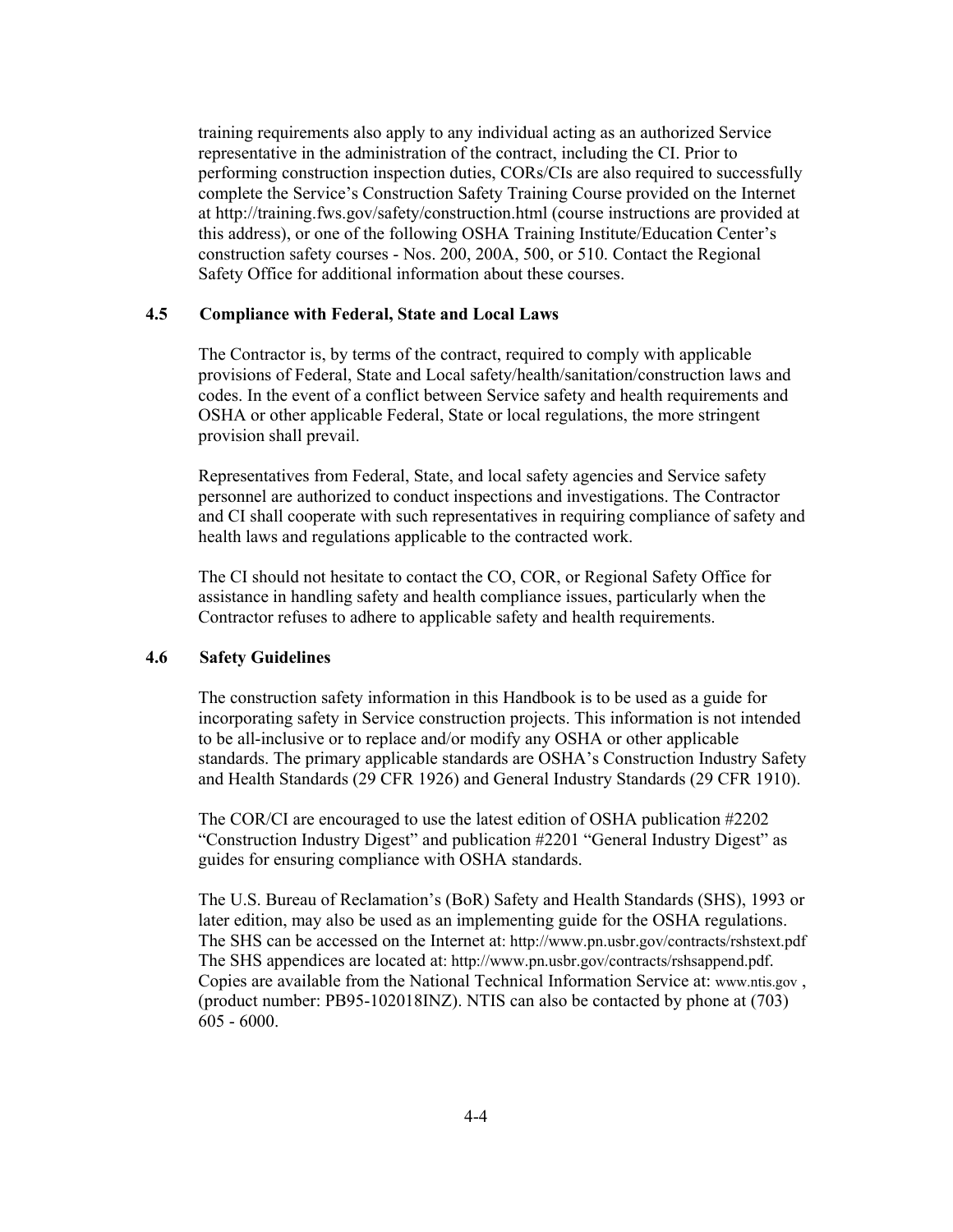# **5.0 FINAL INSPECTION**

# **5.1 General**

The guidance in this chapter is intended for those projects of sufficient complexity to require a formal final inspection. Final inspection is to determine if the work accomplished and the materials and equipment furnished comply with specification requirements. Final inspections are usually conducted in two phases: 1) a pre-final inspection, and 2) a final inspection. The pre-final inspection is conducted by the CI/FI. The final inspection is conducted by the CI/FI and COR assigned to the project (who may be accompanied by the A/E and CO).

# **5.2 Scheduling the Final Inspection**

- A. Upon receipt of a request from the Contractor for a final inspection, the COR will immediately contact the CI/FI and the Contractor to determine whether the project will be ready for final inspection on the date requested. At that time, the CI/FI will conduct the pre-final inspection to verify that the project is ready for final inspection.
- B. If the CI/FI agrees that the date schedule is realistic, the COR will advise the Contractor and make all arrangements with the inspection team.
- C. After final inspection, the decision to accept a project as substantially complete or for beneficial occupancy is made only by the CO based on recommendations by the CI/FI and COR.

# **5.3 Pre-Final Inspection**

The pre-final inspection serves a dual purpose: 1) determination of readiness of project for final inspection, and 2) preparation of a Deficiency or Punch List (see Exhibit 7.2). To assist with this, the following "pre-final Inspection Checklist" should be used. This list includes those items most commonly found on deficiency list, but is not all-inclusive.

Do not rely upon memory alone. Perform all inspections with project plans and specifications readily available to confirm your findings using this Checklist as a guide.

## A. Architectural Items

- 1. Doors, including hardware, finish, door stops, etc.
- 2. Windows, including hardware and finish.
- 3. Paint (touch-up as necessary).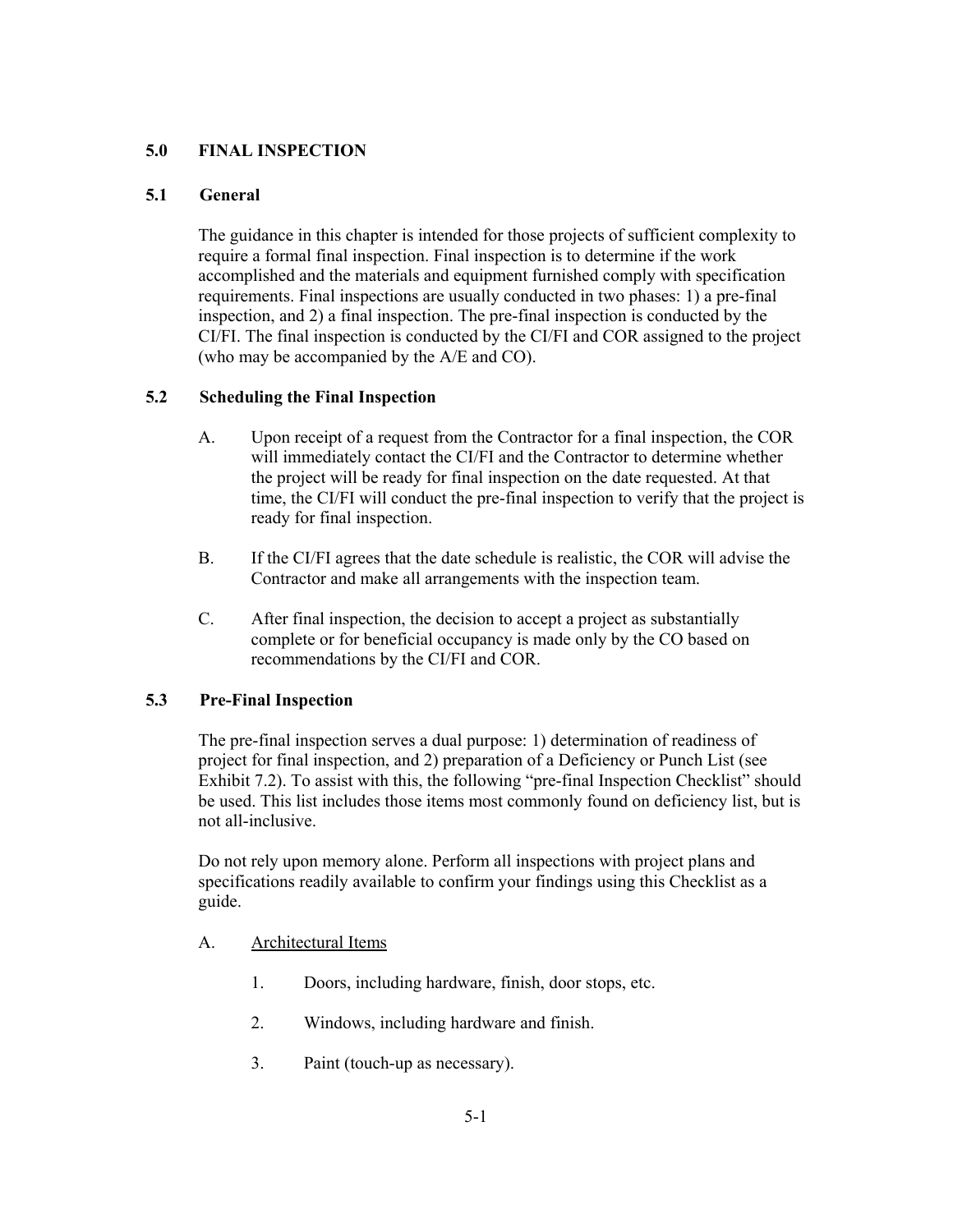- 4. Tile, ceramic (clean and seal around fixtures).
- 5. Tile, vinyl, etc. (clean, wax and polish, repair or replace).
- 6. Rubber base (fit, refasten, or replace).
- 7. Drywall (patch cracks, holes, etc.).
- 8. Masonry (check mortar joints, etc. point as necessary).
- 9. Metal trim (check for sharp edges, finish, etc.).
- 10. Millwork, cabinet doors and drawers, counter top (fit, paint, etc.).
- 11. Floor hardener, as required.
- 12. Key identification.
- 13. Tar runs on facia gravel stop.
- 14. Recaulk, as required.
- 15. Suspended (gypsum board) ceilings.
- 16. Roofing.
- 17. Cleanup, as necessary.

# B. Mechanical

- 1. Adjust fixtures.
- 2. Clean fixtures/equipment.
- 3. Check for leaks.
- 4. Check for missing accessories.
- 5. Test appliances.
- 6. Install missing escutcheons, floor and wall plates, etc.
- 7. Check cleanouts, chrome covers plates, etc.
- 8. Check floor drains.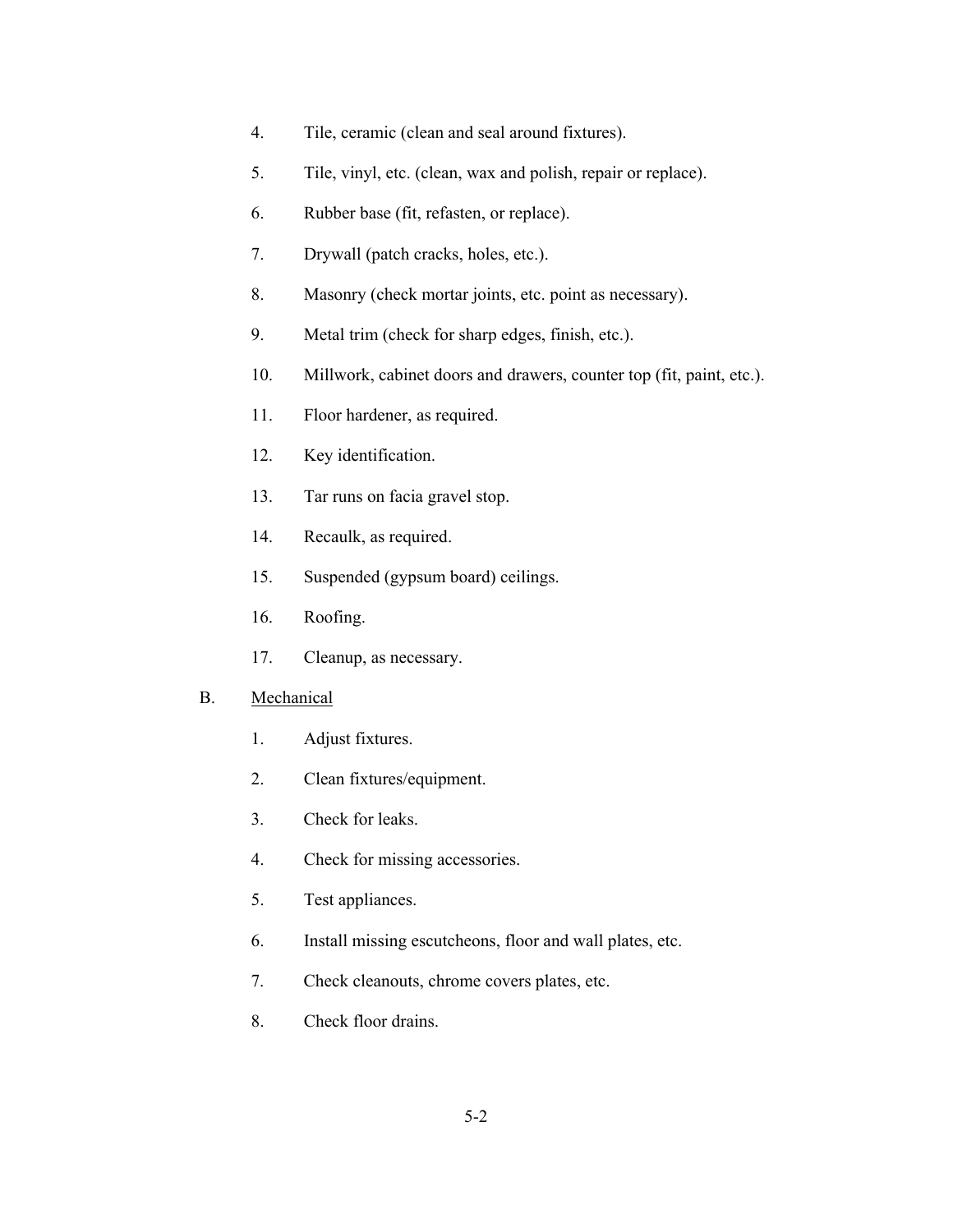# C. Electrical

- 1. Straighten switch plates and outlet covers.
- 2. Provide circuit directory in panels and verify.
- 3. Check fixtures and test for secure hanging.
- 4. Proper electrical service to each electrical item.
- 5. Operate all lights and equipment.
- 6. Check weatherhead, mast size, etc.
- 7. Clean meter base, disconnect switch, etc.
- 8. Check grounds.
- 9. Clean panel interior/touch up-paint on exterior.
- D. Heating and Ventilating
	- 1. Adjust registers, louvers, grilles, etc.
	- 2. Test equipment.
	- 3. Test controls.
	- 4. Require and observe all tests and provide test records.
	- 5. Provide instructions, manufacturers data, as required.
	- 6. Check flues.
- E. Distribution System
	- 1. Water
		- a. Valve boxes, fire hydrants, check grades and locations.
		- b. Provide wrenches and value keys.
		- c. Storage tank installation, repair, painting, etc.
		- d. Check gages, meters, etc., as required.
		- e. Observe all tests required.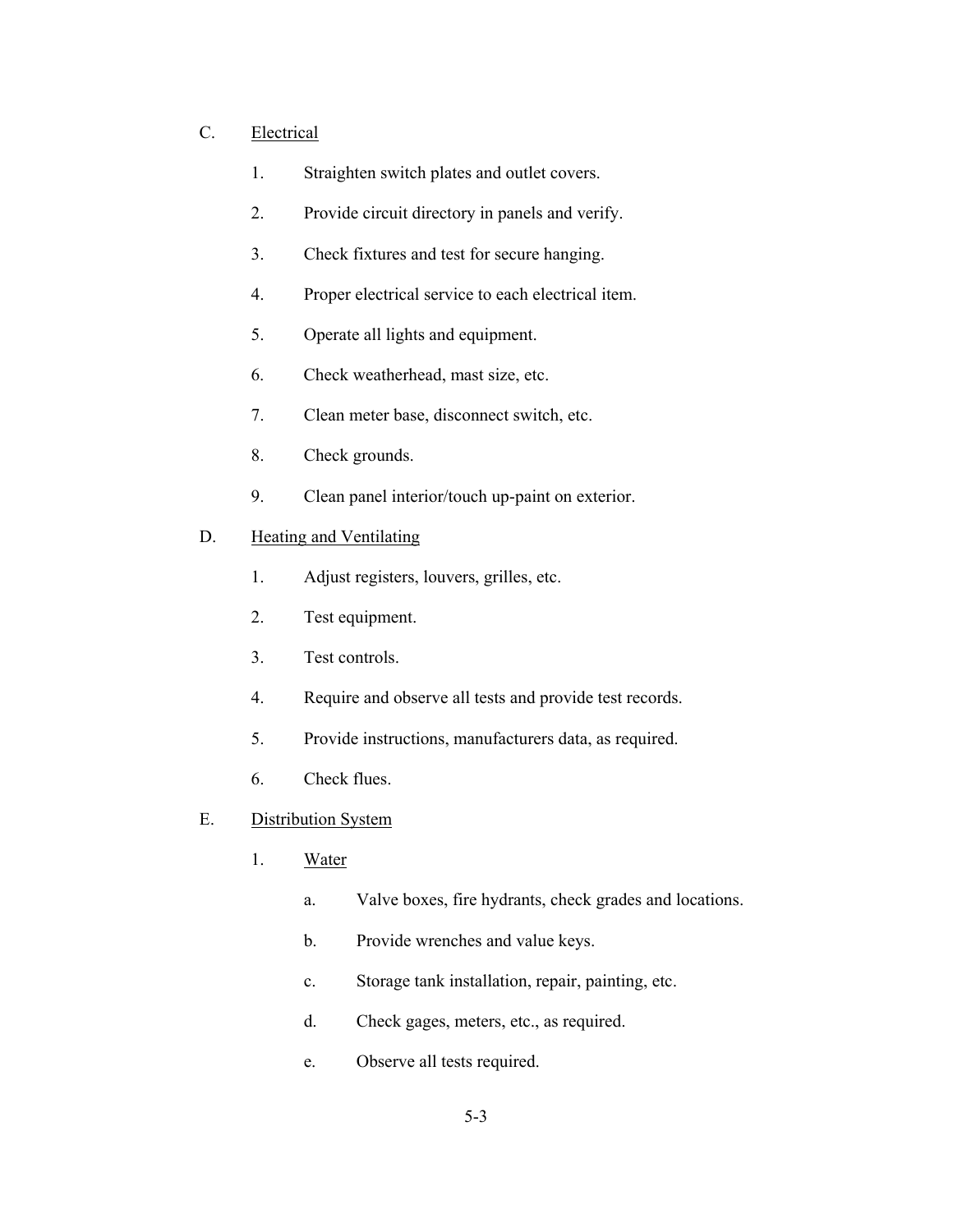- 2. Sewer
	- a. Check manhole grades.
	- b. Check slopes and grades on ponds and dikes.
	- c. Check cleanouts.
	- d. Pump all lines.
- 3. Gas, Liquified Petroleum
	- a. Check pressure regulators, piping and connections.
	- b. Tank, installation, paint, anchors, etc.

# F. Site Work

- 1. Check fine grading and drainage.
- 2. Check grades on curbs, gutter, etc.
- 3. Concrete sidewalks, repair or replace as required.
- 4. Fencing.
- 5. Roads and driveways, required compaction, etc.
- G. General
	- 1. As-built drawings.
	- 2. Record names of Service personnel given operation/maintenance instructions.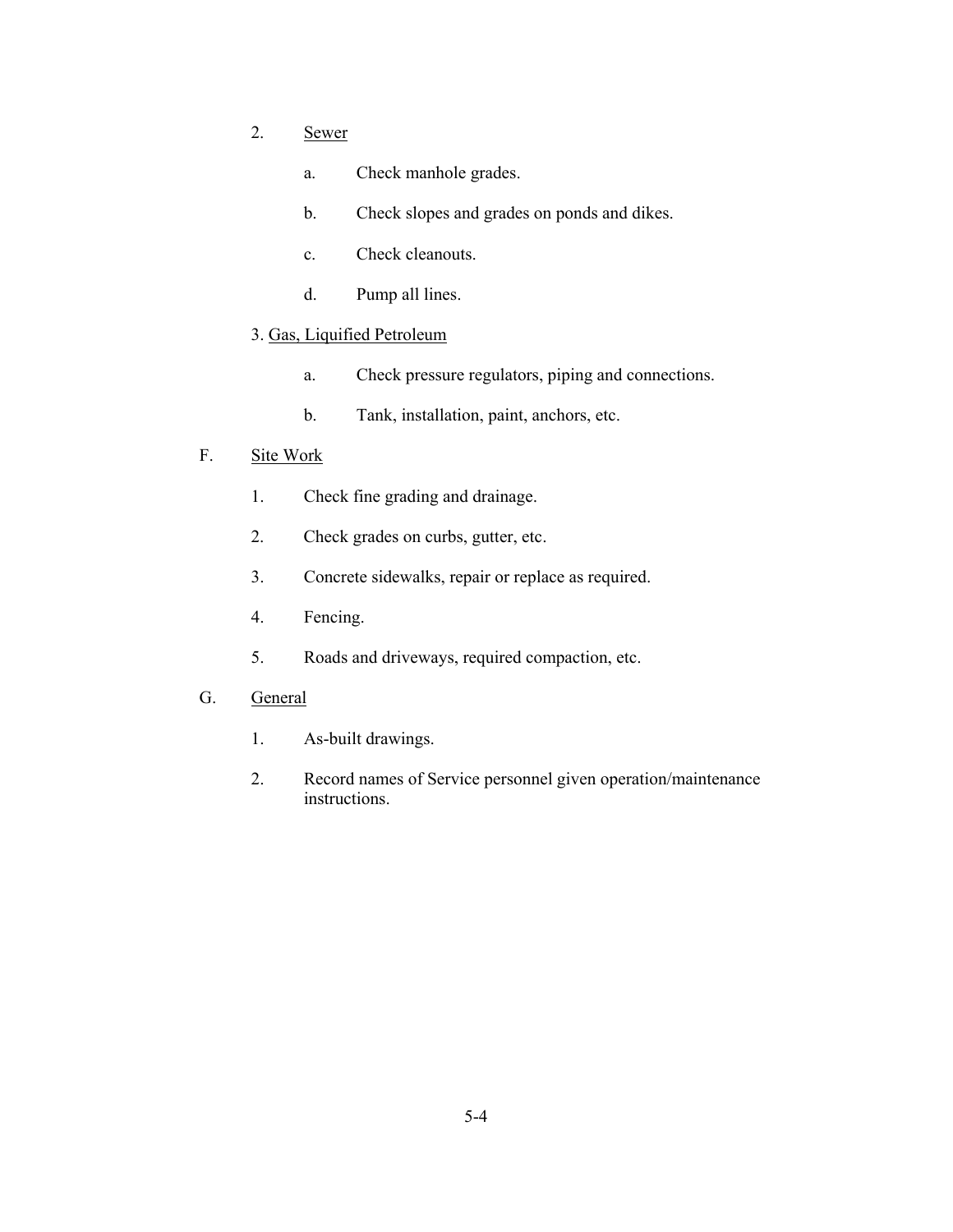## **6.0 LABOR RELATIONS**

## **6.1 General**

 This chapter deals with the scope and application of those labor standards and provisions which apply most directly to the CI's enforcement role. The role of the CI is imposed by law; it is fundamental to the success of the program and its importance is widely demonstrated in practice. Responsible project personnel are to be guided in the discharge of their enforcement responsibilities by this chapter. Responsibility for enforcement of labor standards rests with the CO. The CO is responsible for all payroll and compliance reviews. However, the CI functions as the CO's eyes and ears on the project site.

## **6.2 Labor Standards Interviews**

 The CI should conduct periodic labor standards interviews of employees on the project. The Labor Standards Interview form (Exhibit 7.3) should be used. After completion of each interview, the form should be forwarded to the CO through the COR. The CI should randomly select a representative sample of on-site workers to interview from the various trades as well as from the various subcontractors and prime Contractor.

## **6.3 Violations of Labor Standards Provisions**

 If the CI suspects a labor standards violation or is approached by an employee concerning a violation, this information should be transmitted to the CO for further investigation. Following are examples of the most frequently encountered violations.

- A. Overtime pay. Failure of the Contractor to pay 1.5 times basic pay for work performed in excess of 40 hours per week.
- B. Prevailing wage rate. Paying employees at a rate less than the wage rate shown in the contract. Pursuant to Labor Standard Provisions, the Davis-Bacon Act itemizes the minimum hourly rates to be paid to laborers and mechanics for work performed on-site. (Minimum wage rates must be posted at the job site in a prominent place where they can be seen easily by workers.)
- C. Classification. Paying employees at a rate less than that for the proper classification of work performed (e.g., paying a laborer rate when work performed is that of a carpenter or some other classification).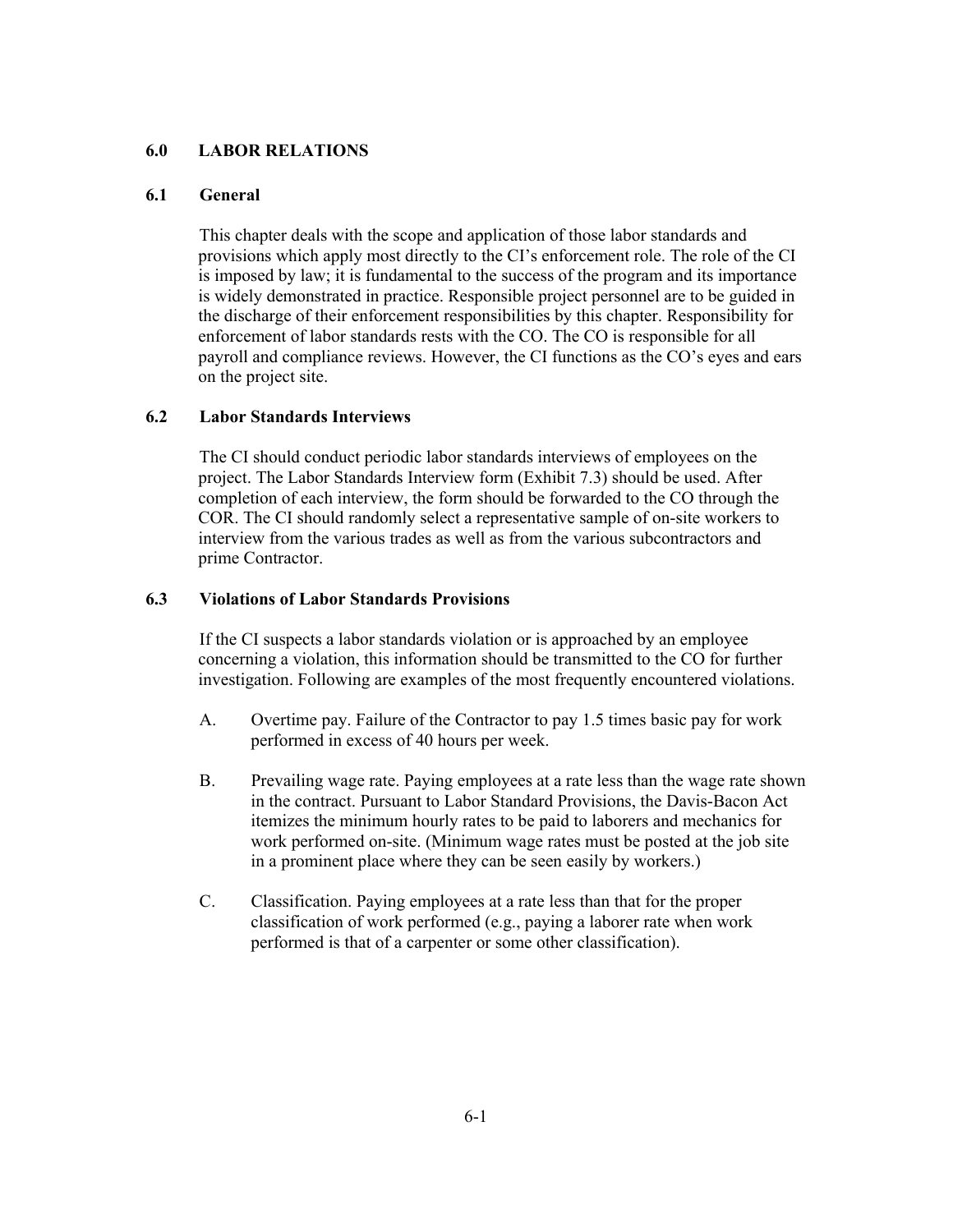# **7.0 EXHIBITS**

 $\sim$ 

 $\sim 100$ 

|                                                                                                                                                                                            |                                           |                            |                      | DENVER ENGINEERING CENTER                                                                                   |   | LOG BEQUENCE NO., |                  |
|--------------------------------------------------------------------------------------------------------------------------------------------------------------------------------------------|-------------------------------------------|----------------------------|----------------------|-------------------------------------------------------------------------------------------------------------|---|-------------------|------------------|
| <b>STATION</b>                                                                                                                                                                             |                                           |                            |                      |                                                                                                             |   | DATE              |                  |
| <b>PROJECT</b>                                                                                                                                                                             |                                           |                            |                      |                                                                                                             |   |                   |                  |
| <b>CONTRACT NUMBER</b>                                                                                                                                                                     |                                           |                            |                      | <b>TEMPERATURE</b>                                                                                          |   |                   |                  |
| $14.16-000$                                                                                                                                                                                |                                           |                            |                      | HIGH:                                                                                                       |   | LOW:              |                  |
| WEATHER                                                                                                                                                                                    |                                           |                            |                      |                                                                                                             |   |                   |                  |
|                                                                                                                                                                                            |                                           |                            |                      | PERSONNEL WORKING                                                                                           |   |                   |                  |
| Contractor or Subcontractor                                                                                                                                                                |                                           | Foraman [Mechanic] Laborer |                      | Contractor or Subcontractor                                                                                 |   | Foreman           | Mechanic Laborer |
|                                                                                                                                                                                            |                                           |                            |                      |                                                                                                             |   |                   |                  |
|                                                                                                                                                                                            |                                           |                            |                      |                                                                                                             |   |                   |                  |
|                                                                                                                                                                                            |                                           |                            |                      |                                                                                                             |   |                   |                  |
|                                                                                                                                                                                            |                                           |                            |                      |                                                                                                             |   |                   |                  |
|                                                                                                                                                                                            |                                           |                            |                      |                                                                                                             |   |                   |                  |
|                                                                                                                                                                                            |                                           |                            |                      |                                                                                                             |   |                   |                  |
|                                                                                                                                                                                            |                                           |                            |                      | WORK PERFORMED.                                                                                             |   |                   |                  |
|                                                                                                                                                                                            |                                           |                            |                      |                                                                                                             |   |                   |                  |
|                                                                                                                                                                                            |                                           |                            |                      |                                                                                                             |   |                   |                  |
|                                                                                                                                                                                            |                                           |                            |                      |                                                                                                             |   |                   |                  |
|                                                                                                                                                                                            |                                           |                            |                      |                                                                                                             |   |                   |                  |
|                                                                                                                                                                                            |                                           |                            |                      |                                                                                                             |   |                   |                  |
|                                                                                                                                                                                            |                                           |                            |                      |                                                                                                             |   |                   |                  |
|                                                                                                                                                                                            |                                           |                            |                      |                                                                                                             |   |                   |                  |
|                                                                                                                                                                                            |                                           |                            |                      |                                                                                                             |   |                   |                  |
|                                                                                                                                                                                            |                                           |                            |                      |                                                                                                             |   |                   |                  |
|                                                                                                                                                                                            |                                           |                            |                      |                                                                                                             |   |                   |                  |
|                                                                                                                                                                                            |                                           |                            | $\ddot{\phantom{a}}$ |                                                                                                             |   |                   |                  |
|                                                                                                                                                                                            |                                           |                            |                      |                                                                                                             |   |                   |                  |
|                                                                                                                                                                                            |                                           |                            |                      |                                                                                                             |   |                   |                  |
|                                                                                                                                                                                            |                                           |                            |                      |                                                                                                             |   |                   |                  |
|                                                                                                                                                                                            |                                           |                            |                      |                                                                                                             |   |                   |                  |
|                                                                                                                                                                                            |                                           |                            |                      |                                                                                                             |   |                   |                  |
|                                                                                                                                                                                            |                                           |                            |                      |                                                                                                             |   |                   |                  |
|                                                                                                                                                                                            |                                           |                            |                      |                                                                                                             |   |                   |                  |
|                                                                                                                                                                                            |                                           |                            | REMARKS              |                                                                                                             |   |                   |                  |
| IINCLUDE MATERIALS DELIVERED, SHORTAGES IN MEN OR MATERIAL, OFFICIAL VISITORS ON SITE, OFFICIAL<br>INSTRUCTIONS RECEIVED AND ACTION TAKEN CONCERNING UNACCEPTABLE MATERIAL OR WORKWANGAIPI | $\mathbf{I}$                              |                            |                      |                                                                                                             |   |                   |                  |
|                                                                                                                                                                                            |                                           |                            |                      |                                                                                                             |   |                   |                  |
|                                                                                                                                                                                            |                                           |                            |                      | HEAVY EQUIPMENT ON SITE<br>(List equipment when initially brought to site. Thereafter report only changes.) | . |                   |                  |
|                                                                                                                                                                                            |                                           |                            |                      |                                                                                                             |   |                   |                  |
|                                                                                                                                                                                            |                                           |                            |                      |                                                                                                             |   |                   |                  |
|                                                                                                                                                                                            |                                           |                            |                      |                                                                                                             |   |                   |                  |
|                                                                                                                                                                                            |                                           |                            |                      | SIGNATURE (INSPECTOR)                                                                                       |   |                   |                  |
|                                                                                                                                                                                            | DISTRIBUTION<br>CONTRACTING OFFICER (CGS) |                            |                      |                                                                                                             |   |                   |                  |
|                                                                                                                                                                                            |                                           |                            |                      |                                                                                                             |   |                   |                  |
| ORIGINAL:<br>YELLOW:                                                                                                                                                                       |                                           |                            |                      |                                                                                                             |   |                   |                  |
| CHIEF, DFC<br><b>PINK</b><br>CONTRACTOR<br>GOLDENROD:                                                                                                                                      | <b>INSPECTOR'S FILE</b>                   |                            |                      | SIGNATURE (CONTRACTORI                                                                                      |   |                   |                  |

**Exhibit 7.1.** Inspector's Daily Log.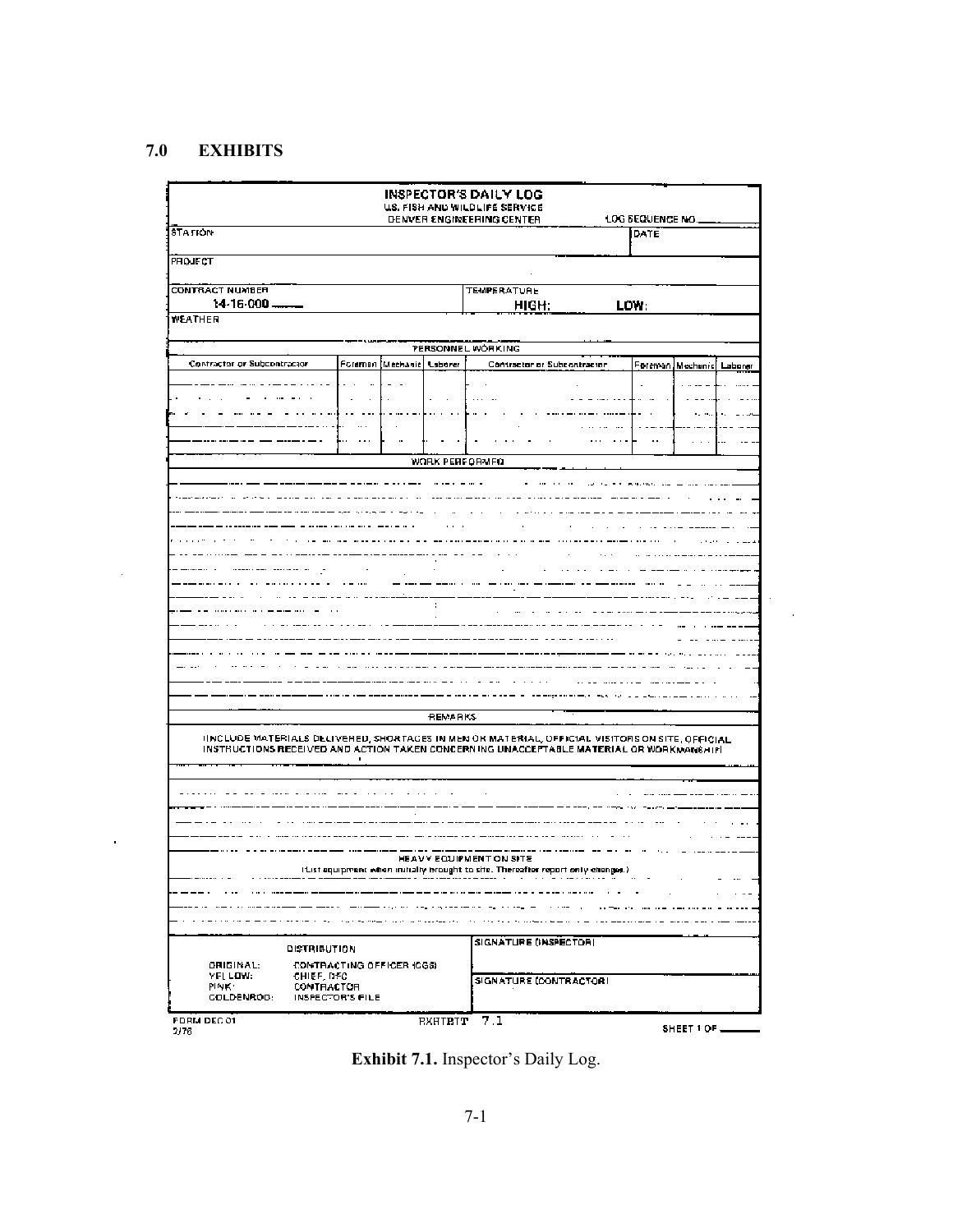| 1. STATION           |                                                 |               |                                   |                                  | 2 PAGE<br>of             |
|----------------------|-------------------------------------------------|---------------|-----------------------------------|----------------------------------|--------------------------|
| 3. CONTRACT #/       |                                                 | 4. INSPECTION | 5. TYPE OF INSPECTION             | 6. JOB DESCRIPTION (SHORT TITLE) |                          |
|                      | <b>WORK ORDER #</b>                             | <b>DATE</b>   |                                   |                                  |                          |
|                      | 7. NAME OF CONTRACTOR                           |               |                                   | .<br>, 8. INSPECTED RY:          |                          |
| 9.                   | 10.                                             |               | 11                                |                                  | 12                       |
| <b>ITEM</b><br>NO.   | SPECI RPP.<br>PARA NO.<br>ANIXUR<br>DRAWING NO. |               | DESCRIPTION OF DEFECT OR OMISSION |                                  | <b>DATE</b><br>CORRECTED |
|                      |                                                 |               |                                   |                                  | AND NAME                 |
|                      |                                                 |               |                                   |                                  |                          |
|                      |                                                 |               |                                   |                                  |                          |
|                      | $\cdots$                                        |               |                                   |                                  |                          |
|                      |                                                 |               |                                   |                                  |                          |
|                      |                                                 |               |                                   |                                  |                          |
|                      |                                                 |               |                                   |                                  |                          |
|                      |                                                 |               |                                   |                                  |                          |
|                      |                                                 |               |                                   |                                  |                          |
|                      |                                                 |               |                                   |                                  |                          |
|                      | 1                                               |               |                                   |                                  |                          |
|                      |                                                 |               |                                   |                                  |                          |
|                      |                                                 |               |                                   |                                  |                          |
| $\ddot{\phantom{a}}$ |                                                 |               |                                   |                                  |                          |
|                      |                                                 |               |                                   |                                  |                          |
|                      |                                                 |               |                                   |                                  |                          |
|                      |                                                 |               |                                   |                                  |                          |
|                      |                                                 |               |                                   |                                  |                          |
|                      |                                                 |               | $\ddot{\phantom{a}}$              |                                  |                          |
|                      |                                                 |               |                                   |                                  |                          |
|                      |                                                 |               |                                   |                                  |                          |
|                      |                                                 |               |                                   |                                  |                          |
|                      |                                                 |               |                                   |                                  |                          |
|                      |                                                 |               |                                   | ————————————                     | $\ddot{\phantom{0}}$     |
|                      |                                                 |               |                                   |                                  | <b>.</b>                 |
|                      |                                                 |               |                                   | —————————————————                | -                        |
|                      |                                                 |               |                                   |                                  | -                        |
|                      |                                                 |               |                                   |                                  | - . -<br>                |

# PUNCH LIST

 $\sim$ 

 $\hat{\phi}$ 

**Exhibit 7.2.** Punch List.

 $\blacksquare$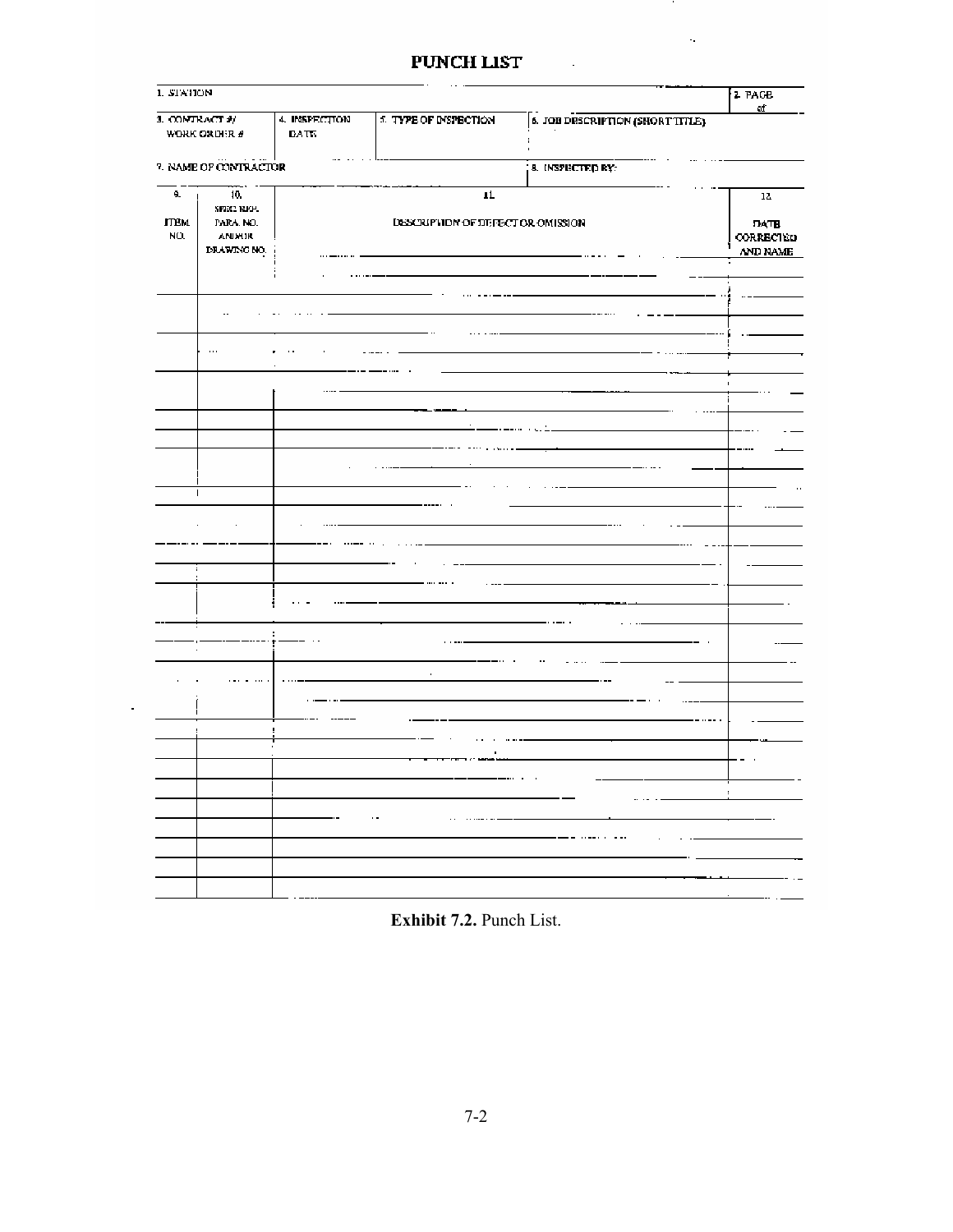|                                                | LABOR STANDARDS INTERVIEW                                                                                     |                                                                                  |                                          | FORM APPROVED<br>CHAB NO. 9000-0089                                      |
|------------------------------------------------|---------------------------------------------------------------------------------------------------------------|----------------------------------------------------------------------------------|------------------------------------------|--------------------------------------------------------------------------|
| <b>CONTRACT NUMBER</b>                         |                                                                                                               | BAPLOVER'S WHAT GAVE FIVE MAY                                                    |                                          |                                                                          |
| HANG OF RISK DONTINGTON                        |                                                                                                               |                                                                                  |                                          |                                                                          |
|                                                |                                                                                                               |                                                                                  | DIFLORE'S ADDRESS ABOVE CAL SER, 29 Game |                                                                          |
| <b>WAS OF BUILDING</b>                         |                                                                                                               | WURK CLARAPPEATEN                                                                |                                          | WANG PATE                                                                |
|                                                |                                                                                                               | <b>BUREAUSORS NAME AND AND</b>                                                   |                                          |                                                                          |
|                                                |                                                                                                               |                                                                                  |                                          | (Wheat Bullet)                                                           |
|                                                |                                                                                                               |                                                                                  |                                          | TIS<br>ND                                                                |
| <b>CO YOU WORK QUEEN II NELES PER DICT?</b>    |                                                                                                               |                                                                                  |                                          |                                                                          |
| DO YOU WORK OVER 40 HOURS PER WEEK?            |                                                                                                               |                                                                                  |                                          |                                                                          |
|                                                | nne year paed at least year and a half for dwenter heliney                                                    |                                                                                  |                                          |                                                                          |
|                                                | ANE YOU RECENTIVE ANY CASH PAYMENTS FOR FRANKE SEMETHS RECURRED BY THE FOSTED WADE DISTINGUINATION ORCHARDING |                                                                                  |                                          |                                                                          |
|                                                | INVATIOISLACTIONS CITYER THAN TAXES AND \$DCIAL SECURITY ARE SAIDE FROM YOUR PAY?                             |                                                                                  |                                          |                                                                          |
|                                                |                                                                                                               | HOW SAMY HOURS DID YOU WORK ON YOUR LAST WORK DAY BEFORE THIS INTERVIEW?         |                                          |                                                                          |
| <b>HOURS</b>                                   | WHAT DATE COMMON WAS THAT!                                                                                    |                                                                                  |                                          |                                                                          |
| MART FORLA CO TON USEF                         |                                                                                                               |                                                                                  |                                          |                                                                          |
|                                                |                                                                                                               |                                                                                  |                                          |                                                                          |
|                                                |                                                                                                               |                                                                                  |                                          |                                                                          |
|                                                | WHEDI DRO YOU BEGIN WORK ON THIS PROJECT (VYIMLEOUT                                                           |                                                                                  |                                          |                                                                          |
|                                                |                                                                                                               | I HAVE FIELD THE ARCHE AND CENTIFY IT TO BE CORRECT TO THE MEST OF MY KNOWLEDGE. |                                          |                                                                          |
| <b>BURLEYER'S BRANTING</b>                     |                                                                                                               |                                                                                  | DATE (YN AWOD)                           |                                                                          |
| INTERVIEWER'S PEAUTURE                         |                                                                                                               |                                                                                  | DATE (YYELHOO)                           |                                                                          |
|                                                |                                                                                                               |                                                                                  |                                          |                                                                          |
| WORK ENPLOYEE WAS DOING WHEN INTERVIEWED       |                                                                                                               | INTERVIEWER'S COMMENTS                                                           |                                          |                                                                          |
|                                                |                                                                                                               |                                                                                  |                                          |                                                                          |
|                                                | IS EVERYONES PROPERLY CLUBBARED AND PROTECTIVE analysis space is readed use comments section)                 |                                                                                  |                                          |                                                                          |
| O was<br>ARE TAKEN FATES AND POSTERS DEPLAYED? | □⊷                                                                                                            |                                                                                  |                                          |                                                                          |
| Ҧ-жа                                           | □ ⊷                                                                                                           |                                                                                  |                                          |                                                                          |
|                                                |                                                                                                               | FOR USE BY PAYROLL CHECKER                                                       |                                          |                                                                          |
|                                                | 15 ABCNE WFORMATION IN ARRIBEMENT WITH PAYIROLL DATA!                                                         |                                                                                  |                                          |                                                                          |
| ᄆᇷ                                             | ⊃≂                                                                                                            |                                                                                  |                                          |                                                                          |
| <b>COUNTERTS</b>                               |                                                                                                               |                                                                                  |                                          |                                                                          |
|                                                |                                                                                                               |                                                                                  |                                          |                                                                          |
| DATE OF ORECA:<br>(Y) AMARO                    | NAME OF OPECATER (Last First MJJ)                                                                             | <b>JOHN TITLE</b>                                                                | SIGNATURE                                |                                                                          |
|                                                |                                                                                                               |                                                                                  |                                          |                                                                          |
| NEW 7549-01-004-9800                           |                                                                                                               | <b>HNL-101</b>                                                                   |                                          | STANDARD PORSI 1441 110-871<br>President by DSA<br>FAR (40 OPA) 55.520kg |

 $\cdot$ 

**Exhibit 7.3.** Labor Standards Interview Form.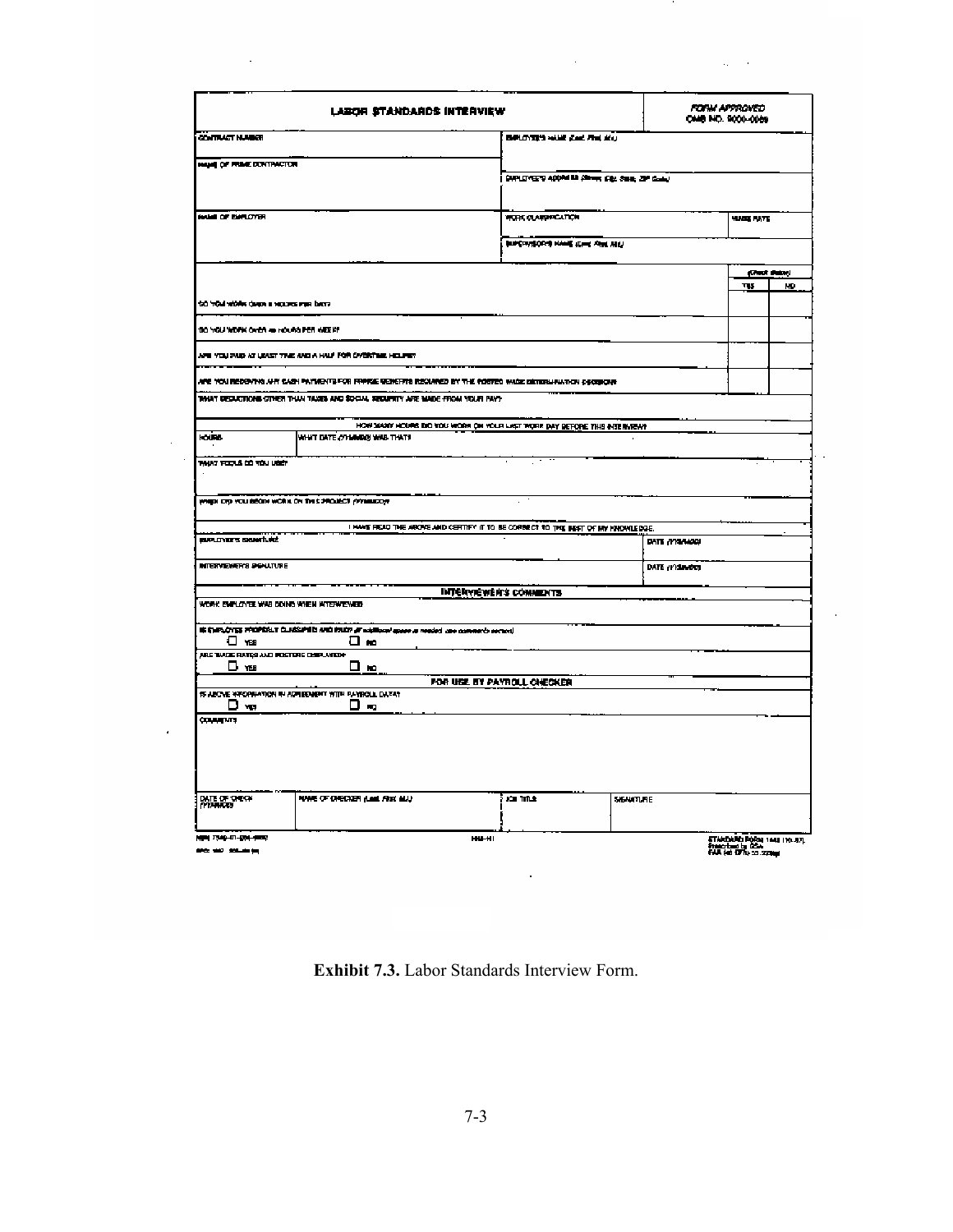|                                                                                                                                                                                                                                                                   |                                                                 | (Date)  |
|-------------------------------------------------------------------------------------------------------------------------------------------------------------------------------------------------------------------------------------------------------------------|-----------------------------------------------------------------|---------|
|                                                                                                                                                                                                                                                                   |                                                                 |         |
|                                                                                                                                                                                                                                                                   |                                                                 | (Time)  |
| Contractor's Superintendent                                                                                                                                                                                                                                       |                                                                 |         |
| Contractor's Name                                                                                                                                                                                                                                                 |                                                                 |         |
| Address                                                                                                                                                                                                                                                           |                                                                 |         |
|                                                                                                                                                                                                                                                                   |                                                                 |         |
| Contract Number                                                                                                                                                                                                                                                   | Station                                                         | Project |
| Unsafe condition description:                                                                                                                                                                                                                                     | the control of the control of the control of the control of the |         |
|                                                                                                                                                                                                                                                                   |                                                                 |         |
| You are directed to immediately stop all portions of the work related to the<br>above condition(s). I am in the process of notifying the Contracting Officer<br>of this condition for appropriate action.<br>This notice is a part of the official contract file. |                                                                 |         |
|                                                                                                                                                                                                                                                                   | On-alte Government Representative                               |         |
| Contracting Officer<br>cc :<br>Construction Manager<br>Safety Office                                                                                                                                                                                              |                                                                 |         |

 $\overline{\phantom{a}}$ 

**Exhibit 7.4.** Notification Letter about Unsafe Conditions.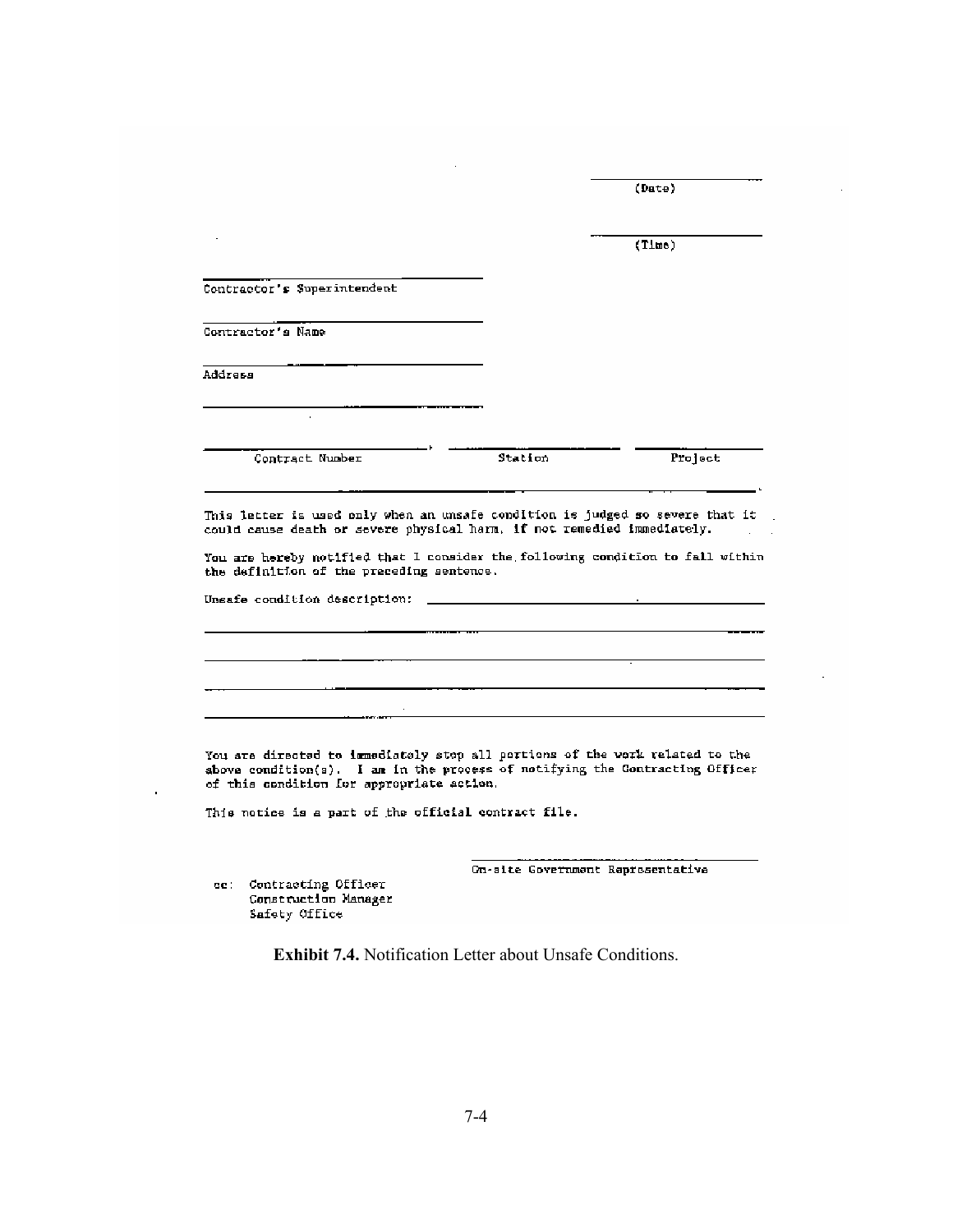#### TIME AND MATERIALS REPORT

The Time and Material (T&M) Report should be used by the Inspector as an aid in documenting additional work by the Contractor that is related to but is not a part of the original contract. Example: An existing 10-inch water line is encountered at a location conflicting with the drawings for a new building's foundation. The Contractor is directed to relocate the water lines outside of the new building's perimeter. On the T&M Report, the Inspector should record the date, manhours, skill levels, equipment and materials used by the Contractor in performing the work (see attached blank form and sample form). The Inspector and the Contractor's Superintendent should sign the report with copies retained by the Contractor and the Construction Manager,

Accurate recordkeeping and reporting are essential in avoiding contract disputes and claims. A T&M Report for all additional work is required for the contract record.

**Exhibit 7.5.** Time and Materials Report.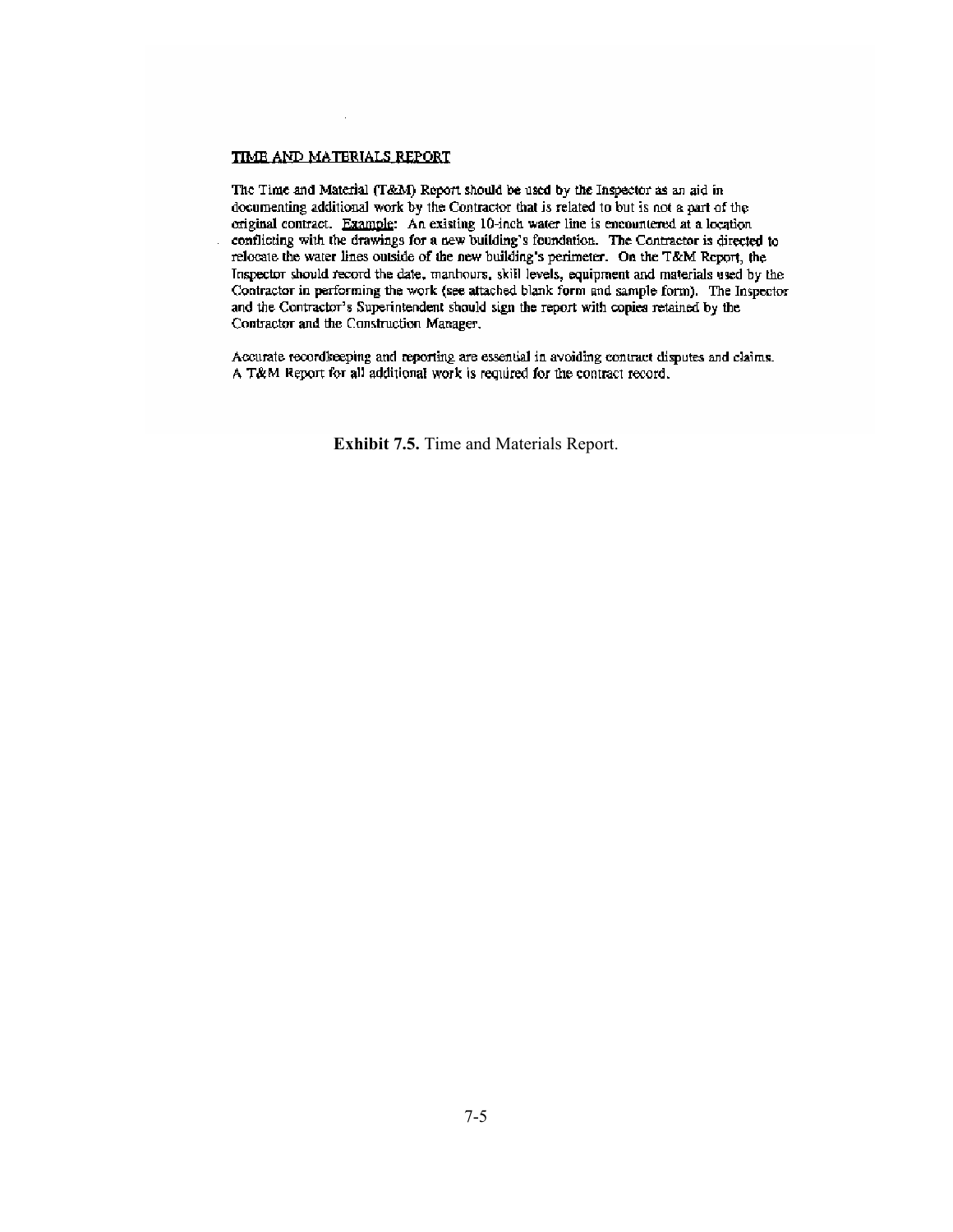#### U.S FISH AND WILDLIFE SERVICE

 $\sim 10^{-11}$ 

# DENVER ENGINEERING CENTER

#### TIME AND MATERIALS WORK SHEET

| STATION                                                      | PROJECT            |                            |        |
|--------------------------------------------------------------|--------------------|----------------------------|--------|
| DATE __ _ _ _ _ _ _ _ _ _ _ _ OCNTRACT NO. 14-16-000 _ - _ _ |                    |                            |        |
| DESCRIPTION                                                  |                    | RATE S/   ROURS   TOTAL    |        |
| LABOR                                                        |                    |                            |        |
|                                                              |                    |                            |        |
|                                                              |                    |                            |        |
|                                                              |                    |                            |        |
|                                                              |                    |                            |        |
|                                                              |                    |                            |        |
| $=$ $-$                                                      |                    |                            |        |
|                                                              |                    |                            |        |
| <b>EQUIPMENT</b>                                             | I.                 |                            |        |
|                                                              |                    |                            |        |
| $\sim$                                                       |                    |                            |        |
|                                                              | ----- --- -- - - - |                            |        |
|                                                              |                    |                            |        |
|                                                              |                    |                            | ٠.,    |
|                                                              |                    |                            |        |
|                                                              |                    |                            |        |
| <b>MATERIALS</b>                                             |                    | <b>CUBNITTY</b> UNIT PRICE |        |
|                                                              |                    |                            |        |
|                                                              |                    |                            |        |
| $\sim$                                                       |                    |                            | $\sim$ |
|                                                              |                    |                            |        |
|                                                              |                    |                            |        |
|                                                              |                    |                            |        |
|                                                              |                    |                            |        |
| USFWS ON-SITE REPRESENTATIVE                                 | TOTAL TODAY        |                            |        |
|                                                              |                    |                            |        |
|                                                              |                    | <b>ACCUMULATIVE TOTAL</b>  |        |
|                                                              |                    |                            |        |
| <b>CONTRACTOR</b>                                            | TOTAL-TO-DATE      |                            |        |
| BY .                                                         |                    |                            |        |
| 10/16/85                                                     |                    |                            |        |
|                                                              |                    |                            |        |

**Exhibit 7.6.** Time and Materials Worksheet.

 $\epsilon$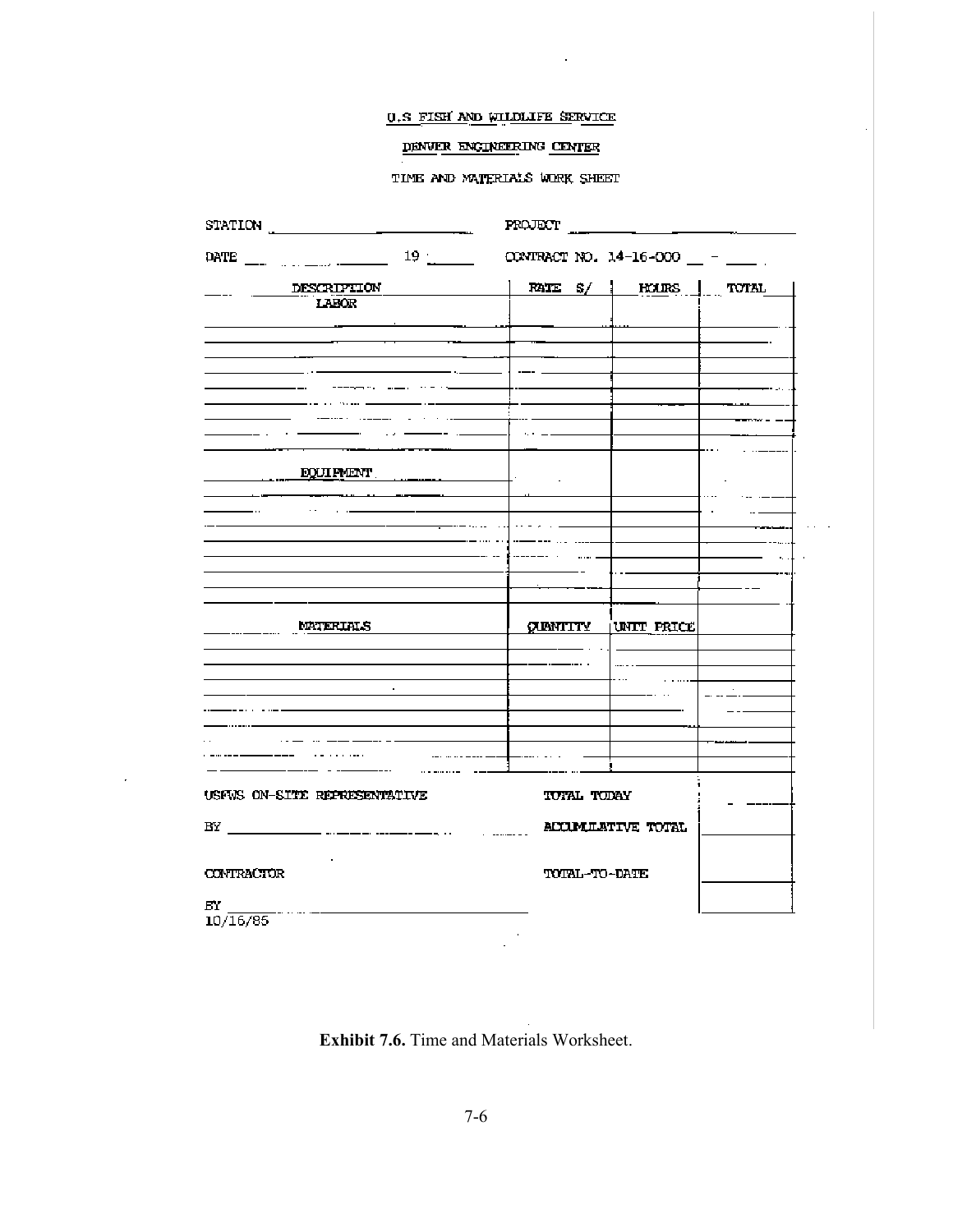# **PRE-CONSTRUCTION SAFETY CHECKLIST**

**The Fish & Wildlife Service (FWS) places safety and health as a top priority at all Service contracted construction sites (360 FW 4). The Contractor has ultimate responsibility for safety during construction until final completion and acceptance of the project by FWS.**

This checklist serves a tool to assess safety program preparations of the contractor, and is not all-inclusive. As tasks change and new risks and hazards are introduced, you may need to address additional safeguards and corrective measures.

The contractor and subcontractor(s) must comply with all Occupational Safety and Health Administration (OSHA) regulations applicable to the construction project, including requirements set forth within solicitation provisions and contract clauses (e.g., FAR 52.236- 13 "Accident Prevention" with Alternate I and Special Provisions). It is the responsibility of the contractor/subcontractor(s) to adhere to regulations found at 29 CFR 1910, 1926, and 1928. (See page 5 for Table of Contents of OSHA Construction Safety Standards.) Each contractor/subcontractor must initiate and maintain an effective safety program that provides adequate systematic policies, procedures, and practices to protect their employees from, and allow them to recognize, job-related safety and health hazards. The program must include provisions for the systematic identification, evaluation, and prevention/control of general work site hazards, specific job hazards, and potential hazards that may arise from foreseeable conditions, as well as providing a competent person to conduct frequent and regular inspections. The contractor must instruct each employee to recognize and avoid unsafe conditions and the regulations applicable to the work environment.

| <b>PROJECT TITLE:</b>   | <b>CONTRACT NUMBER:</b>                                      | <b>PROJECT LOCATION:</b>     |
|-------------------------|--------------------------------------------------------------|------------------------------|
| <b>PRE-CONSTRUCTION</b> | <b>NAME AND ADDRESS OF</b>                                   | <b>NAME OF CONTRACTOR</b>    |
| <b>MEETING DATE:</b>    | <b>CONTRACTOR:</b>                                           | SUPERINTENDENT/FOREMAN       |
| <b>NAME OF SERVICE</b>  | <b>NAME OF CONTRACTOR'S</b>                                  | <b>PROPOSED CONSTRUCTION</b> |
| CONTRACTING OFFICER:    | <b>COMPETENT PERSON (PER 29 START DATE:</b><br>CFR 1926.31): |                              |

**Exhibit 7.7.** Pre-Construction Safety Checklist.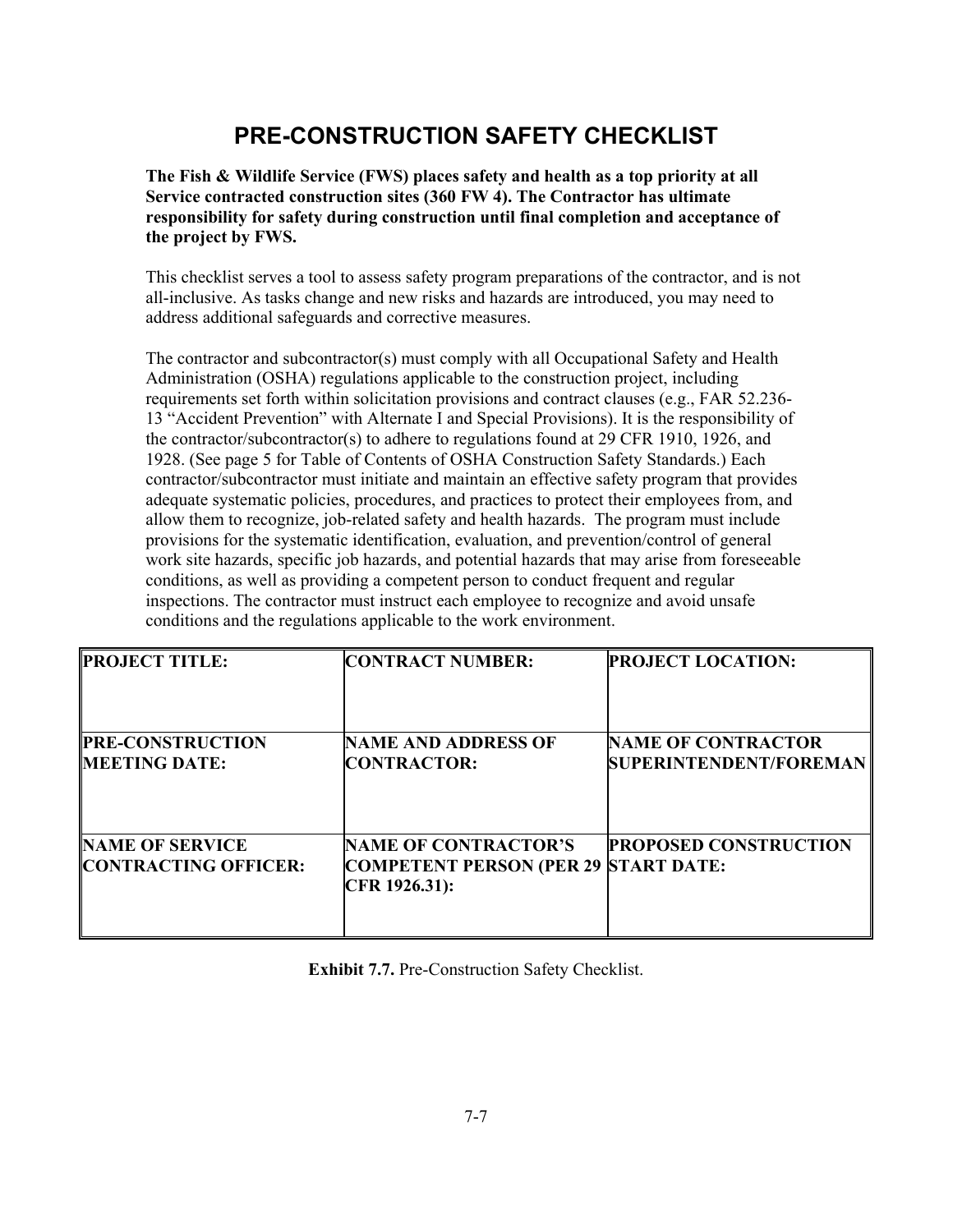# **PRE-CONSTRUCTION SAFETY CHECKLIST**

(continued)

The Contractor may use at its option the latest edition of the "Bureau of Reclamation Safety and Health Standards" manual as a safety program implementation guide for the duration of the contract. The manual may be accessed via the Internet at http://www.usbr.gov/safety/RSHS/rshs.html.

# **The Contractor will address the following items prior to and/or during the Preconstruction Conference** (the Contracting Officer/Contracting Officer's Representative will record these items)**:**

1. The Contractor has read and understands his/her responsibilities for compliance with contractual safety language - FAR 52.236-13, Accident Prevention, Alternate I and applicable safety provisions? YES \_\_\_ NO \_\_\_

2. Has Contractor prepared a Safety Plan that analyzes anticipated hazards of the project and indicates how the hazards will be controlled? Contractor must identify specific procedures for controlling hazardous operations such as crane use, scaffolding, excavation/trenching, hot work/welding, etc,. YES NO N/A

3. How will Contractor/subcontractor address the four leading hazards of construction work: falls, struck by, caught in/between, and electrical?

4. The "Designated Competent Person" (responsible for the project's safety and health performance) is knowledgeable in applicable OSHA regulations and capable of identifying existing/predictable hazards, and has the authority to prompt corrective measures?

YES NO

5. Do Contractor and subcontractor employees know what to do in the event of an emergency (e.g., injury, fire, accident, hazardous material spill, etc.) with regard to the following actions?

YES NO

- a. Notification of Department, FWS Facility Manager, CO, COR, Construction Inspector (CI), etc.
- b. Means of communication with contact numbers (e.g., radio, cellular, pager, etc.).
- c. Availability of first-aid/medically-trained contractor personnel with appropriate medical supplies
- d. Personnel (including subcontractors) knowledge of location for immediate aid (e.g., first-aid, etc.).

**Exhibit 7.7.** Pre-Construction Safety Checklist (continued).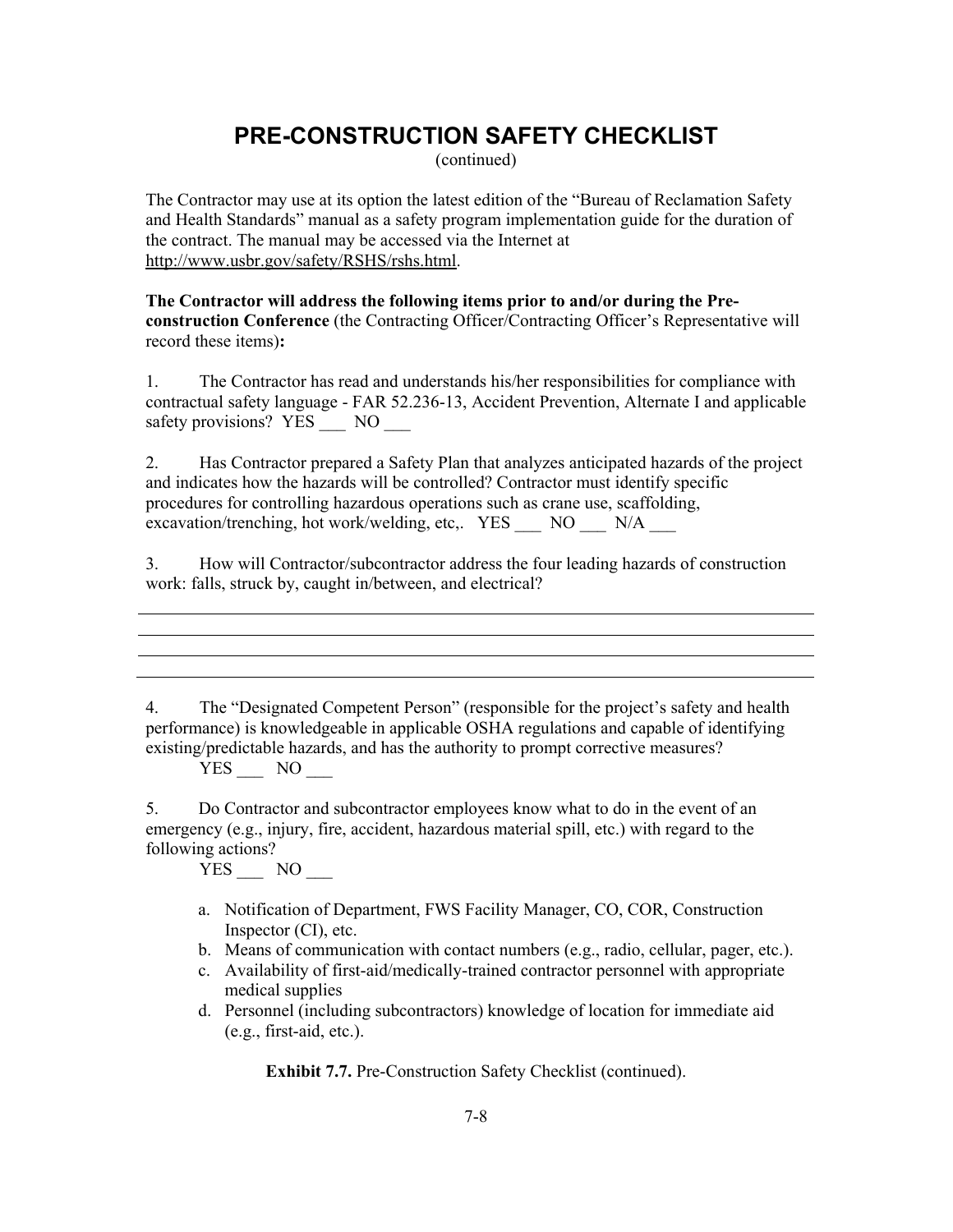- e. Evacuation routes, signals, and procedures are provided to all on-site personnel.
- f. Safety and health information disseminated to all site personnel (e.g., contractor and subcontractor employees).

6. Will a Contractor/subcontractor trailer be brought on site and its hook-up/placement coordinated with COR/CI?  $YES$  NO  $(If no, skip to # 7)$ 

|            |    | a. | Location and type of trailer (office or equipment). |
|------------|----|----|-----------------------------------------------------|
| YES        | NO | b. | Telephone hook-up.                                  |
| YES        | NΟ | c. | Electrical hook-up.                                 |
| YES        | NΟ |    | Vehicle parking arrangement (adequate space).       |
| YES        | NО | e. | Propane used for heating?                           |
| <b>YES</b> | NO |    | Serve as first-aid station?                         |

7. Is Contractor aware that he/she must ensure construction area is clearly delineated and posted with appropriate warning signs (e.g., "Hard Hat Area", "Construction Site – CLOSED", "Area Closed to Public", etc.), and that instructional signs (e.g., designated parking area, etc.) and flagmen or barriers may be required?

 $YES$  NO  $\_\_$ 

8. Housekeeping - Is Contractor/subcontractor aware that they must ensure that following acceptable housekeeping standards are practiced from project's start to finish?

YES NO

- a. Form/scrap lumber with protruding nails and all other debris must be kept clear from work areas.
- b. Combustible scrap and debris must be removed at regular/frequent intervals.
- c. Materials must be stored with regard to their fire characteristics with effective fire protection and prevention measures used.
- d. An enclosed chute must be used whenever materials are dropped more than 20 feet to an exterior point of a building.
- e. Aisles, exits, and passageways must be kept clear and in good repair.
- 9. Is Contractor aware of following Environmental and Personal Controls standards? YES NO
	- a. Potable water provided.
	- b. Restroom facilities provided.
	- c. Washing facility provided for employees engaged in operations involving harmful substances.
	- d. Intoxicating beverages, controlled substances, and/or firearms are not permitted under any circumstances on the construction site.
	- e. All activities in or around water bodies must be in compliance with regulations for worker safety, including personal flotation devices or buoyant work vests, lifelines, ring buoys and guardrails while working over or adjacent to water hazards, and from barges, boats, and/or launches.

**Exhibit 7.7.** Pre-Construction Safety Checklist (continued).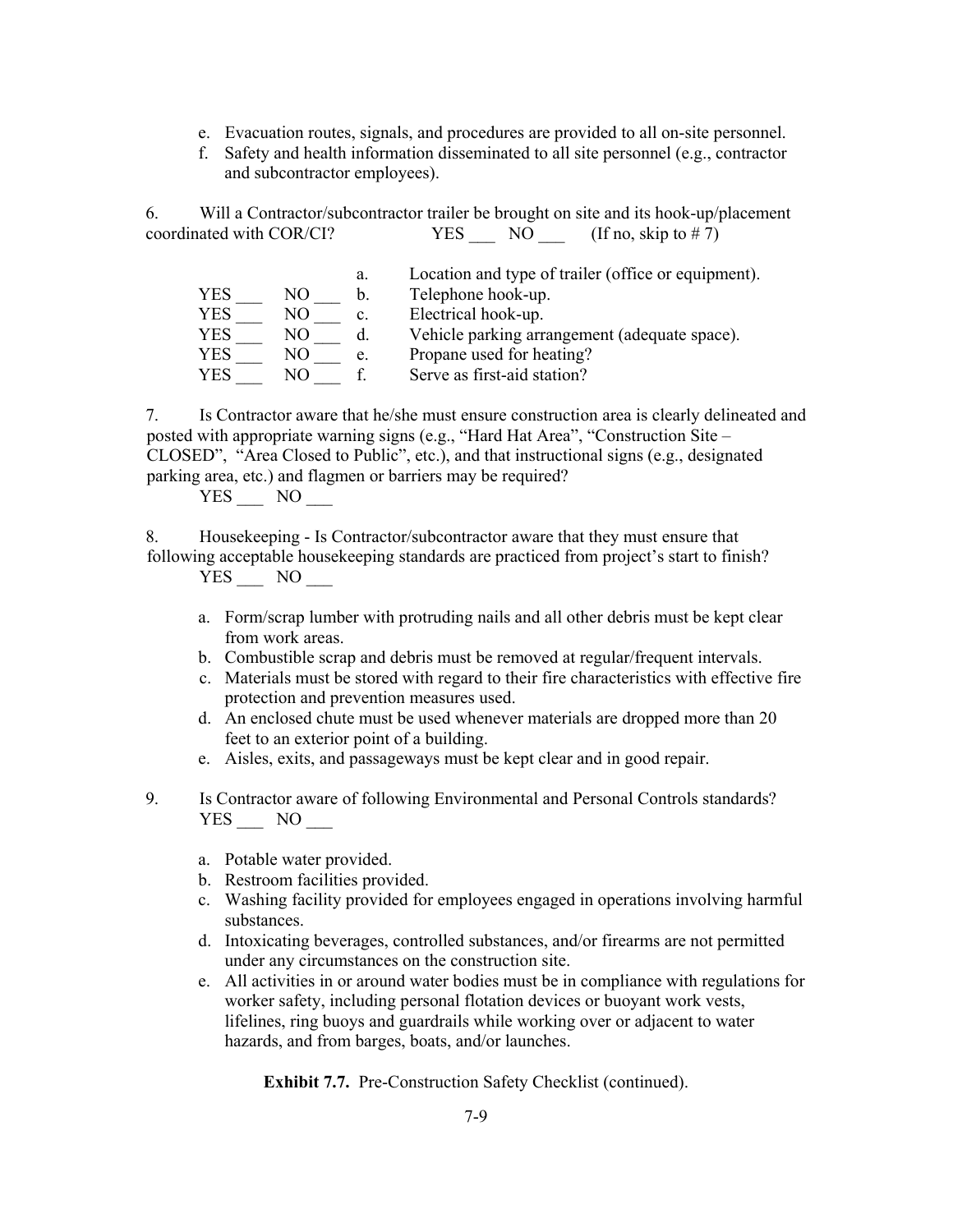10. Is Contractor/subcontactor aware that the following employee training considerations may need to be addressed?

YES NO

- a. Confined Space.
- b. Scaffolding.
- c. Fall Protection.
- d. Hazard Communication.
- e. Lockout/Tagout.
- f. Respiratory Protection.
- g. First Aid.

11. Contractor/subcontractor is responsible for requiring employees to wear appropriate personal protective equipment in all operations where there is an exposure to hazardous conditions or where the need is indicated for using such equipment to reduce the hazard to their employee(s). The contractor/subcontractor is also responsible for ensuring that personnel using protective equipment are trained and medically qualified to do so. Such personal protective equipment may include the following: Discussed with contractor?

 $YES$  NO  $\_\_$ 

- a. Eye and face protection (safety goggles, safety glasses, welding goggles, face shields, etc.).
- b. Protective footwear (safety shoes, boots).
- c. Protective gloves (leather, rubber, insulated).
- d. Respirators (dust, half-face, full-face, etc.).
- e. Hearing protection (ear plugs, muffs, etc.).
- f. Coast Guard-approved PFD/buoyant vest.
- g. Fall protection equipment.
- 12. Tools (hand, electric, pneumatic) Standards: Discussed with contractor? YES NO
	- a. Hand tools, power tools, and jacks are maintained in safe operating condition and used only for the purpose for which they were designed.
	- b. Electric power-operated tools must be either approved double-insulated, or be properly grounded (see Item #13 "Electrical" for additional considerations).
- 13. Electrical Standards:

| YES        | NC  | Ground Fault Circuit Interrupters (GFCIs) or an assured<br>a. |
|------------|-----|---------------------------------------------------------------|
|            |     | equipment-grounding conductor program must be used to         |
|            |     | protect employees from ground-fault hazards.                  |
| YES        | NO. | Electrical cords/insulation must be in good condition         |
|            |     | (not frayed or damaged).                                      |
| <b>YES</b> | NO  | All ground plugs must be on electrical cords, if so           |
|            |     | designed by the manufacturer.                                 |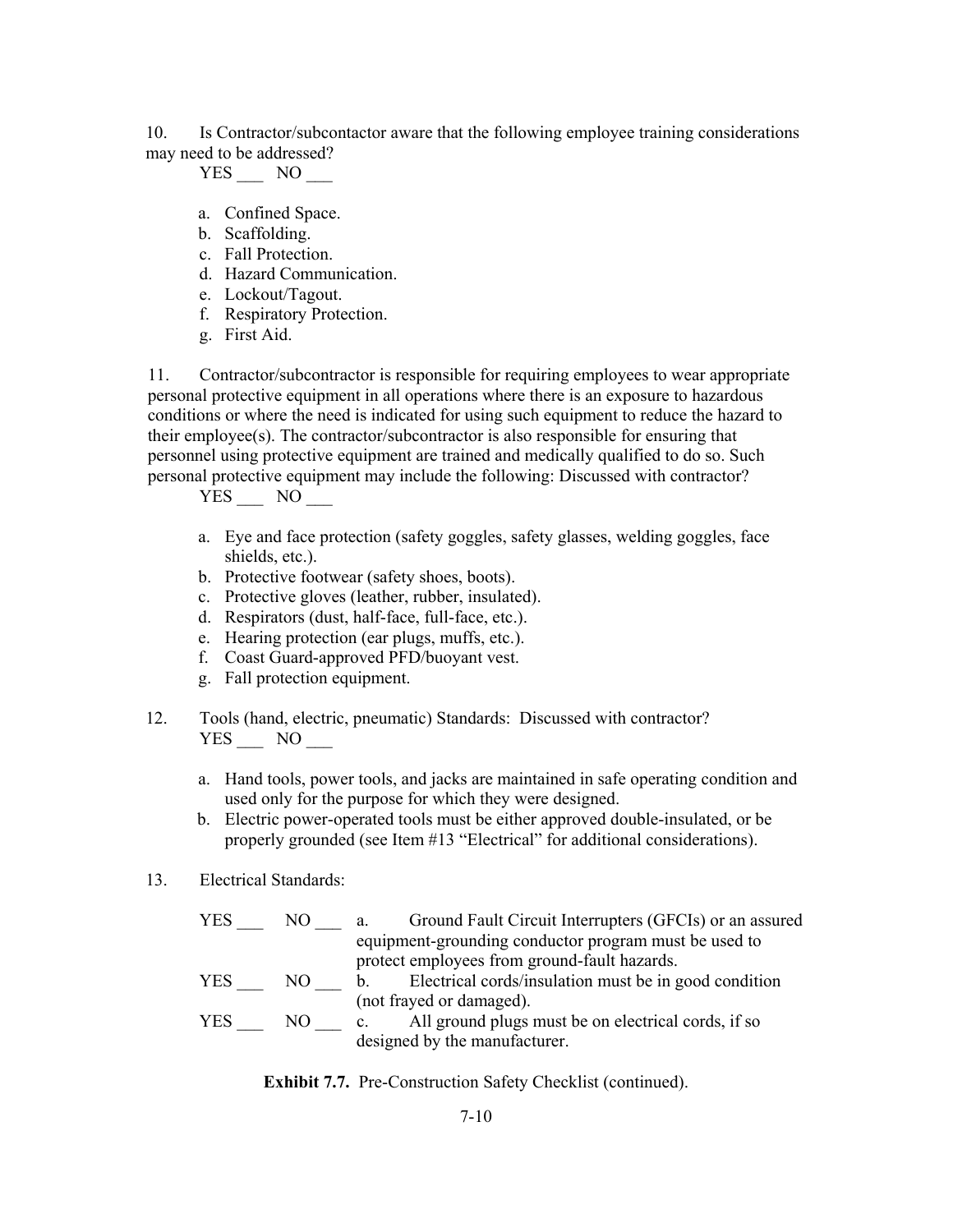| YES | NO. | Workspace, walkways, and similar locations must be.            |
|-----|-----|----------------------------------------------------------------|
|     |     | kept clear of electrical cords.                                |
| YES | NO. | All electrical extension cords must be of the three-wire<br>e. |
|     |     | type.                                                          |
| YES | NO. | Contractor/subcontractor must determine need and               |
|     |     | implement an appropriate Lock-out/Tag-out program.             |

14. Will motor vehicles, cranes, and/or heavy equipment be used? YES NO (If no, skip to  $\#15$ )

- a. Crane and derrick use must comply with applicable standards.
- b. Rollover protection as required.
- c. Back-up alarms or observer signals as required.
- d. No crawler type vehicles are allowed on an improved road.
- e. All utilities must be located prior to excavating soil.

15. Excavating and Trenching work? YES NO (If no, skip to #16)

- a. All excavating/trenching must be in accordance with applicable safety standards.
- b. All utilities must be located prior to excavating.

16. Elevated Work? YES  $NO$  (If no, skip to #17)

- a. Ladders and their use must conform to standards.
- b. Aerial lift usage must meet applicable requirements.
- c. Fall protection needs must be assessed per standards.
- d. Scaffold work must conform to standards.
- e. Stair design, construction, and use must meet applicable requirements.
- f. Toeboards, when used to protect workers from falling objects, must be erected along the edge of the overhead walking/working surface.
- g. Safety net use must comply with standards.
- h. Railing must conform to standards.

17. Contractor is aware of and understands the need to incorporate applicable requirements for concrete and masonry construction. YES \_\_\_ NO \_\_ N/A \_\_

18. Contractor is aware of and understands the need to incorporate welding and cutting operations that comply with applicable safety requirements (e.g., compressed gas cylinders are protected from vehicle traffic, valve caps secured, etc.). YES NO N/A

19. Contractor is aware of and understands the need to manage hazardous materials/waste appropriately (e.g., paints, solvents, fuels, etc.) including the following:

 $YES$  NO  $N/A$ 

- a. Use and storage of flammable/combustible liquids.
- b. Aboveground fuel storage tanks properly managed/contained.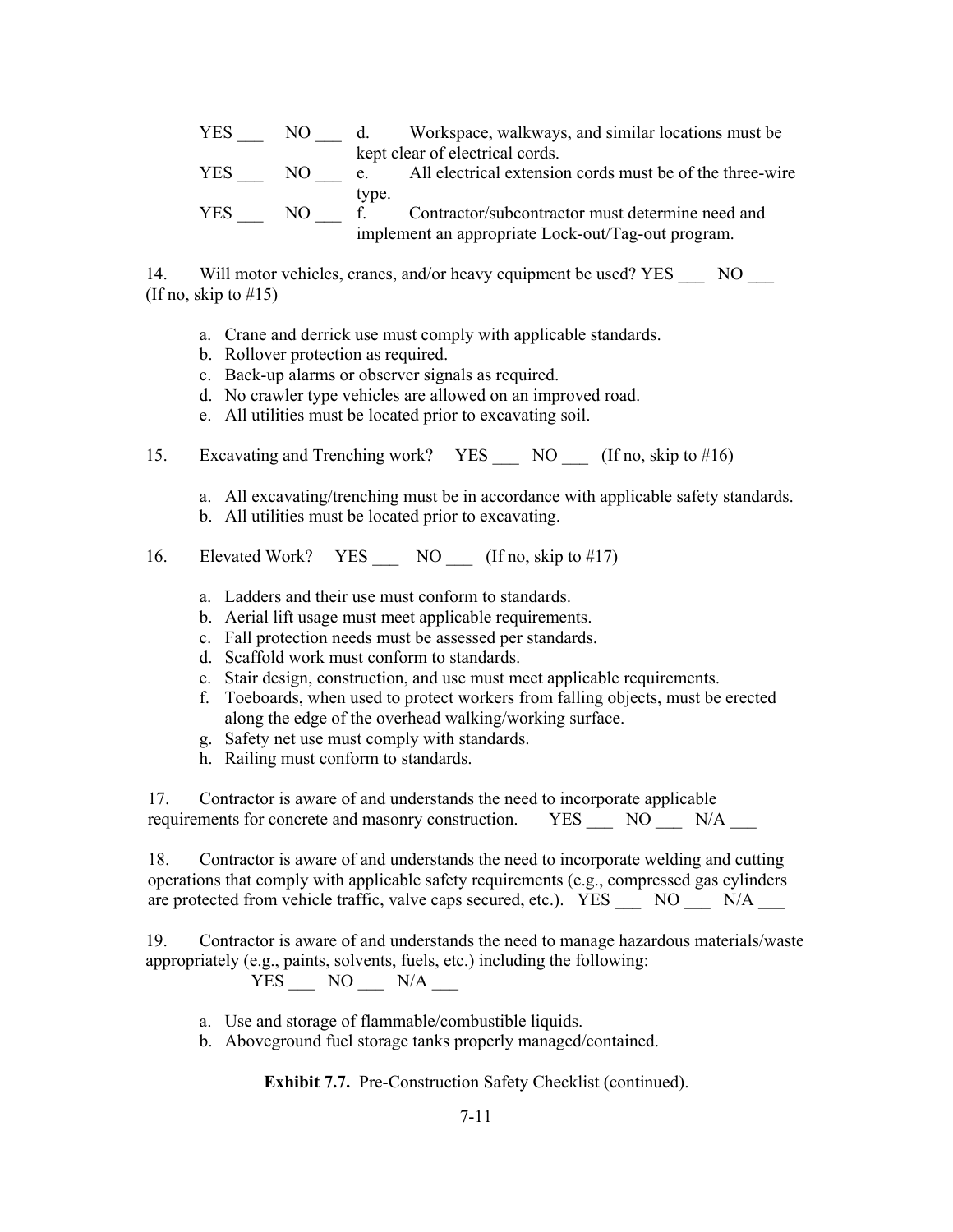- c. Compressed gases and cylinders managed correctly (e.g., secured and protected from damage, etc.).
- d. Procedures for managing use, storage, and disposal of hazardous materials properly established.
- e. Excess/waste product(s) and containers properly disposed of per environmental regulations.
- f. Hazards of product use and the need for protective measures (e.g., personal protective equipment, etc.) conveyed to employees.
- g. Asbestos work conforms to applicable standards.
- h. Exposure to toxic gases, vapors, fumes, dusts, and mists managed correctly.
- i. Lead, laser, and any other hazardous components managed per the applicable standard.
- j. Contract employees must conduct hazardous waste operations work within the parameters of a written safety & health plan.

20. Comments, notes, additional requirements:

**The Contractor has the ultimate responsibility for safety on the project site at all times until final completion and acceptance of the project.**

**The Contractor's signature below indicates the above information was discussed and understood.**

| Contractor's signature:      | Date: |
|------------------------------|-------|
| <b>Contractor Officer/</b>   |       |
| <b>Contracting Officer's</b> |       |
| <b>Representative:</b>       | Date: |

## **OSHA CONSTRUCTION SAFETY STANDARDS** - 29 CFR 1926: (Following standards can be accessed at http://www.osha.gov):

Subpart A (1926.1 - 1926.5) - General Subpart B (1926.10 - 1926.16) - General Interpretations Subpart C (1926.20 - 1926.35) - General Safety and Health Provisions Subpart D (1926.50 - 1926.66) - Occupational Health and Environmental Controls Subpart E (1926.95 - 1926.107) - Personal Protective and Life Saving Equipment Subpart F (1926.150 - 1926.155) - Fire Protection and Prevention Subpart G (1926.200 - 1926.203) - Signs, Signals and Barricades Subpart H (1926.250 - 1926.252) - Materials Handling, Storage, Use and Disposal Subpart I (1926.300 - 1926.307) - Tools - Hand and Power Subpart J (1926.350 - 1926.354) - Welding and Cutting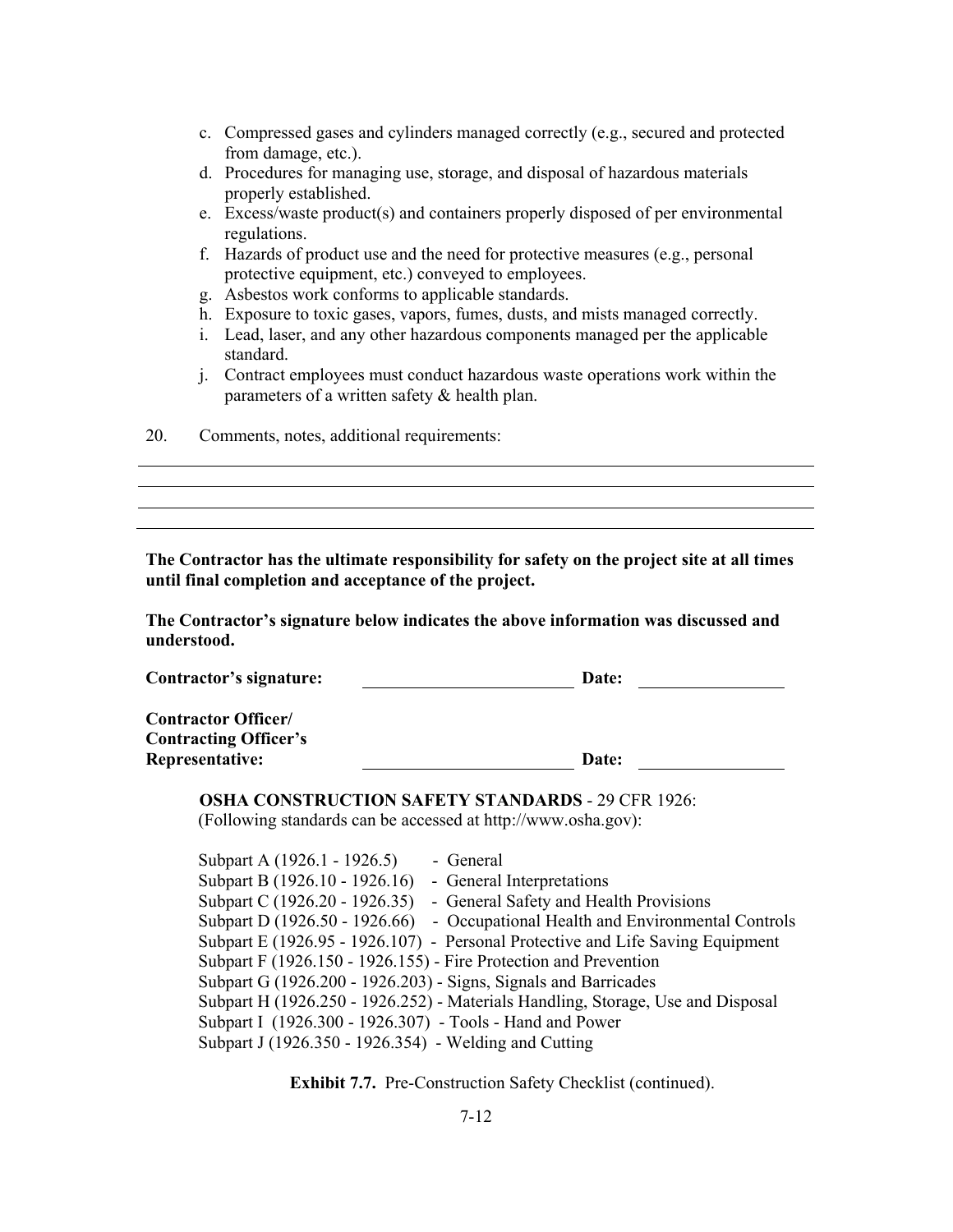Subpart K (1926.400 - 1926.449) - Electrical Subpart L (1926.450 - 1926.454) - Scaffolds Subpart M (1926.500 - 1926.503) - Fall Protection Subpart N (1926.550 - 1926.555) - Cranes, Derricks, Hoists, Elevators and Conveyors Subpart O (1926. 600 - 1926.606) - Motor Vehicles, Mechanized Equipment and Marine Operations Subpart P (1926.650 - 1926.652) - Excavations Subpart Q ( 1926.700 - 1926.706) - Concrete and Masonry Construction Subpart R (1926.750 - 1926.752) - Steel Erection Subpart S (1926.800 - 1926.804) - Tunnels and Shafts, Caissons, Cofferdams and Compressed Air Subpart T (1926.850 - 1926.860) - Demolition Subpart U (1926.900 - 1926.914) - Blasting and the Use of Explosives Subpart V (1926.950 - 1926.960) - Power Transmission and Distribution Subpart W (1926.1000-1926.1003)- Rollover Protective Structures; Overhead Protection Subpart X (1926.1050 -1926.1060)- Stairways and Ladders Subpart Y (1926.1071 -1926.1092)- Commercial Diving Operations Subpart Z (1926.1100 -1926.1152)- Toxic and Hazardous Substances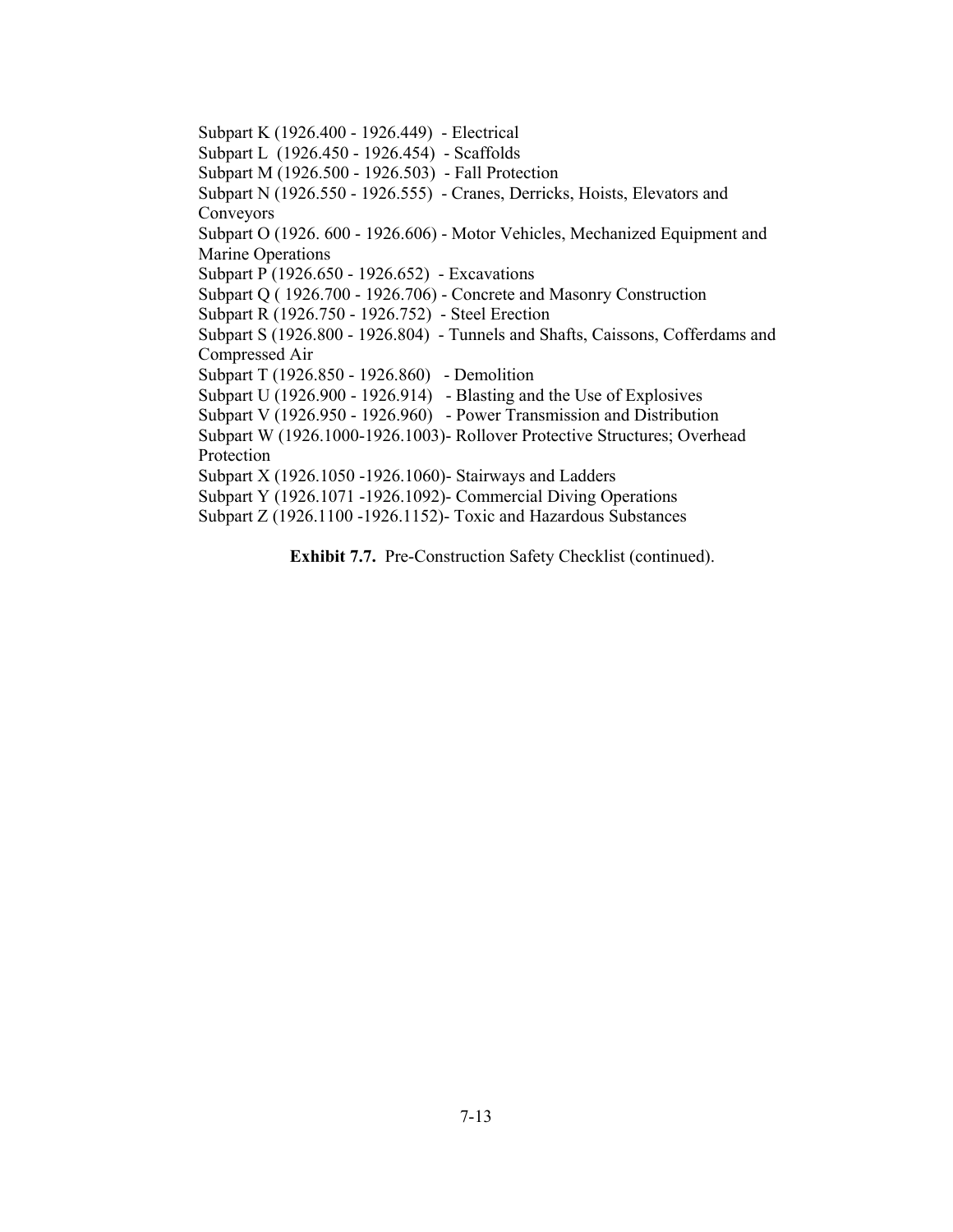## **7.8 Inspector Appointment Letter and Attachments**

The Regional Contracting Officer will send an Appointment Letter to the Field Inspector (FI) and the Station Manager (see Division of Engineering website at http://sii.fws.gov/r9eng and click on "Field Engineering Support"). The letter confirms the role of the FI and commitment from the Station Manager that the FI will support the project.

Attachment 1 to the letter provides activity specifics, background information, and a list of training materials and references for the FI. The Station Manager or Project Manager may insert and initial expected time and role commitments to further clarify expectations and reduce the likelihood of conflict between meeting operational and construction responsibilities. Included here are three examples of Attachment 1 (for framing, concrete reinforcement, and earthwork).

Attachment 2 is the Checklist of information that must be recorded, including linear measurements, weather recordings, digital photography, and materials validation. The Project Manager should specify the frequency of the measurements and recordings. Because of the minimal cost associated, FIs should be asked to record and forward multiple digital photographs per day, or as needed, to the Project Manager. When digital photography is required (most cases), the project manager should specify angles, distances, and other salient criteria required in the photograph. Included here are three examples of Attachment 2 (for framing, concrete reinforcement, and earthwork).

Attachment 3 to the Appointment Letter is a standard construction daily log form and an ad hoc template that can be used for recording requirements.

If the FI will be monitoring more than one construction activity (i.e., building framing, general earthwork, form construction, etc.) the Project Manager should consolidate the attachments in a single Appointment Letter.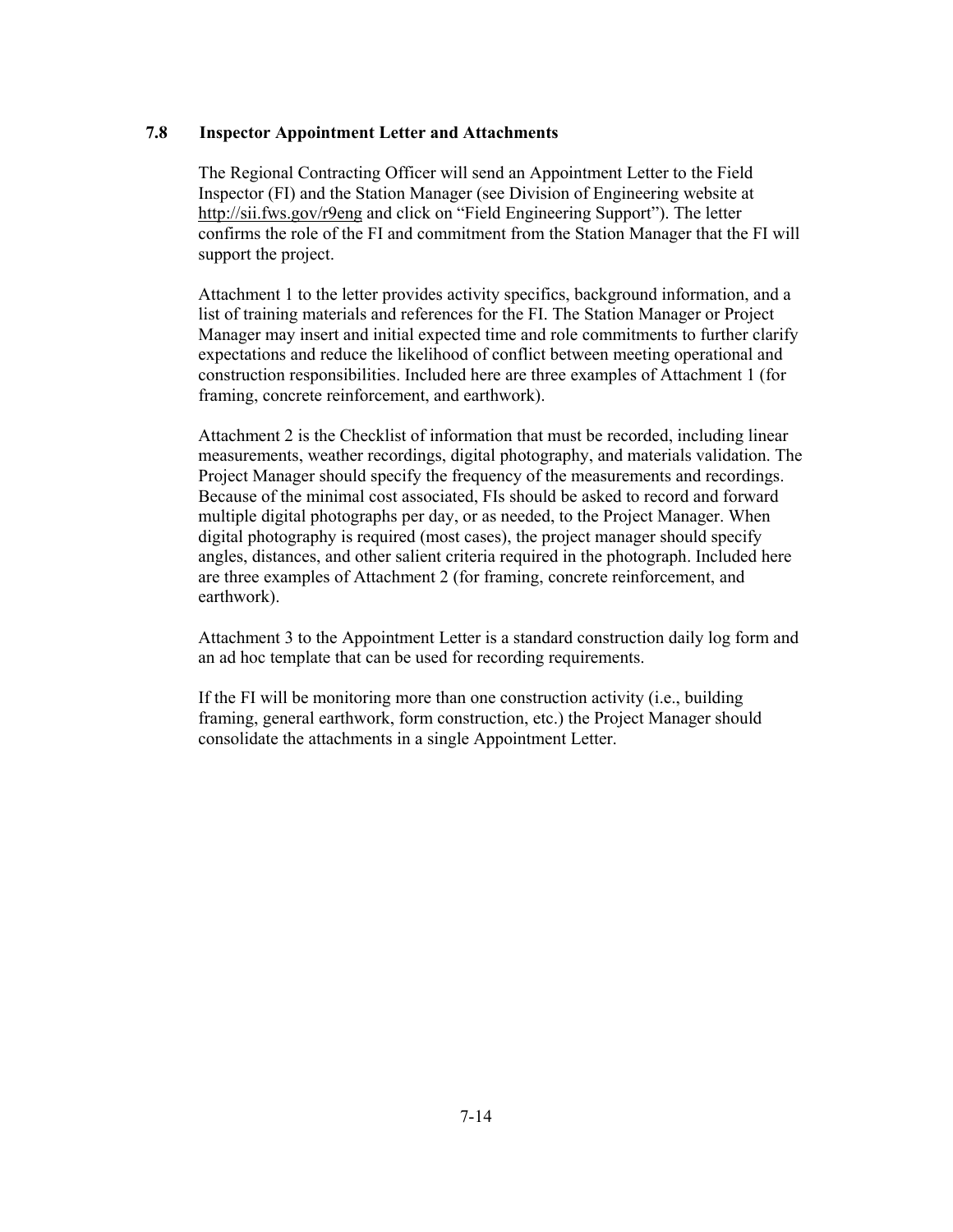# **FWS/[ENTER ORG CODE HERE]**

### **MEMORANDUM**

| To:      | Primary Field Inspector: [Enter name]<br>Alternate Field Inspector: [Enter name]                                                       |
|----------|----------------------------------------------------------------------------------------------------------------------------------------|
| From:    | Contracting Officer, CGS, Region [Enter Region #]                                                                                      |
| Subject: | Designation and Authority of the Fish and Wildlife Service Field Inspector<br>for [Enter Contract Number, Project Title, and Location] |

You are hereby appointed as the Service's Field Inspector for the subject contract. This appointment shall remain in effect for the duration of the contract unless:

- 1. The appointment is terminated in writing by the undersigned Contracting Officer or by a successor Contractor Officer;
- 2. You are reassigned; or
- 3. Your employment with the Service is terminated.

Authorities. Your authorities on this contract include:

- 1. Observation: Observe and confirm that the contract work conforms with the contract documents with emphasis on carrying out instructions provided by the Contracting Officer (CO) and the Contracting Officer's Representative  $(COR)$ ;
- 2. Documentation: Provide the CO and COR requested reports on construction procedures, materials, and equipment. Thoroughly document and report all nonconforming work; and
- 3. Davis-Bacon Act: Conduct informal interviews with contractor employees using the enclosed Standard Form 1445, Labor Standard Interview; send completed form(s) to the CO. Contact the CO if you have any questions.

Notwithstanding the authorities delegated above, a Field Inspector shall not:

- 1. Re-delegate any authority to any other person;
- 2. Change any of the terms or conditions of the contract or sign any modification to the contract;
- 3. Obligate the payment of any money by the Service or Federal Government,
- 4. Cause the Contractor to incur costs, not otherwise covered by the contract, with the expectation that such costs will be reimbursed by the Federal Government; and

**Exhibit 7.8.** Appointment Letter.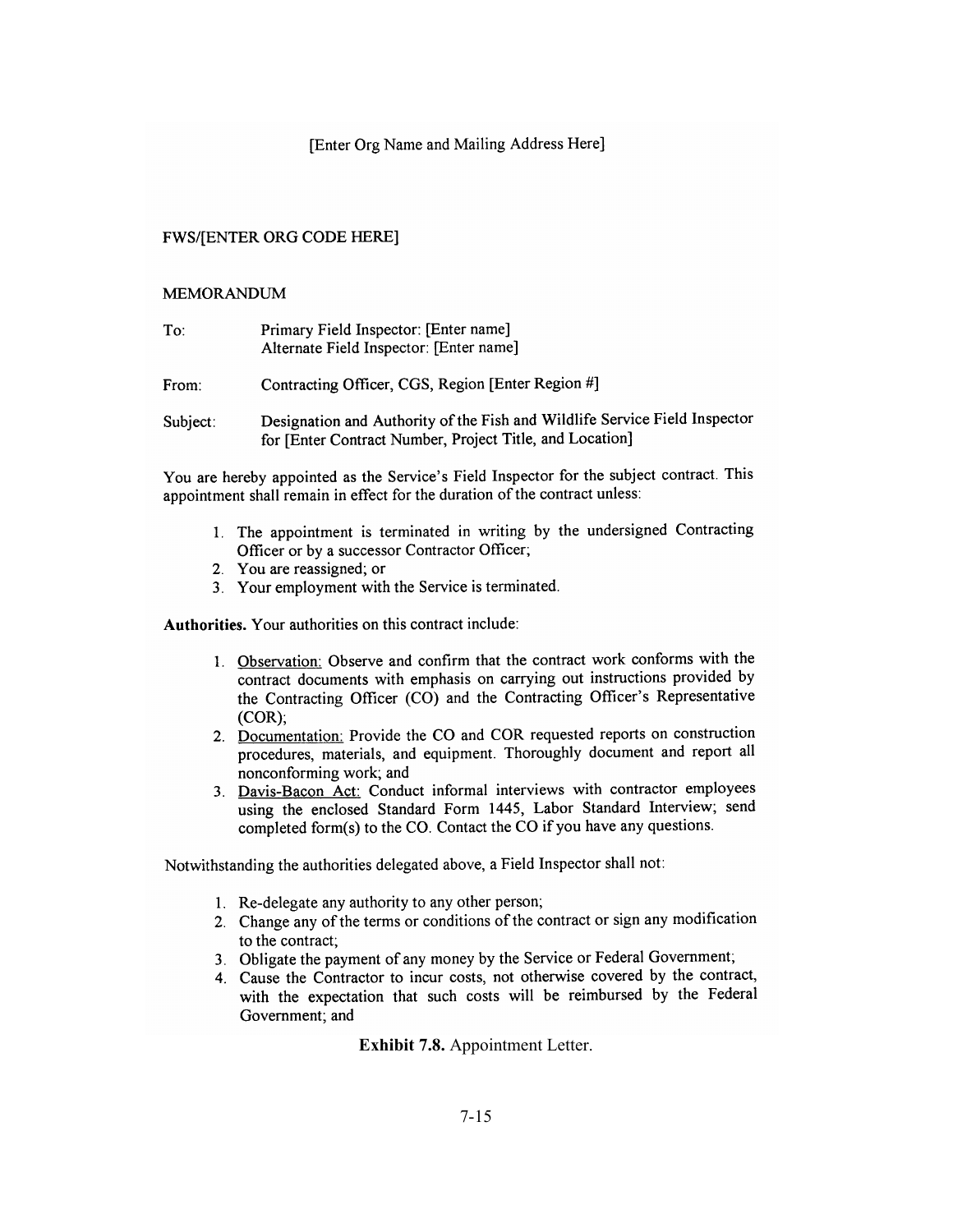5. Request a quote or proposal from the Contractor.

Training Materials. In advance or as outlined in the Pre-Construction Teleconference, the attached training materials are forwarded for your review. They have been selected specifically for this project and cover key administrative and technical matters that you will need to know to complete this assignment. Please review these materials thoroughly and certify below that you have completed this review. Also, please contact the COR prior to the start of construction if you have any questions on these materials.

You will be advised in writing of any changes in the above designation.

Please acknowledge receipt of this letter by signing, dating, and returning it to me. If you have any questions, please contact [Project Manager] at [enter phone number].

| Primary Field Inspector                                                                                                                                                   |                                      | Date                                                |  |  |  |  |
|---------------------------------------------------------------------------------------------------------------------------------------------------------------------------|--------------------------------------|-----------------------------------------------------|--|--|--|--|
| Alternate Field Inspector                                                                                                                                                 |                                      | Date                                                |  |  |  |  |
| <b>Station Manager</b>                                                                                                                                                    |                                      | Date                                                |  |  |  |  |
|                                                                                                                                                                           | Contracting Officer's Representative | Date                                                |  |  |  |  |
| [Enter Station Manager Code and Station Name]<br>$cc$ :<br>[Enter Regional Engineer's Code]                                                                               |                                      |                                                     |  |  |  |  |
| Attachments: Contract Documents [Plans, Specifications, Bid Abstract, RFIs,<br>Amendments, etc]<br>Training Materials (List of materials)<br>Measurements/Recordings List |                                      |                                                     |  |  |  |  |
|                                                                                                                                                                           |                                      | <b>Exhibit 7.8.</b> Appointment Letter (continued). |  |  |  |  |

[Signature of Contracting Officer]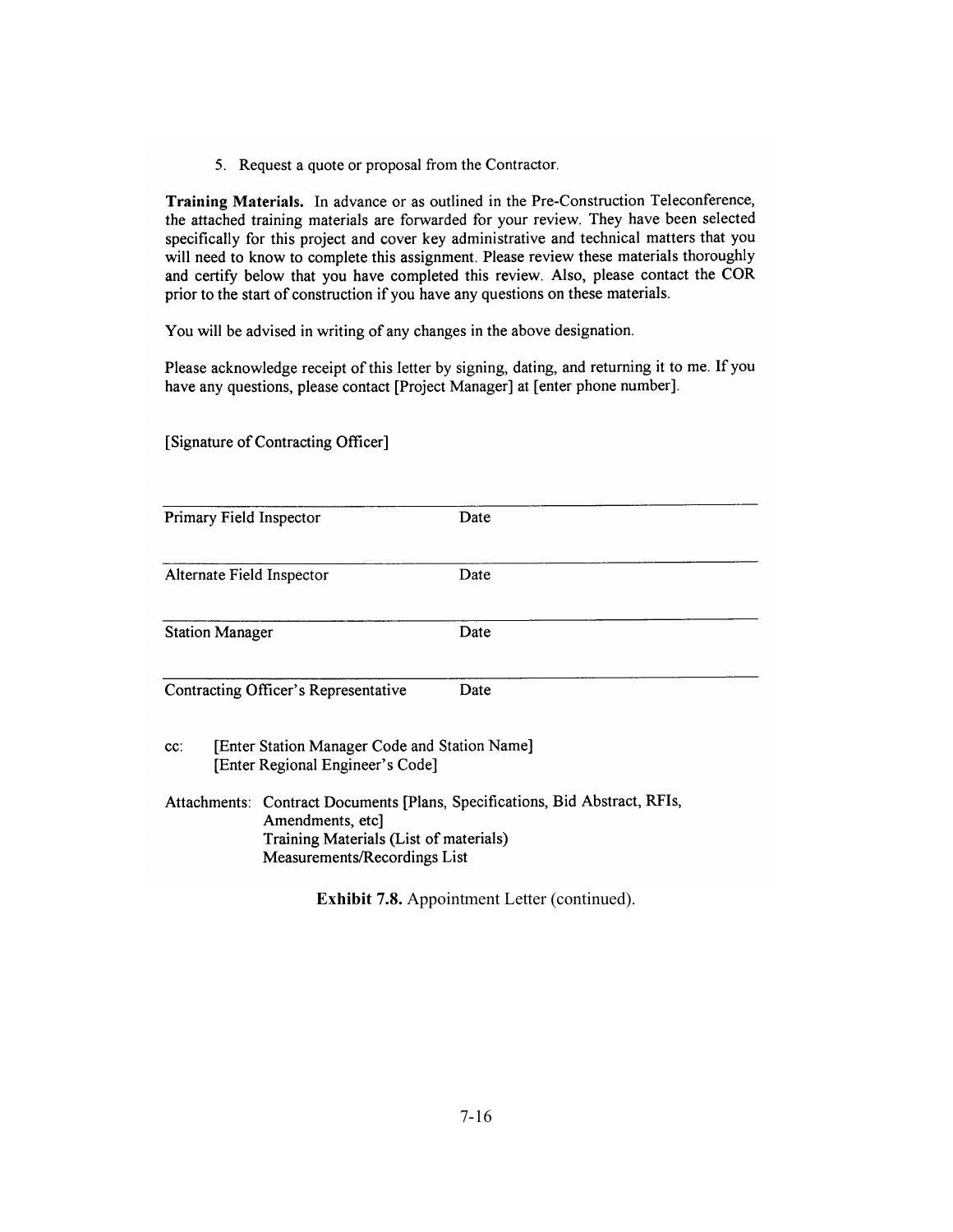# **Training for Framing**

There are many factors to the success of a project. One of those key factors is the knowledge and abilities of the Field Construction Inspector in interpreting and verifying the method and quality of the construction for its' compliance to the specifications, codes, regulations, drawings, etc.

To assist you in this next phase of the project, please watch the construction videos listed below and read the excerpts of the text listed below and contained in this package. [The project manager should look through the texts below and list the specific pages that would serve as a helpful reference. The project manager may include in this paragraph additional descriptions to complement the text and that are applicable to the current project.]

The following training material can be purchased or is available for loan, through the Division of Engineering in the Regional Office, upon your request to the COR.

### Videos:

- 1) Framing produced by Hometime Videos (www.sunrise-productions.com): This video (60 minutes) is part of the series shown on PBS and other education channels. It is for those individuals without very much knowledge of framing layout and construction experience. It discusses basic floor, wall and roof framing of an addition to a residential house. This video wouldn't be for those wanting a better understanding of inspection as it relates to codes and regulations. It is more a how-to guide with a strong emphasis on techniques.
- 2) The Framing of Wood Studs Walls produced by the International Code Council  $(www.icosafe.org)$

This video (30 minutes) is part of the International Residential Code (IRC) video series. It is for those individuals with a good knowledge of wood framing using conventional light-frame construction methods. It discusses the code provisions involving the framing of wood stud walls as required by code. This code is the standard for most federal, state and local governments. This video would be for those wanting a good working knowledge of proper construction and inspection of wood stud walls.

#### **Books:**

1) Basic Engineering for Builders by Max Schwartz published by Craftsman Book Company

Chapter four of this book (pages 159-210), Wood Basics, is an excellent chapter on wood framing. It discusses many aspects of framing including lumber basics, structural loads and stresses. This book is for both those seeking a basic

Attachment 1, Example 1. Framing Background Information and Training.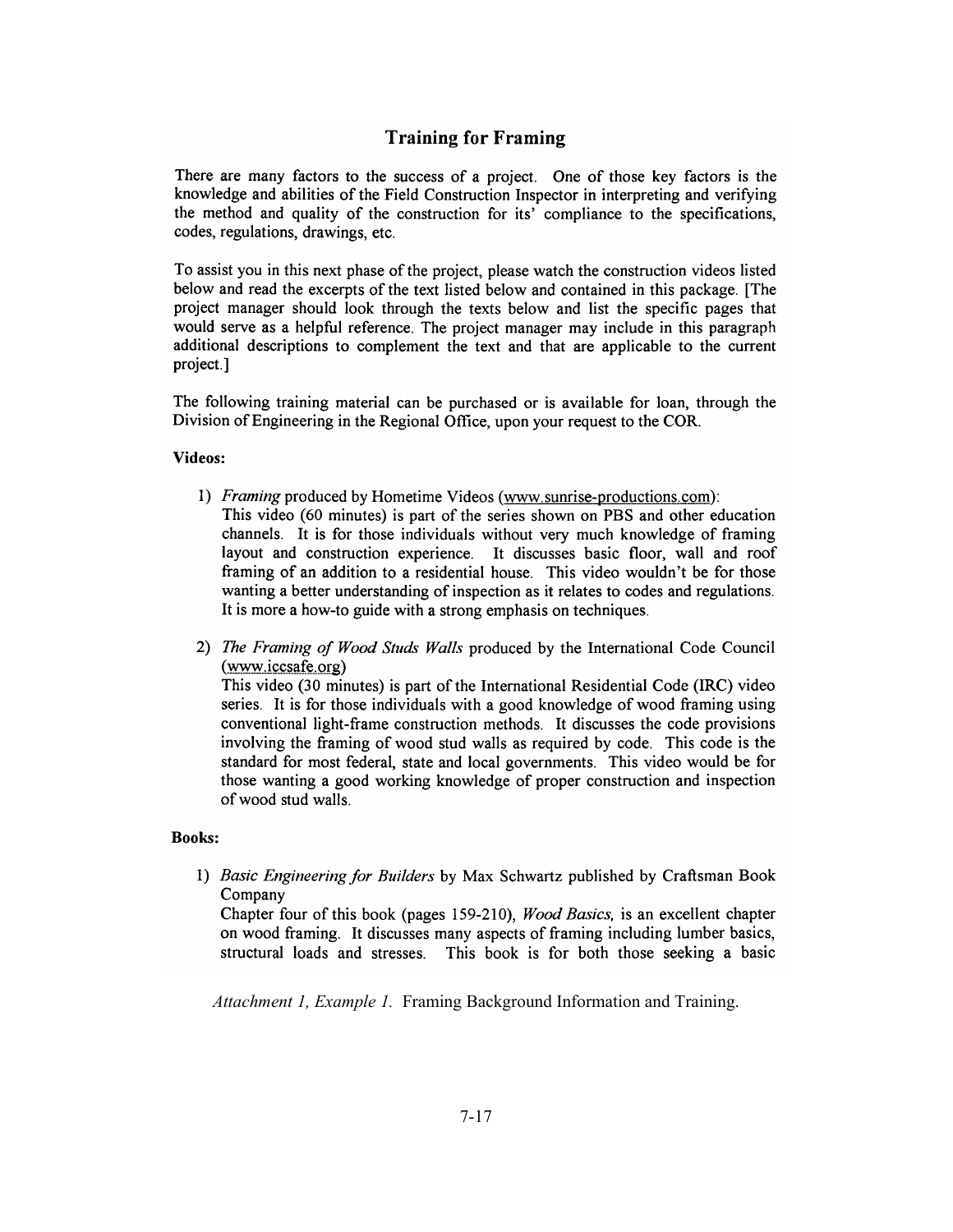understanding of different wood members of a wall and those wanting a working knowledge of loads and stresses on lumber. This book does not discuss code or regulations requirements.

2) Wood-Frame House Construction by L.O. Anderson published by Craftsman **Book Company** 

This book gives practical information on practices and techniques. In addition, it discusses in detail methods in installation of different components of wood framing. This is an excellent reference in judging methods and procedures of a contractor. It is a useful reference resource for both the experienced and This book discusses techniques and materials inexperienced individual. developed in the 1980s and 1990s. All portions of the Uniform Building Code (UBC) referred to in this book are from 1997 edition.

*Attachment 1, Example 1.* Framing Background Information and Training (continued).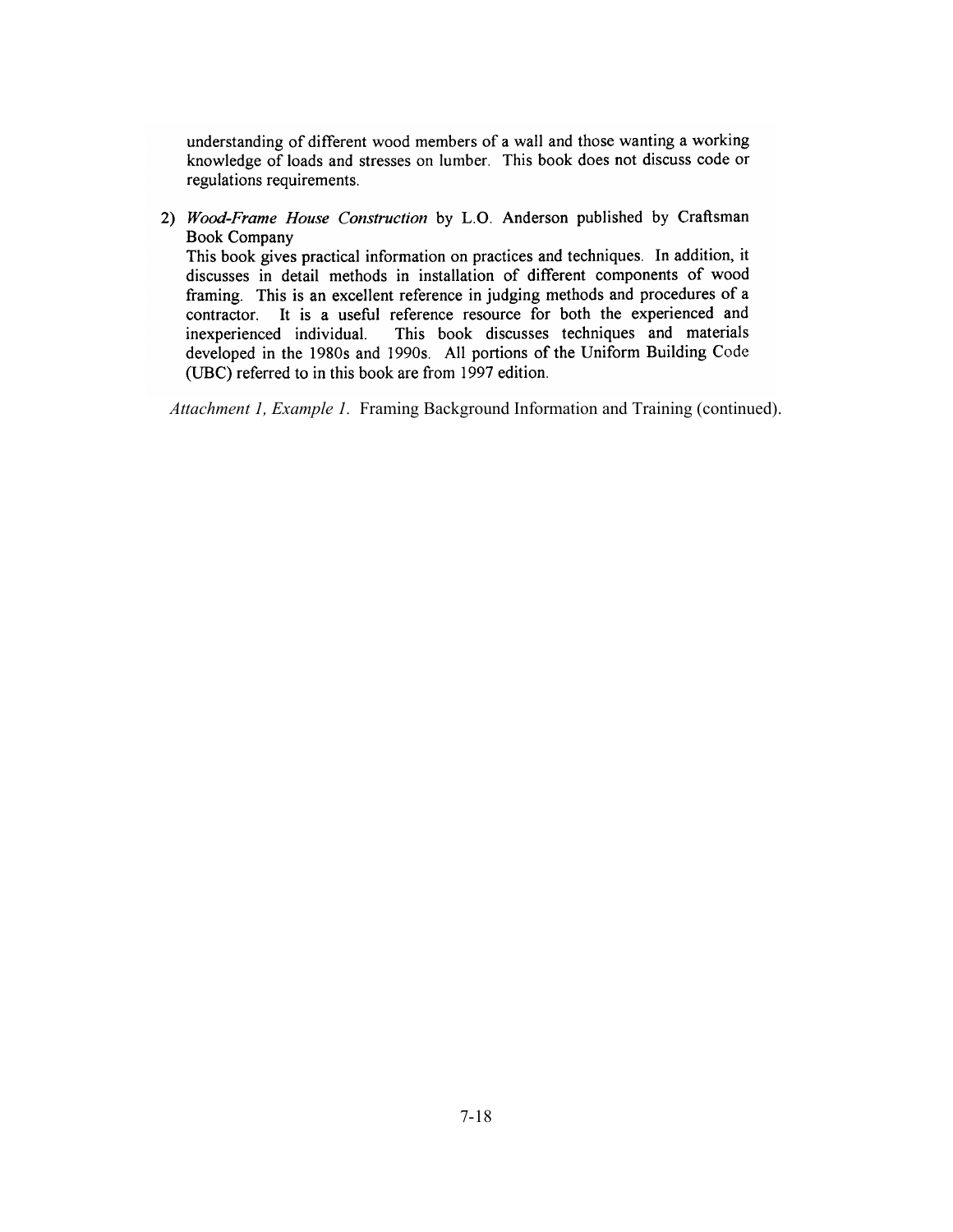## **REINFORCEMENT FOR CONCRETE:**

Training Materials Included:

- 1. Service Construction Inspection Handbook (360 FW4), Section 3.5: Concrete
- 2. Service Construction Inspection Handbook (360 FW4), Section 4: Safety
- 3. Service Construction Inspection Handbook (360 FW4, Exhibit 7.1: Daily Log
- 4. What to Expect When You're Inspecting, Part 1: Before Concrete Arrives (Video)
- 5. What to Expect When You're Inspection. Part 2: After Concrete Arrives (Video)

The Service Construction Inspection Handbook is available at:

http://policy.fws.gov/consthdbk-1.pdf

Additionally, the two enclosed videos "What to Expect When You're Inspecting", Part 1: Before Concrete Arrives and the second is Part 2: After Concrete Arrives. Both of these videos are short and cover most of the basic principles of inspecting both the forms and the rebar. The video also summarizes concrete tests to be performed by an independent testing firm as specified in the contract. The contract will list the specific tests and required results. The slump, air entrainment and the temperature of the concrete are three tests that you will see the results immediately. The inspection of the forms and rebar is similar for all projects and therefore the videos are applicable even if their sample projects differ significantly from this project.

Based on the design specifications and information in Section 3.5 of the Service Construction Inspection Handbook, you should ensure the rebar is the correct size and shape (per the drawings) and is rigidly attached (strong enough to hold the concrete until it is set for the time specified).

*Attachment 1, Example 2.* Concrete Reinforcement Background Information and Training.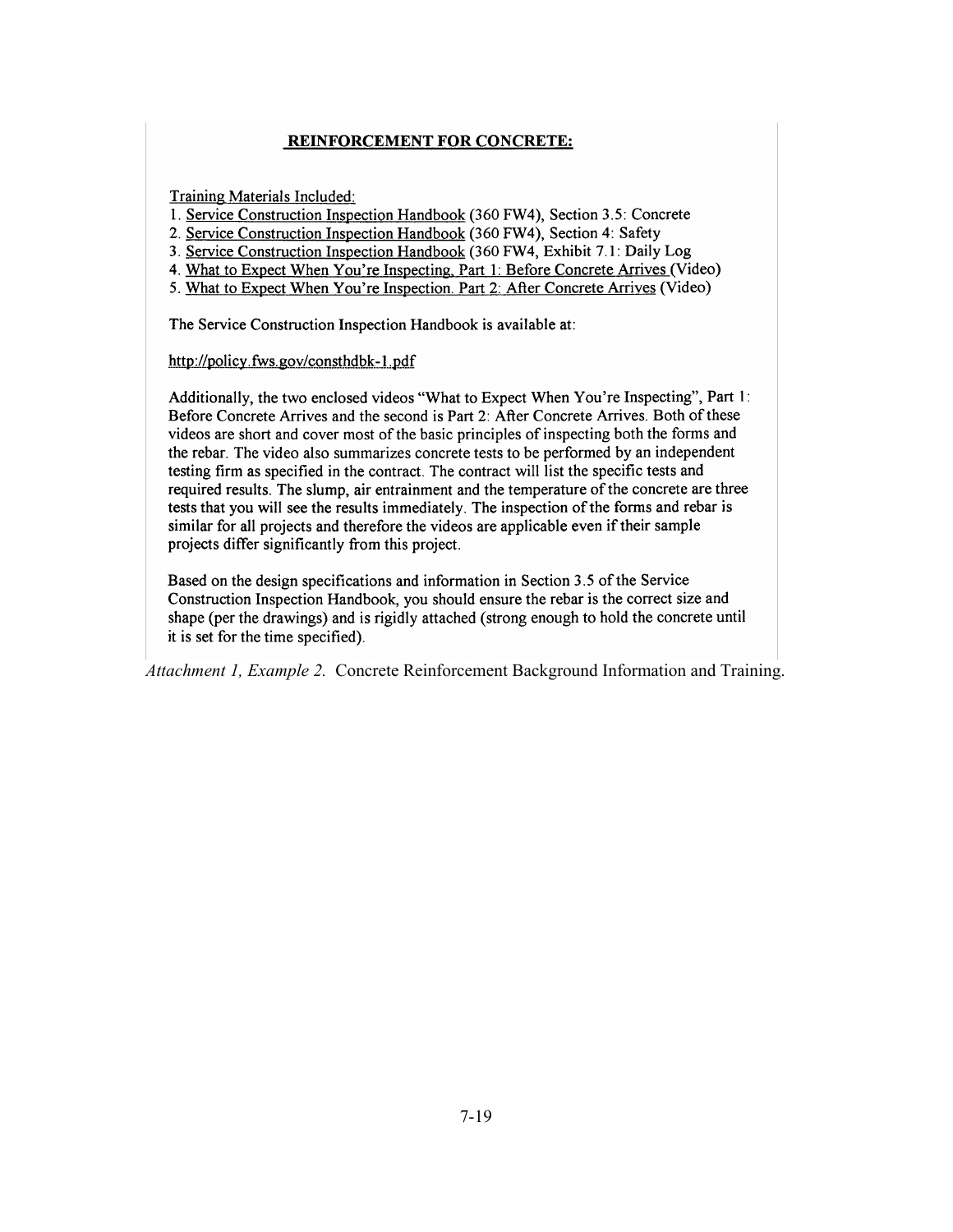Training Materials Included:

Service Construction Inspection Handbook (360 FW4)

- a. Section 3.2: Earthwork, Embankment, Excavation, Trenching, and Grading.
- b. Section 4: Safety
- c. Exhibit 7.1: Daily Log

The Service Construction Inspection Handbook is available at:

http://policy.fws.gov/consthdbk-1.pdf

Additionally, the three videos are enclosed:

- a. Earthwork Construction: Clearing, Grubbing, Utility Relocation, Layout, Grade and Slope Control
- b. Earthwork Construction: Excavation and Embankment
- c. Earthwork Construction: Subgrade Preparation
- d. Sites and Soils

Attachment 1, Example 3. Earthwork Background Information and Training.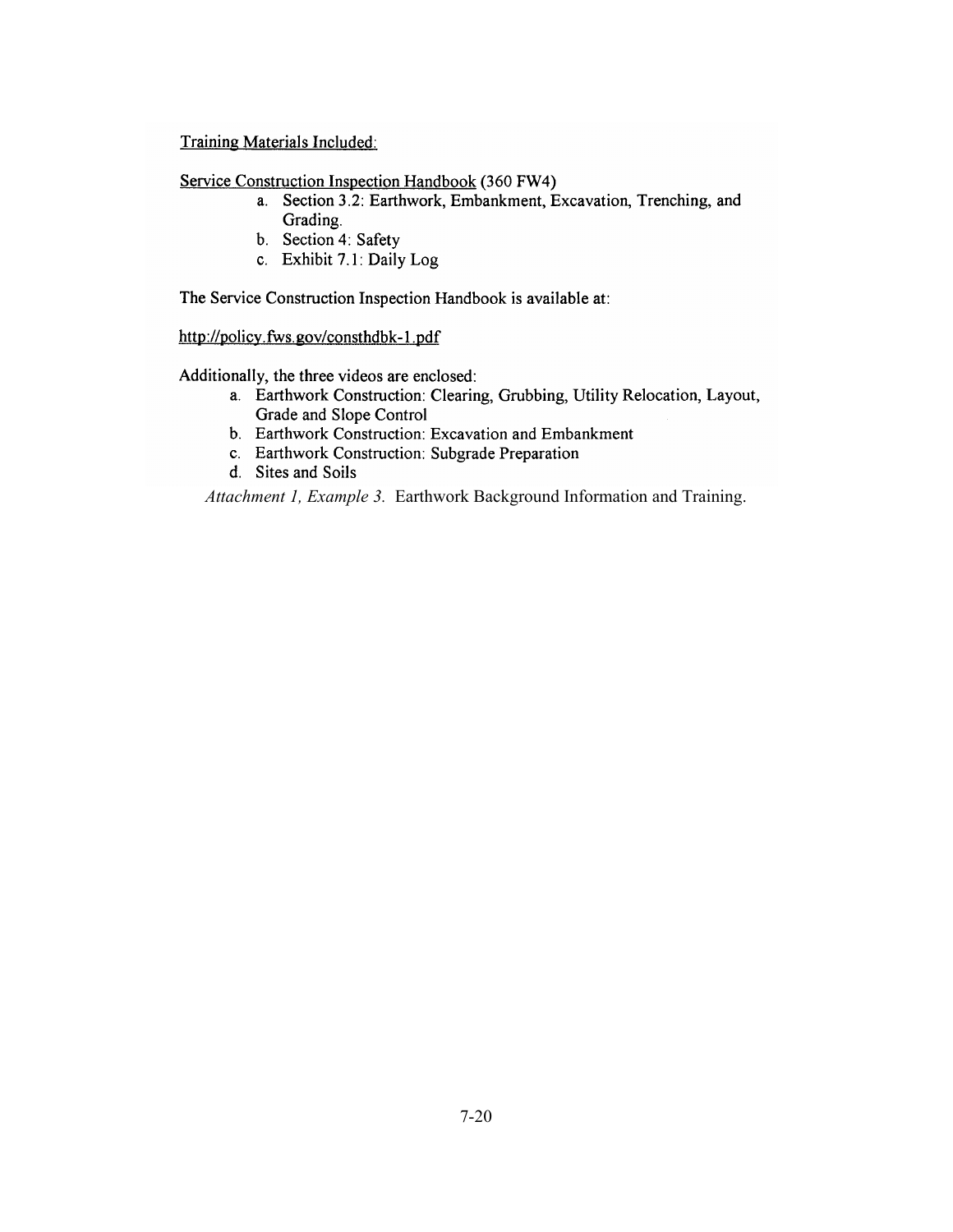| <b>FRAMING QUALITY CHECKLIST</b>                                |        |                                                                |  |  |  |  |
|-----------------------------------------------------------------|--------|----------------------------------------------------------------|--|--|--|--|
| Defective lumber                                                |        |                                                                |  |  |  |  |
| $\Box$ Checks and splits                                        |        | $\Box$ Fungus and dry rot                                      |  |  |  |  |
| □ Unseasoned lumber                                             |        | $\Box$ Knots in critical locations                             |  |  |  |  |
| $\Box$ Termite infestation                                      |        | $\Box$ Warped members                                          |  |  |  |  |
| $\Box$ Improper notching or cutting                             |        |                                                                |  |  |  |  |
| Lumber grading                                                  |        |                                                                |  |  |  |  |
| <b>C</b> Grade stamps per plans and codes                       | 0      | Grade stamp not concealed                                      |  |  |  |  |
| <b>Underfloor framing</b>                                       |        |                                                                |  |  |  |  |
| Mudsills of redwood or cedar                                    |        | $\Box$ Full bearing of mudsills                                |  |  |  |  |
| $\Box$ Anchorage of mudsills                                    |        | $\Box$ Blocking between floor joists                           |  |  |  |  |
| $\Box$ Blocking at joist ends                                   |        | $\Box$ Bracing of posts under girders                          |  |  |  |  |
| $\Box$ Bracing of cripples                                      |        | $\Box$ Preservative treatment of wood in contact with concrete |  |  |  |  |
| <b>Floor framing</b>                                            |        |                                                                |  |  |  |  |
| $\Box$ Joist size                                               |        | $\Box$ Joist span                                              |  |  |  |  |
| $\Box$ Double joists under bearing walls and partitions         |        | $\square$ Nailing to top plates                                |  |  |  |  |
| $\Box$ Moisture barrier of embedded beams                       |        |                                                                |  |  |  |  |
| Wall framing                                                    |        |                                                                |  |  |  |  |
| <b>D</b> Bottom plate full bearing                              | $\Box$ | Top plate lapped and nailed                                    |  |  |  |  |
| □ Lateral bracing, by let-in, cut-in or metal straps            |        | $\Box$ Header size, span, and end bearing                      |  |  |  |  |
| $\Box$ Trimmers, size                                           |        | $\Box$ Firestopping between studs                              |  |  |  |  |
| $\Box$ Post size, and end connections                           |        | $\Box$ Fireproofing treatment                                  |  |  |  |  |
| <b>Ceiling framing</b>                                          |        |                                                                |  |  |  |  |
| $\Box$ Joist size                                               | $\Box$ | Joist span                                                     |  |  |  |  |
| $\Box$ Joist spacing                                            |        | $\Box$ Nailing to top plates                                   |  |  |  |  |
| Roof framing                                                    |        |                                                                |  |  |  |  |
| $\Box$ Bracing size, spacing, and angle                         |        | $\Box$ Ridge board size                                        |  |  |  |  |
| $\Box$ Rafters size, spacing, span, framed opposite each other, |        | $\Box$ Purlin size and spacing                                 |  |  |  |  |
| butted to ridge board                                           |        |                                                                |  |  |  |  |
| Sheathing                                                       |        |                                                                |  |  |  |  |
| $\Box$ Roof sheathing bearing, spacing, nailing                 | о      | Flooring bearing spacing, nailing                              |  |  |  |  |
| <b>Composite beams and girders</b>                              |        |                                                                |  |  |  |  |
| $\Box$ Glued-laminated beams by approved fabricator             | $\Box$ | Identification mark, size, span, laminations                   |  |  |  |  |
| $\Box$ Lumber grade, moisture content, surfaces, adhesive       | $\Box$ | Truss joists by approved fabricator, size, span, lumber        |  |  |  |  |
|                                                                 |        | grade, moisture content, and adhesive                          |  |  |  |  |
| <b>Connections</b>                                              |        |                                                                |  |  |  |  |
| $\Box$ Nails: number, size at connections, edge distance        | $\Box$ | Hangers: clips, straps, approval                               |  |  |  |  |
| $\Box$<br>Shear plates: size, number, approval                  |        | $\Box$ Bolts: sizes, washers and nuts, number, spacing, edge   |  |  |  |  |
|                                                                 |        | distance, angle to grain, tightness                            |  |  |  |  |
|                                                                 |        |                                                                |  |  |  |  |
| Project Manager:                                                |        | When applicable, photos or diagrams                            |  |  |  |  |
| Date:                                                           |        | should be included to further communicate                      |  |  |  |  |
|                                                                 |        | above details.                                                 |  |  |  |  |

*Attachment 2, Example 1.* Framing Checklist.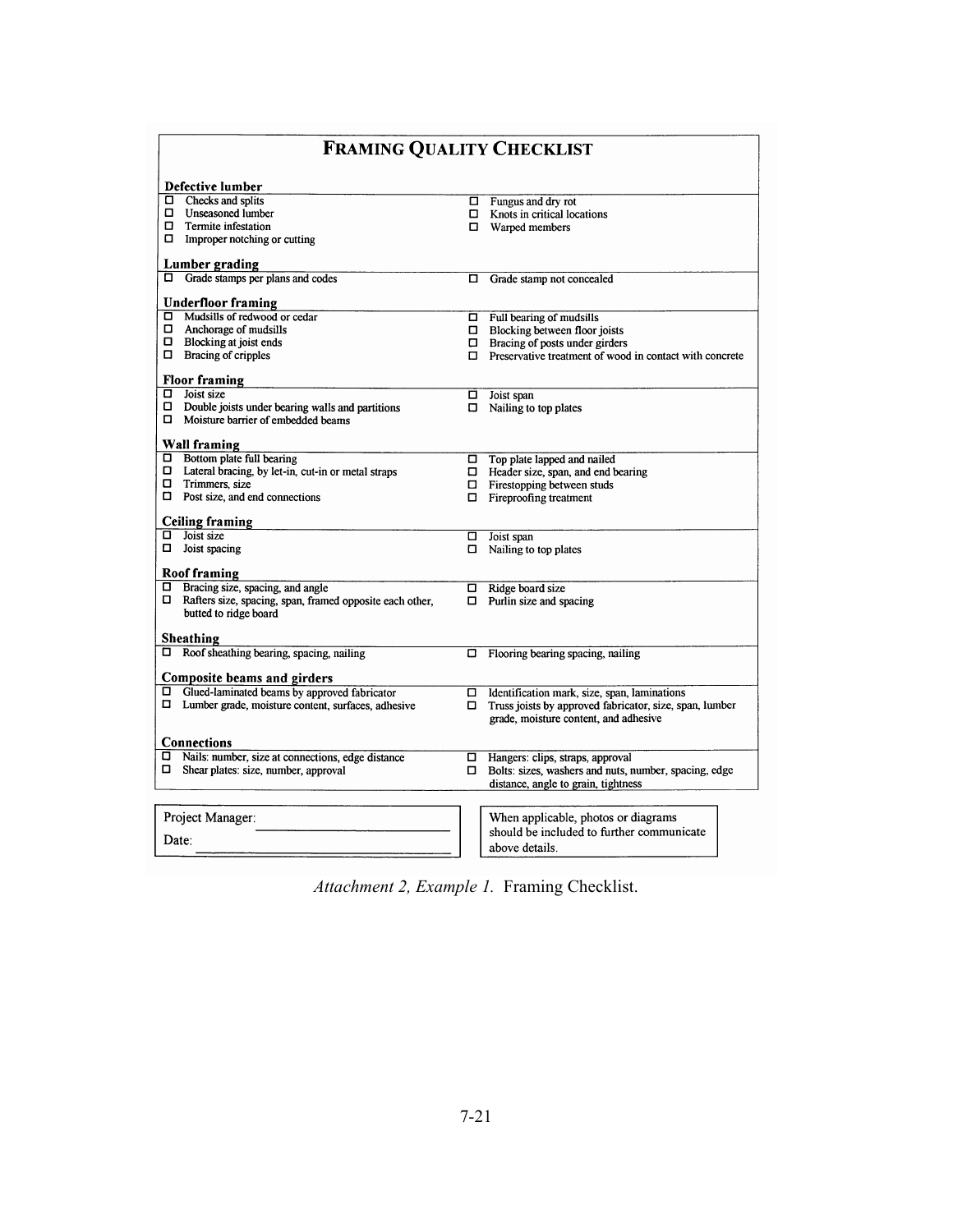First, ensure the forms are coated with oil and verify the oil does not get on the rebar or the rebar will have to be cleaned. The following critical dimensions and requested photographs must be documented:

- 1. Main wall, top view photograph including forming and shoring from exterior view
- 2. Verify forming plywood thickness complies with the drawing/specifications (thickness: X") and shoring supports are no more than 24" apart.
- 3. Observe concrete pouring to confirm that entire foundation is poured within 4 hour period to ensure consistent curing.
- 4. Record temperature and humidity, in the daily log, prior to pouring and every 2 hours until complete. A general use-barometer will be sufficient for humidity measurements.
- 5. All rebar is covered by concrete on all sides; this coverage is shown on the sections and details of the contract drawings. The coverage can be from 1 inch to 3 inches.
- 6. To obtain the proper coverage from the bottom the rebar is set on chairs. These chairs can be metal with plastic tips or concrete bricks.
- 7. Additional items of rebar to check are:
	- A. For special shapes, the rebar needs to bent into, stirrups, hooks etc.
	- B. Splicing of rebar is accomplished by one of three different methods:
		- 1. Lapping, this distance is usually spelled out in the specifications.
		- 2. Mechanical connections (by manufacturers' recommendations).
		- 3. Welding
	- C. Verify that the rebar is both epoxy-coated or uncoated rebar as specified and document in the daily log.
- D. Ensure the rebar is free of mud, oil, rust or other deleterious materials.
- 8. The following items should also be specified, if applicable:
	- A. Vapor Barriers
	- **B.** Vibration/Consolidation
	- C. Maximum drop distance
	- D. Limitations on water addition
	- E. Finishing, jointing, curing, and testing

Attachment 2, Example 2. Concrete Reinforcement Checklist.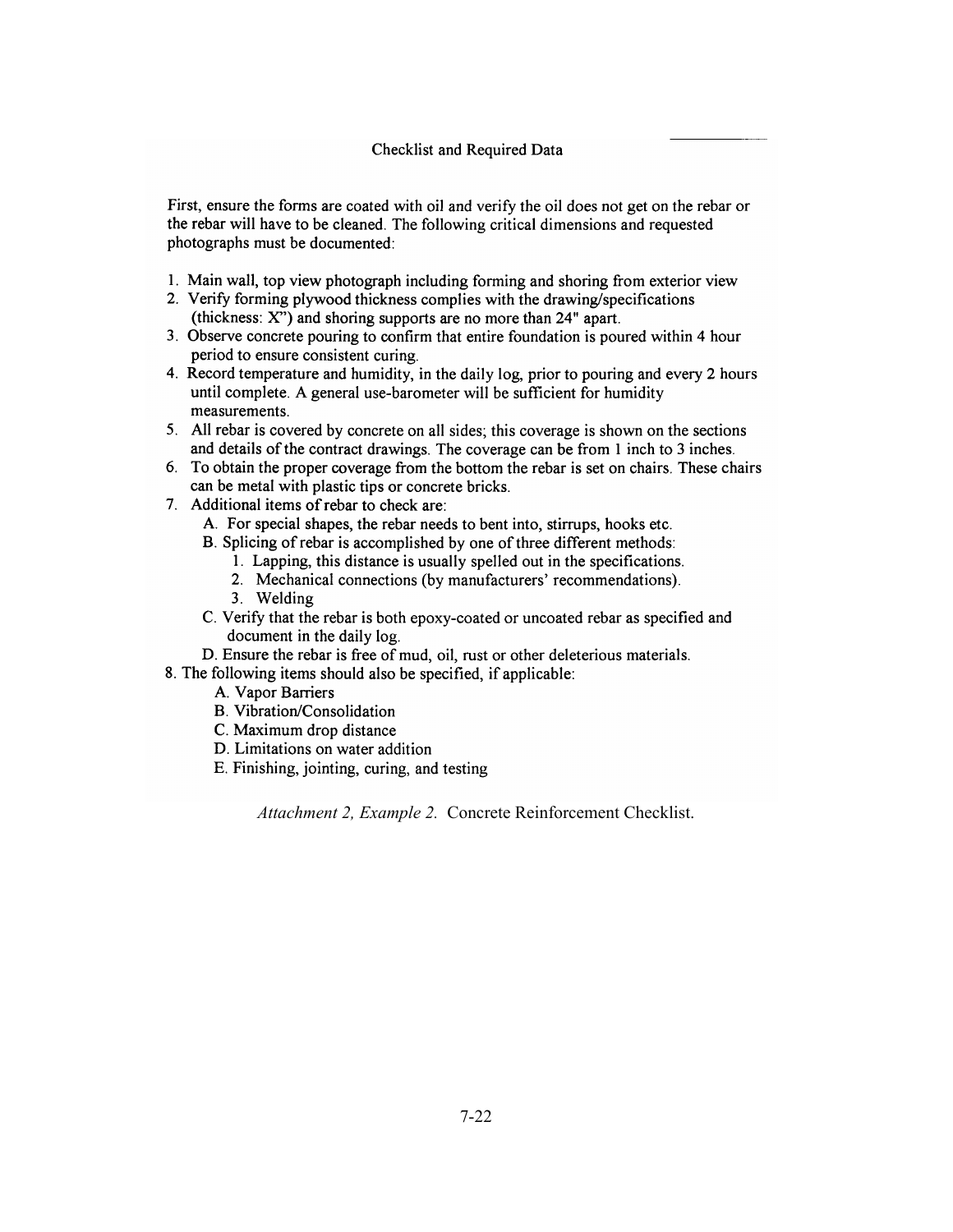### **Checklist and Required Data:**

For embankment projects, the following items need to be documented:

- 1. Ensure underground utilities have been notified for location of existing utility **lines**
- 2. Remove all organic vegetation from the area to receive embankment material. Tree roots, small bushes, and grasses need to be stockpiled and removed from the site. Provide photograph of cleared area. Document equipment used for clearing and grubbing.
- 3. Ensure installation of silt fence at construction limits to prevent dust and debris from leaving the site by wind forces. Document on daily log sheet.
- 4. Measure the depth of the subgrade scarifying. Document that measurement and the equipment used in completing the work.
- 5. Observe and photograph borrow site for material to be used in embankment construction.
- 6. Observe and photograph daily embankment placement and compaction equipment utilized in the construction. Check construction staking to ensure that proper width of the embankment foundation is met. Document on the daily log the areas completed each day and the equipment utilized. This should be emailed to the PM and CO for close project monitoring.
- 7. Observe and photograph areas of saturated soils, if present, and methods of dewatering. Document on daily inspection log areas of saturated soils and contractor's method of dewatering.
- 8. Observe the depths of loose soil place prior to compaction. Observe and photograph testing firm in action. Verify results and document on the daily inspection logs.
- 9. Check sides lopes to ensure that they are at the proper slopes in accordance with specifications and drawings. Photograph and email to PM and CO to allow for close project monitoring.
- 10. Check elevation of top of embankment, edges of embankment, and toe of the slope. Photograph completed embankment and slope protection.

For excavation projects, the following items need to be documented:

- 1. Ensure that underground utilities have been notified for location of existing utility lines. Be aware of overhead utility lines to ensure that they are not disturbed during movement of equipment.
- 2. Photograph existing site to establish current conditions for possible damage repair.
- 3. Check location of the excavation to ensure that it is in the proper area.
- 4. Ensure that barrier tapes and barricades are in place to prevent accidental falling into the excavation.

Attachment 2, Example 3. Earthwork Checklist.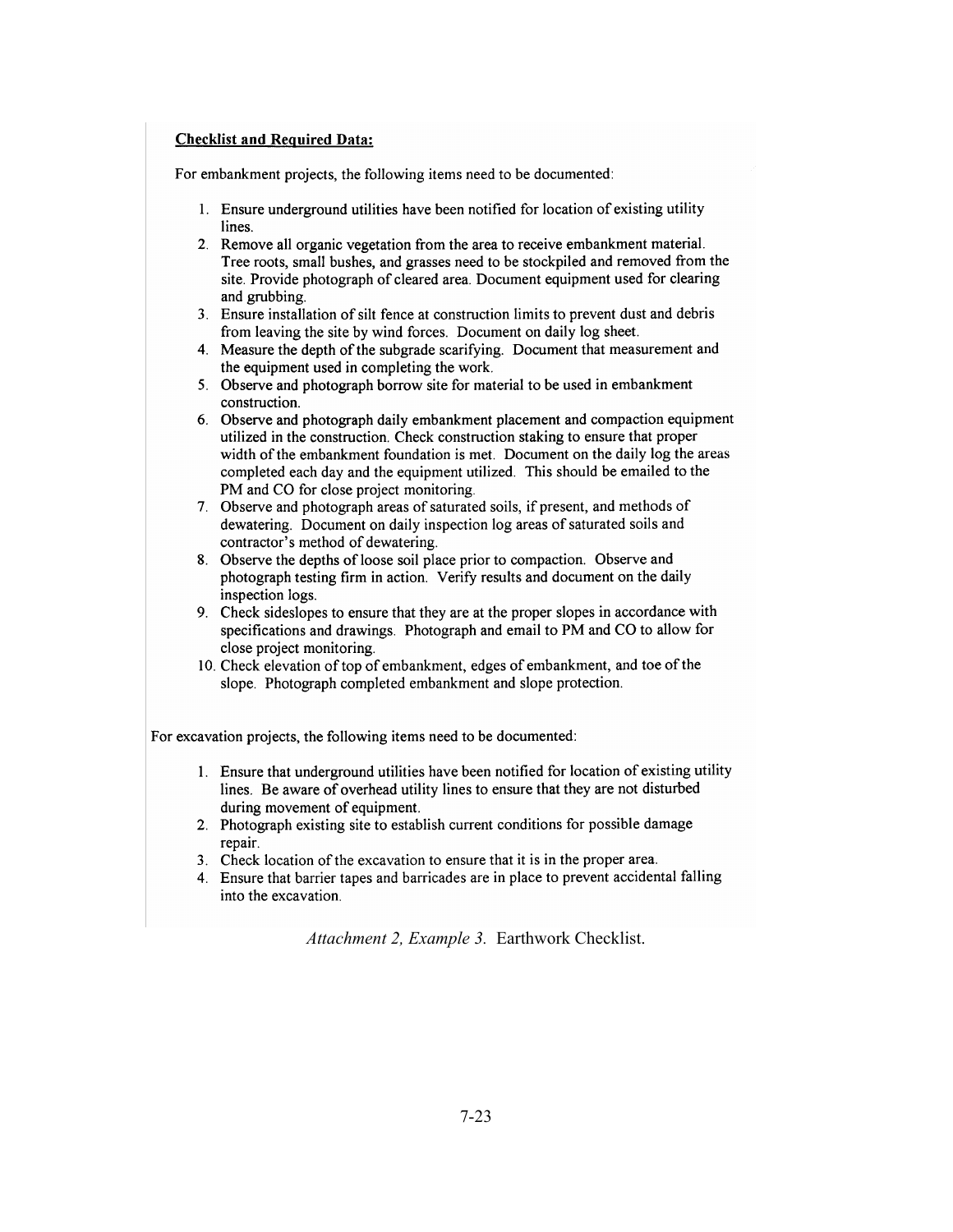- 5. Mark location for placement of excavated material.
- 6. Photograph excavation progress and record progress on daily inspection logs.
- 7. Ensure that appropriate egress methods available for excavation, i.e., ladders or sloped exit routes.
- 8. Monitor excavation depth to avoid over-excavation. If over-excavation occurs, notify the PM and CO to assess damage and recommendations for bringing excavation back to proper elevation. Document on daily inspection logs and photograph excavation proceedings.
- 9. Once excavation is complete, monitor backfilling operations. Document type of material used in backfilling operation and equipment used. Photograph backfilling operation.
- 10. Measure depth of backfilling layers prior to compacting and document on daily inspection logs. Transmit digital photographs to COTR every other day to allow for close project monitoring.
- 11. Review compaction testing results performed by testing firm and document on daily inspection logs.
- 12. Ensure that final grading and landscape restoration is complete in accordance with the specifications, document on daily inspection logs, and photograph completed excavation work.

Attachment 2, Example 3. Earthwork Checklist (continued).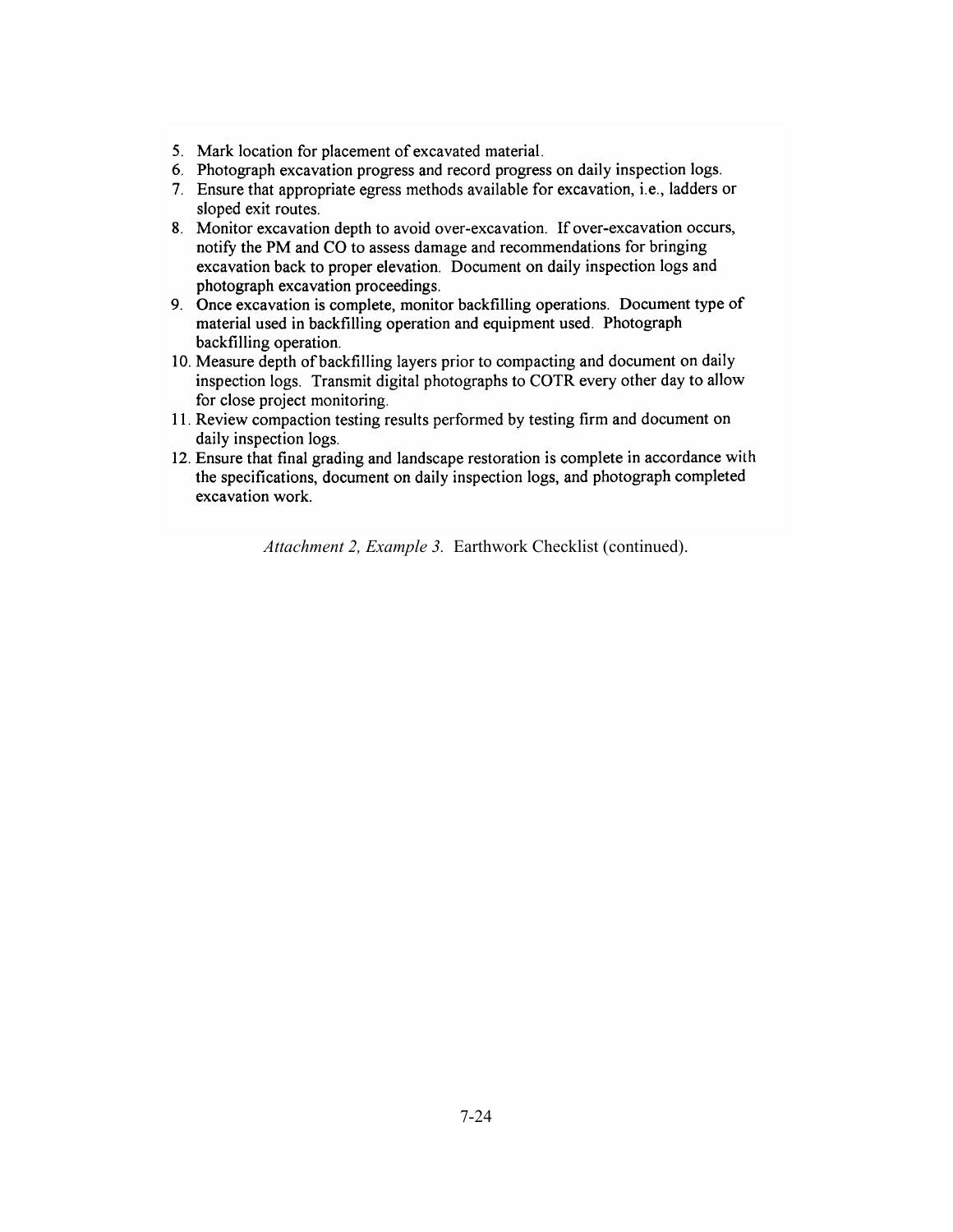The Inspector's Daily Log is to be filled out daily with all information requested per 360 FW4 (page 2-1). Required information includes:

1. Station name

2. Date

3. Contract Information: Contract Number, Purchase Number or other number listed on the paper work for the project that you received from the Contracting Officer.

4. Weather: Temperature, list the high and low temperature for that day and if it is clear, cloudy, rainy, snowing, etc.

5. Number of Personnel Working, this is where you count the number of workers and list them according to their Trade, (Supervisors, Foreman, Plumber, Carpenter, Laborer etc...). 6. Work Performed: this is a narrative of the work performed on that project site that day. If no work was performed state "no work performed this date". If there is a reason you can list that to if you know it. Example: No work performed this date because it was (a Holiday, raining, contractor's material did not arrive etc....).

7. Tests/Results: this is where you list the tests performed that day, compaction, density etc... You also have to list the results of the test (if known) (compaction test failed).

8. Remarks: this is where you list unusual things on the job site, not enough personnel to accomplish the task, not enough material, materials delivered to the site (acceptable or not), any official visitors that visited the site that date, (Refuge Manager, Construction Rep., Project Manager, Contracting Officer, etc).

9. Signature: always sign the form and request the Contractor to sign it also.

Attachment 3. Inspector's Daily Log Instructions.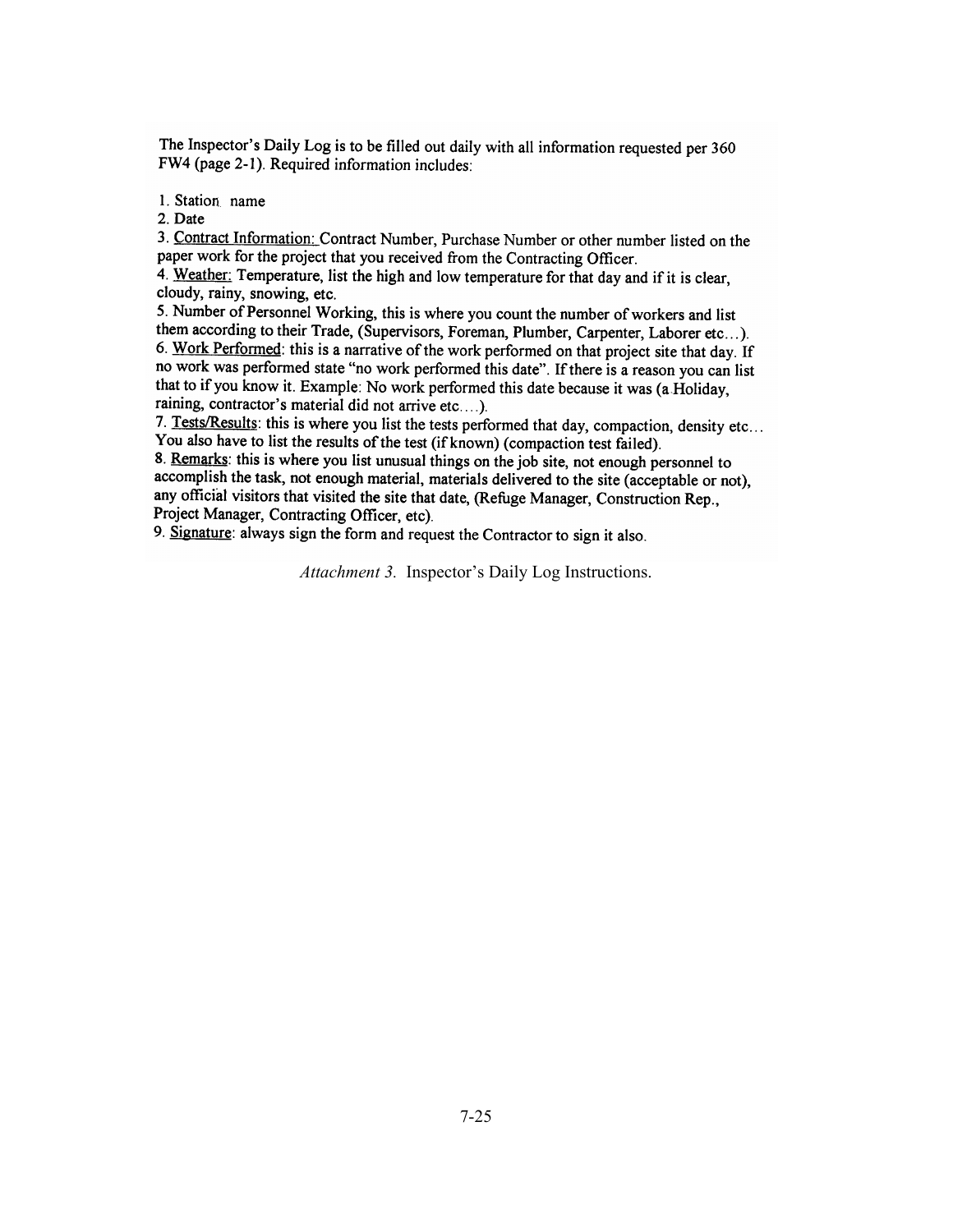| <b>INSPECTOR'S DAILY LOG</b><br>U.S. FISH AND WILDLIFE SERVICE<br><b>ENGINEERING</b><br>LOG SEQUENCE NO. |                |          |         |                                                                                                                                                                                         |         |             |         |
|----------------------------------------------------------------------------------------------------------|----------------|----------|---------|-----------------------------------------------------------------------------------------------------------------------------------------------------------------------------------------|---------|-------------|---------|
| <b>STATION</b>                                                                                           |                |          |         |                                                                                                                                                                                         |         | <b>DATE</b> |         |
| <b>PROJECT</b>                                                                                           |                |          |         |                                                                                                                                                                                         |         |             |         |
| <b>CONTRACT NUMBER</b>                                                                                   |                |          |         | <b>TEMPERATURE</b><br>LOW:<br>HIGH:                                                                                                                                                     |         |             |         |
| <b>WEATHER</b>                                                                                           |                |          |         |                                                                                                                                                                                         |         |             |         |
|                                                                                                          |                |          |         | <b>PERSONNEL WORKING</b>                                                                                                                                                                |         |             |         |
| <b>Contractor or Subcontractor</b>                                                                       | <b>Foreman</b> | Mechanic | Laborer | <b>Contractor or Subcontractor</b>                                                                                                                                                      | Foreman | Mechanic    | Laborer |
|                                                                                                          |                |          |         |                                                                                                                                                                                         |         |             |         |
|                                                                                                          |                |          |         |                                                                                                                                                                                         |         |             |         |
|                                                                                                          |                |          |         |                                                                                                                                                                                         |         |             |         |
|                                                                                                          |                |          |         |                                                                                                                                                                                         |         |             |         |
|                                                                                                          |                |          |         |                                                                                                                                                                                         |         |             |         |
|                                                                                                          |                |          |         |                                                                                                                                                                                         |         |             |         |
|                                                                                                          |                |          |         | <b>WORK PERFORMED</b>                                                                                                                                                                   |         |             |         |
|                                                                                                          |                |          |         |                                                                                                                                                                                         |         |             |         |
|                                                                                                          |                |          |         |                                                                                                                                                                                         |         |             |         |
|                                                                                                          |                |          |         |                                                                                                                                                                                         |         |             |         |
|                                                                                                          |                |          |         |                                                                                                                                                                                         |         |             |         |
|                                                                                                          |                |          |         |                                                                                                                                                                                         |         |             |         |
|                                                                                                          |                |          |         |                                                                                                                                                                                         |         |             |         |
|                                                                                                          |                |          |         |                                                                                                                                                                                         |         |             |         |
|                                                                                                          |                |          |         |                                                                                                                                                                                         |         |             |         |
|                                                                                                          |                |          |         |                                                                                                                                                                                         |         |             |         |
|                                                                                                          |                |          |         |                                                                                                                                                                                         |         |             |         |
|                                                                                                          |                |          |         |                                                                                                                                                                                         |         |             |         |
|                                                                                                          |                |          |         |                                                                                                                                                                                         |         |             |         |
|                                                                                                          |                |          |         |                                                                                                                                                                                         |         |             |         |
|                                                                                                          |                |          |         |                                                                                                                                                                                         |         |             |         |
|                                                                                                          |                |          |         |                                                                                                                                                                                         |         |             |         |
|                                                                                                          |                |          |         | <b>REMARKS</b>                                                                                                                                                                          |         |             |         |
|                                                                                                          |                |          |         |                                                                                                                                                                                         |         |             |         |
|                                                                                                          |                |          |         | (INCLUDE MATERIALS DELIVERED, SHORTAGES IN MEN OR MATERIAL, OFFICIAL VISITORS ON SITE, OFFICIAL INSTRUCTIONS RECEIVED AND ACTION TAKEN CONCERNING UNACCEPTABLE MATERIAL OR WORKMANSHIP) |         |             |         |
|                                                                                                          |                |          |         |                                                                                                                                                                                         |         |             |         |
|                                                                                                          |                |          |         |                                                                                                                                                                                         |         |             |         |
|                                                                                                          |                |          |         |                                                                                                                                                                                         |         |             |         |
|                                                                                                          |                |          |         |                                                                                                                                                                                         |         |             |         |
|                                                                                                          |                |          |         |                                                                                                                                                                                         |         |             |         |

*Attachment 3.* Inspector's Daily Log (continued).